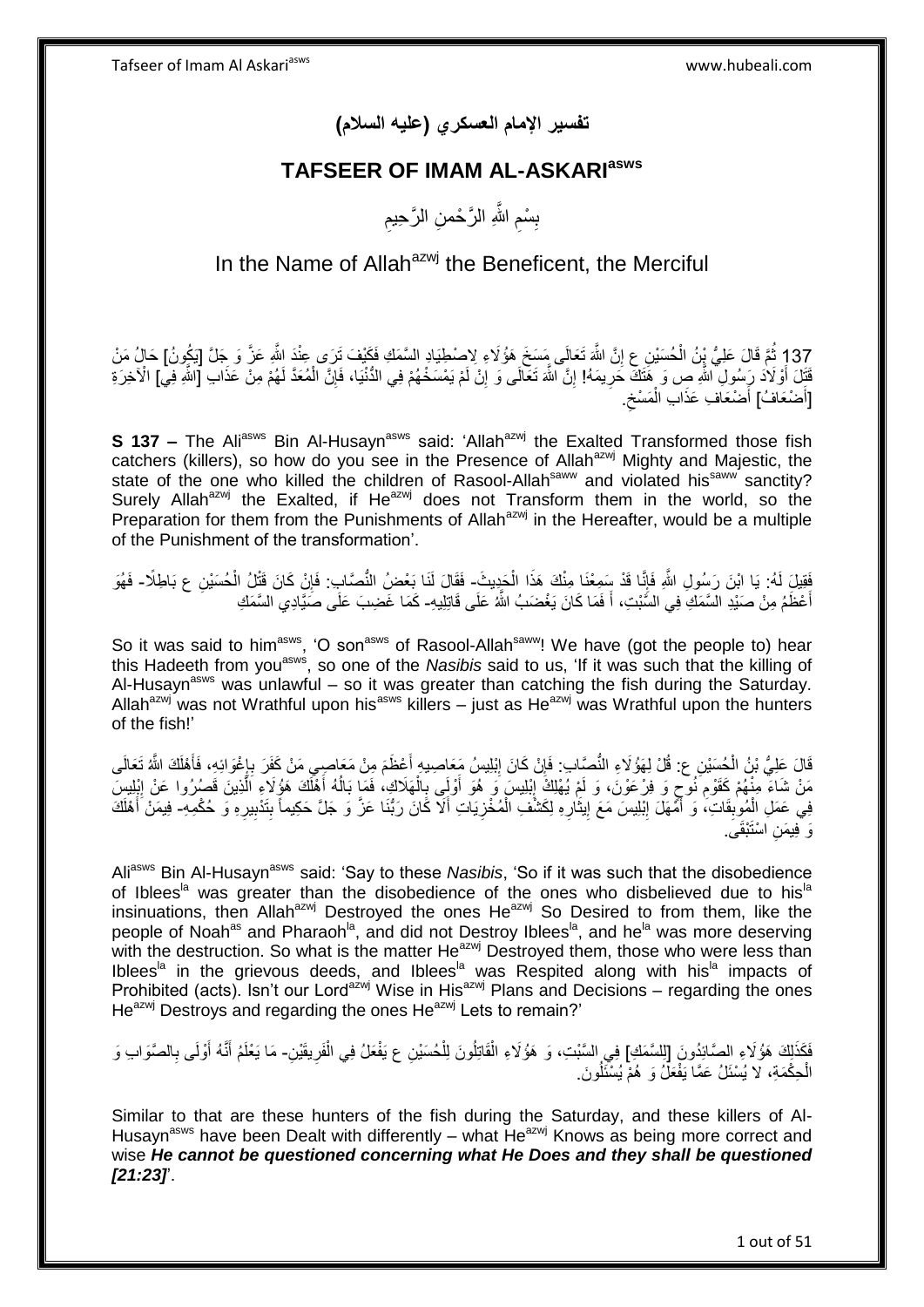138 ثُمَّ قَالَ عَلِيُّ بْنُ الْحُسَيْنِ عِ أَمَا إِنَّ هَؤُلَاءِ الَّذِينَ اعْتَدَوْا فِي السَّبْتِ أَوْ كَانُوا ٍحِينَ هَمُّوا بِقَبِيحِ أَفْعَالِهِمْ- سَأَلُوا رَبَّهُمْ بِجَاهِ ِ َ ْ ِ َ ِ ِ ِ ِ َ مُحَمَّدٍ وَ إِلِهِ الطِّّيِّبِينَ- أَنْ يَعْصِمَهُمْ مِنْ ذَٰلِكَ لَعَصَمَهُمْ، وَ كَذَلِكَ النَّاهُونَ لَهُمْ لَوْ سَأَلُوا اللَّهَ عَزَّ وَ جَلَّ أَنْ يَعْصِمَهُمْ بِجَاهِ مُحَمَّدٍ **!** َ ِ وَ آلِهِ الطُّيِّبِينَ لَعَصَمَهُمْ، **!** 

**S 138 -** Then Ali<sup>asws</sup> Bin Al-Husayn<sup>asws</sup> said: 'As for those who exceeded during the Saturday, had they, when they thought with the ugliness of their deeds, asked their Lord<sup>azwj</sup> by the virtue of Muhammad<sup>saww</sup> and his<sup>saww</sup> goodly Progeny<sup>asws</sup> to Protect them from that, He<sup>azwj</sup> would have Protected them, and Similar to that are those that forbid them. Had they (also) asked Allah<sup>azwj</sup> Mighty and Majestic that He<sup>azwj</sup> Protects them, by the virtue of Muhammad<sup>saww</sup> and his<sup>saww</sup> goodly Progeny<sup>asws</sup>, He<sup>azwj</sup> would have Protected them.

ِ وَ لَكِنَّ اللَّهَ تَعَالَى لَمْ يُلْهِمْهُمْ ذَلِكَ، وَ لَمْ يُوَفِّقْهُمْ لَهُ فَجَرَتْ مَعْلُومَاتُ اللَّهِ تَعَالَى فِيهِمْ- عَلَى مَا كَانَ سَطَرَهُ فِي اللَّوْحِ الْمَحْفُوظِ. ِ ْ ْ  $\zeta$ ه

But Allah<sup>azwj</sup> the Exalted did not Inspire them for that and did not Incline them for it. Thus, flowed the information of Allah<sup>azwj</sup> the Exalted regarding them – upon what was veiled in the Guarded Tablet'.

139 وَ قَالَ الْبَاقِرُ عِ فَلَمًا جَدَّثَ عَلِيُّ بْنُ الْحُسَيْنِ عِ بِهَذَا الْحَدِيثِ، قَالَ لَهُ بَعْضُ مَنْ فِي مَجْلِسِهِ. يَا ابْنَ رَسُولِ اللَّهِ كَيْفَ ْ ْ :<br>ا يُعَاقِبُ اللَّهُ- وَ يُوَبِّخُ هَؤُلَاءِ الْأَخْلَافَ عَلَى قَبَائِحَ أَتَنَى بِهَا أَسْلَافُهُمْ وَ هُوَ يَقُولُ عَزَّ وَ حَلَّ: وَ لا تَزِرُ وازِرَةٌ وِزْرٌ أُخْرَى َ ُ<br>ا ِ ِ **ٍ** َ

**S 139 –** And Al-Bagir<sup>asws</sup> said: 'So when Ali<sup>asws</sup> Bin Al-Husayn<sup>asws</sup> narrated with this Hadeeth, someone in his<sup>asws</sup> gathering said to him<sup>asws</sup>, 'O son<sup>asws'</sup> of Rasool-Allah<sup>saww</sup>! How come Allah<sup>azwj</sup> Punished and Rebuked those of the posterity upon the ugliness committed by their ancestors, and He<sup>azwj</sup> the Mighty and Majestic is Saying: **and no bearer of burden shall** *bear the burden of another [6:164]*?'

ِّفَقَالَ زَيْنُ الْعَابِدِينَ ع: إِنَّ الْقُرْآنَ [نَزَلَىَ] بُلْغَةِ الْعَرَبِ، فَهُوَ يُخَاطِبُ فِيهِ أَهْلِ [هَذَا] اللَّسَانِ بِلْغَتِهِمْ، يَقُولُ الرَّجُلُ التَّمِيمِيُ قَدْ ْ ِ **∣** ْ ِ  $\overline{a}$ ِ ِّ َ ْ أَغَارَ قَوْمُهُ عَلَى بَلَدٍ وَ قَتَلُوا مَنْ فِيهِ-: أَغَرْتُمْ عَلَى بَلَدٍ كَذَا [وَ كَذَا] وَ قَتَلْتُمْ كَذَا، وَ يَقُولُ الْعَرَبِيُّ أَيْضِاً: نَحْنُ فَعَلْنَا بِبَنِي فُلِّانٍ، ْ ِ ْ َ ِ ْ وَ نَحْنُ سَبَيْنَا آلَ فُلَانٍ وَ نَحْنُ خَرَّبْنَا بَلَدَ كَذَا، لَا يُرِيدُ أَنَّهُمْ بَاشَرُوا ذَلِكَ، وَ لَكِنْ يُرِيدُ هَؤُلاَءِ بِالْعَذْلِ وَ أُولَئِكَ بِالَافْتِخَارِ أَنَّ ِ َ **∶ ٔ:** ْ ِ َ ِ ِ اُ قَوْمَهُمْ فَعَلُوا كَذَا.

So Zain Al-Abideen<sup>asws</sup> said: 'The Quran was Revealed in the language of the Arabs, therefore it addresses the people of this language in their language. (For example) the man of Al-Tameem whose people had attacked a city and killed the ones in it, would say, 'We attacked upon such and such city and killed such and such'. And the Arab is saying as well, 'We dealt with the clan of so and so, and we imprisoned the family of so and so, and we went to war against such and such city', he does not mean personally by that, but he intends those with the reproach, and those with the pride, that his people did like that.

وَ قَوْلُ اللَّهِ تَعَالَى فِي هَذِهِ الْإِيَاتِ ۚ إِنَّمَا هُوَ تَوْبِيخٌ لِأَسْلَافِهِمْ، وَ تَوْبِيخُ الْعَذْلِ عَلَى هَؤُلَاءِ الْمَوْجُودِينَ، لِأَنَّ ذَلِكَ هُوَ اللُّغَةُ الَّذِي ُّ ْ **ٔ** ْ **!** ِ **! ∶** ه بِّهَا أُنْزِلَ الْقُرْآنُ، فَّلِأَنَّ هَؤُلَاءِ الْأَخْلَافَ أَيْضَاً رَاضُونَ بِمَا فَعَلَ أَسْلَافُهُمْ، مُصَوِّبُونَ ذَلِكَ لَهُمْ، فَجَازَ أَنْ يُقَالَ [لَهُمْ]: أَنْتُمْ َ ْ ِ ُ<br>ا **∶** َ َ ِ َ فَعَلْتُمْ، أَيْ إِذْ رَضِيتُمْ بِقَبِيحِ فِعْلِهِمْ. ِ ِ **! ∣** ْ َ ْ

And the Words of Allah<sup>azwj</sup> the Exalted in this Verse – rather it is a Rebuke to their ancestors and a Rebuke upon these existing ones, because that is the language by which the Quran was Revealed. Thus, it Curses these ones of posterity as well for being in agreement with what their ancestors had done, aiming that to them. Therefore, it is allowed that it be said to them, 'You did so' – i.e., when you are pleased with the ugliness of their deeds'.

قَوْلُهُ عَزَّ وَ جَلَ وَ إِذْ قَالَ مُوسى لِقَوْمِهِ إِنَّ اللَّهَ يَأْمُرُكُمْ أَنْ تَذْبَحُوا بَقَرَةً قَالُوا أَ تَتَّخِذُنا هُزُواً قَالَ أَعُوذُ بِاللَّهِ أَنْ أَكُونَ مِنَ **ٔ : : :** َ َ ِ َ َ ْ َ ْ ِ الْجاهِلِينَ قالُوا ادْعُ لَّنا رَبَّكَ يُبَيِّنْ لَنا ما هِيَ قالَ إِنَّهُ يَقُولُ إِنَّها بَقَرَةٌ لا فارِضٌ وَ لا بِكْرٌ عَوانٌ بَيْنَ ذلِكَ فَافْعَلُوا ما تُؤْمَرُونَ ֺ֧֧֧֧֧֧֦֧֚֚֚֚֚֚֚֚֚֚֚֝֝֬֓֡֡֓֬֓֓֡֟֓֡֡֡֡֬֓֓֡֟֓֡֟֓֡֟֓֡֡֡֬֓֓֡֬֩֓֓֬֓֬֩ ِ ِ ِ قالُوا ادْعُ لَنا رَبَّكَ يُبَيِّنْ لَنا ما لَوْنُها قالَ إِنَّهُ يَقُولُ إِنَّها بَقَرَةٌ صَفْراءُ فاقِعٌ لَوْنُها تَسُرُّ الْنَاظِرِينَ قالُوا ادْعُ لَنا رَبَّكَ يُبَيِّنْ لَنا ما ِ ِ ِ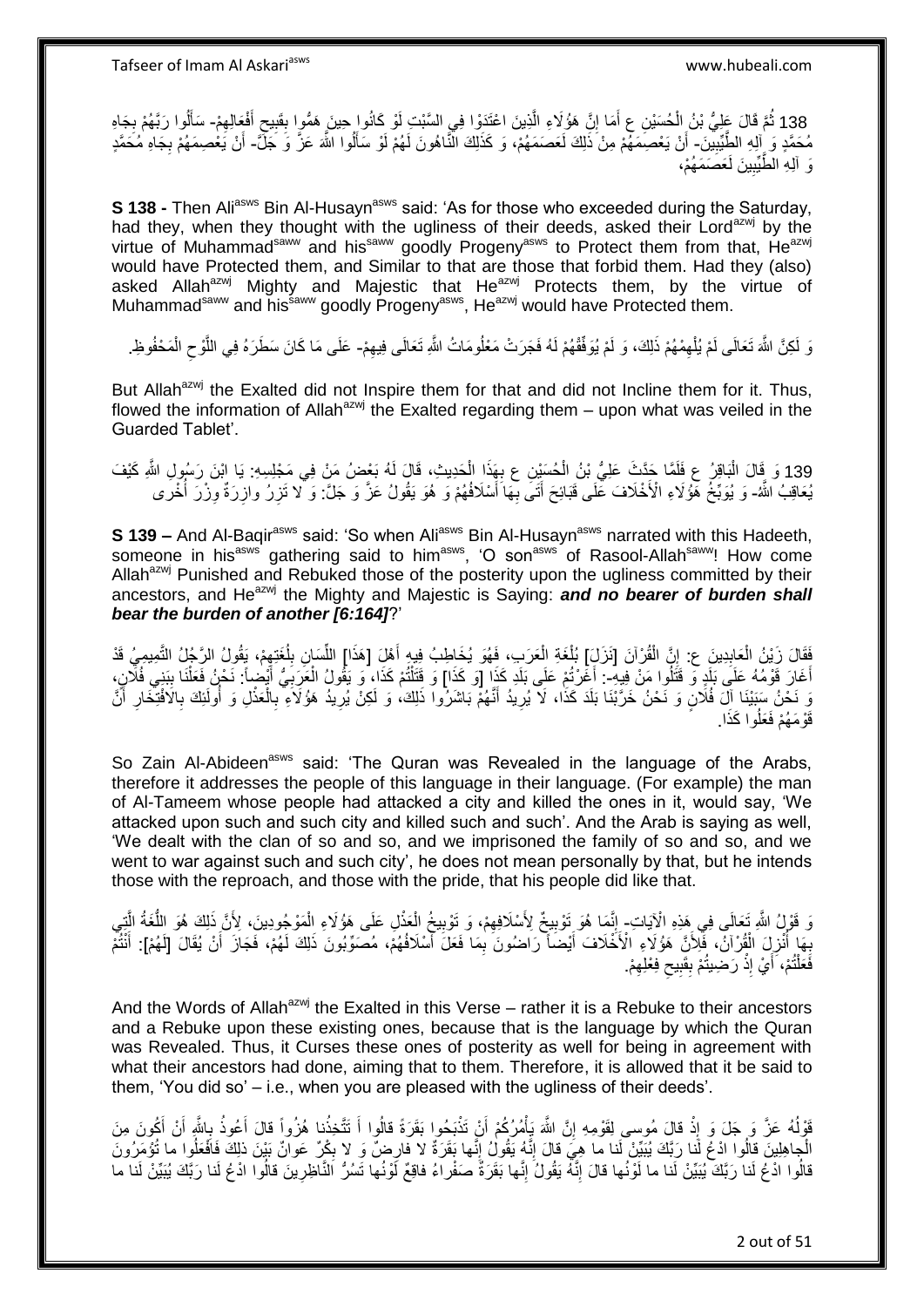ُ هِيَ إِنَّ الْبَقَرَ تَشابَهَ عَلَيْنا وَ إِنَّا إِنْ شاءَِ اللَّهُ لَمُهْتَدُونَ قالَ إِنَّهُ يَقُولُ إِنَّها بَقَرَةٌ لا ذَلُولٌ تُثِيرُ الْأَرْضَ وَ لا تَسْقِي الْجَرْثَ مُسَلَّمَةٌ ِ ِ ِ ِ :<br>ا ا ه ْ لا تُنِيَةَ فِيها قالُوا الْآنَ جِئْتَ بِالْحَقِّ فَذَبَحُوها وَ ما كادُوا يَفْعَلُونَ وَ إِذْ قَتَلْتُمْ نَفْساً فَاذَارَأَتُمْ فِيها وَ اللَّهُ مُخْرِجٌ ما كُنْتُمْ تَكْتُمُونَ<br>كُنْفُسِيَةَ فِيها قَالُوا الْآنَ جَنْنِدِ ْ **∶** ْ ْ **ٔ:** فَقُلْنا اضْرِبُوهُ بِبَعْضِها كَذَلِكَ يُحْيِ اللَّهُ الْمَوْتى وَ يُرِيكُمْ آياتِهِ لَعَلَّكُمْ تَعْقِلُونَ ْ ِ ِ ِ ْ ِ

The Words of the Mighty and Majestic: *And when Musa said to his people: 'Allah is Commanding you that you should be slaughtering a cow'. They said: 'Are you taking us for mockery?' He said: 'I seek Refuge with Allah from becoming one of the ignorant ones'. [2:67]* 

*They said: 'Supplicate for us to your Lord to clarify for us what it is'. He said: He is Saying, "It is a cow neither with calves nor a virgin, of an age between that; therefore do what you are being Commanded". [2:68]*

*They said: 'Supplicate for us to your Lord to Clarify for us what its colour is'. He said, 'Heazwj is Saying: "It is bright yellow, such that its colour delighting the beholders". [2:69]* 

*They said: 'Supplicate for us to your Lord to Clarify for us what it is. The cows are alike upon us, and we will, if Allah so Desires, be guided aright. [2:70]*

*He said: 'He is Saying: "It is neither a cow trained to plough the land, nor irrigate the farm, sound, there being no blemish in it". They said: 'Now you have come with the Truth'. So they slaughtered it, and they were almost not doing it. [2:71]*

*And when you killed a soul, so you disputed with regards to it, and Allah was to Bring forth what you were concealing [2:72]*

*So We Said: Strike it with part of it. Thus Allah Revives the dead, and He Shows you His Signs so that you may be minding [2:73]*

### **[قِصَةُ ذَبْحِ بَقَرَةِ بَنِی إِسْرَائِيلَ وَ سَنَبِيهَا: ] ِ ِ ِ**

### **Story of slaughtering of a cow by the Children of Israel and its reason**

ذَب ُحوا َبَق َرًة َت ْض ِرُبو َن ْن َت ُم ُر ُكْم أ هن هَّللاَ ذ قا َل ُموسى لَِقْو ِمِه إ ذُك ُروا إ ل َمِديَن ِة: َو ا َما ُم َقا َل هَّللاُ َع هز َو َج هل لَِي ُهوِد ا ْْلِ 140 َقا َل ا َيأ **ٔ** َ ِ **ٔ** ِ **ٔ:** ْ ا<br>ا بِبَعْضِهَا هَذَا ٱلْمَقْتُولَ بَيْنَ أَظْهُرِكُمْ لِيَقُومَ حَيّاً سَوِيّاً بِإِذْنِ اللَّهِ عَزَّ وَ جَلَّ، وَ يُخْبِرَكُمْ بِقَاتِلِهِ. ِ **ٔ** ِ ِ **∶** ْ **ِ** ِ

**S 140 -** The Imam (Hassan Al-Askari<sup>asws</sup>) said: 'Allah<sup>azwj</sup> Mighty and Majestic Said to the Jews of Al-Medina: "And recall *when Musa said to his people: Allah is Commanding you that you should be slaughtering a cow* – to be striking with a part of it, this murdered one who is between you apparently, for him to be standing up alive, complete, by the Permission of Allah<sup>azwj</sup> Mighty and Majestic, and he would inform you all with his murderer".

اُ وَ ذَلِكَ حِينَ أُلْقِيَ الْقَتِيلُ بَيْنَ أَظْهُرِ هِمْ، فَأَلْزَمَ مُوسَى عِ أَهْلَ الْقَبِيلَةِ بِأَمْرِ اللَّهِ تَعَالَى أَنْ يَحْلِفَ خَمْسُونَ مِنْ أَمَاثِلِهِمْ بِاللَّهِ الْقَوِيِّ ِ َ ِ **!** ْ َ ْ َ ِ ْ ْ ُ ِ ْ ِ ِ َ الشَّدِيدِ- إِلَهِ [مُوسَّى وَ] بَنِي إِسْرَائِيَلَ، مُفَضِّلِ مُحَمَّدٍ وَ اللهِ الطَّيِّبِينَ عَلَى الْبَرَايَا أَجْمَعِينَ [إِنَّا] مَا قَتَلْنَاهُ، وَ لَا عَلِمْنَا لَمُهَ قَاتِلًا، ِ لَ י<br>י ْ ِ َ ْ ِ

And that was when the (body of) the murdered one was thrown in their midst. So Musa<sup>as</sup> necessitated the people of the tribe, by the Command of Allah<sup>azwj</sup> the Exalted, that fifty of their like should take an oath with Allah<sup>azwj</sup>, the intensely strong ones, to (swear) to him<sup>as</sup> -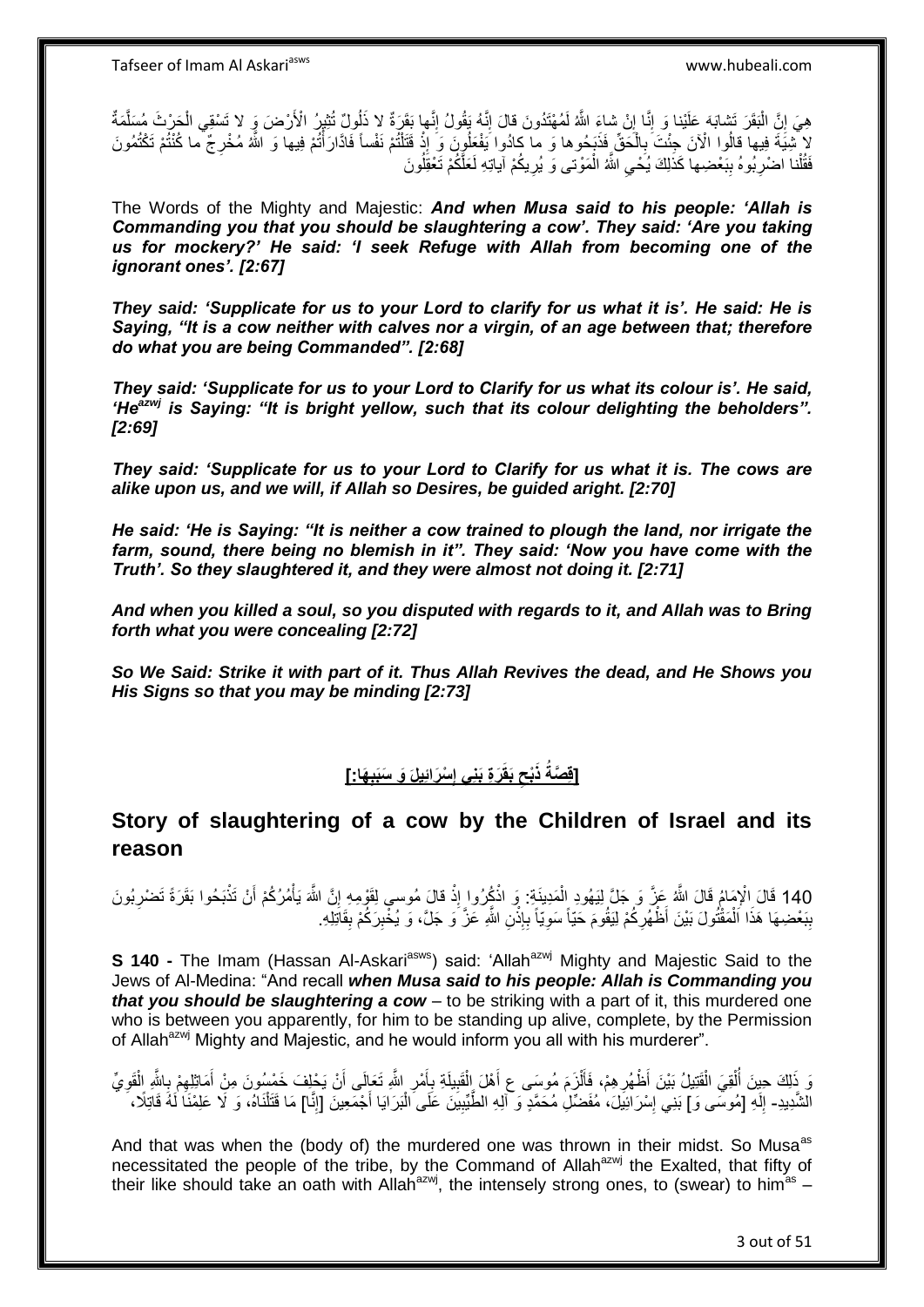Musa<sup>asws</sup> – and to the Children of Israel, extolling the merits of Muhammad<sup>saww</sup> and his<sup>saww</sup> goodly Progeny<sup>asws</sup> upon the absolution of the entirety of them that, 'We did not kill him, nor do we know for him, a killer'.

فَإِنْ حَلَقُوا بِذَلِكَ غَرِمُوا دِيَةَ الْمَقْتُولِ، وَ إِنْ نَكَلُوا نَصُّوا عَلَى الْقَاتِلِ أَوْ أَقَرَّ الْقَاتِلُ فَيُقَادُ مِنْهُ فَإِنْ لَمْ يَفْعَلُوا حُبِسُوا فِي مَحْبَسٍ ْ َ ْ ِ ْ ِ ِ ِ ∣ļ ضَنْكٍ- إِلَى أَنْ يَحْلِفُوا أَوْ يُقِرُّوا أَوْ يَشْهَدُوا عَلَى الْقَاتِلِ. ْ َ  $\frac{1}{2}$ 

Thus, if they do swear with that, they would be fined the wergild of the killed one. And if they state the identity of the murderer, or acknowledge the killing, so he would be led from it. But, if they do not do it, they would be imprisoned in a narrow prison until they either swear, or acknowledge, or testify upon the killer.

فَقَالُوا: يَا نَبِيَّ اللَّهِ- أَ مَا وَقَتْ أَيْمَانُنَا أَمْوَالَنَا وَ [لَا] أَمْوَالُنَا أَيْمَانَنَا قَالَ: لَا، هَكَذَا جَكَمَ اللَّهُ. وَ كَانَ السَّبَبُ: أَنَّ امْرِأَةً حَسْنَاءَ ذَاتَ ¦ َ َ ُ<br>ا َ َ َ َ َ َ جَمَالٍ وَ خََلْقٌ كَامِلٍ، وَ فَضْلٍ بَارٍعٍ، وَ نَسَبٍ شَرِيفٍ وَ سَتْرٍ ثَخِينٍ كَثُرَ خُطَّابُهَا، وَ كَانَ لَهَا بَنُو أَعْمَامٍ ثَلَاثَةٍ، فَرَضِيَتْ ان<br>سال َ ِ ֺ֞֓֓֓֓֓֓֓֓׆֬֓ ا<br>ا َ ֧֖֧֖֖֖֖֖֧֖֖֧֧֧֧ׅ֧֧֧֧֧֧֧֧֧֧֧֧֚֚֚֚֚֚֚֚֝֝֟֓֝֓֝֓֝֬֟֓֟֓֝֬֝֬֝֓֝֬֜֓֝֬֜֓֝֬֝֓֝֬֝֓֝֬֝֬֓֝֬֝֬֝ بِأَفْضَلِهِمْ عِلْماً وَ أَتْخَذِهِمْ سِتْراً، وَ أَرَأَدَتِ التَّزْوِيجَ بِهِ، ِ ْ َ ْ ِ َ **∶ ∶ ∶** َ

So they said, 'O Prophet<sup>as</sup> of Allah<sup>azwj</sup>! Will our wealth not save us from our oaths nor our oaths, our wealth?' He<sup>as</sup> said: 'No! Such is the Decision of Allah<sup>azwj</sup>'. And the reason was, that there was a beautiful woman, with grave and perfect morals, and righteous merits, and noble lineage, and thick veils, abundant proposals. And there were three sons of her paternal uncles. So she agreed to the most superior of them in knowledge and the most veiling of them, and intended the marriage with him.

اَشْتَذَّ حَسَدُ ابْنَيْ عَمِّهِ الْآخَرَيْنِ لَهُ [غَيْظاً]، وَ غَبَطَاهُ عَلَيْهَا لِإِيثَارِهَا إِيَّاهُ فَعَمَدَا إِلَى ابْنِ عَمِّهِمَا الْمَرْضِيِّ، فَأَخَذَاهُ إِلَى<br>وَمَنْ الْمَرْضِيَّةِ الْمَرْضَاتِ الْمَجْمَعَةِ ِ ِ َ ِ َ ْ ِ ِ دَعْوَتِهِمَا، ثُمَّ قَتَلاَّهُ وَ حَمَلاهُ إِلَى مَحَلَّةٍ- تَشْتَمِلُ عَلَى أَكْثَرَ قَبِيلَةٍ فِيَ بَنِيِّ إِسْرَاشِلَ، فَأَلْقَيَاهُ بَيْنَ أَظْهُرِ هِمْ لَيْلًا ه ِ .<br>• • • • ِ َ ِ ْ َ ِ **!** َ

So the envy of the other two sons of her uncle intensified to him their fury, and envied him upon it for her preferring him. So they both deliberated to the son of her uncle, the agreed, took him to an invitation of theirs, then killed him, and carried him to an area containing most of a (particular) tribe among the Children of Israel, and they threw him between their midst at night.

فَلَمَّا أَصْبَحُوا وَجَدُوا الْقَتِيلَ هُنَاكَ، فَعُرِفَ حَالُهُ، فَجَاءَ ابْنَا عَمِّهِ الْقَاتِلَانِ لَهُ، فَمَزَّقَا [ثِيَابَهُمَا] عَلَى أَنْفُسِهِمَا، وَ حَثَيَا التَّرَابَ :<br>ا َ َ ِ َ ْ ان<br>ا **∶** عَلَى رُءُوسِهِمَا، وَ اسْتَعْدَيَا عَلَيْهِمْ، ِ ِ

So when they woke up in the morning, they found the murdered one over there, and they recognised his state. So the two sons of his uncle came over, the two killers of his, and they tore their clothes upon themselves, and spread the dust upon their heads, and demanded the wergild upon them.

فَأَحْضِرَهُمْ مُوسَى عِ وَ سَأَلَهُمْ، فَأَنْكَرُوا أَنْ يَكُونُوا قَتَلُوهُ أَوْ عَلِمُوا قَاتِلَهُ. فَقَالَ: فَحَكَمَ اللّهُ عَزّ وَ جَلَّ عَلَى مَنْ فَعَلَ هَذِهِ لَ َ َ اُ اُ َ الْحَادِثَةَ- مَا عَرَفْتُمُوهُ فَالْتَزَمُوهُ ۚ ْ ْ

So Musa<sup>as</sup> presented them and asked them, but they denied that they happened to be his killers, or that they knew his killer. He<sup>as</sup> said: 'The Decision of Allah<sup>azwj</sup> Mighty and Majestic upon the one who perpetrated this event is what you have been familiarized with and necessitated with'.

َ فَقَالُوا: يَا مُوسَى أَيُّ نَفْعٍ فِي أَيْمَانِنَا [لَنَا] إِذَا لَمْ تَدْرَأْ عَنَّا الْغَرَامَةَ الثَّقِيلَةَ أَمْ أَيُّ نَفْعٍ فِي غَرَامَتِنَا لَنَا الَّذِيمَانَ الْأَيْمَانَ ٍ َ ้<br>ะ َ َ ه ْ ْ ْ فَقَالَ مُوسَى ۚع ۚ كُلُّ النَّفْعُ فِي طَاعَةِ اللَّهِ- وَ الِايتِمَارِ لِأَمْرِهِ، وَ الِانْتِهَاءِ عَمَّا نُهَى عَنَّهُ  $\zeta$ ِ **∶**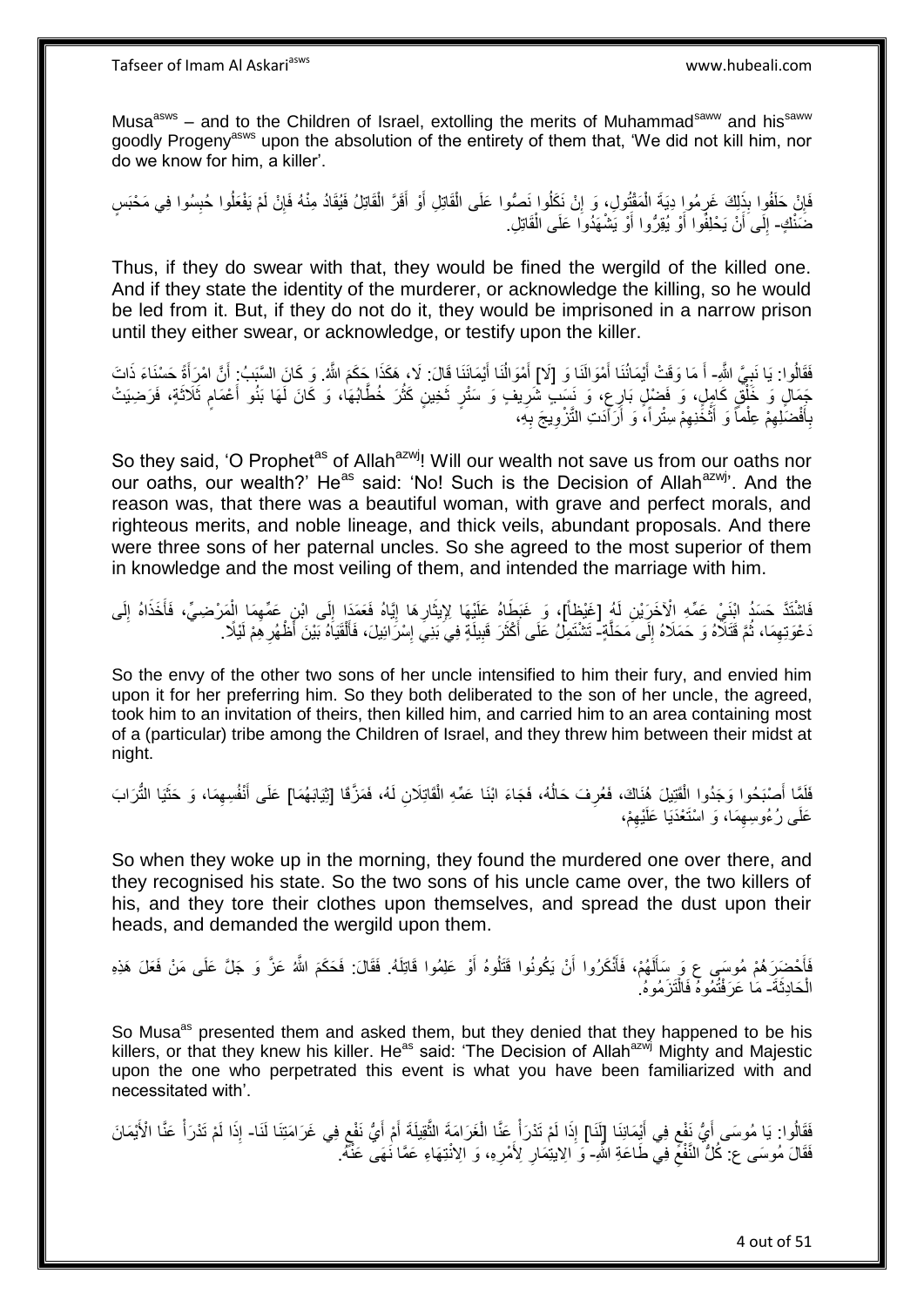They said, 'O Musa<sup>as</sup>! Which benefit is there in our oaths for us, when it does not stave from us the heavy penalty? Or which benefit is there for us in paying our fine when it does not stave us from the oath?' So Musa<sup>as</sup> said: 'All the benefits are in obedience to Allah<sup>azwj</sup> and the implementation of His<sup>azwj</sup> Command, and the ending from what  $He^{azwj}$  has Forbidden from.

فَقَالُوا: يَا نَبِيَّ اللَّهِ غُرْمٌ ثَقِيلٌ وَ لَا جِنَايَةَ لَنَا، وَ أَيْمَانٌ غَلِيظَةٌ وَ لَا حَقَّ فِي رِقَانِنَا [أَوْ] أَنَّ اللَّهَ عَرِّفَنَا قَاتِلَهُ بِعَيْنِهِ، وَ كَفَانَا ِ ِ ٌٔ وَ **∶ ∶** َ مَثُونَتَهُ، فَادْعُ لَّذَا رَبَّكَ يُبَيِّنْ لَذَا هَذَا الْقَاتِلَ- لِتَنْزِلَ بِهِ مَا يَسْتَحِقُّهُ مِنَ الْجَقَابَ، وَّ يَنْكَشِفَ أَمْرُهُ لِّذَوِي الْأَلْبَابِ. ْ ْ َ ْ ِ **∶** 

So they said, 'O Prophet<sup>as</sup> of Allah<sup>azwj</sup>! The penalty is heavy, and there is no crime for us, and pledging allegiance is harsh and there is no right in our necks – if only Allah<sup>azwj</sup> would Introduce us to his killer exactly, we would suffice his punishment. Therefore, supplicate for us to your<sup>as</sup> Lord<sup>azwj</sup> to Expose this killer to us, for there to descend with him what he would be deserving from the punishment, and  $He^{azwj}$ should Uncover his matter for the ones with understanding'.

فَقَالَ مُوسَىٍ ع: إِنَّ اللَّهَ عَزَّ وَ جَلَّ قَدْ بَيَّنَ مَا أَحْكُمُ بِهِ فِي هَذَا، فَلَيْسَ لِي أَنْ أَقْتَرِحَ عَلَيْهِ غَيْرَ مَا حَكَمَ، وَ ِلَا أَعْتَرِضُ عَلَيْهِ ِ َ اُ **∶** ِ ِ َ فِيمَا أَمَرَ ۚ أَ لَا تَرَوْنَ أَنَّهُ لَمَّا حَرَّمَ الْعَمَلَ فِي يَوْمِ السُّبْتِ، مِّي حَرَّمَ لَحْمَ الْجَمَلِ- لَمْ يَكُنْ لَنَا أَنْ نَقْتُرِحَ عَلَيْهِ- أَنْ يُغَيِّرَ مَا حَكَمَ بِهِ َ َ َ ِ ْ ْ ِ **∶** َ عَلَيْنَا مِنْ ذَلِكَ، بَلْ عَلَيْنَا أَنْ نُسَلِّمَ لَهُ حُكْمَهُ، وَ نَلْتَزِمَ مَا أَلْزَمَنَا، وَ هَمَّ بِأَنْ يَحْكُمَ عَلَيْهِمْ بِالَّذِي كَانَ يَحْكُمُ بِهِ عَلَى غَيْرِهِمْ- فِي أ ِ ْ َ :<br>ا ِّ اُ ه ِ ِ ِ ِ مِثْلِ حَادِثِهِمْ ِ **ٔ** 

So Musa<sup>as</sup> said: 'Allah<sup>azwj</sup> Mighty and Majestic Has Explained what He<sup>azwj</sup> has Decided with regards to this, so there isn't for me<sup>as</sup> that I<sup>as</sup> should suggest to Him<sup>azwj</sup> other than what He<sup>azwj</sup> has Decided with, nor raise an objection to Him<sup>azwj</sup> regarding what He<sup>azwj</sup> has Commanded. Indeed! Are you not seeing that He<sup>azwj</sup>, when He<sup>azwj</sup> Prohibited the deed during the day of Saturday, and Prohibited the flesh of the camel, there did not happen to be for us that we suggest to  $\lim_{n \to \infty}$  that  $\lim_{n \to \infty}$ Changes what He $^{azwj}$  had Decided with upon us from that. But, upon us is that we submit to  $\lim_{n \to \infty}$  (to) His<sup>azwj</sup> Decision, and necessitate (for us) what  $\lim_{n \to \infty}$  has Necessitated upon us'. And they were worried if he<sup>as</sup> decides upon them by that which He<sup>azwj</sup> had Decided with upon others in (a situation) similar to their event.

فَأَوْحَى اللَّهِ عَزَّ وَ جَلِّ إِلَيْهِ: يَا مُوسَى أَجِبْهُمْ إِلَى مَا اقْتَرَحُوا، وَ سَلْنِي أَنْ أُبَيِّنَ لَهُمُ الْقَاتِلَ لِيُقْتَلَ، وَ يَسْلَمَ غَيْرُهُ مِنَ التُّهَمَةِ وَ لَ  $\frac{1}{2}$ ز<br>ا ْ ُ َ ْ  $\frac{1}{2}$ الْغَرَامَةِ، فَإِنِّي إِنَّمَا أُرِيدُ بِإِجَابَتِهِمْ إِلَى مَا اقْتَرَكُوا- تَوْسِعَةَ الرِّرْقِ عَلَى رَجُلٍ مِنْ خِيَارِ أُمَّتِكَ، دِينُهُ الصَّلَاةُ عَلَى مُحَمَّدٍ وَ الْهِ ِ ِ  $\frac{1}{2}$ ِ **∶** ا<br>ا ِ ِ ُ ِ الطَّيِّبِينَ، وَ الَّتَّفْضِيلُ لِمُحَمَّدٍ صَ وَ عَلِيٍّ بَعْدَهُ عَلَى سَائِرِ الْبَرَايَا، أُغْنِيهِ فِي الدُّنْيَا فِيَ هَذِهِ الْقَضِيَّةِ، لِيَكُونَ بَعْضَ ثَوَابِهِ عَنْ **!** ِ َ ْ ا<br>أ ْ ِ ِ<br>تَعْظُيمه لِمُحَمَّد وَ آلِه.

So Allah<sup>azwj</sup> Mighty and Mighty Revealed to him: "O Musa<sup>as</sup>! Respond to them to what they are suggesting, and ask  $Me^{a z w j}$  that  $I^{a z w j}$  Manifest to them the killer, for him to be killed, and the others would be safe from the accusation and the penalty.  $I^{azmj}$ , rather, Want to Answer them to what they are suggesting. Expanding the sustenance upon a man (who is) the best of your<sup>as</sup> community. His Religion is the sending of *Salawat* upon Muhammad<sup>saww</sup> and his<sup>saww</sup> goodly Progeny<sup>asws</sup>, and the preference to Muhammad<sup>saww</sup> and Ali<sup>asws</sup> after him<sup>saww</sup>, upon the rest of the beings. I<sup>azwj</sup> shall enrich him in the word during this Judgment, for it to happen to be part of his Rewards for his reverence to Muhammad<sup>saww</sup> and his<sup>saww</sup> Progeny<sup>asws</sup>".

فَقَالَ مُوسَى: يَا رَبِّ بَيِّنْ لَنَا قَاتِلَهُ. فَأَوْجَى اللَّهُ تَعَالَى إِلَيْهِ: قُلْ لِبَنِي إِسْرَائِيِلَ إِنَّ اللَّهَ يُبَيِّنُ لَكُمْ ذَلِكَ بِأَنْ يَأْمُرَكُمْ أَنْ تَذْبَحُوا بَقَرَةً، ِ ِ لَ ِ َ **ٔ** َ **ٔ** َ ِ فَتَضْرِبُوا بِبَعْضِهَا الْمَقْتُولَ فَيَحْيَا- فَتُسْلِمُونَ لِرَبِّ الْعَالَمِينَ ذَلِكَ، وَّ إِلَّا فَكُفُوا َعَنِ الْمَسْأَلَةِ، وَ الْتَزِمُوا ظَاهِرَ حُكْمِي ْ **∣ ∶ ٍ** ْ لَ Í ْ ِ ْ

Musa<sup>as</sup> said: 'O Lord<sup>azwj</sup>! Expose his killer for us'. So, Allah<sup>azwj</sup> the Exalted Revealed unto him<sup>as</sup>: "Say to the Children of Israel that Allah<sup>azwj</sup> would Expose that to you all,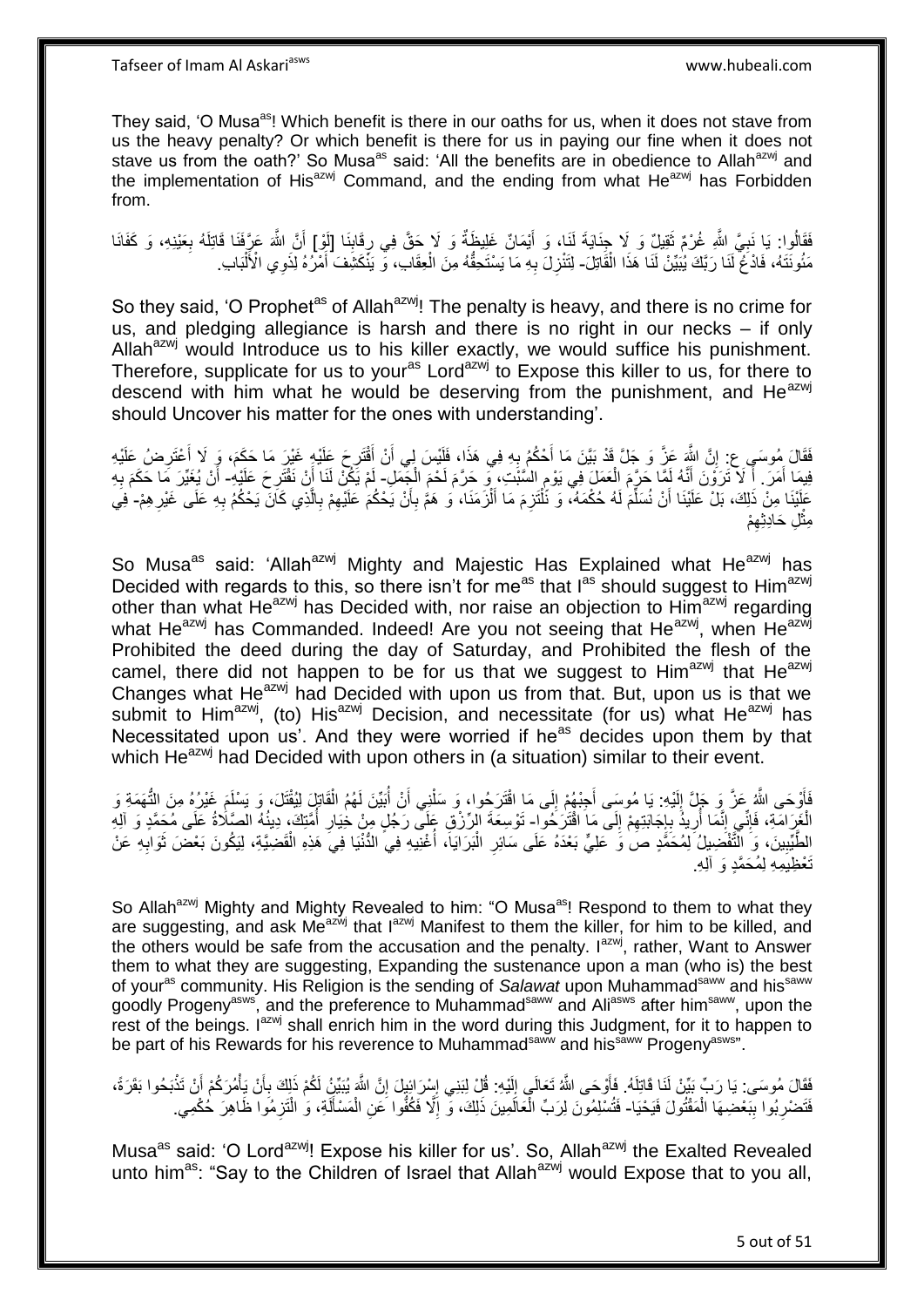by His<sup>azwj</sup> Commanding you that you should be slaughtering a cow. So, you should strike by part of it upon the killed one, so he would be revived. So, you should be submitting to the Lord<sup>azwj</sup> of the worlds, of that, or else stop from the questioning, and Necessitate the apparent of My<sup>azwj</sup> Decision!"

فَذَلِكَ مَا حَكَى اللَّهُ عَنَّ وَ جَلَّ: وَ إِذْ قَالَ مُوسى لِقَوْمِهِ إِنَّ اللَّهَ يَأْمُرُكُمْ أَيْ سَيَأْمُرُكُمْ أَنْ تَذْبَحُوا بَقَرَةً إِنْ أَرَدْتُمُ الْوُقُوفَ عَلَى<br>أَيَنَا الْمَرْضَى اللَّهُ عَنَّ وَ جَلَّ: ْ ْ ِ ْ ْ َ ِ **ٔ** َ **∶** الْقَاتِلِ، وَ تَضْرِبُواِ الْمَقْتُوِلَ بِبَعْضِهَا لِيَحْيَا وَ يُخْبِرَ بِالْقَاتِلِ قالُوا بَا مُوسَى أَ تَتَّخِذُنا هُزُواً [وَ] سُخْرِيَّةً تَزْعُمُ أَنَّ اللَّهَ يَأْمُرُنَا أَنَّ ِ **∣** ْ ِ :<br>ا َ ْ َ ِ َ َنذَبَحَ بَقَرَةً، وَ نَّأْخُذَ قِطْعَةً مِنْ مَيِّتٍ، وَ نَضْرِبَ بِهَا مَيِّتاً، فَيَحْيَا أَحَدُ الْمَيِّتَيْنِ بِمُلَاقَاةِ بَعْضِ الْمَيِّنَةِ الْأَخْرِ [لَهُ]، فَكَيْفَ يَكُونُ هَذَا ِ ْ َ ِ **∶** .<br>.<br>. **ٔ** ا<br>ا ِ

Thus, that was what Allah<sup>azwj</sup> Mighty and Majestic Relates **And when Musa said to** *his people: Allah is Commanding you* – i.e., would be Commanding you - *that you should be slaughtering a cow*, if you wanted the pausing upon the killer, and you should strike the killed one with part of it, in order for him to live (again) and inform you of the killer, *They said: Are you taking us for mockery?* – and a ridicule?. You<sup>as</sup> are claiming that Allah<sup>azwj</sup> Commands us that we slaughter a cow, and we take a piece from a dead (cow), and we strike a dead (human) with it, so one of the two dead ones would like by the part of the dead touching the other – so how can this happen to be?'

قالَ مُوسَى أَعُوذُ بِاللَّهِ أَنْ أَكُونَ مِنَ الْجِاهِلِينَ أَنْسُبُ إِلَى اللَّهِ تَعَالَى مَا لَمْ يَقُلْ لِي، وَ أَنْ أَكُونَ مِنَ الْجَاهِلِينَ، أُعَارِ ضَ أَمْرَ اللَّهِ ْ َ َ ِ ا<br>السياسي<br>السياسي َ ِ ا<br>أ ْ َ  $\frac{1}{2}$ َ َ بِقِيَاسِي عَلَّى مَا شَاَهَدْتُ، دَافِعاً لِقَوْلِ اللَّهِ عَزَّ وَ جَلَّ وَ أَمْرِهِ. **ٍ** 

He said – Musa<sup>as</sup> – '*I* seek Refuge with Allah from becoming one of the ignorant ones [2:67], that I<sup>as</sup> would link to Allah<sup>azwj</sup> Exalted what He<sup>azwj</sup> did not Say to me<sup>as</sup>, and that I<sup>as</sup> would become from the ignorant ones objecting to a Command of Allah<sup>azwj</sup> by my<sup>as</sup> analogy upon what l<sup>as</sup> witnessed, is repelling to the Words of Allah<sup>azwj</sup> Mighty and Majestic and His<sup>azwj</sup> Command'.

ُمَّ قَالَ مُوسَى ع: أَ وَ لَيْسَ مَاءُ الرَّجُلِ نُطْفَةً مَيِّتَةً، وَ مَاءُ الْمَرْأَةِ كَذَلِكَ، مَيِّتَانٍ يَلْتَقِيَانِ- فَيُحْدِثُ اللَّهُ تَعَالِي مِنِ الْتِقَاءِ الْمَيِّتَيْنِ ْ َ ْ **∫** ُ ْ ْ ُنِشُراً حَيّاً مَوَبّأٍ أَ وَ لَيْسَ بُذُورُكُمُ الَّتِي َتَزْرَعُونَـهَا فِي أَرَضِيكُمْ- تَتَفَسَّخُ وَ تَتَعَفَّنُ وَ هِيَّ مَيْتَةٌ، ثُمَّ يُخْرِجُ الثَّهُ مِنْهَا هَذِهِ السَّنَابِلَ ا<br>ا ِ َ **∶** ِ ا د ْ الْحَسَنَةَ الْبَهِيجَةَ- وَ ۖ هَذِهِ الْأَشْجَارَ ٰ الْبَاسِّقَةَ الْمُونِقَةَ ْ ِ ْ ا.<br>ا

Then Musa<sup>as</sup> said: 'Or isn't the water of the man a dead drop, and the water of the woman similar to that? Two dead things meet, and Allah $a^{2}$ <sup>wj</sup> the Exalted Innovates from that meeting of the two dead things, a living mortal, complete? Or, isn't by your cultivation which you are cultivating in your lands, disintegrates and rots, and it is dead. Then Allah<sup>azwj</sup> Brings out from it these beautiful ears (of corn), giving joy, and these trees, the tall, the living?'.

فَلَمَّا بَهَرَهُمْ مُوسَى عِ قالُوا لَهُ: يَا مُوسَى ادْعُ لَنا رَبَّكَ يُبَيِّنْ لَنا ما هِيَ [أَيْ] مَا صِفَتُهَا لِنَقِفَ عَلَيْهَا. فَسَأَلَ مُوسَى رَبَّهُ عَزَّ وَ َ Í جَلَّ، فَقَالَ: إِنَّهَا بَقَرَةٌ لا فَارِضٌ كَبِيرَةٌ وَ لا بِكْرٌ صَغِيرَةٌ [لَمْ تُغْبَطْ] عَوانٌ وَسَطٌ بَيْنَ ذلِكَ بَيْنَ الْفَارِضِ وَ الْبِكْرِ فَافْعَلُوا ما ِ ِ ِ **!** ُ ِ ِ ْ ِ ْ تُؤْمَرُونَ إِذَا أَمِرْتُمْ بِهِ. ِ ؚ<br>ٌ

(Imam Hassan Al-Askari<sup>asws</sup> said): 'So when Musa<sup>as</sup> dazzled them, they said to him<sup>as</sup>, 'O Musa<sup>as</sup>! 'Supplicate for us to your Lord to clarify for us what it is'- i.e. What its description is for us to pause upon it. So Musa<sup>as</sup> asked his<sup>as</sup> Lord<sup>azwj</sup> Mighty and Majestic, and He<sup>azwj</sup> Said "It is a cow neither with calves – too old, nor a virgin – too young, - not envied - *of an age* – middle - *between that* – in between the one with the calves and the virgin, *therefore do what you are being Commanded"* – when you are Commanded with it.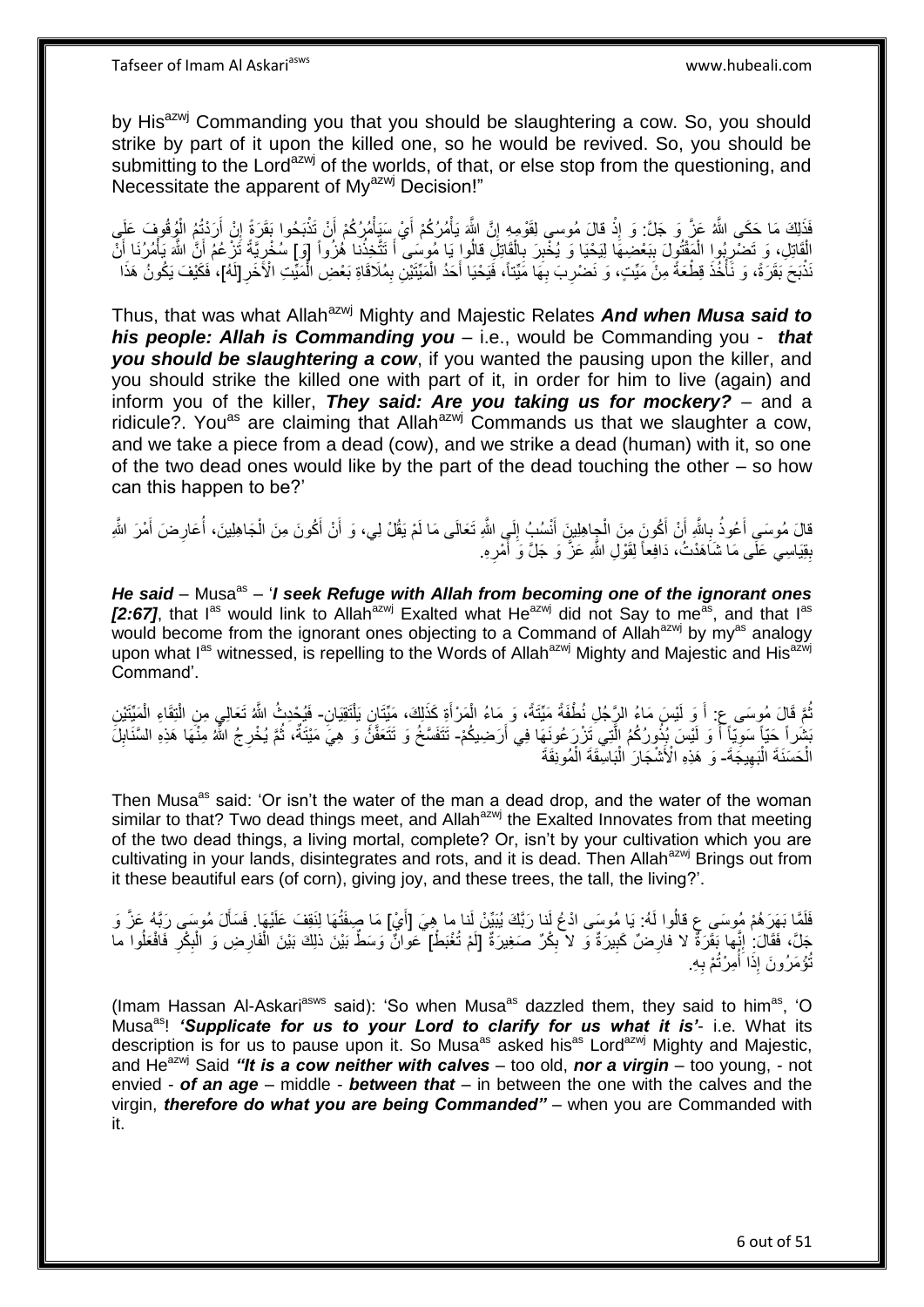لْأُوا يَا مُوسَى ادْعُ لَنا رِبَّكَ يُبَيِّنْ لَنا ما لَوْنُها أَيْ لَوْنُ هَذِهِ الْبَقَرَةِ الَّتِي تُرِيدُ أَنْ تَأْمُرَنَا بِذَبْحِهَا. قَالَ [مُوسَى] عَنِ اللَّهِ بَعْدَ ْ َ **ٍ** ه ْ َ السُّؤَالِ وَ الْجَوَابِ إِنَّها بَقَرَةٌ صَفْراءُ فاقِعٌ حَسَنُ الْصُفْرَةِ لَيْسَ بِذَاقِصٍ يَضْرِبُ إِلَى الْبَيَاضِ، وَ لَا بِمُشْبَعٍ يَضْرِبُ إِلَى السَّوَادِ ْ ِ لَ ِ ِ **≀** ِ ْ ِ ِ  $\frac{1}{2}$ لَ لَوْنُها هَكَذَا فَاقِعٌ تَسُرُّ الْبَقَرَةُ النَّاظِرِينَ إِلَيْهَا- لِبَهْجَتِهَا وَ حُسْنِهَا وَ بَرِيقِهَا. ِ :<br>ا لَ ِ ِ

*They said: 'Supplicate for us to your Lord to Clarify for us what its colour is'* – i.e. the colour of this cow which you<sup>as</sup> want to order us with its slaughter. He said – on behalf of Allah<sup>azwj</sup>, after the question and the answer - "It is bright yellow -Beautiful yellow, without a deficiency striking to the whiteness, nor saturated with striking towards the blackness *its colour* is bright like this *delighting* – the cow - *the*  **beholders**" looking at it for its joy, and its beauty and its lustre.

نَالُوا ادْعُ لَنا رَبَّكَ يُبَيِّنْ لَنا ما هِيَ مَا صِفَتُهَا [تِزِيدُ فِي صِفَتِهَا]. قالَ عَنِ الثَّمِ تَعالَى إِنَّهُ يَقُولُ إِنَّها بَقَرَةٌ لا ذَلُولٍ تُثِيرُ الْأَرْضِ<br>وَإِرَّتَنَ عَلَيْهَا بَقَدْ يَقْبُدُ الْأَر ِ ِ ِ مْ تُذَلِّلْ لِإِثَارَةِ الْأَرْضِ وَ لَمْ تُرضَّ بِهَا وَ لا تُسْقِي الْحَرْثَ وَ لَا هِيَ مِمَّا تَجُرُّ الذّلَاءَ، وَ لَا تُدِيرُ النَّواعِيرَ قَدْ أُعْفِيَتْ مِنْ ذَلِكَ َ ه **∶** ا<br>المسلمان<br>المسلمان أَجْمَعَ مُسَلَّمَةٌ مِنَ الْعُيُوبِ كُلِّهَا، لَا عَيْبَ فِيهَا لا شِيَّةَ فِيها لَا لَوْنَ فِيهَا مِنْ غَيْرِ هَا. َ **∶** ِّ ْ ه

**They said: 'Supplicate for us to your Lord to Clarify for us what it is - what are its** qualities? – increase in its description - *The cows are alike upon us, and we will, if Allah*  so Desires, be quided aright. He said – on behalf of Allah<sup>azwj</sup> the Exalted *'He is Saying:* **"It is neither a cow trained to plough the land** – not trained for ploughing the land and not dissatisfied with it, *nor irrigate the farm* – neither carrying the buckets, nor going around for managing, being excused from the entirety of that, *sound* – from the faults, all of them, there being no faults in it *there being no blemish in it* – nor any colour in it apart from it (bright yellow)''.

> فَلَمَّا سَمِعُوا هَذِهِ الصِّفَاتِ قَالُوا: يَا مُوسَى [أَ] فَقَدْ أَمَرَنَا رَبُّنَا بِذَبْحِ بَقَرَةٍ هَذِهِ صِفَتُهَا قَالَ: بَلَى ِ َ َ

So when they heard these descriptions, they said, 'O Musa<sup>as</sup>! Has our Lord<sup>azwj</sup> Commanded us with slaughtering a cow of these descriptions?' He<sup>as</sup> said: 'Yes'.

وَ لَمْ يَقُلْ مُوسَى فِي الِاِبْتِدَاءِ إِنَّ اللَّهَ قَدْ أَمَرَكُمْ- لِأَنَّهُ أَوْ قَالَ: إِنَّ اللَّهَ أَمَرَكُمْ لَكَانُوا إِذَا قَالُوا: ادْعُ لَنَا رَبِّكَ يُبَيِّنْ لَنَا مَا هِيَ- وَ مَا َ ِ ِ َ لَّوۡـٰٓئُهَا ۚ [وَ مَا ۖ هِيَۖ إِنَّكَ لَا يَحْتَاَجُۚ إِنْ يَسْأَلَهُ ۖ ذَٰلِكَ ۖ عَزَّ وَ جَلَّ، ۚ وَ لَكِنْ كَانَ يُجِيبُهُمْ هُوَ بِأَنْ يَقُولَ ۚ أَمَرَكُمْ بِبَقَرَةٍ، فَأَيُّ شَيْءٍ وَقَعَ لَ َ اُ َ أ ِ عَلَيْهِ اسْمُ بَقَرَةٍ- فَقَدْ خَرَجْتُمْ مِنْ أَمْرِهِ إِذَا ذَبَحْتُمُوهَا. ِ َ

And Musa<sup>as</sup> did not say in the beginning that 'Allah<sup>azwj</sup> has already Commanded you', because he<sup>as</sup>, had he<sup>as</sup> said: Allah<sup>azwj</sup> Commanded you', they, when they said, 'Supplicate to us to your<sup>as</sup> Lord<sup>azwj</sup> to Clarify for us what it is, and its colour is, etc., would not have been needy to ask Him<sup>azwj</sup>, the Mighty and Majestic, that. But, he<sup>as</sup> was answering them, himself<sup>as</sup> by saying, 'He<sup>azwj</sup> Commands to with (slaughtering) a cow, therefore whichever thing the name 'cow' occurs upon, you would fulfilled His<sup>azwj</sup> Command when you slaughter it'.

قَالَ: فَلَمَّا اسْتَقَرَّ الْأَمْرُ إِلَيْهِمْ، طَلَبُوا هَذِهِ الْبَقَرَةَ- فَلَمْ يَجِدُوهَا إِلَّا عِنْدَ شَابٍّ مِنْ بَنِي إِسْرَائِيلِ أَرَاهُ اللَّهُ عَزَّ وَ جَلَّ فِي مَنَامِهِ ْ ِ لَ  $\frac{1}{2}$ اً ِ  $\frac{1}{2}$ مُحَمَّداً وَ عَلِيَّاً وَ طَّيِّبِي ذُرِّيَّتِهِمَا، فَقَالا لَهُ: إِنَّكَ كُنْتَ لَٰنَا [َوَلِيّاً] مُحبّاً وَ مُفَضِّلًا، وَ نَحْنُ نُرِيدُ أَنْ نَسُوقَ إِلَيْكَ بَعْضَ جَزَالِكَ فِي<br>مُعتَداً وَ عَلَيْاً وَ طَيِّبِي ذُر  $\frac{1}{2}$  ِ لَ ِ َ ِ الدُّنْيَا، فَإِذَا رَامُوا شِرَآءَ بَقَرَتِكَ فَلَا تَبِعْهَا إِلَّا بِأَمْرِ أُمِّكَ، فَإِنَّ اللَّهَ عَزَّ وَ جَلَّ يُلَقِّنُهَا مَا يُغْنِيكَ بِهِ وَ عَقِبَكَ. ِ ُ ِ َ **∶** ِ **∶** ِ

He<sup>asws</sup> said, 'So when the Command was affirmed to them, they sought this cow, but they could not find it except in the presence of a youth from the Children of Israel. Allah<sup>azwj</sup> had Showed him in his dream, Muhammad<sup>saww</sup> and Ali<sup>asws</sup> and the goodly ones of their<sup>asws</sup> offspring, and they<sup>asws</sup> had said to him: 'You are a friend to us<sup>asws</sup>, who loves us<sup>asws</sup>, preferring us<sup>asws</sup>, and we<sup>asws</sup> want to usher to you some of your Recompense in the world. So when they throng to buy your cow, do not sell it except by the instructions of your mother, for Allah<sup>azwj</sup> Mighty and Majestic has Taught her what would enrich you with and your posterity (as well)'.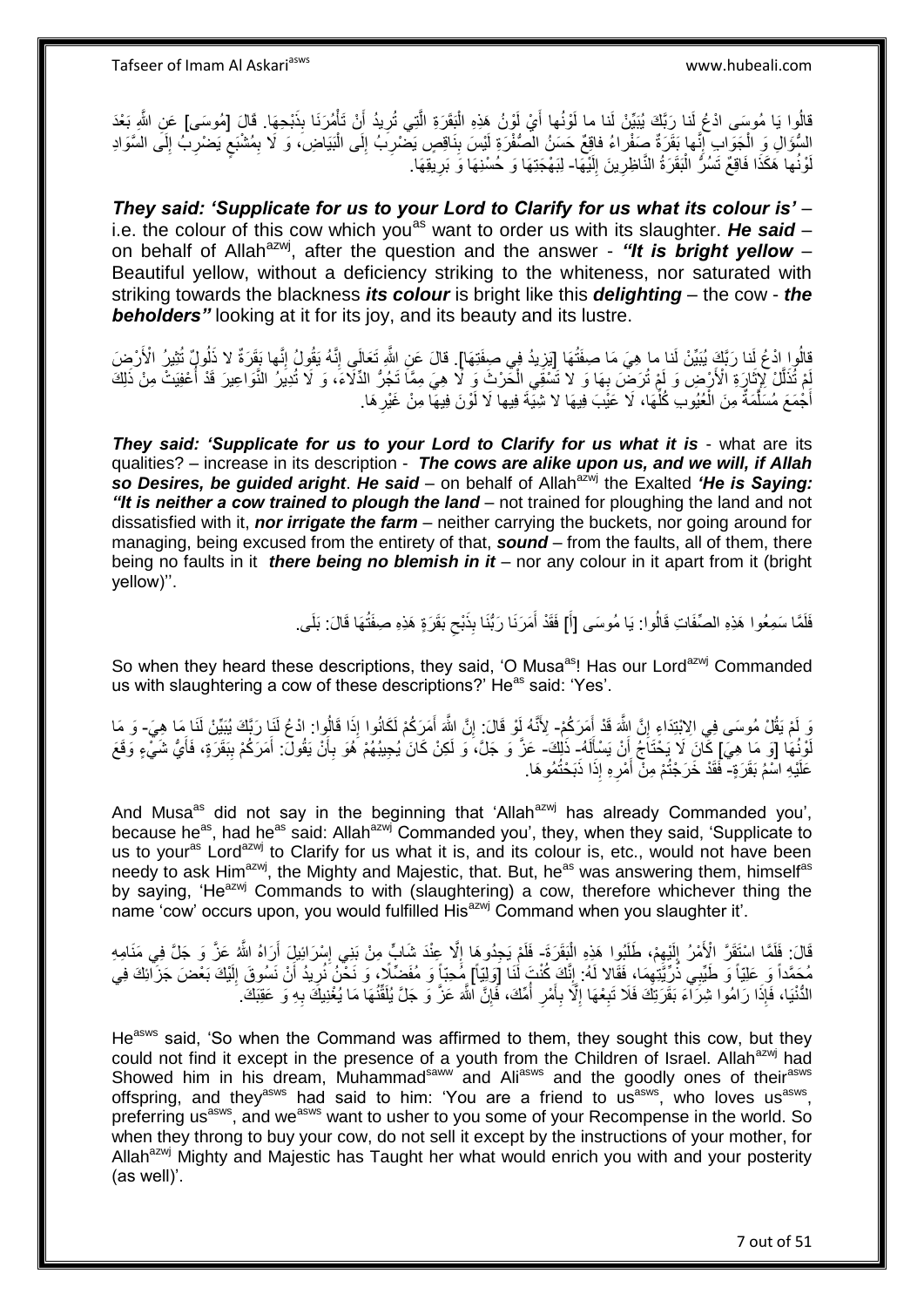فَفَرِحَ الْغُلَامُ، وَ جَاءَهُ الْقَوْمُ يَطْلُبُونَ بَقَرَتَهُ، فَقَالُوا: بِكَمْ تَبِيعُ بَقَرَتَكَ هَذِهِ قَالَ: بِدِينَارَيْنِ، وَ الْخِيَارُ لِأُمِّي. قَالُوا: قَدْ رَضِينَا ِ **!** ِ ُّ أ ْ ْ ِ ْ [بِدِينَآرٍ] فَسَأَلَهَا، فَقَالَتْ: بِأَرْبَعَةٍ. َ **∶** لَ اُ ِ

So, the boy was jubilant, and the people came over seeking his cow and they said, 'For how much would you sell this cow of yours?' He said, 'For two Dinars, and (but) the choice is my mother's'. They said, 'We are happy with (paying) one Dinar. So he asked her'. She said, '(I will sell it) with Four'.

> فَأَخْبَرَ هُمْ فَقَالُوا: نُعْطِيكَ دِينَارَيْنِ. فَأَخْبَرَ أُمَّهُ، فَقَالَتْ: بِثَمَانِيَةٍ. َ **!** ُ َ َ

So, he informed them, and they said, 'We will give you two Dinars'. So, he informed her. She said, '(I will sell it) with eight'.

فَمَا زَالُوا يَطْلُبُونَ عَلَى النَّصِفِ مِمَّا تَقُولُ أُمُّهُ، وَ يَرْجِعُ إِلَى أُمِّهِ، فَتُضْعِفُ الثَّمَنَ حَتَّى بَلَغَ ثَمَنُهَا مِلْءَ مَسْكِ ثَوْرٍ- أَكْبَرَ مَا اً<br>ا َ ه ُ  $\frac{1}{2}$ ا<br>ا َ يَكُونُ مِلْؤُهُ دَنَانِيرَ ، فَأَوْجَبَ لَهُمُ الْبَيْعَ. ْ :<br>ا َ

So, they did not stop seeking upon half of whatever his mother was saying, and he kept on returning to his mother, and she kept doubling the price until it reached a filled hide of a bull – as large as could happen to be, filled with Dinars, and the sale was obligated to them.

ثُمَّ ذَبَحُوهَا، وَ أَخَذُوا قِطْعَةً- وَ هِيَ عَجُزُ الذَّنبِ الَّذِي مِنْهُ خُلِقَ إِبْنُ آدَمَ، وَ عَلَيْهِ يَرْكَبُ إِذَا أُعِيدَ خَلْقاً جَدِيداً، فَضَرَبُوهُ بِهَا، وَ َ ُ ْ ُ ه ِ قَالُوا: اللَّهُمَّ بِجَاهِ مُحَمَّدٍ وَ آلِهِ الطَّيِّبِينَ لَمَّا أَحْيَيْتَ هَذَا الْمَيِّتَ، وَ أَنْطَّقْتَهُ لِيُخْبِرَنَا عَنْ قَاتِلِهِ ۖ َ ْ َ ِ **∶** ه ِ

Then they slaughtered it, and took a piece, and it was part of the tail from which the son of Adam<sup>as</sup> is Created from, and upon it he would ride when the new creation is repeated. So they struck with it, and they said, 'O Allah<sup>azwj</sup>! By the virtue of Muhammad<sup>saww</sup> and his<sup>saww</sup> goodly Progeny<sup>asws</sup>! Revive this deceased and Cause him to speak for him to inform us about his murderer'.

فَقَامَ سَالِماً سَوِيّاً وَ قَالَ: [يَا نَبِيَّ اللَّهِ] قَتَلَنِي هَذَانِ ابْنَا عَمِّي، حَسَدَانِي عَلَى بِنْتِ عَمِّي فَقَتَلَانِي، وَ أَلْقَيَانِي فِي مَحَلَّةِ هَؤُلَاءِ<br>فَأَوْجَزَتِ ِ **∶** ه ْ َ ِ لِيَأْخُذَا دِيَتِي [مِّنْهُمْ]. :<br>.

So he stood up unscathed, joined, and said, 'O Prophet<sup>as</sup> of Allah<sup>azwi</sup>! These two sons of my uncle envied me upon a daughter of my uncle, so they killed me, and threw my (my body) in their neighbourhood in order to take my wergild from them'.

فَأَخَذَ مُوسَى عِ الرَّجُلَيْنِ فَقَتَلَهُمَا، وَ كَانَ قَبْلَ أَنْ يَقُومَ الْمَيِّتُ ضَرَبَ بِقِطْعَةٍ مِنَ الْبَقَرَةِ فَلَمْ يُحْيَ، فَقَالُوا: يَا نَبِيَّ اللَّهِ أَيْنَ مَا ْ ِ ْ َ ِ َ وَ عَدْتَنَا عَنِ اللَّهِ عَزَّ وَ جَلَّ فَقَالَ مُوسَى ع: [قَدْ] صَدَقْتُ، وَ ذَلِكَ إِلَى اللَّهِ عَزَّ وَ جَلَّ. ِ

So Musa<sup>as</sup> seized the two men and killed them both. And it was so before the standing up by the deceased – he was struck by a piece from the cow, but he was not revived (at first). So they (the people) said, 'O Prophet<sup>as</sup> of Allah<sup>azwj</sup>! Where is what was Promised to us from Allah<sup>azwj</sup> Mighty and Majestic?' So Musa<sup>as</sup> said: 'You have spoken the truth, and that is up to Allah<sup>azwj</sup> Mighty and Majestic'.

فَأَوْحَى الِثَّهُ تَعِالَى إِلَيْهِ: يَا مُوسَى إِنِّي لَا أُخْلِفُ وَعْدِي، وَ لَكِنْ إِلِيُقَدِّمُوا الْفَتَى ثَمَنَ بَقَرَتِنِهِ- مِلْءَ مَسْكِهَا دَنَانِيرَ ثُمَّ أُحْيِيَ هَذَا. َ ْ ا<br>ا ِ لَ ∣∣<br>∶ ز<br>ا ِ ُ **∶** فَجَمَعُوا أَمْوَالَهُمْ، فَوَسَّعَ الثَّهُ جِلْدَ الثَّوْرِ - حَتَّى وُزِنَ مَا مُٰلِئَ بِهِ جِلْدُهُ- فَبَلَغَ خَمْسَةَ آلَافِ أَلْفِ دِينَارٍ. ه ْ َ ِ ْ **∶** ْ َ

So Allah<sup>azwj</sup> the Exalted Revealed unto him<sup>as</sup>: "O Musa<sup>as</sup>! I<sup>saww</sup> did not break My<sup>azwj</sup> Promise, but (it was) for preceding to the youth the price of his cow – a hide filled with Dinars, then I<sup>azwj</sup> shall Revive this one!". So they gathered their wealth and Allah<sup>azwj</sup> Expanded the skin of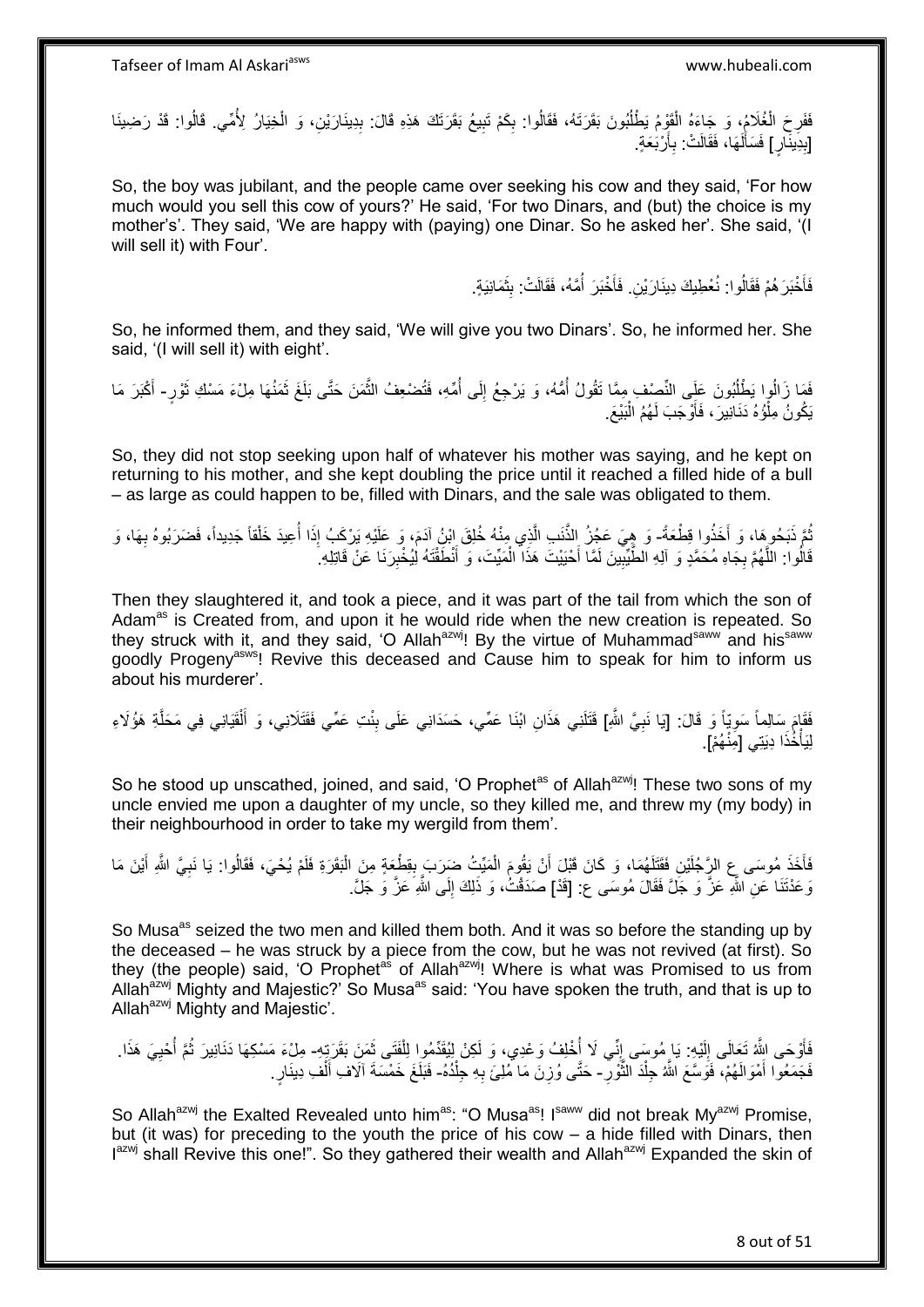the bull to the extent that it was weighed what the skin was filled with, and it reached five million Dinars.

فَقَالَ بَعْضُ بَنِي إِسْرَائِيلَ لِمُوسَى ع وَ ذَلِكَ بِحَضْرَةِ الْمَقْتُولِ الْمَنْشُورِ الْمَصْرُوبِ بِبَعْضِ الْبَقَرَةِ-. لَا نَدْرِي أَيُّهُمَا أَعْجَبُ.<br>وَمَا مَعَ عَزَيْبِ وَجَمَعُهُ عَمَلَهُ مِنْ يَوْمَ مِنْ الْ ِ ِ ْ ِ ْ ِ ْ ْ َ َ إِحْيَاءُ اللَّهِ هَذَا وَ إِنْطَاقُهُ بِمَا نَطَقَ أَوْ إِغْنَاوُهُ لِهَذَا الْفَتَى بِهَذَا الْمَالِ الْعَظِيمِ! ِ ِ **·** ِ ْ ْ ِ ْ ِ َ

So one of the Children of Israel said to Musa<sup>as</sup>, and that was in the presence of the murdered one, the one revived with the strike of the cow (piece), 'We don't know which of the two is more strange – Allah<sup>azwj</sup> Reviving this one and Causing him to speak with what he spoke, or His<sup>azwj</sup> Enriching this youth by this great wealth!'.

فَأَوْحَى اللَّهُ إِلَيْهِ ۚ يَا مُوسَى قُلْ لِبَنِي إِسْرَائِيلَ: مَنْ أَحَبَّ مِنْكُمْ أَنْ أُطَيِّبَ فِي الدُّنْيَا عَيْشَهُ، وَ أُعِظَّمَ فِي جَنَّاتِي مَحَلَّهُ، وَ أَجْعَلَ ان<br>ا َ ِ لَ  $\frac{1}{2}$ َ َ ه المية السابقة التي تعليم المسابقة التي تعليم المسابقة التي تعليم المسابقة التي تعليم المسابقة التي تعليم المسا<br>التي تعليم التي تعليم التي تعليم التي تعليم التي تعليم التي تعليم التي تعليم التي تعليم التي تعليم التي تعليم لِمُحَمَّدٍ وَ آلِهِ الطَّيِّبِينَ فِيهَا مُنَادَمَتَهُ، فَلْيَفْعَلْ كَمَا فَعَلَ هَذَا الْفَتَىٰ، أَنَّهُ كَانَ قَدّْ سَمِعَ مِنْ مُوسَى بْنِ عِمْرَآنَ عِ نِّكْرَ مُحَمَّدٍ ص وَ ا<br>ا **!** َ ْ عَلِيٍّ وَ اَلِهِمَا الطَّيِّبِينَ، فَكَانَ عَلَيْهِمْ مُصَلِّياً، وَ لَهُمْ عَلَى جَمِيعِ الْخَلَائِقِ مِنَ الْجِنَّ وَ الْإِنْسِ وَ الْمَلَائِكَةِ مُفَضِّلًا، ْ ْ ِ ِّ ِ ِ ِ ْ

So Allah<sup>azwj</sup> Revealed unto him<sup>as</sup>: "O Musa<sup>as</sup>! Say to the Children of Israel! The one from you who loves that his life be good in this world, and his place be magnificent in My<sup>azwj</sup> Paradise, and be made a companions of Muhammad<sup>saww</sup> and his<sup>saww</sup> goodly Progeny<sup>asws</sup> therein, so let him do just as this youth did. He had heard from Musa Bin Imran<sup>as</sup> the mention of Muhammadsaww and Aliasws and theirasws goodly Progenyasws, and he was sending *Salawat* upon them<sup>asws</sup>, and was preferring them<sup>asws</sup> upon the entirety of the creatures, from the Jinn and the humans, and the Angels.

فَلِذَلِكَ صَرَفْتُ إِلَيْهِ هَذَا الْمَالَ الْعَظِيمَ- لِيَتَنَعَّمَ بِالطَّّيِّبَاتِ وَ يَتَكَرَّمَ بِالْهِيَاتِ وَ الصِّلَاتِ، وَ يَتَحَبَّبَ بِمَعْرُوفِهِ إِلَى ذَوِي الْمَوَدَّاتِ، ْ ْ لَ ׀<br>ׇ֧֧֢֓֝֓ َ ْ ِ ِ ِ ْ ِ ِ نَ يَكْبِتَ بِنَفِقَاتِهِ ذَوِي الْعَدَاوَاتِ. **ِ** ْ **∣** 

Thus, due to that, this great wealth has been diverted to him – in order to him to live blissfully with the good things, and be honouring with the gifting and the helping (others), and become beloved by his good world to the ones with cordiality, and humiliate the ones with the enmity, by his spending".

قَالَ الْفَتَى: يَا نَبِيَّ اللَّهِ كَيْفَ أَحْفَظُ هَذِهِ الْأَمْوَالَ أَمْ كَيْفَ أَحْذَرُ مِنْ عَدَاوَةِ مَنْ يُعَادِينِي فِيهَا، وَ حَسَدِ مَنْ يَحْسُدُنِي لِأَجْلِهَا قَالَ: َ َ َ **∶** ْ قُلْ عَلَيْهَا مِنَ الصَّلَاةِ عَلَى مُحَمَّدٍ وَ آلِهِ الْطَّيِّبِينِٰ۔ مَا كُنْتَ تَقُولُهُ قَبْلَ أَنْ تَنَالَهَا، فَإِنَّ الَّذِي رَزَقَكَهَا بِذَلِكَ الْقَوْلِ مَعَ صِحَّةِ ِ ْ ه ∣lٍ َ ا<br>ا الِاعْتِقَادِ يَحْفَظُهَا عَلَيْكَ أَيْضًا (بِهَذَا الْقَوْلِ مَعَ صَحَّةِ الِاعْتِقَادِ). ْ **∶** َ

The youth said, 'O Prophet<sup>as</sup> of Allah<sup>azwj</sup>! How shall I protect this wealth, or how shall I be careful from the enmity of the ones who would be inimical towards me with regards to it, and the envy of the ones who would envy me for its reason?' He<sup>as</sup> say upon it from the *Salawat* upon Muhammad<sup>saww</sup> and his<sup>saww</sup> goodly Progeny<sup>asws</sup> – what you were saying before you attained it, for the One<sup>azwj</sup> Who Graced you due to that speech along with the healthy belief, would Protect it upon you as well (due to this speech (*Salawat*) along with the healthy belief)'.

فَقَالَِهَا الْفَتَى فَمَا رَامَهَا جَاسِدٌ [لَهُ] لِيُفْسِِدَهَا، أَوْ لِصٌّ لِيَسْرِقَهَا، أَوْ غَاصِبٌ لِيَغْصِبَهَا، إِلَّا دَفَعَهُ اللَّهُ عَزَّ وَ جَلَّ عَنْهَا بِلُطْفٍ مِنْ ْ ِ ِ اُ **∶** اُ أَلْطَافِهِ حَتَّى يَمْتَنِعَ مِنْ ظُلْمِهِ اخْتِيَاراً أَوْ مَنَعَهُ مِنْهُ بِآفَةٍ أَوْ ۖ دَاهِيَةٍ حَتَّى يَكْفَهُ عَنْهُ، فَيَكُفُّ اضْطِرَاراً. َ َ ْ َ ِ

So the youth said it (recited *Salawat*), and he was not hit by envy, or a thief to steal it, or a usurper to usurp it, except that Allah<sup>azwj</sup> Mighty and Majestic Defended him from it by a subtlety from His<sup>azwj</sup> Subtleties, until he was prevented from his injustice either by choice for by an affliction (brought down upon the perpetrator) until he would stop from him, out of desperation'.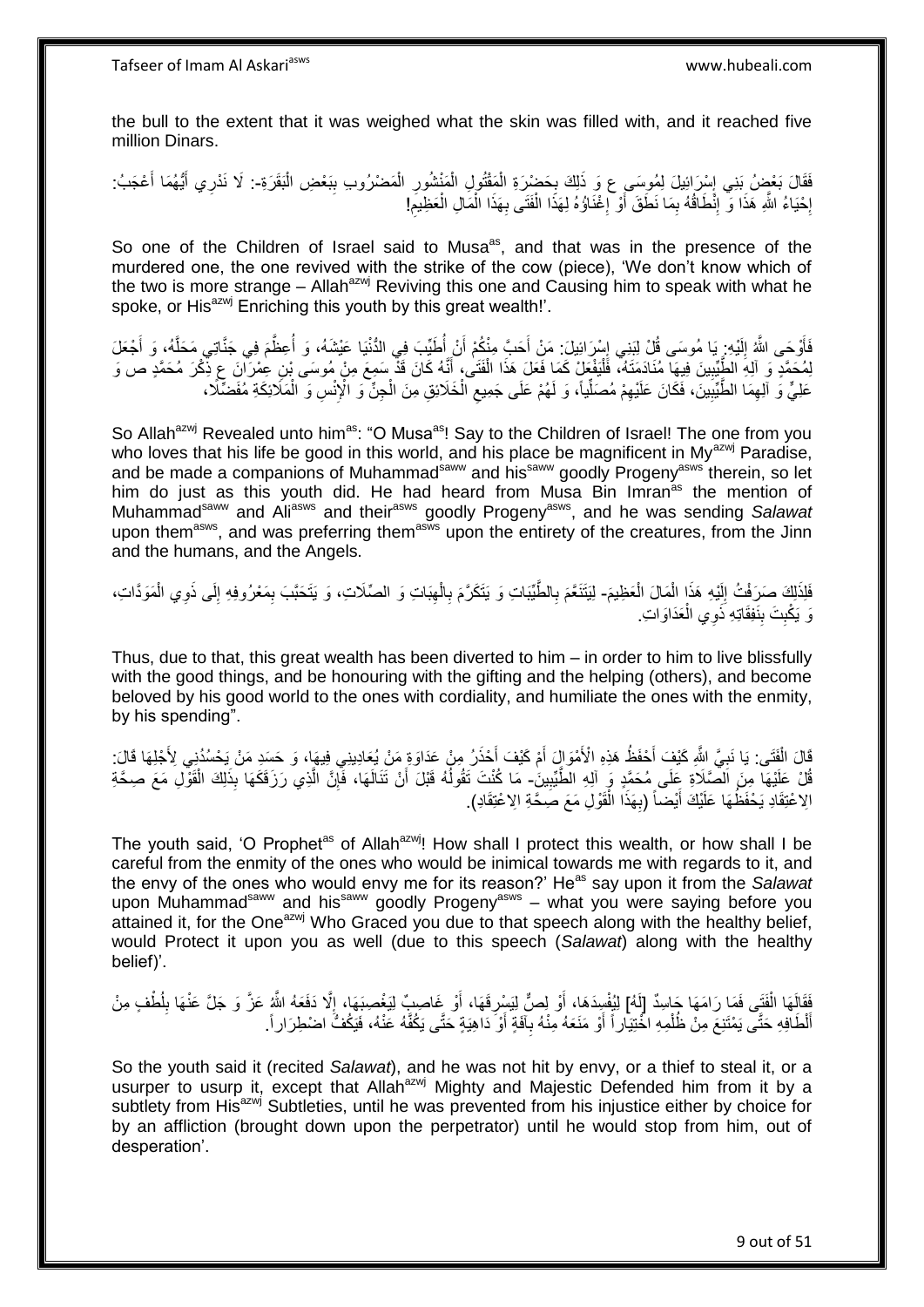[قَالَ ع:] فَلَمَّا قَالَ مُوسَى عِ لِلْفَتَى ذَلِكَ- وَ صَارَ اللّهُ عَزَّ وَ جَلَّ لَهُ- لِمَقَالَتِهِ- جَافِظاً، قَالَ هَذَا الْمَنْشُورُ: اللَّهُمَّ إِنِّي أَسْأَلُكَ بِمَا ْ ِ ُ َ َ ِ ه ْ مَا الْفَتَي ِ هَذَا الْفَتَي ِ مِنَ الصَّلَاةِ عَلَى مُحَمَّدٍ وَ الْهِ الطَّّيِّبِينَ ٍ وَ التَّوَسُّلِ بِهِمْ أَنْ تُبْقِيَنِي فِي الدُّنْيَا- مُتَمَثِّعاً بِابْنَةِ عُمِّي ۖ وَ تَجْزِيَ ْ ِ لَ ِ َ ِ ِ ِ عَنِّي أَعْدَائِي وَ حُسَّادِي، وَ تَرْزُقَنِي فِيهَا [خَيْراً] كَثِيراً طَيِّباً. اً<br>ا

He<sup>asws</sup> said: 'So when Musa<sup>as</sup> said that to the youth – and Allah<sup>azwj</sup> Mighty and Majestic Became a Protector for him due to his speech (sending *Salawat*), the revived one said, 'O Allah<sup>azwj</sup>! I ask You<sup>azwj</sup> with what this youth asked with – from the *Salawat* upon Muhammad<sup>saww</sup> and his<sup>saww</sup> goodly Progeny<sup>asws</sup> and the beseeching by them, that You<sup>azwj</sup> should Let me remain (alive) in the world – enjoying (life) with the daughter of my uncle – and Frustrate my enemies and my envying ones from me, and Grace me during it a lot of good'.

فَأَوْجَى اللَّهُ إِلَيْهِ: يَا مُوسَى إِنَّهُ كَانَ لِهَذَا الْفَتَيِ الْمَنْشُورِ بَعْدَ الْقَتْلِ سِتُّونَ سَنَةً، وَ قَدْ وَهَيْتُ لَهُ بِمَسْأَلَتِهِ- وَ تَوَسُّلِهِ بِمُحَمَّدٍ وَ آلِهِ ْ ِ ْ ْ ِ لَ ِ ز<br>ا لَ Í ِ ِ الطَّيِّبِينَ سَبْعِينَ سَنَةً- تَمَامَ مَائَةٍ وَ ثَلَاثِينَ سَنَةً صَبِحِيحَةٌ حَوَاسُهُ، ثَابِتٌ فِيهَا جَذَانُهُ، قَوِيَّةٌ فِيهَا شَغَهَا شَفَقَ لِجَلَالٍ هَذِهِ الدُّنْيَا **!** ِ ِ ِ َ رَ يَعِيَشُ- وَ لَا يُفَارِقُهَا وَ لَا تُفَارِقُهُ، فَإِذَا حَانَ حِينُهُ [حَانَ حِينُهَا] وَ مَاتَا جَمِيعاً [مَعاً] فَصَارَا إِلَى جِنَانِي، وَّ كَانَا زَوْجَيْنِ فِيهَا ِ ِ لَ ِ ِن. نَاعِمَيْ<sub>ا</sub>

So Allah<sup>azwj</sup> Revealed unto him: "O Musa<sup>as</sup>! There was to be for this youth, a life of sixty years after the murder, and l<sup>azwj</sup> have Endowed it for him, due to his asking, and his beseeching by Muhammad<sup>saww</sup> and his<sup>saww</sup> goodly Progeny<sup>asws</sup>, seventy years – being complete one hundred and thirty years with healthy faculties, during which his heart would be steadfast, (along with) the strength of his desires to enjoy the Permissible(s) of this world and life – and neither will she separate (from him) nor will he separate (from her). So when his death is near, and her death is near, and they will both die together and come to be in My<sup>azwj</sup> Gardens, and they would be spouses therein in Bliss.

وَ لَوْ سَأَلَنِي- يَا مُوسَى هَذَا الشُّقِيُّ الْقَاتِلُ- بِمِثْلِ مَا تَوَسَّلَ بِهِ هَذَا الْفَتَى عَلَى صِحَّةِ اعْتِقَادِهِ- أَنْ أَعْصِمَهُ مِنَ الْحَسَدِ وَ أَقْنِعَهُ لَ َ ْ ْ **∶** ْ ِ ُ ْ َ اُ بِمَا رَزَقْتُهُ- وَ ذَلِكَ هُوَ الْمُلْكُ الْعَظِيمُ- لَفَعَلْتُ َ ِ ْ ْ ْ ْ

And had he asked Me<sup>azwj</sup> – O Musa<sup>as</sup>, this wretched murderer – with the like of what this youth beseeched with upon his healthy beliefs – that  $I^{azwj}$  should Protect him from the envy and the contentment with what  $I^{azwj}$  have Graced him – and that is the Magnificent Kingdom – I<sup>azwj</sup> would have done so.

وَ لِّو سِلَلَنِي بِذَلِكَ مَعَ التَّوْبَةِ مِنْ صُنْعِهِ ۖ أَنْ لَا أُفْضِحَهُ لَمَا فَضَحْتُهُ، وَ لَصَرَفْتُ هَؤُلاءِ عَنِ اقْتِرَاحِ إِبَانَةِ الْقَاتِلِ، وَ لَأَغْنَيْتُ لَ َ ْ ِ ِ ُ هَذَا الْفَتَى مِّنْ غَيْرِ [هَذَا الْوَجْهِ- بِقَدْرِ] هَذَا الْمَالِ أَوجِدُهُ ْ ِ ْ َ ُ ْ **∶**  $\frac{1}{2}$ 

And had he asked Me<sup>azwj</sup> that with the repentance from his doings that  $I^{azwj}$  should not unmask him,  $I^{azwj}$  would not have Unmasked him, and would have Diverted them from suggesting the exposure of the murderer, and lazwj would have Enriched this youth from other than this aspect, with a measurement of this wealth, lazwi would have been Benevolent to him (with it).

وَ لَوْ سَأَلَنِي بَعْدَ مَا افْتَضَحَ، وَ تَابَ إِلَيَّ، وَ تَوَسَّلَ بِمِثْلِ وَسِيلَةِ هَذَا الْفَتَى أَنْ أُنْسِيَ النَّاسَ فِعْلَهُ- بَعْدَ مَا أَلْطُفُ لِأَوْلِيَائِهِ فَيَعْفُونَهُ ا<br>ا َ ْ **ٔ** ِ لَ ِ لَ َ َ عَنِ الْقِصَاصِ- لَفَعَلْتُ، ْ ْ

And had he asked Me<sup>azwj</sup> after what  $I^{azwj}$  had Unmasked, and had repented to Me<sup>azwj</sup>, and beseeched with the likes of the beseeching of this youth that lazwi should Cause the people to forget his deed – after the kindness of his guardians by pardoning him from retaliation  $-1^{a z w j}$ would have Done so.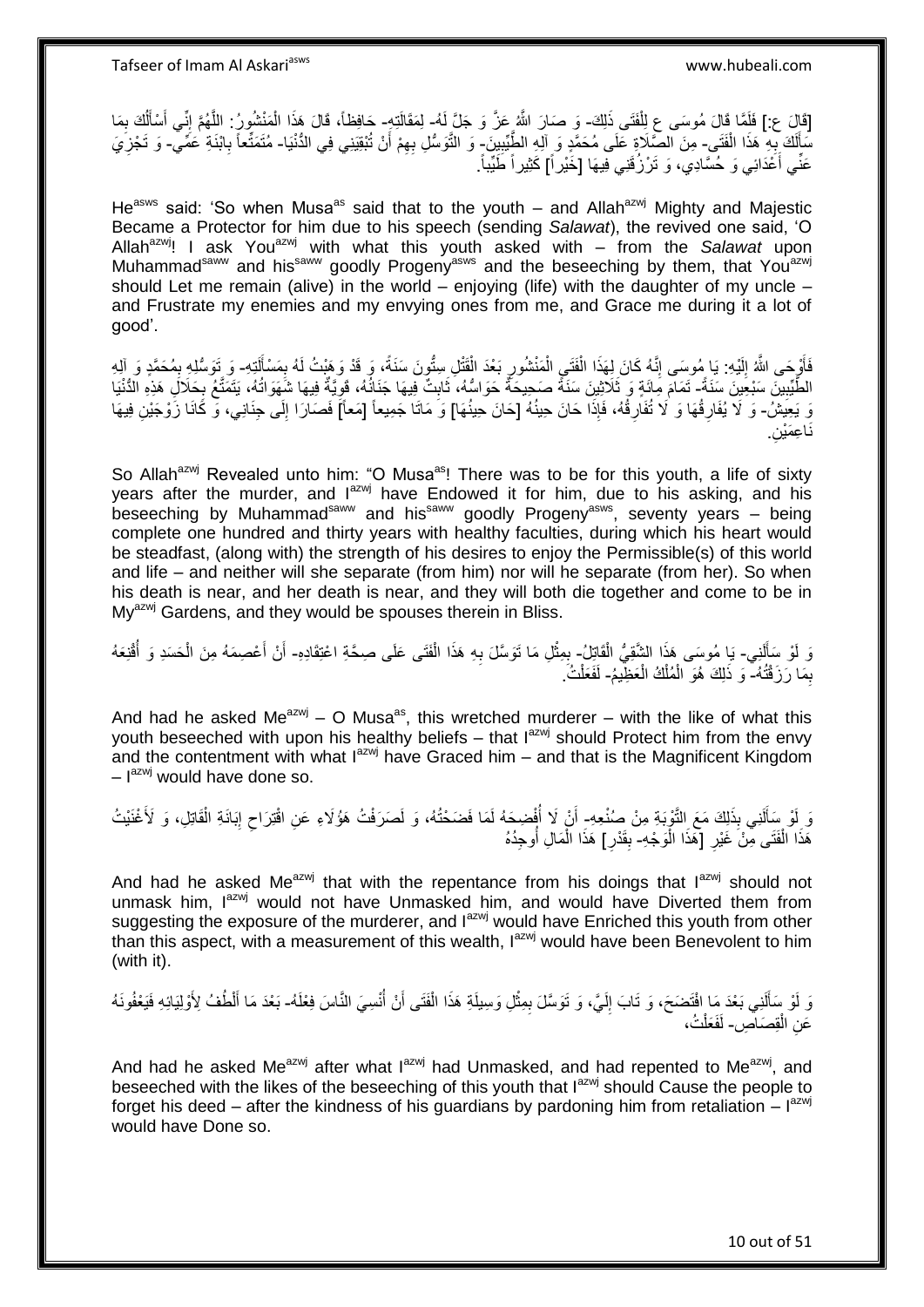فَكَانَ لَا يُعِيِّرُهُ بِفِعْلِهِ أَجَدٌ وَ لَا يَذْكُرُهُ فِيهِمْ ذَاكِرٌ، وَ لَكِنْ ذَلِكَ فَضْلٌ أُوتِيهِ مَنْ أَشَاءُ، وَ أَنَا ذُو الْفَضْلِ الْعَظِيمِ وَ أَعْدَلُ بِالْمَنْعِ ِ **ٔ** َ **ِ** ِ ْ ِ َ ِ ْ ْ َ َ ا<br>ا عَلَى مَنْ أَشَاءُ، وَ أَنَا الْعَزِيزُ الْحَكِيمُ. ْ **∶** ْ َ َ

And it would have been so that no one would have faulted him of his deed nor would it have been mentioned among them with a mention. But, that is a Grace  $I^{azwj}$  Grant to the one  $I^{azwj}$ so Desire to, and l<sup>azwj</sup> am with the Magnificent Grace and the Fairest with the prevention upon the one l<sup>azwj</sup> so Desire to, and l<sup>azwj</sup> am the Mighty, the Wise!"

فَلَمَّا ذَبَحُوها قَالَ اللَّهُ تَعَالَى: فَذَبَحُوها وَ ما كادُوِا يَفْعَلُونَ فَأَرَادُوا أَنْ لَا يَفْعَلُوا ذَلِكَ مِنْ عِظَمِ ثَمَنِ الْبَقَرَةِ، وَ لَكِنَّ اللَّجَاجَ ه ْ َ ِ َ َ حَمَلَهُمْ عَلَى ذَلِكَ، وَ اتِّهَامَهُمْ لِمُوسَى عِ حَدَأَهُمْ عَلَيْهِ. َ

So when they slaughtered it, Allah<sup>azwj</sup> the Exalted Said: So they slaughtered it, and they *were almost not doing it. [2:71]*, so they intended that they should not do that due to the greatness of the price of the cow. But, the urgency (of the matter) carried them upon that, and their accusation of Musa<sup>as</sup> restricting them upon it'.

[قَالَ:] فَضَجُّوا إِلَى مُوسَى ع وَ قَالُوا: افْتَقَرَتِ الْقَبِيلَةُ وَ دُفِعَتْ إِلَى التَّكَفُّفِ وَ انْسَلَخْنَا بِلَجَاجِنَا عَنْ قَلِيلِنَا وَ كَثِيرِنَا فَادْعُ اللَّهَ لَنَا لَ ِ ِ ِ ْ  $\frac{1}{2}$ لَ ِ بِّسَعَةِ الرِّرْقِ. 

He<sup>asws</sup> said: 'So they raise a clamour to Musa<sup>as</sup> and they said, 'The tribe is (now) impoverished, and we handed over to the youth (whatever we had), and we are stripped due to out obstinacy from our little and our lot. Therefore, supplicate to Allah<sup>azwj</sup> for us to Expand our sustenance'.

فَقَالَ مُوِسَى ع: وَيْحَكُمْ مَا أَعْمَى قُلُوبَكُمْ أَ مَا سَمِعْتُمْ دُعَاءَ الْفَتَى صَاحِبِ الْبَقَرَةِ وَ مَا أَوْرَثَهُ اللَّهُ تَعَالَى مِنَ الْغِنَى أَ وَ مَا َ َ ْ ْ َ َ َ ْ سَمِعْتُمْ دۡعَاءَ [الْفَتَىْ] الْمَفْتُولِ الْمَنْشُورِ ، وَ مَا أَثْمَرَ لَهُ مِنَ الْعُمُرِ الطَّوِيلِ وَ السَّعَادَةِ وَ التَّنَعُّعِ- وَ التَّمَتُّعِ بِحَوَاسِّهِ وَ سَائِرٍ بَدَنِهِ وَ ْ ِ ِ ْ **ٔ** اً<br>ا ِ ْ ْ ِ ِ ِ ِ عَقْلِهِ لِٰمَ لَا تَدْعُونَ اللَّهَ تَعَالَى بِمِثْلِ دُعَائِهِمَا، وَ تَتَوَسَّلُونَ إِلَى اللَّهِ بِمِثْلَ تَوَسَّلُومِهَا لِيَسُدَّ فَاقَتَكُمْ، وَ يَجْبُرَ كَحَسَرَكُمْ، وَ يَسُدَّ خَلَّتَكُمْ ِ **ٔ** ِ ∣∣<br>∶ ِ **ٔ** ِ ه

Musa<sup>as</sup> said:' Woe be unto you! How blind are your hearts! But, did you not hear the supplication of the youth, owner of the cow, and what Allah<sup>azwj</sup> the Exalted Inherited him from the riches? Or did you not hear the supplication of the murdered one (who was) Revived, and what Allah<sup>azwj</sup> Yielded for him from the prolonged life-span and the happiness and the enjoyment, and the completeness of his faculties and the rest of his body, and his mind? Why are you not supplicating to Allah<sup>azwj</sup> the Exalted with the likes of their supplications, and be beseeching to Allah<sup>azwj</sup> with the likes of their beseeching, in order to block your destitutions, and strengthen your cracks, and plug your (financial) holes?'.

فَقَالُوا: اللَّهُمَّ إِلَيْكَ الْتَجَأْنَا، وَ عَلَى فَضْلِكَ اعْتَمَدْنَا، فَأُزِلْ فَقْرَنَا وَ سُدَّ خَلَّتَنَا بِجَاهِ مُحَمَّدٍ وَ عَلِيٍّ وَ فَاطِمَةَ وَ الْحَسَنِ وَ الْحُسَيْنِ وَ **∶** ه **∶** َ ْ ْ لَ ِ ه ْ ْ الطَّيِّبِينَ مِنْ آلِهِمْ. ِ **!** 

So they said, 'O Allah<sup>azwj</sup>! To You<sup>azwj</sup> is our refuge, and upon Your<sup>azwj</sup> Grace do we rely, therefore, Remove our poverty and Plug our (financial) holes by the virtue of Muhammad<sup>saww</sup>, and Ali<sup>asws</sup>, and Syeda Fatima<sup>asws</sup>, and Al-Hassan<sup>asws</sup>, and Al-Husayn<sup>asws</sup> and the goodly ones from their Progeny<sup>asws</sup>.

َفَأَوْحَى اللَّهُ إِلَيْهِ. يَا مُوسَى قُلْ لَهُمْ لِيَذْهَبَ رُؤَسَاؤُهُمْ إِلَى خَرِبَةِ بَنِي فُلَانٍ، وَ يَكْشِفُوا فِي مَوْضِعِ كَذَا- لِمَوْضِعِ عَيَّنَهُ- وَجْهَ ِ ِ **ٔ** لَ ِ َ ِ ٍ إِنْ ضِهَا قَلِيلًا، ثُمَّ يَسْتَخْرِجُوا مَا هُٰنَاكَ، فَإِنَّهُ عَشَرَةُ الْإِفَ أَلْفَ دِينَارٍ، لِيَرُدُّوا عَلَى كُلِّ مَنْ دَفَعَ فَمِ ثَمَنِ هَذِهِ الْبُقَرَةِ مَا دَفَعَ، ْ َ اا<br>ئ ِ ٔ<br>ـ َ ْ َ لِتَعُودَ أَحْوَالُهُمْ إِلَٰى مَا كََانَتْ [ِعَلَيْهِ] ثُمَّ لِيَتَّقَاسِمُوا بَعْدَ ذَلِكَ مَا يَفْضُلُّ- وَ هُوَ خَمْسَةُ آلاف أَلْف دِينَّارٍ - عَلَى قَدْرِ مَا دَفَعَ كُلُّ ِ ٔ<br>ا ْ ان<br>سال ْ َ ِ وَاحِدٍ مِنْهُمْ- فِي هَذِهِ الْمِحْذَةِ لِتَتَّضَاعَفَ أَمْوَالُهُمْ- جَزَاءً عَلَى تَوَسُّلِهِمْ بِمُحَمَّدٍ وَّ آلِهِ الطَّيِّبِينَ، وَ اعْتِقَادِهِمْ لِتَفْضِيلِهِمْ ُ َ ْ ِ ِ ِ ِ

So Allah<sup>azwj</sup> Revealed unto him<sup>as</sup>: "O Musa<sup>as</sup>! Say to them (and) let their chiefs go to the ruins of the clan of so and so, and uncover (dig up) in such and such a place – in the place of its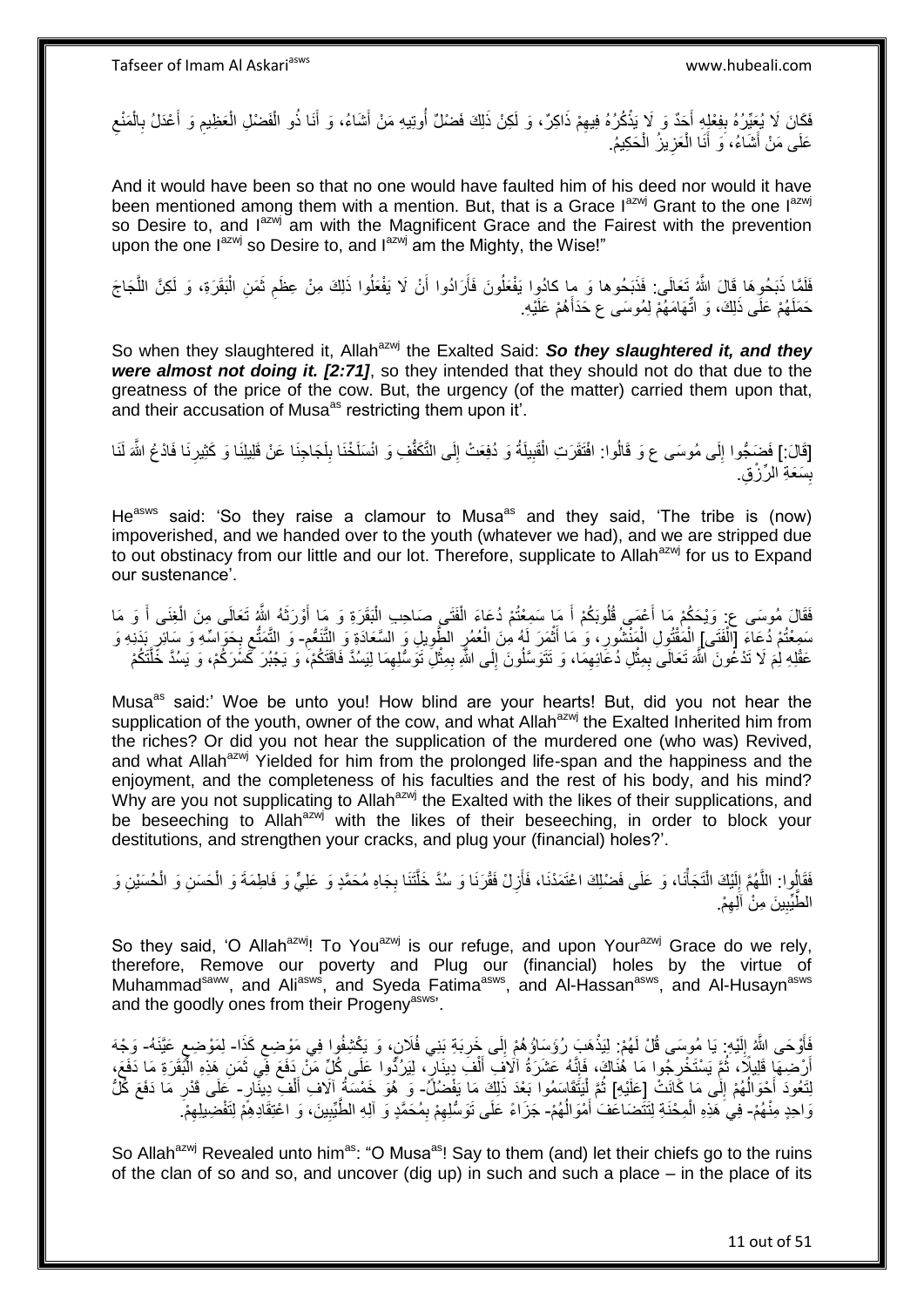spring – a little from the surface of the earth. Then they should extract whatever is (found to be) over there, for it is ten million Dinars, and let them return to each one who handed over from the price of this cow what he handed over, in order for his state to be returned to what is used to be upon him. Then let them distribute after that what remains – and it is five million Dinars – upon a proportion of what each one of them handed over – during this test, in order to double their wealth – as a Recompense upon their beseeching by Muhammad<sup>saww</sup> and his<sup>saww</sup> goodly Progeny<sup>asws</sup>, and their belief in their merits".

فَذَلِكَ مَا قَالَ اللَّهُ عَزَّ وَ جَلَّ: وَ إِذْ قَتَلْتُمْ نَفْساً فَادَّارَأْتُمْ فِيها اخْتَلَفْتُمْ فِيهَا وَ تَذَارَأْتُمْ، أَلْقَى بَعْضُكُمُ الذَّنْبَ فِي قَتْلِ الْمَقْتُولِ عَلَى ْ َ ֡֟֟֟֓֕׆֧<br>֧׀ ֡֟֟֟֓֕׆֧<br>֧׀ ْ **ٔ** ْ بَعْضٍ، وَ دَرَأَهُ عَنْ نَفْسِهِ وَ ذَوِّيهِ وَ اللَّهُ مُخْرِجٌ مُظْهِرٌ ما كُنْتُمْ تَكْتُمُونَ مَا كَانَ مِنْ خَبَرِ الْقَاتِلِ، وَ مَا كُنْتُمْ تَكْتُمُونَ مِنْ إِرَادَةِ ¦ ِ ِ ِ ْ ِ تَكْذِيب مُوسَى ع بِاقْتِرَ احِكُمْ عَلَّيْهِ مَا قَدَرْتُمْ أَنَّ رَبَّهُ لَا يُجِيبُهُ إِلَيْهِ. لَ ِ َ **∶** 

So that is what Allah<sup>azwj</sup> Mighty and Majestic Said: **And when you killed a soul, so** *you disputed with regards to it [2:72]* – You differed with regards to it and investigated. One of you cast the sin regarding the murder of the killed one, upon the other, and disputed it from himself and impeded it, *and Allah was to Bring forth* – Manifest *what you were concealing* – whatever was from the news of the killer, and what you were concealing from the intention of belying Musa<sup>as</sup> by suggesting to him<sup>as</sup> what you were reckoning that his<sup>as</sup> Lord<sup>azwj</sup> would not Answer to him<sup>as</sup>.

فَقُلْنا اضْرِبُوهُ بِبَعْضِها بِبَعْضِ الْبَقَرِةِ كَذلِكَ يُحْيِ اللَّهُ الْمَوْتى فِي الِدُّنْيَا وَ الْآخِرَةِ- كَمَا أَجْيَا الْمَيِّتَ بِمُلَاقَاةِ مَيِّتٍ آخَرَ لَهُ. أَمَّا فِي ْ ِ :<br>ا ِ **∶** ْ ِ ْ َ َ الدُّنْيَا فَيُلاَّقِي مَاءُ الرَّجُلِّ مَاءَ الْمَرْ أَةِ- فَيُحْيِي الثَّهُ الَّذِي كَانَ فِي الْأَصْلَابِ وَ الْأَرْحَامِ حَيّاً. َ ْ ِ ه

*So We Said: Strike it with part of it* – with a part of the cow. *Thus, Allah Revives the dead* – in the world and the Hereafter, just as dead is revived by a dead one meeting another dead one of it. As for in the world – so the water of the man meets the water of the woman, and Allah<sup>azwj</sup> Revives which was in the loins and the wombs as alive.

ِ وَ إِلَّآْخِرَةِ فَإِنَّ اللَّهَ تَعَالَى يُنْزِلُ بَيْنَ نَفْخَتَى الصُّورِ- بَعْدَ مَا يُنْفَخَ النُّفْخَةُ الأُولَى مِنْ دُوَيْنِ السَّمَاءِ الدُّنْيَا- مِنَ الْبَحْرِ  $\frac{1}{2}$ ِ ِ َ ِ ْ الْمَسْجُورِ ۖ الَّذِي قَالَ اللَّهُ تَعَالَى [فِيهِ] وَ اِلْبَحْرِ الْمَسَّجُورِ وَ هِيَ مَنِيٌّ كَمَنِيٍّ الرِّجَالِ، فَيَمْطُرُ ذَلِكَ عَلَى الْأَرْضِ فَيَلْقَى الْمَاءُ ه ِ ِ ْ ِ ْ ْ الْمَنِيُّ مَعَّ الْأَمْوَاتِ الْبَالِيَةِ فَيَنْبُثُونَ مِنَ الْأَرْضِ ۖ وَ يُحْيَوْنَّ ۖ ْ :<br>ا

And as for in the Hereafter, so Allah<sup>azwj</sup> the Exalted would Send down between the two blowings of the trumpet – after the first blowing of the trumpet, from the reverberations of the sky of the world – from the swollen seas which Allah<sup>azwj</sup> the Exalted Said regarding it *And the swollen sea [52:6]* and it would be semen like the semen of the man. So that would rain upon the earth and the water of the semen would meet with the worn out dead ones, so they would be growing from the earth and be living.

ُمَّ قَالَ اللَّهُ عَنَّ وَ جَلَّ: وَ يُرِيكُمْ أياتِهِ سَائِرَ آيَاتِهِ سِوَى هَذِهِ الذَّلَالِاتِ عَلَى تَوْحِيدِهِ وَ نُبُوَّةٍ مُوِسَى ع نَبِيِّهِ، وَ فَضْلِ مُحَمَّدٍ ص ِ ِ عَلَى الْخَلَائِقِ سَيِّدِ إِمَائِهِ وَ عَبِيدِهِ، وَ تَبْيِينِهِ فَضْلَهُ وَ فَضْلَ آلِهِ الطَّيِّبِينَ- عَلَى سَائِرِ خَلْقِ اللَّهِ أَجْمَعِينَ. ِ **!** ِ ْ ِ َ ْ ِ

Then Allah<sup>azwj</sup> Mighty and Majestic Said: **And He Shows you His Signs** – the rest of His<sup>azwj</sup> Signs besides the proofs upon His<sup>azwj</sup> *Tawheed* (Oneness), and the Prophet-hood of Musa<sup>as</sup> His<sup>azwj</sup> Prophet<sup>as</sup>, and the merits of Muhammad<sup>saww</sup> upon the creatures as the Chief of His<sup>azwj</sup> maids and His<sup>azwj</sup> servants, and His<sup>azwj</sup> Manifesting his<sup>saww</sup> merits and the merits of his<sup>saww</sup> goodly Progeny<sup>asws</sup> over the rest of the creatures of Allah<sup>azwj</sup>, altogether.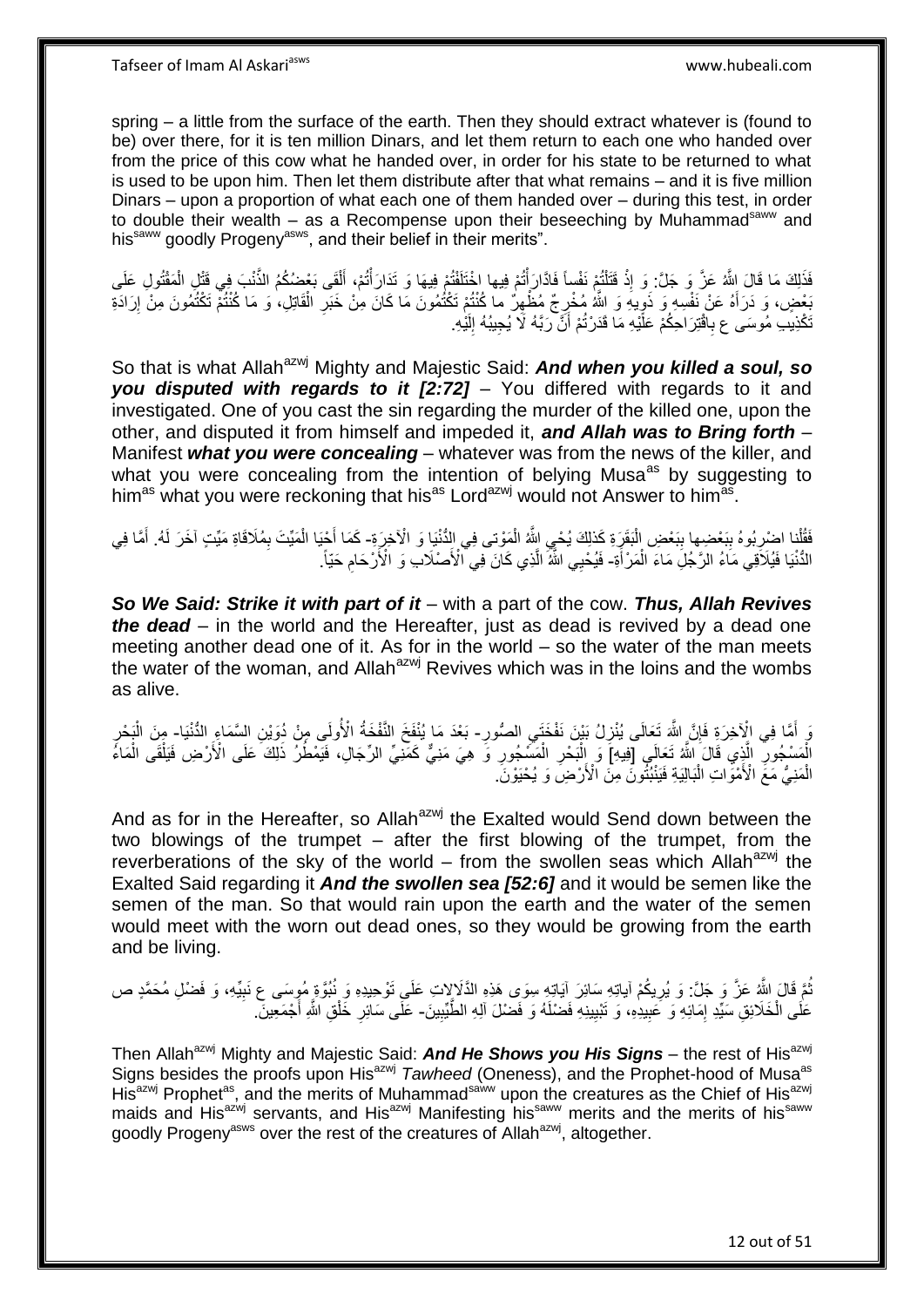لَعَلَّكُمْ تَعْقِلُونَ إِتَعْتَبِرُوِنَ- وَ تَتَفَكَّرُونَ] أَنَّ الَّذِي يَفْعَلُ هَذِهِ الْعَجَائِبَ- لَا يَأْمُرُ الْخَلْقَ إِلَّا بِالْحِكْمَةِ، وَ لَا يَخْتَارُ مُحَمَّداً وَ آلَهُ إِلَّا ُ **!** ْ ه اُ ِ ْ ِ ِ ْ ْ ْ لِأَنَّهُمْٰ أَفْضَلْ َذَوِي اَلْأَلْبَابِ ا<br>ا َ َ

**So that you may be minding** – taking a lesson – and pondering that the One<sup>azwj</sup> Who Does these wonders would not Command the creatures except with the Wisdom, nor would He<sup>azwj</sup> have Chosen Muhammad<sup>saww</sup> and his<sup>saww</sup> Progeny<sup>asws</sup> except that they are the most superior of the ones with the intellect.''

قَوْلُهُ عَزَّ وَ جَلَ ثُمَّ قَسَتْ قُلُوبُكُمْ مِنْ بَعْدِ ذلِكَ فَهِيَ كَالْحِجارَةِ أَوْ أَشَدُّ قَسْوَةً وَ إِنَّ مِنَ الْحِجارَةِ لَما يَتَفَجَّرُ مِنْهُ الْأَنْهارُ وَ إِنَّ ا<br>ا ْ ِ َ َ ْ  $\ddot{\xi}$ ِ ِ مِنْْها لَما يَشَّقَّقُ فَيَخْرُجُ مِنْهُ الْماءُ وَ إِنَّ مِنْها لَما يَهْبِطُ مِنْ خَشْيَةِ اللَّهِ وَ مَا اللَّهُ بِغَافِلٍ عَمَّا تَعْمَلُونَ ِ ْ ُ

The Words of the Mighty and Majestic: *Then your hearts hardened from after that, so these were like rocks, or more intense in hardness; and from the rocks there are (some) from which rivers burst forth, and from these there are (some) which split asunder so the water comes out from them, and from these there are some which fall down out of fear of Allah, and Allah is not heedless of what you are doing [2:74]*

141 قَالَ الْإِمَامُ عِ قَالَ اللَّهُ عَزَّ وَ جَلَّ: ثُمَّ قَسَتْ قُلُوبُكُمْ عست وَ جَفَّتْ وَ يَبِسَتْ مِنَ الْخَيْرِ وَ الرَّحْمَةِ [قُلُوبُكُمْ] مَعَاشِرَ الْيَهُودِ ْ ْ ِ ُ مِنْ بَعْدِ ذلِكَ مِنْ بَعْدِ مَا بَيَّنْتُ مِنَ الْآيَاتِ الْبَاهِرَاتِ فِي زَمَانِ مُوسَى ع، وَ مِنَ الْآيَاتِ الْمُعْجِزَاتِ- الَّتِي شَاهَدْتُمُوهَا مِنْ ْ ه مُحَمَّدٍ.

**S 141 -** The Imam (Hassan Al-Askari<sup>asws</sup>) said: 'Allah<sup>azwj</sup> Mighty and Majestic Says [2:74] **Then your hearts hardened** – tired, and dried, and withered from the goodness and the mercy – your hearts – group of Jews, *from after that* – from after what had been Manifested from the compelling Signs during the era of Musa<sup>as</sup>, and from the Signs, the miracles which you have witnessed from Muhammad<sup>saww</sup>.

َفِهِيَ كَالْحِجِارَةِ الْيَابِسَةِ لَا تَرْشَحُ بِرُطُوبَةٍ، وَ لَا يَنْتَفِضُ مِنْهَا مَا يُنْتَفَعُ بِهِ، أَيْ أَنَّكُمْ لَا حَقَّ اللَّهِ تَعَالَى تُؤَدُّونَ، وَ لَإِ [مِنْ] ِ **∣** :<br>ا ْ َ َ **∶** اُمُوَّالِكُمْ وَ لَا مِنْ مَوَاشِيهَا تَتَصَدَّقُونَ، وَ لَا بِالْمَعْرُوفِ تَتَكَرَّمُونَ وَ تَجُودُونَ، وَ لَا الْضَّيْفَ تُقْرُونَ، وَ لَا مَكْرُوباً تُغِيثُونَ، وَ ْ ِ َ ا<br>المقام َلَا بِشَيْءٍ مِنَ الْإِنْسَانِيَّةِ تُعَاشِرُونَ وَ تُعَامِلُونَ **∣** 

*So these were like rocks* – the dried, not being sprinkled with moisture, nor giving rise from it what could be benefitted with, i.e., you are not discharging the rights of Allah<sup>azwj</sup> the Exalted, neither from your wealth nor from your lives are you giving charity, nor honouring with the enjoining of the good and being benevolent, nor are you assisting the weak, nor helping the distressed, nor are you associating and doing anything from the humanitarian deeds.

أَوْ أَشَدُّ قَسْوَةً إِنَّمَا هِيَ فِي قَسَاوَةٍ الْأَحْجَارِ أَوْ أَشَدُّ قَسْوَةً أَبْهَمَ عَلَى السَّامِعِينَ وَ لَمْ يُبَيِّنْ لَهُمْ، كَمَا يَقُولُ الْقَائِلُ: أَكَلْتُ خُبْزاً أَوْ َ َ ِ ِ َ َ ْ َ ْ لْحْماً، وَ هُوَ لَاَ يُرِيدُ بِهِ أَنِّي لَا أَدْرِي مَا أَكَلْتُ، بَلْ يُرِيدُ [بِهِ] أَنْ يُيْهِمَ عَلَى السَّامِعِ- حَتَّى لَا يَعْلَمَ مَا ذَا أَكَلَ، وَ إِنْ كَانَ يَعْلَمُ ْ َ َ **∶** ِ ِ **∶** ِ ِ َ أَنَّهُ قَدْ أَكَلَ. َ ֺ֪֪֪֪֪֦֪֪֪֦֪֪֦֪֪֦֪֪֦֝֘֝֘֝֟֓֟֘֝֟֓֟֘֝֟֓֡֟֓֟֓֡֟֓֟֓֡֟֓֟֓֟֡֟֓֞֟֓֡֟֓֡֟֓֟֡֡֡֬֞֓֞֓֞֞֟֞֟֞֓֞֞֟֞֟֞֟֞֟֟

*Or more intense in hardness* – but rather it is in the hardness of the rocks *or more intense in hardness* – ambiguous upon the listeners and it's not clear for them, just as the speaker is saying, 'I ate bread or meat', and he does not intend by it, 'I don't know what I ate', but he intends by it to be ambiguous upon the listener until he does not know what he ate, and even though he knew what he had eaten.

وَ لَيْسَ مَعْنَاهُ: بَلْ أَشَدُّ قَسْوَةً، لِأَنَّ هَذَا اسْتِدْرَاكٌ غَلَظٌ ،وَ هُوَ عَنَّ وَ جَلَّ يَرْتَفِعُ [عَنْ] أَنْ يَغْلَظَ فِي خَبَرٍ- ثُمَّ يَسْتَدْرِكَ عَلَى َ ِ ا پایا<br>ا ُنفْسِهِ الْغَلَطَ، لِأَنَّهُ الْعَالِمُ بِمَا كَانَ وَ بِمَا يَكُونُ- وَ بِمَا لَا يَكُونُ أَنْ لَوْ كَانَ كَيْفَ كَانَ يَكُونُ، وَ إِنَّمَا يَسْتَدْرِكَ الْغَلَطَ عَلَى نَفْسِهِ ِ ِ ْ ْ ِ ْ ِ ِ اُ الْمَخْلُوقُ الْمَنْقُوصُ. ْ ْ

13 out of 51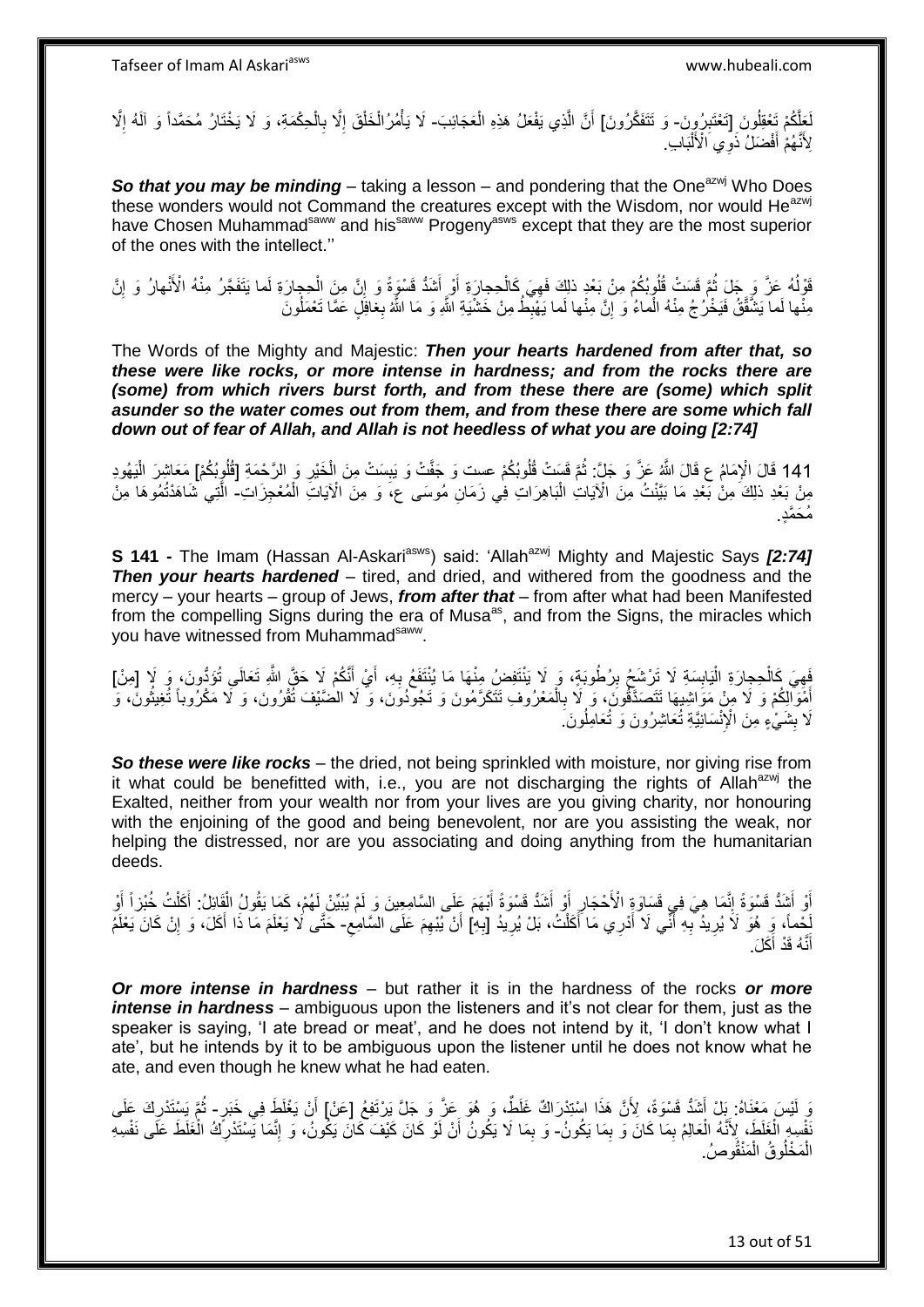And it isn't its meaning *or more intense in hardness*, because this is the wrong correction, and  $He^{azwj}$  is the Mighty and Majestic, Loftier than being wrong in information, then correct the mistake upon Himselfazwj, because He $a$ zwj is the Knower with what has existed and with what would be existing, that if it did come into existence, how its existence would be. And rather, the correction of the mistake upon himself is for the creatures, the deficient ones.

نَ لَا يُرِيدُ بِهِ أَيْضاً: فَهِيَ كَالْحِجَارَةِ أَوْ أَشَدُّ- أَيْ وَ أَشَدُّ قَسْوَةً لِأَنَّ هَذَا تَكْذِيبُ الْأَوَّلِ بِالثَّانِي، لِأَنَّهُ قَالَ: فَهِيَ كَالْحِجارَةِ فِي َ ْ ِ َ ِ ِ ْ ِ ه **∶** َ َ الْشُّدَّةِ- َلَا أَشَدُّ مِنْهَا وَ لَا أَلْيَنُ، فَإِذَا قَالَ بَعْدَ ذَلِكَ: أَوْ أَشَدُّ فَقَدْ رَجَعَ عَنْ قَوْلِهِ الْأَوَّلِ. إِنَّهَا لَيْسَتُّ بِأَشَدَّ، وَ هَذَا مِثَّلُ أَنْ يَقُولَ: لَآ :<br>إ َ َ َ ة<br>أ َ ِ ِ َ اُ يَجِيءَ مِنْ قُلُوبِكُمْ خَيْرٌ ۖ لَا قَلِيلٌ وَ ۘ لَا كَثِيرٌ ۚ. ِ

And He<sup>azwj</sup> does not Intend by it, as well so these were like rocks, or more intense - i.e. worse *in hardness*, because this is a falsification of the first by the second, because He<sup>azwj</sup> Said so these were like rocks regarding the hardness, not being harder than it nor softer. So when He<sup>azwj</sup> Said after that **or more intense**, so He<sup>azwj</sup> has Retracted from His<sup>azwj</sup> first Words that these aren't with any more hardness. And this is an example that He<sup>azwj</sup> is Saying: "There would not be coming from their hearts, any goodness, neither little nor more".

فَأَبْهَمَ عَزَّ وَ جَلَّ فِي الْأَوَّلِ حَيْثُ قَالَ: أَوْ أَشَدُّ. وَ بَيَّنَ فِي الثَّانِي أَنَّ قُلُوبَهُمْ أَشَدُّ قَسْوَةً وَاشَدُّ قَسْوَةً وَ َ ْ َ َ َ َ ِ لَجِنْ بِقَوْلِهِ تَعَالَى: وَّ إِنَّ مِنَ الْحِجارَةِ لَما يَتَفَجَّرُ مِنْهُ الْأَنْهَارُ أَيِّ فَهِيَ فِي الْقَسَاوَةِ بِحَيْثُ لَا يَجِيءُ مِنْهَا اَلْخَيْرُ [يَا يَهُودُ] وَ فِي ْ ِ ِ ِ ْ ِ َ ْ الْحِجَارَةِ مَا يَتَفَجَّرُ مِنْهُ الْأَنْهَارُ- فَيَجِيءُ بِالْخَيْرِ وَ الْغِيَاثِ لِبَنِي ْآدَمَ ْ ِ ْ ِ

So the Mighty and Majestic did not Reveal in the first instance where He<sup>azwj</sup> Said or **Intense**, and Explained during the second that their hearts were intensely harder than the rocks, not by His<sup>azwj</sup> Words **or more intense in hardness**, but by His<sup>azwj</sup> Words *and from the rocks there are (some) from which rivers burst forth* – i.e. So it is regarding the hardness by where there would not be coming any goodness from it – O Jews – and among the rocks there are (some) from which rivers burst forth, so he would come with the goodness and to the help of the sons of Adam<sup>as</sup>.

وَ إِنَّ مِنْها مِنَ الْحِجَارَةِ لَما يَشْقَقُ فَيَخْرُجُ مِنْهُ الْمِاءُ وَ هُوَ مَا يَقْطُرُ مِنْهُ الْمَاءُ فَهُوَ خَيْرٌ مِنْهَا- دُونَ الْأَنْهَارِ الَّتِي يَتَفَجَّرُ مِنْ ْ ْ ْ **׀** ه ِ َبْحْضِهَا، وَ قُلُوبُهُمْ لَا يَتَفَجَّرُ مِنْهَا الْخَيْرَاتُ ۚ وَ لَا يَشَقَّقُ فَيَخْرُجُ [مِنْهَا] قَلِيلٌ مِنَ الْخَيْرَاتِ، وَ إِنْ لَمْ يَكُنْ كَثِيراً ـَ ْ ِ ْ

*And from these* – from the rocks *there are (some) which split asunder so the water comes out from them*, and it is what the water drips from, so it is better one of these, besides the ones from which the rivers burst out of, and their hearts are such that the goodness does not burst out from it, nor do they split so there would come out from these, a little from the goodness, and even if it does not happen to be a lot.

نُّمَّ قَالَ اللَّهُ تَعَالَى: وَ إِنَّ مِنْها يَعْنِي مِنَ الْجِجَارَةِ لَما يَهْبِطُ مِنْ خَشْيَةِ الثَّمِ إِذَا أَفْسَمَ عَلَيْهَا بِاسْمِ الثَّهِ وَ بِأَسَامِي أَوْلِيَائِهِ: مُحَمَّدٍ وَ **∶** ْ יִי, َ اً ِ ِ ِ َ عَلِيٍّ وَ فَاطِمَةَ وَ الْحَسَنِ وَ الْحُسَنِيْنَ وَ الطَّيِّبِينَ مِنْ آلِهِمْ صَ، وَ لَيْسَ فِي قُلُوبِكُمْ شَيْءٌ مِنْ هَذِهِ الْخَيْرَاتِ. **!** ْ ْ ِ ِ ْ

Then Allah<sup>azwj</sup> the Exalted Said *and from these* – meaning from the rocks, *there are (some) which fall down out of fear of Allah*, when there is sworn upon it with the Name of Allah<sup>azwj</sup> and with the Names of His<sup>azwj</sup> Guardians – Muhammad<sup>saww</sup>, and Ali<sup>asws</sup>, and (Syeda) Fatima<sup>asws</sup>, and Al-Hassan<sup>asws</sup>, and Al-Husayn<sup>asws</sup>, and the goodly ones from their<sup>asws</sup> Progeny<sup>asws</sup>, but there isn't in their hearts anything from this goodness.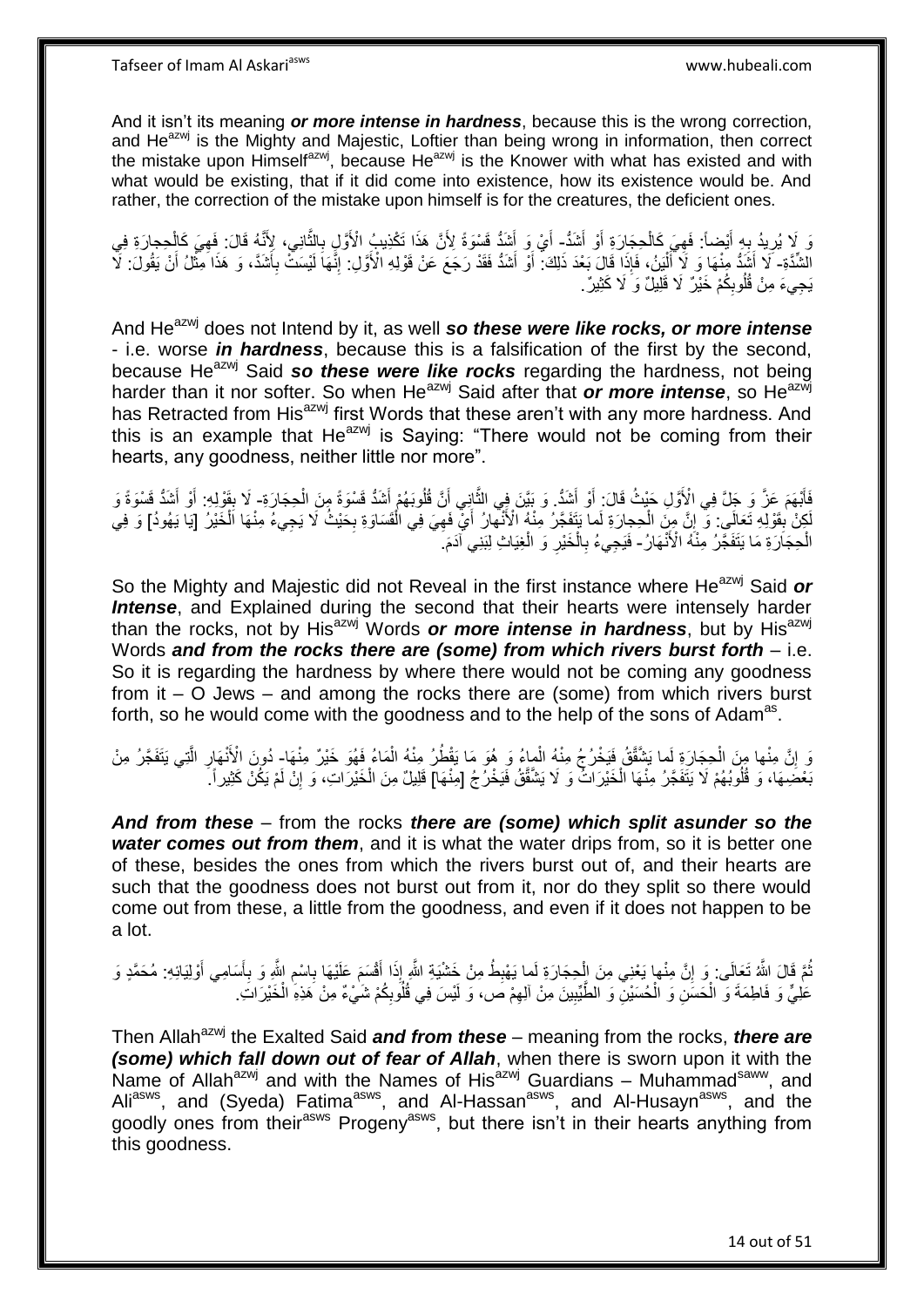وَ مَا اللَّهُ بِغافِلٍ عَمَّا تَعْمَلُونَ بَلْ عَالِمٌ بِهِ، يُجَازِيكُمْ عَنْهُ بِمَا هُوَ بِهِ عَادِلٌ عَلَيْكُمْ وَ لَيْسَ بِظَالِمٍ لَكُمْ، يُشَدِّدُ حِسَابَكُمْ، وَ يُؤْلِمُ ٔ<br>ا ֧֖֧֖֚֚֚֓֝֬֝ ِ ِ ِ ِ ِ عِقَابَكُمْ.

And Allah is not heedless of what you are doing – But He<sup>azwj</sup> is a Knower with it. He<sup>azwj</sup> would Rewarding you about it with what He<sup>azwj</sup> would be Just with it upon you all, and He<sup>azwj</sup> wouldn't be the least unjust to you by being Harsh in your Reckoning and Pain you in your Punishments''.

نَ هَذَا اِلَّذِي [قَدْ] وَصَفَ اللَّهُ تَعَالَى بِهِ قُلُوبَهُمْ هَاهُنَا- نَحْوُ مَا قَالَ فِي سُورَةِ النِّسَاءِ: أَمْ لَهُمْ نَصِيبٌ مِنَ الْمُلْكِ فَإِذاً لا يُؤْتُونَ ه :<br>ا **∶** ْ ْ َ النَّاسَ نَقِيراً.

And this is which Allah<sup>azwj</sup> the Exalted has Described their hearts with over here – what He<sup>azwj</sup> Said in Surah Al-Nisa: **But then they would not give to people even the speck in** *the date stone [4:53]*.

وَ مَا وَصِفَ بِهِ الْأَحْجَارَ ۖ هَاهُنَا- نَحْوُ مَا وَصَفَ فِي قَوْلِهِ تَعَالَى: لَوْ أَنْزَلْنا هذَا الْقُرْآنَ عَلَى جَبَلٍ- لَرَأَيْتَهُ خاشِعاً مُتَصَدِّعاً مِنْ **∶** ْ ْ َ َ خَشْنَة اللَّه

And what He<sup>azwj</sup> Described the rocks over here – in the Words of the Exalted: Had We sent *down this Quran on a mountain, you would certainly have seen it falling down, splitting asunder because of the fear of Allah [59:21]*.

وَ هَذَا التَّقْرِيعُ مِنَ اللَّهِ تَعَالَى لِلْيَهُودِ وَ النَّوَاصِيبِ، وَ الْيَهُودُ جَمَعُوا الْأَمْرَيْنِ وَ اقْتَرَفُوا الْخَطِيئَتَيْنِ فَغَلْظَ عَلَى الْيَهُودِ مَا وَيَخَهُمْ ْ :<br>ا :<br>ا ِ ْ بِهِ رَسُولُ اَللَّهِ ص **∶** 

And this is the admonition from Allah<sup>azwj</sup> the Exalted to the Jews and the *Nasibis*. And the Jews were gathered upon two matters, and they had committed two errors. So it was grievous upon them what Rasool-Allah<sup>saww</sup> had Rebuked them with.

فَقَالَ جَمَاعَةٌ مِنْ رُؤَسَائِهِمْ، وَ ذَوِي الْأَلْسُنِ وَ الْبَيَانِ مِنْهُمْ: يَا مُحَمَّدُ إِنَّكَ تَهْجُونَا وَ تَدَّعِي عَلَى قُلُوبِنَا- مَا اللَّهُ يَعْلَمُ مِنْهَا خِلَافَهُ، ْ ْ ِ ِ ِ إِنَّ فِيهَا خَيْرٍ أَ كَثِيرٍ أَ: نَصُومُ وَ نَتَصَدَّقُ وَ نُوَاسِي الْفُقَرَاءَ ۚ ْ ا

So a group of their chiefs, and the ones with (eloquent) tongues and the explanation from them, said, 'O Muhammad<sup>saww</sup>! You<sup>saww</sup> are arguing against us and claiming about our hearts (that they are like rocks) – what Allah<sup>azwj</sup> Knows it as being opposite – there is a lot of good in these (hearts). We are Fasting, and giving charities, and we are consoling the poor'.

فَقَالَ رَسُولُ اللَّهِ ص: إِنَّمَا الْخَيْرُ مَا أُرِيدَ بِهِ وَجْهُ اللَّهِ تَعَالَى، وَ عُمِلَ عَلَى مَا أَمَرَ اللَّهُ تَعَالَى [بِهِ]. فَأَمَّا مَا أُرِيدَ بِهِ الرِّيَاءُ وَ َ ; **∶** ْ ِ **∶ ∶** ِ اُ َ السُّمْعَةُ- أَوْ مُعَانَدَةُ رَسُولِ الثَّهِ، ۖ وَإِظْهَارُ الْغِنَى لَهُ- وَ التَّمَالُكُ وَ التَّشَرُّفُ عَلَيْهِ فَلَيْسَ بِخَيْرٍ ، بَلَّ هُوَ الشَّرُّ الْخَالِصُ، وَ وَبَالٌ ْ ِ ْ ِ ُ عَلَى صَاحِبِهِ، يُعَذِّبُهُ اللَّهُ بِهِ أَشَدَّ الْعَذَابِ ْ َ ِ ِ

So Rasool-Allah<sup>saww</sup> said: 'But rather, the good is what the Face of Allah<sup>azwj</sup> the Exalted is intended with, and worked upon what Allah<sup>azwj</sup> the Exalted has Commanded with. So, as for what the showing off is intended with and the fame  $-$  or opposition to Rasool-Allah<sup>saww</sup>, and the displaying of the riches to him<sup>saww</sup> – and the control and the nobility upon him<sup>saww</sup>, so it isn't with goodness. But it is the pure evil, and a scourge upon its perpetrator. Allah $^{a}$ zwj would Punish him with the most severe of the Punishments'.

فَقَالُوا لَهُ: يَا مُحَدَّدُ أَنْتَ نَقُولُ هَذَا، وَ نَحْنُ نَقُولُ: بَلْ مَا نُنْفِقُهُ إِلَّا إِنْبَطَالٍ أَهْرِكَ وَ دَفْعِ رِئَاسَتِكَ وَ النَّفْرِيقِ أَصْحَابِكَ عَنْكَ- وَ<br>مِس وَيَزْوُلُونَ عَامَدُ أَيُّرٍ مِّنْهُ ِ َ ِ َ **∶** َ ِ هُوَ الْجِهَادُ الْأَعْظَمُ، نُؤَمِّلُ بِهِ مِنَ اللَّهِ الثَّوَاابَ الْأَجَلَّ الْأَجْسَمَ، وَ أَقَلُّ أَحْوَالِنَا أَنَّا تَسَاوَيْنَا فِيِّ الدَّعَاوِيِّ، فَأَيُّ فَضْلِ لَكَ عَلَيْنَا ه ِ ْ َ َ ا<br>ا<br>ا َ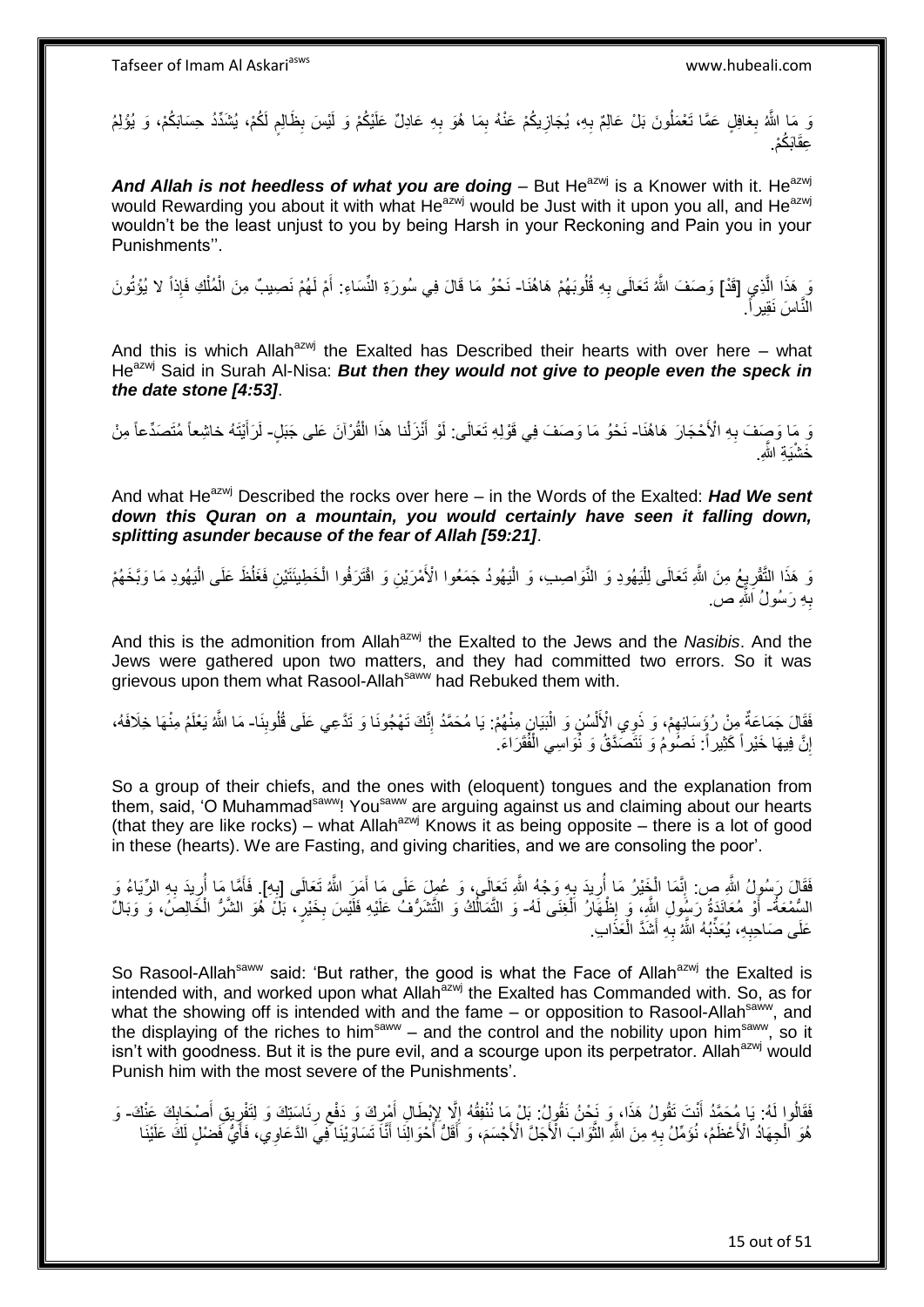So they said to him<sup>saww</sup>, 'O Muhammad<sup>saww</sup>! You<sup>saww</sup> are saying this, and we are saying, 'But, we are not spending except for the invalidation of your<sup>saww</sup> matter and repelling your<sup>saww</sup> governance and in order to separate your<sup>saww</sup> companions away from you<sup>saww</sup> – and it is the great Jihad. We are hoping with it the Rewards from Allah $a^{2}$  which are abundant, great. And the least of our situations, us and you<sup>saww</sup> are equal in our claims. So which merit have you<sup>saww</sup> got over us?'

فَقَالَ رَسُولُ اللَّهِ ص: يَا إِخْوَةَ الْيَهُودِ إِنَّ الدَّعَاوِيَ يَتَسَاوَى فِيهَا الْمُحِقُّونَ وَ الْمُبْطِلُونَ وَ لَكِنْ حُجَجُ اللَّهِ وَ ذَلَائِلُهُ تُفَرِّقُ بَيْنَهُمْ، ْ ْ ِ ِ ْ  $\frac{1}{2}$ ُ فَتَكْشِفُ عَنْ تَمْوِيهِ الْمُبْطِلِينَ- وَ تُنَيِّنُ عَنْ حَقَائِقٍ الْمُحِقِّينَ، وَ رَسُولُ اللَّهِ مُحَمَّدٌ لَا يَغْتَنِمُ جَهْلَكُمْ- وَّ لَا يُكَلِّفُكُمُ التَّسْلِيمَ لَهُ بِغَيْرِ ْ ِ ْ ِ ِ ِّ حُجَّةٍ

So Rasool-Allah<sup>saww</sup> said: 'Jewish brethren! In the claims, the true ones and the false ones are the same, but the Proofs of Allah<sup>azwj</sup> and His<sup>azwj</sup> evidences is the difference between the two. Thus, it would uncover the camouflage from the false ones – and display the realities of the true ones, and the Rasoolsaww of Allah<sup>azwj</sup>, Muhammad<sup>saww</sup>, does not deserve your ignorance – nor does he saw encumber you for the submission to him saw without a proof.

وَ لَكِنْ يُقِيمُ عَلَيْكُمْ جُجَّةَ اللَّهِ تَعَالَى الَّتِي لَا يُمْكِنُكُمْ دِفَاعُهَا، وَ لَا تُطِيقُونَ الإمْتِنَاعَ مِنْ مُوحِبِهَا- وَ لَوْ ذَهَبَ مُحَمَّدٌ يُرِيكُمْ آيَةً مِنْ ه ِ ِ عِنْدِهِ لَشَكَّكْتُمْ، وَ قُلْتُمْ. إِنَّهُ مُتَكَلِّفٌ مَصْنُوعٌ مُحْتَالٌ فِيهِ، مَعْمُولٌ أَوْ مُتَوَاطَأً عَلَيْهِ، ِّ ֺ֧֖ׅ֧ׅ֧֧֚֚֚֚֚֚֚֚֚֚֚֚֚֚֝֝֬֓֡֡֓֡֟֡֡֡֡֡֡֬֓֡֟֓֡֟֓֡֟֓֡֡֡֬֩֓֓֩ ْ

But, he<sup>saww</sup> would establish the Argument of Allah<sup>azwj</sup> the Exalted which is not possible to defend against, nor will you be able to escape from its conclusion. And if Muhammad<sup>saww</sup> was to go and show you a Sign from Him<sup>azwj</sup> you will doubt and say, 'It is artificially made and hesaww is a con-man with regards to it, either manufactured or colluded (by others) upon him $^{\sf saww}$  .

فَإِذَا اقْتَرَحْتُمْ أَنْتُمْ فَأَرَاكُمْ مَا تَقْتَرِحُونَ- لَمْ يَكُنْ لَكُمْ أَنْ تَقُولُوا مَعْمُولٌ أَوْ مُتَوَاطَأٌ عَلَيْهِ- أَوْ مُتَأَتِّي بِحِيلَةٍ وَ مُقَدِّمَاتٍ، فَمَا الَّذِي ِ اُ َ َ َ ه ِ َ َ ُّقْتَرِحُونَ فَهَٰذَا رَٰبُّ الْعَالَمِينَ قَدَّ وَعَدَنِي ٰ أَنْ يُظْهِرَ لَكُمْ مَا تَقْتَرِحُونَ- لِيَقْطَعَ مَعَاذِيرَ الْكَافِرِينَّ مِنْكُمْ، وَ يَزِيدَ فِي بَصَائِرٍ ِ ِ اُ ْ ِ **∶** ِ ْ ِ الْمُؤْمِنِينَ مِنْكُمْ. ْ

But when you suggest and he $s_{\text{a}}$  shows whatever you are suggesting  $-$  there would not happen to be for you that you should be saying, 'It is artificial or colluded upon him<sup>as</sup>', or you have been brought a trick or a ploy. So what is that which you are suggesting, for this Lord<sup>azwj</sup> of the worlds has Promised me<sup>saww</sup> that He<sup>azwj</sup> will Manifest for you whatever you are suggesting – in order to cut off the excuses of the *Kafirs* from you and increase in the insight of the Momineen from you'.

فَالُوا: قَدْ أَنْصَفْتَنَا يَإِ مُحَمَّدُ، فَإِنْ وَفَيْتَ بِمَا وَعَدْتَ مِنْ نَفْسِكَ مِنَ الْإِنْصَافِ، وَ إِلَّا فَأَنْتَ أَوَّلُ رَاجِعٍ مِنْ دَعْوَاكَ لِلنُّبُوَّةِ، وَ َ ِ ِ ِ َ ٍ َ َاخِلٌ فِي غُمَارِ الْأُمَّةِ، وَ مُسَلِّمٌ لِّحُكْمِ الْتَّوْرَاةِ لِعَجْزِلَكَ عَمَّا نَقْتَرِحُهُ عَلَيْكَ، وَ خُهُورِ الْبَاطِّلِ فِي َدَّعْوَاكَ فِيمَا تَرُومُهُ مِنْ **∶** ِ ِّ **∶** ْ ِ **∶** جِ هَتِكَ.

They said, 'Yousaww are being fair with us, O Muhammadsaww! So if yousaww were to fulfil with what you<sup>saww</sup> are promising from yourself<sup>saww</sup> from the fairness, or else, so you<sup>saww</sup> will be the first to retract from your<sup>saww</sup> claim of the Prophet-hood, and be included among the ordinary people of the community, and be submissive to the Judgment of the Torah due to your<sup>saww</sup> frustration from what we are (about to) suggest upon you<sup>saww</sup>, and the falsehood in your<sup>saww</sup> claim would be exposed, what you<sup>saww</sup> are intending from your<sup>saww</sup> direction'.

> فَقَالَ رَسُولُ اللَّهِ ص: الصِّدْقُ يُنْبِئُ عَنْكُمْ لَا الْوَعِيدُ، اقْتَرِحُوا مَا تَقْتَرِحُونَ لِيُقْطَعَ مَعَاذِيرُكُمْ فِيمَا تَسْأَلُونَ. ِ اً<br>أ **∶ ٍ** ْ

So Rasool-Allah<sup>saww</sup> said: 'The truth will foretell, not the intimidation from you. Suggest whatever you are suggesting in order to cut off your excuses with regards to what you are asking'.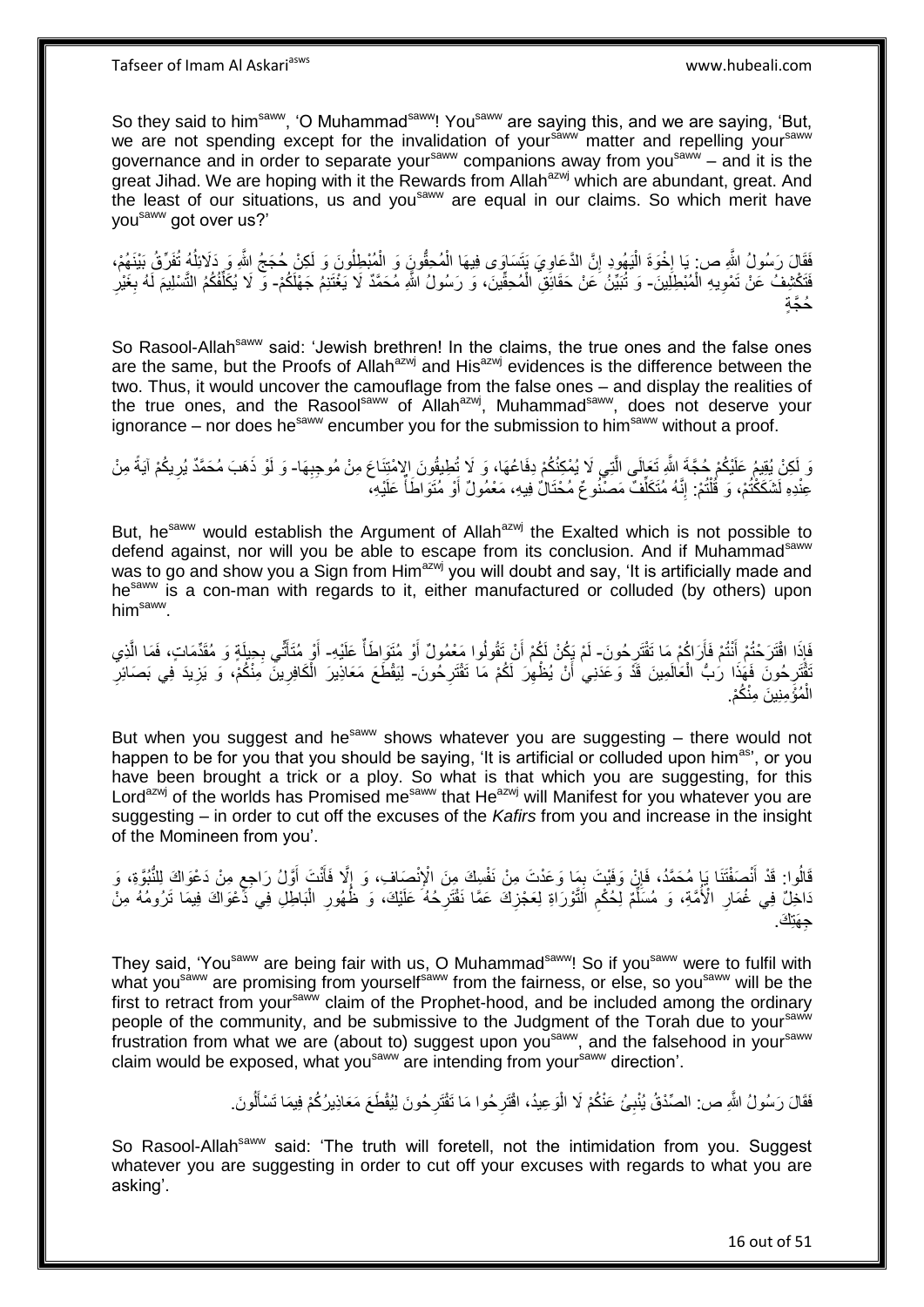[مُعْجِزَةٌ عَظِيمَةٌ مِنْ مُعْجِزَاتِ النَّبِىِّ ص بِاقْتِرَاحِ الْيَهُودِ:] **ِ ِ ِ**

# **The great miracle from the miracles of the Prophetsaww, by the suggestion of the Jews.**

فَقَالُوا: يَا مُحَمَّدُ زَعَمْتَ أَنَّهُ مَا فِي قُلُوبِنَا شَيْءٌ مِنْ مُوَاسَاةِ الْفُقَرَاءِ، وَ مُعَاوَنَةِ الضُّعَفَاءِ وَ النَّفَقَةِ فِي إِبْطَالِ الْبَاطِلِ، وَ إِحْقَاقِ **!** َ ا.<br>: ْ  $\frac{1}{2}$ ْ الْحَقِّ، وَ أَنَّ الْأَحْجَارَ أَلْيَنُ مِنْ قُلُوبِنَا، وَ أَطْوَعُ بِثَمِ مِنَّا، وَ هَذِهِ الْجِبَالُ بِحَضْرِرَتِنَا، فَهَلَّمَ بِنَا إِلَى بَعْضِهَا، فَاسْتَشْهِذْهُ عَلَيَ **!** :<br>ا َ َ ِ ِ **⊥** ُ **∶** ْ َنصِدْدِيقِكَ وَ تَكْذِيبِنَا فَإِنْ نَطَقَ بِتَصْدِيقِكَ فَأَنْتَ الْمُحِقُّ، يَلْزَمُنَا اتِّبَاعُكَ، وَ إِنّْ نَطَقَ بِتَكْذِيبِكَ أَوْ صَمَتَ فَلَمْ يَرُدَّ جَوَابَكَ، فَاعْلَمْ ِ ْ ْ َ ِ **∣** َ ِ بِأَنَّكَ الْمُبْطِلُ فِي دَعْوَاكَ، الْمُعَانِدُ لِهَوَاكَ. ْ ْ َ ِ

So they said, 'O Muhammad<sup>saww</sup>! You<sup>saww</sup> are claiming that there is nothing in our hearts from consoling to the poor and helping the weak, and the spending in invalidation of the falsehood, and affirmation of the truth, and that the rocks are softer than our hearts and more obedient to Allah<sup>azwj</sup> than we are; and here is the mountain in our presence. So come with us to is side and get it to testify upon your<sup>saww</sup> truthfulness and for it to belie upon us. So if it speaks with your<sup>saww</sup> ratification, then your<sup>saww</sup> are the true one, it would necessitate us to follow you; and if it speak with belying you<sup>saww</sup> or remains silent and does not respond to answer you<sup>saww</sup>, then know that you<sup>saww</sup> are the false one in your<sup>saww</sup> claim, operating (in accordance with) yoursaww own desires'.

فَقَالَ رَسُولُ اللَّهِ ص: نَعَمْ هَلُمُّوا بِنَا- إِلَى أَيَّهَا شِئْتُمْ أَسْتَشْهِدْهُ، لِيَشْهَدَ لِي عَلَيْكُمْ فَخَرَجُوا إِلَى أَوْعَرِ جَبَلٍ رَأَوْهُ، فَقَالُوا: يَا مُحَمَّدُ ِ ؘ<br>ا َ ِ َ ِ ِ َ َ ِ ا<br>ا هَذَا الْجَبَلُ فَاسْتَشْهِدْهُ. ِ ْ

So Rasool-Allah<sup>saww</sup> said: 'Yes, come with us to wherever you want to witness it testify for mesaww, against you'. So they went out to a big mountain they had seen, and they said, 'O Muhammadsaww! This mountain, so get it to testify'.

فَقَالَ رَسُولُ اللَّهِ صِ لِلْجَبَلِ: إِنِّي أَسْأَلُكَ بِجَاهِ مُحَمَّدٍ وَ آلِهِ الطَّّيِّبِينَ- الَّذِينَ بِذِكْرِ أَسْمَائِهِمْ خَفَّفٍ اللَّهُ الْعَرْشَ عَلَى كَوَاهِلِ ثَمَانِيَةٍ **!** ِ اً َ َ ِ ْ َ ْ ِ َ ¦ ِ ه مِنَ الْمَلَائِكَةِ- بَعْدَ أَنْ لَمْ يَقْدِرُوَا ۖ عَلَى تَحْرِيكِهِ وَ هُمْ خَلْقٌ كَثِيرٌ - لَا يَعْرِفُ عَدَدَهُمْ غَيْرُ اللَّهِ عَزَّ وَ جَلَّ ْ ِ **∶** 

So Rasool-Allah<sup>saww</sup> said to the mountain: 'Isaww ask you by the virtue of Muhammad<sup>saww</sup> and his<sup>saww</sup> goodly Progeny<sup>asws</sup> – those by the mention of whose names Allah<sup>azwj</sup> Lightened the Throne upon the shoulders of eight from His<sup>azwj</sup> Angels – after they had not been able to move it, and they were a lot of creatures – none knows their number apart from Allah<sup>azwj</sup> Mighty and Majestic.

> نَ بِحَقِّ مُحَمَّدٍ وَ آلِهِ الطَّيِّبِينَ- الَّذِينَ بِذِكْرِ أَسْمَائِهِمْ تَابَ اللَّهُ عَلَى آدَمَ، وَ غَفَرَ خَطِيئَنَهُ وَ أَعَادَهُ إِلَى مَرْتَبَتِهِ. ِ **!** لَ ∣∣<br>∶ َ ِ ِ **∣** ه

And by the right of Muhammad<sup>saww</sup> and his<sup>saww</sup> goodly Progeny<sup>asws</sup> – those by the mention of whose names, Allah<sup>azwj</sup> Turned to Adam<sup>as</sup> (with Mercy) and Forgave his<sup>as</sup> mistakes and Returned him<sup>as</sup> to his (former) rank.

وَ بِحَقِّ مُحَمَّدٍ وَ آلِهِ الطَّيِّبِينَ- الَّذِينَ بِذِكْرٍ أَسْمَائِهِمْ وَ سُؤَالِ اللَّهِ بِهِمْ- رُفِعَ إِدْرِيسُ فِي الْجَنَّةِ [مَكاناً] عَلِيًّا، لَمَّا شَهِدْتَ لِمُحَمَّدٍ **! ∶** ِ ِ َ ِ **∣** ْ ِ ِ ِ بِمَا أَوْدَعَكَ اللَّهُ- بِتَصْدِيقِهِ عَلَى هَؤُلَاءِ الْيَهُودِ فِي ذِكْرِ قَسَاوَةِ قُلُوبِهِمْ، وَ تَكْذِيبِهِمْ وَ جَحْدِهِمْ لِقَوْلِ مُحَمَّدٍ رَسُولِ اللَّهِ صَ َ ِ ِ ِ ِ :<br>ا ِ

And by the right of Muhammad<sup>saww</sup> and his<sup>saww</sup> goodly Progeny<sup>asws</sup> – those by the mention of whose names and asking Allah<sup>azwj</sup> by them<sup>asws</sup> – Idrees<sup>as</sup> was Raised in the Paradise to a lofty place, due to him<sup>as</sup> having testified to Muhammad<sup>saww</sup> with what Allah<sup>azwj</sup> had Entrusted him<sup>as</sup> with – by his<sup>as</sup> ratification upon these Jews regarding the mention of the hardness of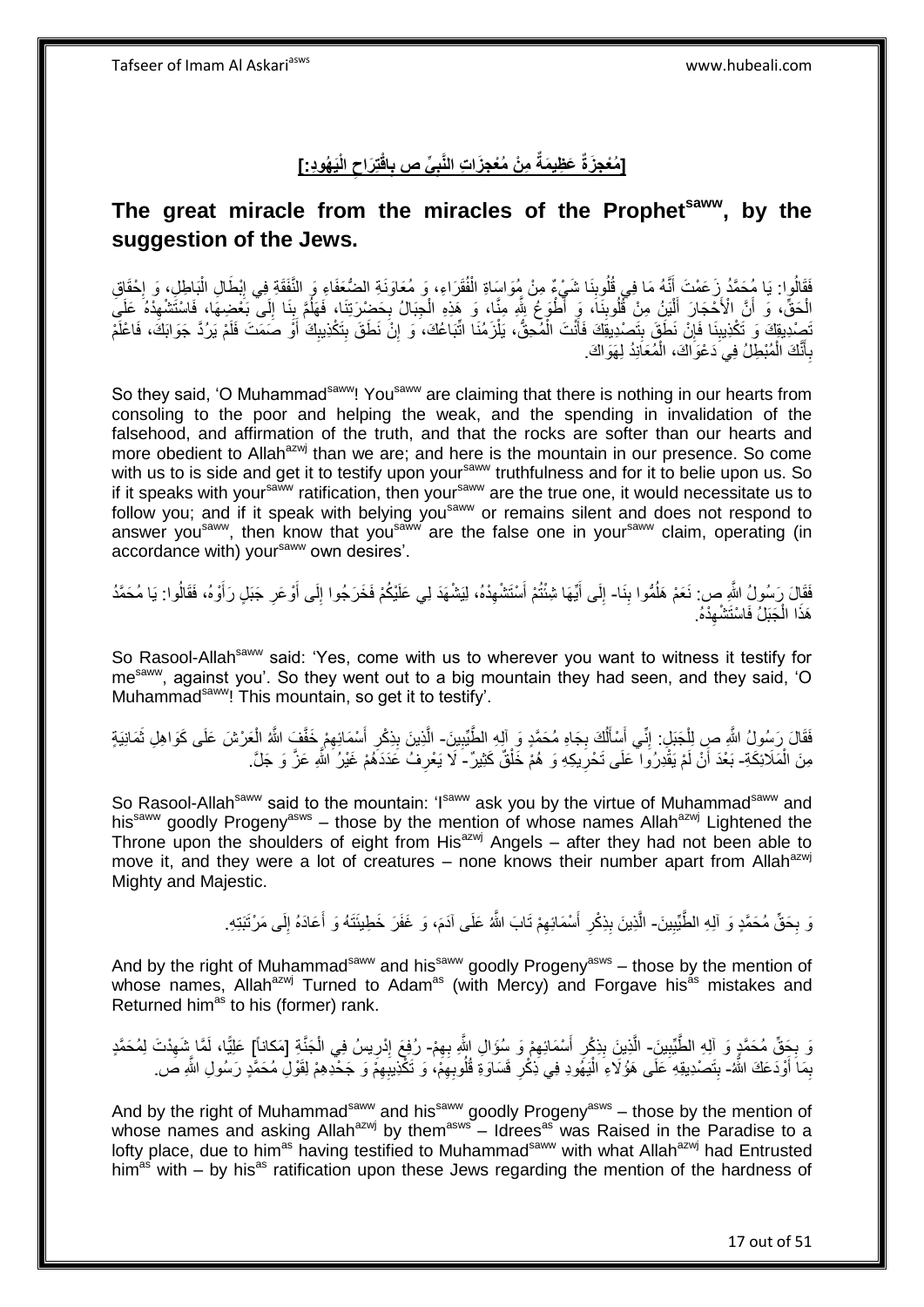their hearts, and their belying and their rejection of the words of Muhammad<sup>saww</sup>, Rasool<sup>saww</sup> of Allah $a^{2w}$ !'.

فَتَحَرَّكَ الْجَبَلُ وَ تَزَلْزَلَ، وَ فَاضَ مِنْهُ الْمَاءُ وَ نَادَى: يَا مُحَمَّدُ أَشْهَدُ أَنَّكَ رَسُولُ [الثَّمِ] رَبِّ الْعَالَمِينَ، وَ سَبِّدُ الْخَلَائِقِ أَجْمَعِينَ ْ ْ ْ َ َ أَ ْ ْ

So the mountain stirred and shook, and the water burst forth from it, and it called out, 'O Muhammad<sup>saww</sup>! I testify that you<sup>saww</sup> are a Rasool<sup>saww</sup> of the Lord<sup>azwj</sup> of the worlds, and chief of the creatures in their entirety.

نِ أَشْهَدُ أَنَّ قُلُوبَ هَؤُلَاءِ الْيَهُودِ كَمَا وَصَفْتَ أَقْسَى مِنَ الْحِجَارَةِ، لَا يَخْرُجُ مِنْهَا خَيْرٌ كَمَا قَدْ يَخْرُجُ مِنَ الْحِجَارَةِ الْمَاءُ سَيْلًا ْ َ :<br>ا َ ْ ْ أَوْ تَفْجِيراً. َ

And I testify that the hearts of these Jews as just as you<sup>saww</sup> described, as being harder than the rocks. No good comes out from these just as the water comes our flowing from the rock or a bursting.

> وَ أَشْهَدُ أَنَّ هَؤُلَاءِ كَاذِبُونَ عَلَيْكَ فِيمَا بِهِ يَقْرِفُونَكَ مِنَ الْفِرْيَةِ عَلَى رَبِّ الْعَالَمِينَ ِ **∶** َ َ ْ ْ

And I testify that they are liars against you regarding what they are accusing you<sup>saww</sup> with, from the fabrications against the Lord<sup>azwj</sup> of the worlds<sup>7</sup>.

نُمَّ قَالَ رَسُولُ اللَّهِ ص: وَ أَسْأَلُكَ أَيُّهَا الْجَبَلُ، أَمَرَكَ اللَّهُ بِطَاعَتِي فِيمَا أَلْتَمِسُهُ مِنْكَ- بِجَاهِ مُحَمَّدٍ وَ آلِهٍ الطَّيِّبِينَ الَّذِينَ بِهِمْ نَجَّى ْ َ ِ َ ْ َ اُ َ َ ِ ه ِ ِ اللَّهُ تَعَالَى نُوحاً ع مِنَ الْكَرْبِ اِلْعَظِيمِ، وَ بَرَّدَ اللَّهُ النَّالَ عَلَى إِبْْرَاهِيمَ ع وَ جَعَلَهَا عَلَيْهِ سِلَاماً وَ مَكَّنَهُ فِيَ جَوْفِ النَّالِ عَلَى ِ ْ ِ ِ سَرِيرٍ وَ ۖ فِرَاشٍ وَثِيرٍ ، لَمْ يَرَ ذَلِكَ الْطَّاغِيَةُ مِثْلَهُ- لِأَحَدٍ مِنْ مُلُوكٍ الْأَرْضِ أَجْمَعِينَ وَ أَنْبَتَ حَوَالَيْهِ مِنَ الْأَشْجَارِ الْخَضِرَةِ لَ ْ ِ َ َ ْ ِ َ النَّضِرَةِ النَّزِهَةِ، وَ غَمَرَ مَا حَوْلَهُ مِنْ أَنْوَاعِ الْمَنْثُورِ بِمَا لَا يُوجَدُ إِلَّا فِي فُصُولٍ أَرْبَعَةٍ مِنْ جَمِيعِ السَّنَةِ. َ ِ ِ ِ روبو ۽<br>با ْ ِ َ ِ ِ

Then Rasool-Allah<sup>saww</sup> said: 'And Isaww ask you, O you mountain! Allah<sup>azwj</sup> Commands you with obeying me<sup>saww</sup> in whatever I<sup>saww</sup> seek from you – by the virtue of Muhammad<sup>saww</sup> and his<sup>saww</sup> goodly Progeny<sup>asws</sup>, those by whom Allah<sup>azwj</sup> the Exalted Rescued Noah<sup>as</sup> from the great distress, and Cooled the fire upon Ibrahim<sup>as</sup> and Made it to be a safety upon him<sup>as</sup>, and Placed him<sup>as</sup> in the middle of the fire upon a bed with a pillow-top mattress, one which that tyrant (Nimrod<sup>ia</sup>) had not seen the like of  $-$  to anyone from the kings of the earth in their entirety, and Grew around him<sup>as</sup> from the green plants of fresh display, and Immersed around him<sup>as</sup> from the types of scattered flowers with what cannot be found except during the arrival of (all) the four seasons from the entire year.

قَالَ الْجَبَلُ: بَلَي، أَشْهَدُ لَكَ يَا مُحَمَّدُ بِذَلِكَ، وَ أَشْهَدُ أَنَّكَ لَوِ اقْتَرَحْتَ عَلَى رِبِّكَ أَنْ يَجْعَلَ رِجَالَ الثُّنْيَا قِرَدَةً وَ خَنَازِيرَ لَفَعَلَ، أَوْ َ ْ ِ **ٍ** َ **∶** َ َ َ يَجْعَلَهُمْ مَلَائِكَةً لِّفَعَلَ، وَ أَنْ يُقَلِّبَ النَّيرَانَ جَلِيداً، وَ الْجَلِيَدَ نِيرَاناً لَفَعِلَ، أَوْ يَهْبِطُ السَّمَاءَ إِلَى الْأَرْضِ، أَوْ يَرْفَعَ الْأَرْضِ إِلَى َ ْ ِّ َ لَ ِ َ ِ ِ َالسَّمَاءِ ٰ لَفَعَلَ، أَوْ يُصَبِّرَ ۗ أَطْرَافَ الْمَشَارِقِ وَ الْمَغَارِبِ وَ الْوِهَادِ- كُلِّهَا صَرِةً كَصُرَةِ الْكِيسِ لَفَعَلَ وَ أَنَّهُ قَدْ جَعَلَ الْأَرْضَ وَ ِ ِ ْ ْ َ َ ْ ِّ السَّمَاءَ طَوْعَكَ، وَ الْجِبَالَ وَ الْبِحَارَ تَنْصَرَفُ بِأَمْرِكَ، وَ سَائِرَ مَا خَلَقَ اللَّهُ مِنَ الرِّيَاحِ وَ اَلصَّوَاعِقِ- وَ جَوَارِحِ الْإِنْسَانِ وَ<br>أَمْسَمَاءَ طَوْعَكَ، وَ الْجِبَالَ وَ الْبِحَارَ  $\zeta$ ِ َ **∶ ∶ ∶** ْ ِ أَعْضَاءِ الْحَيَوَانِ لَكَ مُطِيعَةً، وَ مَا أَمَرْتَهَا [َبِهِ] مِنْ شَيْءٍ انْتَمَرَتْ. **∶** َ ْ َ

The mountain said, 'Yes. I testify to you<sup>saww</sup>, O Muhammad<sup>saww</sup>, with that. And I testify that you<sup>saww</sup>, if you were to suggest to your<sup>saww</sup> Lord<sup>azwj</sup> that He<sup>azwj</sup> Makes the men of the world to be as monkeys and pigs, He<sup>azwj</sup> would, or to Make them as Angels, He<sup>azwj</sup> would, and to Convert the fires into ice and the ice into fires, He<sup>azwj</sup> would, or the sky to fall to the earth, or the ground to raise to the sky,  $He^{azwj}$  would, or the ends of the east and the west and the ravines, all of these to become like the bag,  $He^{azwj}$  would, and that  $He^{azwj}$  should Make the earth and the sky tame to you<sup>saww</sup>, and the mountains and the oceans to flow by your<sup>saww</sup> orders, and the rest of whatever Allah<sup>azwj</sup> has Created from the winds and the thunderbolts – and the limbs of the human beings and the limbs of the animals obedient to you<sup>saww</sup>, and whatever you<sup>saww</sup> order anything with, it would implement your<sup>saww</sup> orders'.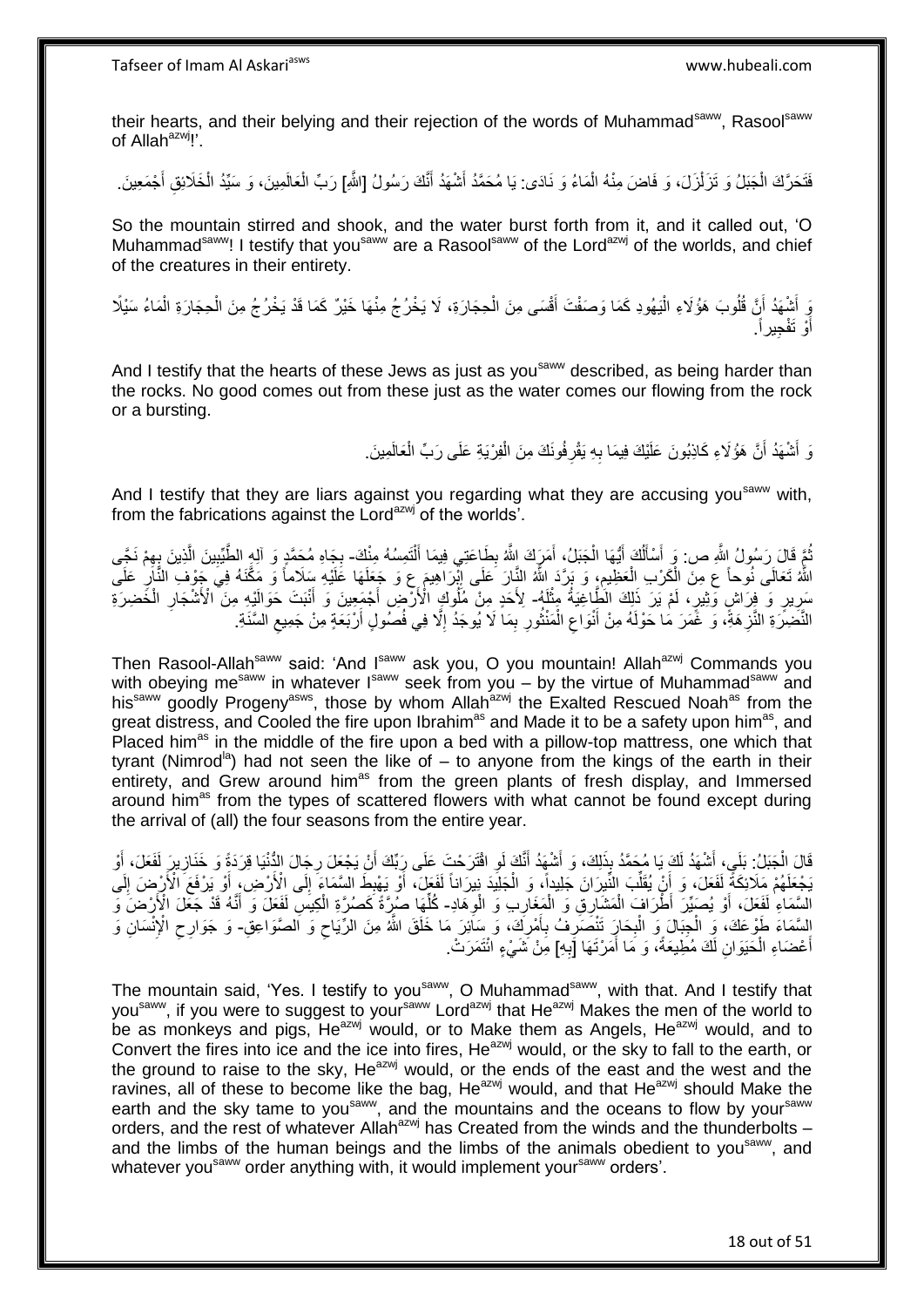فَقَالَ الْيَهُودُ: يَا مُحَمَّدُ أَ عَلَيْنَا تُلَبَّسُ وَ تُشَبِّهُ! قَدْ أَجْلَسْتَ مَرَدَةً مِنْ أَصْحَابِكَ خَلْفَ صُخُورٍ هَذَا الْجَبَلِ، فَهُمْ يَنْطِقُونَ بِهَذَا ْ ِ َ َ لَ َ :<br>ا **∶** ْ ِ الْكَلَامِ، وَ نَحْنُ لَا نَدْرِي أَ نَسْمَعُ مِنَ الرِّجَالِ أَمْ مِنَ الْجَبَلِ! لَا يَغْتَرُّ بِمِثْلِ هَذَا إِلَّا صَنُعَفَاؤُكَ- الَّذِينَ تَبَحْبَحُ فِي عُقُولِهِمْ، ِ ْ ْ َ ِ **ٔ** ِ ِ

So the Jews said, 'O Muhammad<sup>saww</sup>! Are you<sup>saww</sup> trying to deceive us and confuse us? You<sup>saww</sup> have seated some fanatical of your<sup>saww</sup> companions behind the rock of this mountain. Thus, it is they would are speaking with this speech, and we don't know whether we are hearing from the men or from the mountain! None would be deceived with the likes of this except for the weak-minded – those who are unsettled in their minds.

فَإِنْ كُنْتَ صَادِقاً فَتَنَحَّ عَنْ مَوْضِعِكَ هَذَا إِلَى ذَلِكَ الْقَرَارِ ، وَ أُمُرْ هَذَا الْجَبَلَ أَنْ يَنْقَلِعَ مِنْ أَصْلِهِ، فَيَسِيرَ إِلَيْكَ إِلَى هُنَاكَ، فَإِذَا َ ْ ْ **∶** ْ  $\frac{1}{2}$ ِ  $\frac{1}{2}$ لَ ِ َ خَصَرَكَ- وَ نَحْنُ نُشَاهِدُهُ- فَأُمُرْهُ أَنْ يَنْقَطِّعَ نِصْفَيْنِ مِنِّ ارْتِفَاعٍ سَمْكِهٍ، ثُمَّ تَرْتَفِعُ السُّفْلِي مِنْ قِطْعَتَيْهِ فَوْقَ الْغَلْيَا وَ تَنْخَفِضَ<br>وَوَقَا عَمَلَتُهُمْ مَنْ يَجْمَعُونَ مِنْ ا **ٔ** ْ ْ ُ ِ الْعُلْيَا تَحْتَ السُّفْلَى، فَإِذَا أَصْلُ الْجَبَلِ قُلَّتُهُ وَ قُلَّتُهُ أَصَلُهُ، لِنَعْلَمَ أَنَّهُ مِنَ اللَّهِ لَا يَتَّفِقُ بِمُوَاطَاةٍ، وَ لَا بِمُعَاوَنَةِ مُمَوِّ هِينَ مُتَمَرِّدِينَ َ ا<br>ا َ ه ه ْ ا<br>ا ِ ِ

So if you were truthful, then be alone from this place of yours<sup>saww</sup> to go to that place, and order this mountain to uproot from its roots and come to you<sup>as</sup> to over there. So when it is present with you<sup>saww</sup>, and we witness it, then order it to be cut into two halves from the top of its peak, then the bottom part of its piece should raise to be above the top, and top to come down to be under the lower part. So when the base of the mountain is its peak and its peak it is base, we would know that if is (indeed) from Allah $a$ <sup>azwj</sup>, there has neither been an incidence of a collusion, nor assistance with the rebellious ones'.

َفْقَالَ رَسُولُ اللَّهِ صِ وَ أَشَارَ إِلَى حَجَرٍ فِيهِ قَدْرِ خَمْسَةِ أَرْطَالٍ- يَا أَيُّهَا الْحَجَرُ تَدَحْرَجْ. فَتَدَحْرَجَ، ثُمَّ قَالَ لِمُخَاطَبِهِ: خُذْهُ وَ َ **∶**  $\frac{1}{2}$ َ **ٔ** ِ ُ ْ َ قَرِّبُهُ مِنْ أُذُنِكَ، فَسَيُعِيدُ عَلَيْكَ مَا سَمِعْتَ فَإِنَّ هَذَا جُزْءٌ مِنْ ذَلِكَ الْجَبَلِ. ِ ا<br>ا ْ

So, Rasool-Allahsaww said, and gestured towards a rock of a measurement of five *Ratls* (approx. 2 kg): 'O you rock! Roll over!' So it rolled over. Then he<sup>saww</sup> said to them: 'Take it to be near you, for it would repeat upon you whatever you heard, for this rock is (a part) from that mountain'.

.<br>أَأَخَذَهُ الرَّجُلُ، فَأَذَنَاهُ إِلَى أُذُنِهِ، فَنَطِّقَ بِهِ الْحَجَرُ بِمِثْلٍ مَا نَطَقَ بِهِ الْجَبَلُ أَوَّلًا- مِنْ تَصِبْدِقِ رَسُولِ اللَّهِ ص فِيمَا ذَكَرَهُ عَنْ َ ْ ِ ْ ِ ْ ِ ُ ∣∣<br>∶ اُ قُلُوبِ الْيَهُودِ، وَ فِيمَا أَخْبَرَ بِهِ مِنْ أَنَّ نَفَقَاتِهِمْ فِي دَفْعٍ أَمْرٍ مُحَمَّدٍ صَ بَاطِلٌ، وَ وَبَالٌ عَلَيْهِمْ. :<br>ا ِ **∶** َ  $\zeta$ ِ َ **∶** َ

So a man grabbed it and drew it closer to his ears, and the rock spoke with the like of what the mountain had spoken with firstly  $-$  from the ratification of Rasool-Allah<sup>saww</sup>, regarding what he<sup>saww</sup> had mentioned from the hearts of the Jews, and regarding what he<sup>saww</sup> had informed with from their hypocrisies in repelling the matter of Muhammad $\frac{3}{5}$  as being false. and a scourge upon them.

فَقَالَ [لَهُ] رَسُولُ اللَّهِ ص: أَ سَمِعْتَ هَذَا أَ خَلْفَ هَذَا الْحَجَرِ أَحَدٌ يُكَلِّمُكَ [وَ يُوهِمُكَ أَنَّهُ يُكَلِّمُكَ] قَالَ: لَا، فَأُتِنِي بِمَا اقْتَرَحْتُ فِي ِّ َ ِّ َ ِ ْ ْ َ َ ْ ْ ِل. َجَب ْ ال

So Rasool-Allah<sup>saww</sup> said to him: 'Did you hear this? Is there anyone behind this speaking with you, and deluding you that it is speaking with you?' He said, 'No, So give me what I suggested regarding the mountain'.

```
فَتَبَاعَدَ رِسُولُ اللَّهِ ص إِلَى فَضَاءٍ وَاسِع، ثُمَّ نَادَى الْجَبَلِ: يَا إَيُّهَا الْجَبَلُ بِحَقٌ مُحَمَّدٍ وَ آلِهِ الطَّيِّبِينَ- الَّذِينَ بِجَاهِهِمْ» وَ مَسْأَلَةِ
                                                                                  ∶
                                                                                            ْ
                                                                                                     َ
                                                                                                                     ْ
                                                                                                                                    ا ماہور ماہور<br>سال
                                                                                                                                          ٍ
                                                                                                                                                                   ।।<br>ॄ
                                              ¦
                  ِ
                          ِ
لَ
َ
                     عِبَادِ اللَّهِ) بِهِمْ- أَرْسَلَ اللَّهُ عَلَى قَوْمِ عَادٍ ۗ رِيحاً صَرْصَر أَ عَاتِيَةً، تَنْزِعُ النَّاسَ كَأَنَّهُمْ أَعْجازُ نَخْلٍ مُنْقَعِرٍ [خَاوِيَةٍ]،
                                                                                                                                                                                       ِ
                                                                  َ
                                                                          َ
                                                                                              ∶
                                                                                                                                       ٍ
                                                                                                                                                   ِ
                                                                                                                                                                                َ
                            ِ
```
So Rasool-Allah<sup>saww</sup> went distant into the vast expanse, then called the mountain: 'O you mountain! By the right of Muhammad<sup>saww</sup> and his<sup>saww</sup> goodly Progeny<sup>asws</sup> – those by whose virtue, and asking by them<sup>asws</sup>, Allah<sup>azwj</sup> Sent the Sarsaar wind upon the people of Aad as *Tearing men away as if they were the trunks of palm-trees torn up [54:20]*.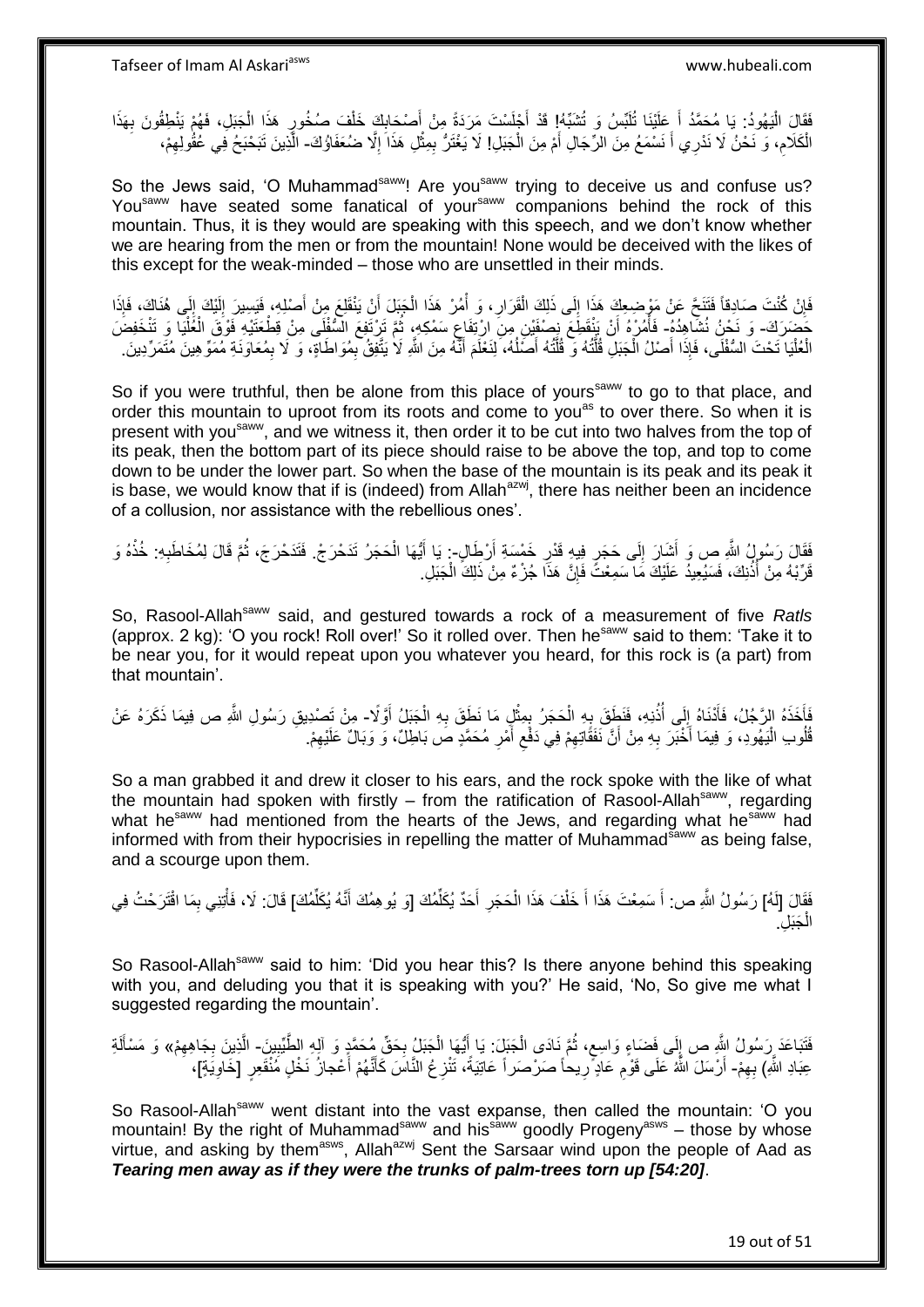وَ أَمَرَ جَبْرَئِيلَ أَنْ يَصِيحَ صَيْحَةً [هَائِلَةً] فِي قَوْمِ صَالِحٍ عِ حَتَّى صَارُوا كَهَشِيمِ الْمُحْتَظِرِ، لَمَّا انْقَلَعْتَ مِنْ مَكَانِكَ بِإِنْنِ اللَّهِ، وَ **∶** ْ ِ ِ **ٔ** ِ جِّئْتَ إِلَى حَضْرَتِي هَذِهِ- وَ وَضَعَ يَدَهُ عَلَى ۗالْأَرْضِ بَيْنً يَدَيْهِ-יִי (ו

And He<sup>azwj</sup> Commanded Jibraeel<sup>as</sup> that he<sup>as</sup> shouted with such a shriek until they came to be *like the dry fragments of trees which the maker of an enclosure collects [54:31]*. Uproot from your place by the Permission of Allah<sup>azwj</sup>, and come over this place of mine<sup>saww</sup> – and he<sup>saww</sup> placed his<sup>saww</sup> hand upon the ground in front of him<sup>saww</sup>.

ِ [قَالَ:] فَتَزَلْزَلَ الْجَبَلُ وَ سَارَ كَالْقَارِحِ الْهِمْلَاجِ- حَتَّى [صَارَ بَيْنَ يَدَيْهِ، وَ] دَنَا مِنْ إِصْبَعِهِ أَصْلُهُ فَلَزِقَ بِهَا، وَ وَقَفَ وَ نَادَى: ْ ْ ْ ِ ِ **∶** ُ َ ِ ِ [هَ] أَنَا سَامِعٌ لَكَ مُطِيعٌ- يَا رَسُولَ (َرَبِّ الْعَالَمِينَ) وَ إِنْ رُعِمَتٌ أُنُوفُ هَؤُلاءِ الْمُعَاَنِدِينَ- مُرْنِي بِأَمْرِكَ يَا رَسُولَ اللَّهِ ـ ِ ْ :<br>ا **∶** َ ِ

So the mountain trembled and became like the hooves of a horse – until it came to be in front of himsaww and its base was close to hissaww companions, and attached with it (the ground, and paused and called out, 'Here! I hear you<sup>saww</sup> and obey – O Rasool<sup>saww</sup> of the Lord<sup>azwj</sup> of the worlds, and I shall rub the noses of these stubborn ones. Order me with vour<sup>saww</sup> order, O Rasool-Allah<sup>saww</sup>!'

فَقَالَ رَسُولُ اللَّهِ صِ: إِنَّ هَؤُلَاءِ [الْمُعَانِدِينَ] اقْتَرَحُوا عَلَيَّ أَنْ آمُرَكَ أَنْ تَنْقَلِعَ مِنْ أَصْلِكَ، فَتَصِيرَ نِصْفَيْنِ، ثُمَّ يَنْحَطُّ أَعْلَاكَ، اٍ َ ُ اُ َ رَ يَرْتَفِعَ أَسْفَلُكَ، فَتَصِيرَ ذِرْوَتُكَ أَصْلَكَ وَ أَصْلُكَ ذِرْوَتَكَ ۚ اُ َ َ اُ َ

So Rasool-Allah<sup>saww</sup> said: 'These stubborn ones are suggesting to me<sup>saww</sup> that Isaww should order you to uproot from your base and become two halves, then your top should come down and your lower part should raise higher, so that your peak would be your base, and your base would be your peak'.

فَقَالَ الْجَنْلُ: أَ فَتَأْمُرُنِي بِذَلِكَ- يَا رَسُولَ رَبِّ الْعَالَمِينَ قَالَ: بَلَى فَانْقَطَعَ [الْجَبَلُ] نِصْفَيْنِ وَ انْحَطَّ أَعْلَاهُ إِلَى الْأَرْضِ، وَ<br>وَيَنَ الْجَمَعُ: يَوَفَّقُونَ وَفَقْدَتُوا بِنَ وَيَ **ٔ** ْ ْ ِ َ ارْتَفَعَ أَسْفَلُهُ فَوْقَ أَعْلَاهُ فَصَارَ فَرْعُهُ أَصْلَهُ، وَ أَصْلُهُ فَرْعَهُ. ا<br>ا َ َ ُ

So the mountain said, 'Are you<sup>saww</sup> ordering me with that, O Rasool<sup>saww</sup> of the Lord<sup>azwj</sup> of the worlds?' He<sup>saww</sup> said: 'Yes'. So the mountain cut itself into two halves and its top part dropped to the ground, and its lower part raised to be above the top part, and its branch became its root, and its root became its branch.

**∶** نْعَ نَادَى الْجَبَلُ: مَعَاشِرَ الْيَهُودِ هَذَا اِلَّذِي تَرَوْنَ دُونَ مُعْجِزَاتِ مُوسَى الَّذِي تَزْعُمُونَ أَنَّكُمْ بِهِ مُؤْمِنُونَ! فَنَظَرَ الْيَهُودُ بَعْضُهُمْ َ ه ه ْ ْ ْ إِلَى بَعْضٍ- فَقَالَ بَعْضُهُمْ: مَا عَنْ هَذَا مَحِيصٌ. יִי<br>;

Then the mountain called out, 'O community of the Jews! This which you are seeing is less than the miracles of Musa<sup>as</sup> which you are claiming that you are believing in it!' So the Jews looked at each other, and one of them said, 'There is no escape from this!'

> رَ قَالَ آخَرُونَ مِنْهُمْ: هَذَا رَجُلٌ مَبْخُوتٌ يُؤْتَى لَهُ، وَ الْمَبْخُوتُ يَتَأَتَّى لَهُ الْعَجَائِبُ فَلَا يَغُرَّنَّكُمْ مَا تُشَاهِدُونَ [مِنْهُ]. ْ َ ْ

And the others from them said, 'This man, luck keeps coming to him<sup>saww</sup>, and the lucky one is such that the wonders come to him, so he<sup>saww</sup> should not be deceived by what you are witnessing from him<sup>saww</sup>'.

فَذَاهُمُ الْجَبَلُ: يَا أَعْدَاءَ اللَّهِۦ قَدْ أَبْطَلْتُمْ بِمَا تَقُولُونَ نُبُوَّةَ مُوسَى ع هَلَّا قُلْتُمْ لِمُوسَى ۚ إِنَّ قَلْبَ الْعَصَا تُعْبَاناً، وَ انْفِلَاقَ الْبَحْرِ ْ ا<br>المقام ْ ْ ِ ْ ِ ֺ֧֦֦֧֦֦֖֦֦֦֖֦֧֦֪֦֧֦֪֪֦֧֦֪֦֪֦֪֦֧֦֪֦֧֦֪֦֧֦֧֦֪֪֦֧֦֪֪֦֧֦֧֦֧֪֝֟֟֟֟֟֟֟֟֟֟֟֟֟֟֟֟֟֟֟֟֟֬֟֟֓֟֟֟֓֞֟֟֟֓֞֟֟֟֟֩֓֞֟֟֓֞֟֟֟֟֟֟֟֟֝ َ ِ ْ طُرُقاً، ٰوَ وُقُوفَ الْجَبَلِ كَالظُّلَّةِ فَوْقَكُمْ إِنَّكَ يُؤْتَى لَكَ يَأْتِيكَ جَدًّكَ بِالْعَجَائِبِ، فَلَا يَغُرُّنَا مَاَ نَشَاهِدُهُ مِنْكَ. ِ ه ْ ْ ֦֧<u>֓</u> ِ

So the mountain called out to them, 'O enemies of Allah<sup>azwj</sup>! You are nullifying what you are saying of the Prophet-hood of Musa<sup>as</sup>. Are you not saying for Musa<sup>as</sup> that he<sup>as</sup> transformed the staff into a serpent, and split a road to be in the sea, and the mountain was like a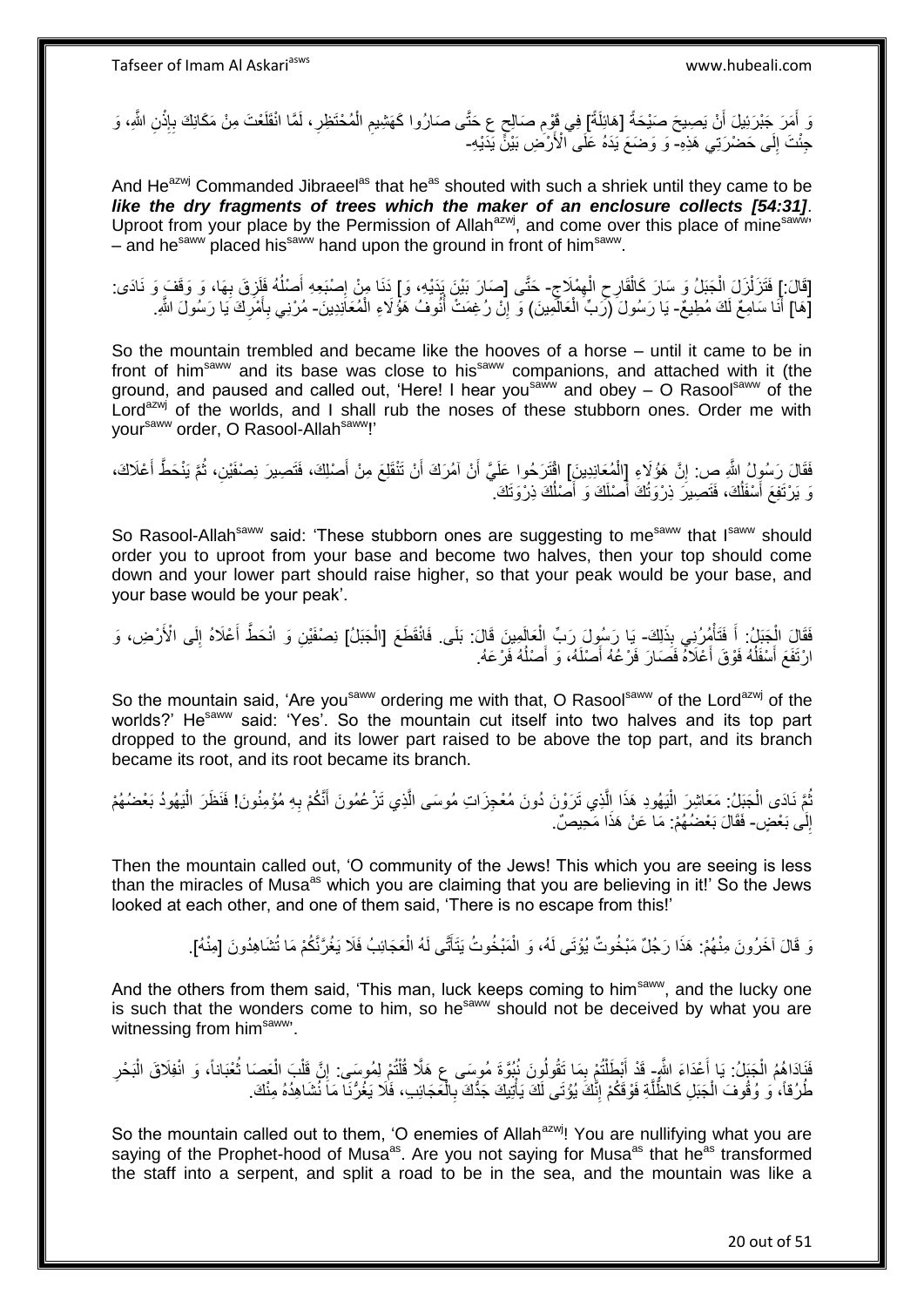shadow above you. There would come upon you what came upon your forefathers, with the wonders, 'We shall not be deceived by what we witnessed from you<sup>as</sup>".

> فَأَلْقَمَتْهُمُ الْجِبَالُ- بِمَقَالَتِهَا- الصُّخُورَ ، وَ لَزِمَتْهُمْ حُجَّةُ رَبِّ الْعَالَمِينَ ِ ْ ْ َ ِ ِ ْ

So the mountain arose  $-$  with its speech  $-$  the rocks, and necessitated the Proof of the Lord<sup>azwj</sup> of the worlds'.

قَوْلُهُ عَزَّ وَ جَلَ أَ فَتَطْمَعُونَ أَنْ يُؤْمِنُوا لَكُمْ وَ قَدْ كانَ فَرِيقٌ مِنْهُمْ يَسْمَعُونَ كَلامَ اللَّهِ ثُمَّ يُحَرِّفُونَهُ مِنْ بَعْدِ ما عَقَلُوهُ وَ هُمْ ا<br>ا َ ُ ُ **ٍ** بَعْلَمُونٍَ وَ إِذا لَقُوا إِلَّذِينَ آمَنُوا قالُوا آمَنَا وَ إِذا خَلا بَعْضُهُمْ إِلى بَعْضٍ قالُوا أَ تُحَدِّثُونَهُمْ بِما فَتَحَ اللَّهُ عَلَيْكُمْ لِيُحَاجُوكُمْ بِهِ عِنْدَٰ  $\frac{1}{2}$ ه ان<br>أما َ ِ رَبَّكُمْ أَ فَلا تَعْقِلُونَ أَ وَ لا يَعْلَمُونَ أَنَّ اللَّهَ يَعْلَمُ ما يُسِرُّونَ وَ ٰمَا يُعْلِنُونَ َ َ

The Words of the Mighty and Majestic *Are you wishing that they would be believing in you all, and there was a party from among them hearing the Speech of Allah, then they were altering it from after having understood it, while they were knowing? [2:75]*

*And when they are meeting those who are believing they are saying: 'We believe!', and when they are alone with each other they are saying: 'Are you narrating them with what Allah has Disclosed upon you in order for them to argue with you by it in the Presence of your Lord? Are you not understanding? [2:76]*

*Or are they not knowing that Allah Knows what they are keeping as secret and what they are announcing? [2:77]*

ْم ُي ِت ِه، لَ َما ُم ع َدََللَ ْْلِ ِ <sup>142</sup> َقا َل <sup>ا</sup> َوا ِضح ُمْع ِج َزِت ِه، َو َق َط َع َمَعاِذي َر ُه ْم ب َي ُهوَد ب هما َب َه َر َر ُسو ُل هَّللاِ ص َهُؤََل ِء ال ت ُه َ ُهْم ُم َرا َجَع َفل ُ ْمِكنْ ِ ِ :<br>ا فِي حُجَّتِهِ، وَ لَا إِدْخَالُ التَّلْبِيسِ عَلَيْهِ فِي مُعْجِزَتِهِ فَقَالُوا: يَا مُحَمَّدُ قَدْ آمَنًا بِأَنَّكَ الرَّسُولُ الْهَادِي الْمَهْدِيُّ، وَ أَنَّ عَلِيّاً أَخَاكَ هُوَ ُ **!** ْ יִי (ו َ َ ْ ْ َ ِ الْوَصِـيُّ وَ الْوَلِـيُّ. ْ :<br>ا

**S 142 –** The Imam<sup>asws</sup> said: 'So when Rasool-Allah<sup>saww</sup> had dazzled those Jews by his<sup>saww</sup> miracles, and cut off their excuses by clear evidences, they were not able to respond regarding his<sup>saww</sup> proofs, nor deception regarding his<sup>saww</sup> miracles. So they said, 'O Muhammad<sup>saww</sup>! We have believed that you<sup>saww</sup> are the Rasool<sup>saww</sup>, the guide, the Guided, and that Ali<sup>asws</sup> your<sup>saww</sup> brother, he<sup>asws</sup> is the successor<sup>asws</sup> and the (rightful) quardian'.

وَ كَانُوا إِذَا خَلَوْا بِالْيَهُوِدِ الْآخَرِينَ يَقُولُونَ [لَهُمْ:] إِنَّ إِظْهَارَنَا لَهُ الْإِيمَانَ بِهِ أَمْكَنُ لَنَا مِنْ مَكْرُوهِهِ، وَ أَعْوَنُ لَنَا عَلَى َ ِ ∣<br>; ِ ِ :<br>ا **∶** َ اِصْطِلَامِهِۢ وَ اصْطِلَامِ أَصْحَابِهِ، ۚ لِأَنَّهُمْ عِنْدَ اعْتِقَادِهِمْ ۖ أَنَنًا مَعَهُمْ يَقِفُونَنَا عَلَى أَسْرَارِهِمْ، وَ لَا يَكْتُمُونَنَا فَنُطْلِعُ عَلَيْهِمْ َ ِ ِ ِ **∶** َ أَعْدَاءَهُمْ، فَيَقْصِدُونَ أَذَّاهُمْ بِمُعَاوَنَتِنَا وَ مُظَاهَرَتِنَا- فِي أَوْقَاتِ اشْتِغَالِهِمْ وَ اضْطِرَابِهِمْ، وَ فِي أَحْوَالِ تَعَذُّرِ الْمُدَافَعَةِ وَ الِامْتِنَاعِ ِ َ ْ ِ َ ِ ِ اُ ِ مِنَ الْأَعْدَاءِ عَلَيْهِمْ. ِ

And when they were alone with the other Jews, they were saying to them, 'Our display to him<sup>saww</sup> of the Eman with him<sup>saww</sup> enables us (to be safe) from his<sup>saww</sup> abhorrences, and would assist us upon eradicating him<sup>saww</sup> and eradicating his<sup>saww</sup> companions, because they believe we are with them, they would let us in upon their secrets, and they would not conceal anything from us. So we would notify their enemies against them and they would aim for them when they would be with our aides and our apparent display (of support) – during their pre-occupation and disorder, and during state when it is impossible to defect and prevent from their enemies upon them'.

وَ كَانُوا مَعَ ذَلِكَ يُنْكِرُونَ عَلَى سَائِرِ الْيَهُودِ أَخْبَارَ النَّاسِ عَمَّا كَانُوا يُشَاهِدُونَهُ مِنْ إِيَاتِهِ، وَ يُعَايِنُونَهُ مِنْ مُعْجِزَاتِهِ، فَأَظْهَرَ اللَّهُ ْ ِ ِ نَعَالَى مُحَمِّّداً رَسُولَهُ صِ عَلَى سُوءِ اعْتِقَادِهِمْ، وَ قُبْحِ [َأَخْلَاقِهِمْ وَ] دَخَلَاتِهِمْ وَ عَلَى إِنْكَارِهِمْ عَلَى مَنِ اعْتَرَفَ بِمَا شَاهَدَهُ مِنْ َ  $\zeta$ ِ ِ ِ ِ ِ آيَاتِ مُحَمَّدٍ وَ وَاضِحِ بَيِّنَاتِهِ، وَ بَاهِرِ مُعْجِزَاتِهِ. **∶** ِ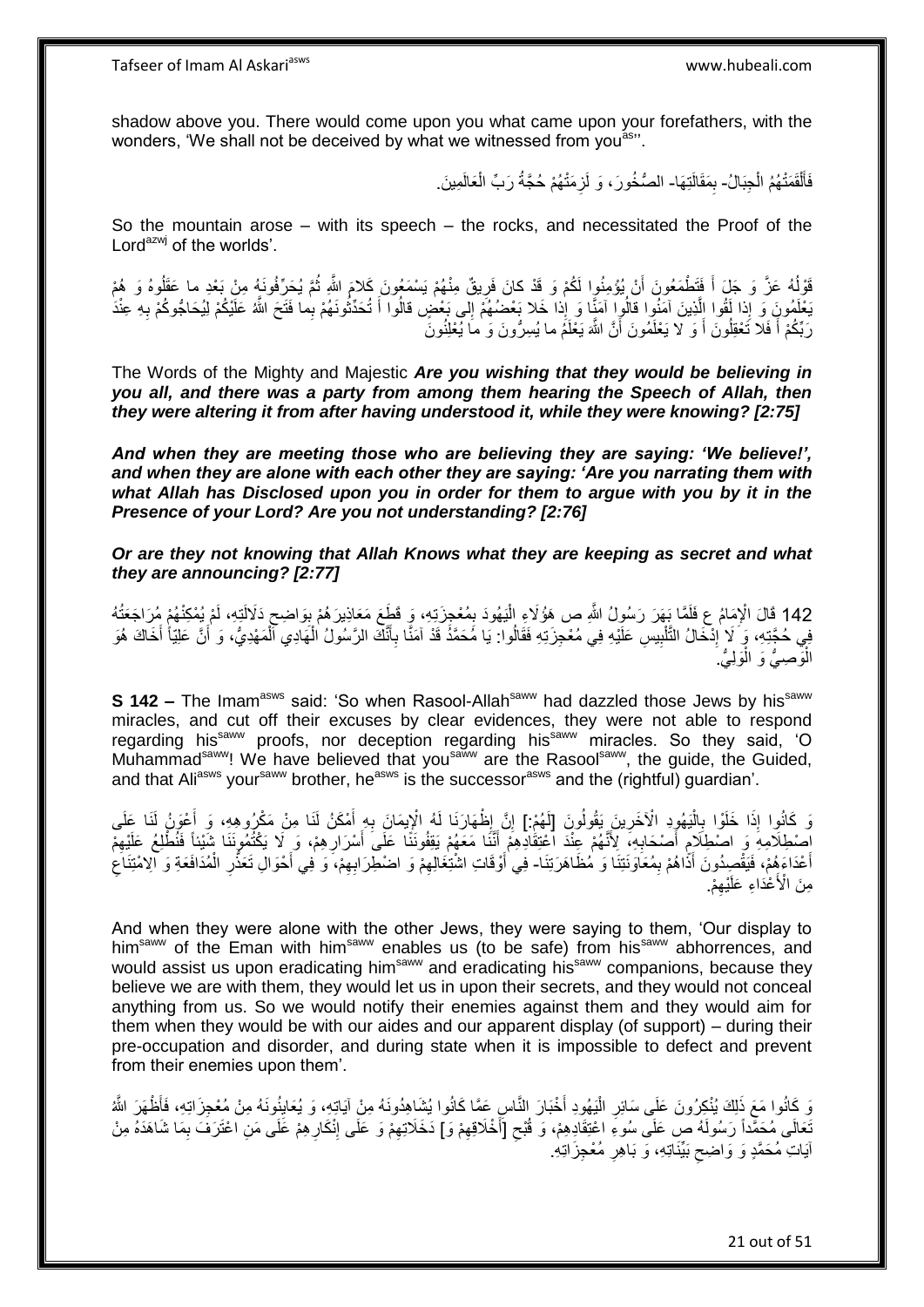And they were, along with that, denying upon the rest of the Jews informing the people about what they had witnessed from his<sup>saww</sup> signs, and had observed from his<sup>saww</sup> miracles. So Allah<sup>azwj</sup> the Exalted Exposed their evil beliefs to Muhammad<sup>saww</sup>, His<sup>azwj</sup> Rasool<sup>saww</sup>, and their ugly mannerisms and their hidden (intentions), and upon their denial upon acknowledging with what they had witnessed from the Signs of Muhammad<sup>saww</sup> and his<sup>saww</sup> clear proofs, and his<sup>saww</sup> dazzling miracles.

فَقَالَ عَزَّ وَ جَلَّ: يَا مُحَمَّدُ أَ فَتَطْمَعُونَ أَنْتَ وَ أَصْحَابُكَ- مِنْ عَلِيٍّ وَ آلِهِ الطَّيِّبِينَ أَنْ يُؤْمِنُوا لَكُمْ هَؤُلَاءِ الْيَهُودُ الَّذِينَ هُمْ بِحُجَج َ َ ِ َ ِ ِ ه ْ لَّهِ قَدْ بَهَرْتُمُو هُمْ، وَ بِآيَاتِ اللَّهِ وَ دَلَائِلِهِ الْوَاضِحَةِ قَدْ قَهَرْتُمُو هُمْ، أَنْ يُؤْمِنُوا لَكُمْ، وَ يُصَدِّقُوكُمْ بِقُلُوبِهِمْ، وَ يُيْدُو فِي الْخَلَوَاتِّ :<br>ا **∶** ِ ِ اُ ْ لِشَيَاطِينِهِمْ شَرِيفَ أَحْوَالِكُمْ. َ ِ ِ

(The Imam Hassan Al-Askari<sup>asws</sup> said): 'So The Mighty and Majestic Said: O Muhammad<sup>saww</sup>! Are you wishing – you<sup>saww</sup> and your<sup>saww</sup> companions from Ali<sup>asws</sup> and his<sup>asws</sup> goodly Progeny<sup>asws</sup> *that they would be believing in you all* – these Jews, those whom you<sup>saww</sup> have impressed, and by the Signs of Allah<sup>azwj</sup> and His<sup>azwj</sup> clear proofs you<sup>saww</sup> have overcome them – that they would be believing in you<sup>saww</sup> and they would be ratifying you<sup>saww</sup> with their hearts, but they (in fact allay with) Satans<sup>la</sup> in their privacies then (how) would they be admitting to your<sup>asws</sup> nobility?

وَ قَدْ كانَ فَرِيقٌ مِنْهُمْ يَعْنِي مِنْ هَؤُلَاءِ اِلْيَهُودِ مِنْ بَنِي إِسْرَائِيلَ يَسْمَعُونَ كَلامَ اللَّهِ فِي أَصْلِ جَبَلِ طُورِ سَيْنَاءَ، وَ أَوَرامِرِهِ وَ ِ ِ ْ ِ َ ِ َ َفَوَاهِيهِ ثُمَّ يُحَرِّفُونَهُ عَمَّا سَمِعُوهُ- إِذَا أَدَّوْهُ إِلَى مَنْ وَرَاءَهُمْ مِنْ سَائِرِ بَنِي إِسْرَائِيلَ مِنْ بَعْدِ ما عَقَلُوهُ وَ عَلِمُوا أَنَّهُمْ فِيمَا لَ  $\frac{1}{2}$ َ ِ **∶** ُ َ يَقُولُونَهُ كَاذِبُونَ وَ هُمْ يَعْلَمُونَ أَنَّهُمْ فِي قِيلِهِمْ كَاذِبُونَ. ِ َ

And there was a party from among them – meaning the Jews from the Children of Israel, *hearing the Speech of Allah* – at the base of the Mount Toor of Sinai, and its Commandments and its Prohibitions, *then they were altering it* – from what they had heard it, when they repeated it to the ones (left) behind them from the Children of Israel, *from after having understood it*, and they were knowing (full well) that with their words, they are lying, *while they were knowing* – in their hearts that they are lying.

وَ ذَلِكَ أَنَّهُمْ لَمَّا صَارُِوا مَعَ مُوسَى إِلَى اِلْجَبَلِ، فَسَمِعُوا كَلَامَ اللَّهِ، وَ وَقَفُوا عَلَى أَوَامِرِهِ وَ نَوَاهِيهِ، رَجَعُوا فَأَدَّوْهُ إِلَى مَنْ ِ َ ْ ֖֚֚֝׀<br>֧֪֪֚ ٍّ أ لَ ِ َ بَعْدَهُمْ فَشَقَّ عَلَيْهِمْ، فَأَمَّا الْمُؤْمِنُونَ مِنْهُمْ فَثَبَتُوا عَلَى إِيمَانِهِمْ- وَ صَدَقُوا فِي نِيَّاتِهِمْ. ِ ة<br>أ ْ َ ِ ِ ِ

And that is, when they came to be with Musa<sup>as</sup> at the mountain so they heard the Speech of Allah<sup>azwj</sup>, and they were pausing upon His<sup>azwj</sup> Commands and His<sup>azwj</sup> Prohibitions, they returned and repeated it to the ones after them. So it was grievous upon them. But, as for the *Momineen* from them, they were steadfast upon their *Eman*, and they were being truthful in their intentions.

وَ أَمَّا أَسْلَافُ هَؤُلَاءِ الْيَهُودِ الَّذِينَ نَافَقُوا رَسُولَ اللَّهِ ص فِي هَذِهِ الْقَضِيَّةِ- فَإِنَّهُمْ قَالُوا لِبَنِي إِسْرَائِيلِ: إِنَّ اللَّهَ تَعَالَى قَالَ لَنَا هَذَا، ْ ه :<br>ا َ َ ِ ِ ِ وَ أَمَرَنَا بِمَا ذَكَرْنَاهُ لَكُمْ وَ نَهَانَا، وَ اتَّبَعَ ذَلِكَ بِأَنَّكُمْ إِنْ صَعُبَ عَلَيْكُمْ مَا أَمَرْتُكُمْ بِهِ- فَلَا عَلِيْكُمْ أَنْ [لا تَفْعَلُوهُ- وَ إِنْ صَعُبَ ِ َ ِ َ **∶** ِ َ ُ َ ِ عَلَيْكُمْ مَا َعَنْهُ نَهَيْتُكُمْ- فَلَا عَلَيْكُمْ أَنْ] تَرْتَّكِبُوهُ وَ تُوَافِعُوهُ. [هَذَا] وَ هُمْ يَعْلَمُونَ أَنَّهُمْ بِقَوْلِهِمْ هَذَا كَاذِبُونَ. َ ِ ِ َ

As for the ancestor of these Jews, those who were hypocritical to Rasool-Allah<sup>saww</sup> in these Judgments, they said to the Children of Israel, 'Surely, Allah<sup>azwj</sup> the Exalted Said this to us, and Commanded us and Prohibited us with what we are mentioning to you all, and obey that. If it turns out that it is difficult upon you what you are being Commanded with, so it is not (Obligatory) upon you that you should be doing it; and if it is difficult upon you what we are prohibiting you from, so it is not upon you that you should be leaving it and be indulging in it – this – and they were knowing (full well) that they, by this speech of theirs, were lying.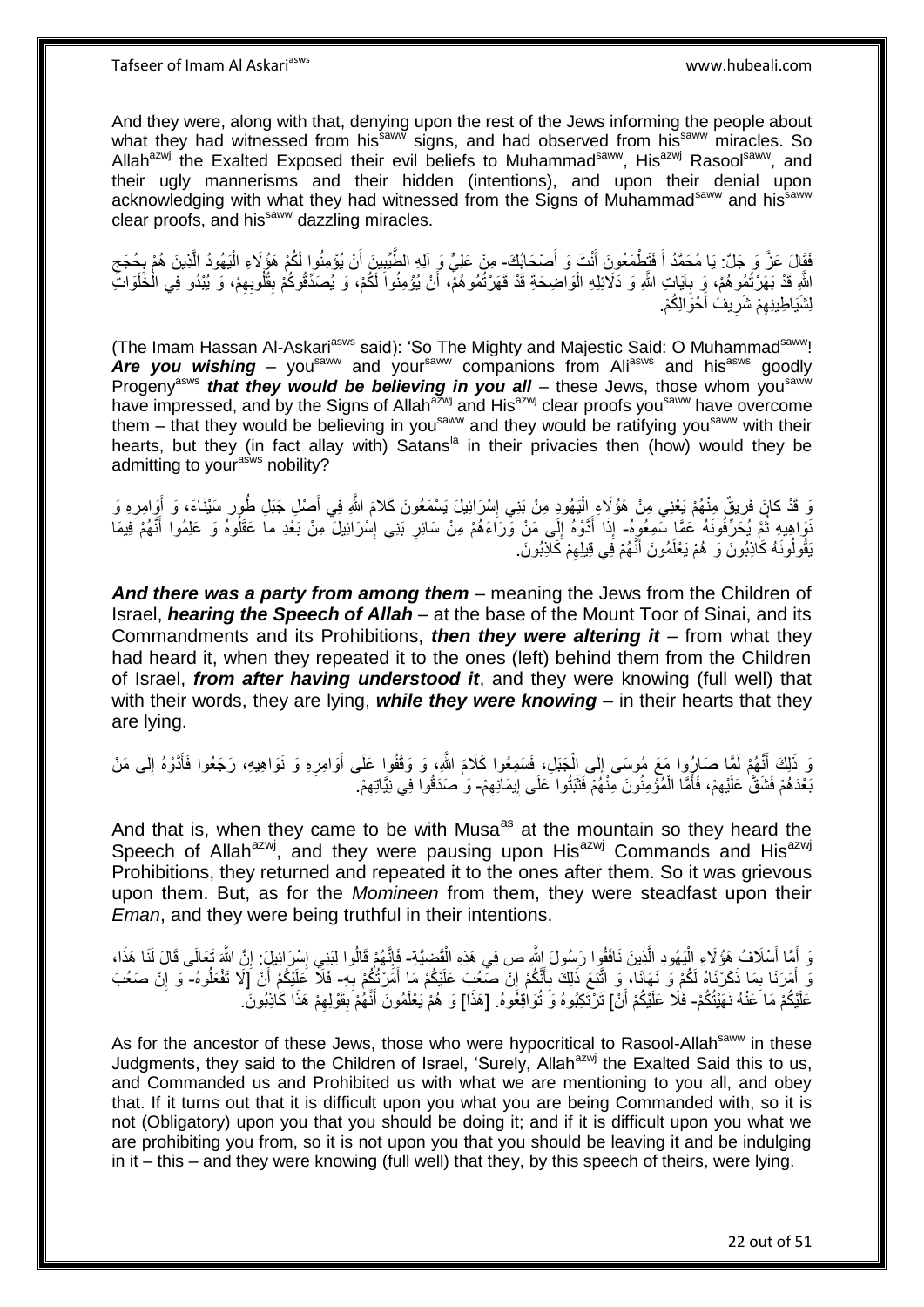ُمَّ أَظْهَرَ الثَّهُ تَعالَى (عَلَى نِفَاقِهِمُ الْإِخَرِ) مَعَ جَهْلِهِمْ فَقَالَ عَزَّ وَ جَلَّ: وَ إِذا لَقُوا الَّذِينَ آمَنُوا قالُوا آمَنَّا كَانُوا إِذَا لَقُوا سَلْمَانَ وَ ه ِ ¦ ْ الْمِقْدَادَ وَ أَبَا ذَرٌ وَ عُمَّاراً قَالُوا آمَنَّا كَابِمَانِكُمْ، إِيمَاناً بِنُبُوَّةٍ مُحَمَّدٍ ص، مَقْرُوناً [بِالْإِيمَانِ] بِإِمَامَةِ أَخِيهِ عَلِيِّ بِنَ أَبِي طَالِبِ ع،<br>الْمِقْدَادَ وَ أَبَا ذُرٌ وَ عُمَّار ِ ِ ֧֦֧֦֧֦֧֦֧֦֧֦֧֦֧֦֧֦֧֦֧֦ׅ֦֧֦֧֦֧֦֧֦֧֦֧֦֧֦֧֦֧֦֧֦֧֦֧ׅ֦֧ׅ֦֧֦֚֬֜֓֡֜֓֡֜֓֞֡ ِ َ َ َ ِ ِ وَ بِأَنَّهُ أُخُوهُ الْهَادِي، وَ وَزِيرُهُ [الْمُوَالِّي] وَ خَلِيفَتُهُ عَلَى أُمَّتِهِ وَ مُنْجِزُ عِدَتِهِ، وَ الْوَافِيَ بِذَمَّتِهِ وَ النَّاهِضُ بِأَعْبَاءِ سِيَاسَتِهِ، وَ ْ ِ ْ َ ֧֞<sup>֟</sup>֓֡֘֩׆ **∶** ِ ْ ا<br>ا َ ِ قَيِّمُ الْخَلْقِ، وَ الذَّائِدُ لَهُمْ عَنَّ سَخَطٍ الرَّحْمَٰنِ- الْمُوحِبُ لَهُمْ- إِنْ أَطَاعُوهُ- رِضَى الرَّحْمَنِ ْ ْ ْ ِ ِ

(The Imam Hassan Al-Askari<sup>asws</sup> said): 'Then (during the time of Rasool Allah<sup>saww</sup>) Allah $a^{2xy}$  the Exalted Manifested the extent of their hypocrisy, along with their ignorance, so the Mighty and Majestic Said: *And when they are meeting those who are believing they are saying: 'We believe!'* - It was so that when they (the hypocrites among Muslims) were meeting Salman<sup>as</sup>, and Al-Miqdad<sup>as</sup>, and Abu Zarras, and Ammaras, they were saying, 'We believe!' just like your *Eman*s – *Eman* in the Prophet-hood of Muhammadsaww paired with the *Eman* in the Imamate of hissaww brother Ali<sup>asws</sup> Bin Abu Talib<sup>asws</sup>, and that he<sup>asws</sup> is his<sup>saww</sup> brother, the Guide, and his<sup>saww</sup> Vizier – the Master – and his<sup>saww</sup> Caliph upon his<sup>saww</sup> community, and the fulfiller of his<sup>saww</sup> promises, and the fulfiller of his<sup>saww</sup> guarantees, and the implementer of his<sup>saww</sup> rules, and custodian of the people, and their saviour from the Wrath of the Beneficent Obligated for them  $-$  if they were to obey him<sup>asws</sup>  $-$  (the would achieve) the Pleasure of the Beneficent.

وَ أَنَّ خُلَفَاءَهُ مِنْ بَعْدِهِ هُمُ النُّجُومُ الزَّاهِرَةُ، وَ الْأَقْمَارُ الْمُنِيرَةُ، وَ الشَّمُوسُ الْمُضِينَةُ الْبَاهِرَةُ، وَ أَنَّ أَوْلِيَاءَهُمْ أَوْلِيَاءُ اللَّهِ، وَ أَنَّ ْ ْ َ َ َ َ :<br>ا أَعْدَاءَهُمْ أَعْدَاءُ اللَّهِ. َ

And that his<sup>saww</sup> Caliphs from after him<sup>saww</sup>, they<sup>asws</sup> are the luminous stars, the radiant moons, and the dazzling bright suns, and that their<sup>asws</sup> friends are the friends of Allah<sup>azwj</sup>, and that their<sup>asws</sup> enemies are the enemies of Allah<sup>azwj</sup>.

وَ يَقُولُ بَعْضُهُمْ: نَشْهَدُ أَنَّ مُحَمَّداً صَاحِبُ الْمُعْجِزَاتِ، وَ مُقِيمُ الذَّلالاتِ الْواضِحَاتِ. هُوَ الَّذِي لَمَّا تَوَاطَأَتْ قُرَيْشٌ عَلَى قَتْلِهِ، اُ َ ه ْ ْ يَ طَلِّبُوهُ فَقْداً لِرُوجِهِ- أَيْبَسَ اللَّهُ تَعَالَى أَيْدِيَهُمْ فَلَمْ تَعْمَلْ، وَ أَرْجُلَهُمْ فَلَمْ تَنْهَضَْ، حَتَّى رَجَعُوا كَنْهُ خَانِبِينَ مَغْلُوبِينَ، وَ لَّوْ شَاءَ َ َ ِ ِ مُحَمَّدٌ وَحْدَهُ قَتَلَهُمْ أَجْمَعِينَ.

And some of them were saying, 'Muhammad<sup>saww</sup> is a performer of miracles, and an established of clear evidences. He<sup>saww</sup> is the one who, when the Quraysh colluded upon killing him<sup>saww</sup> and sought him<sup>saww</sup> to take his<sup>saww</sup> soul, Allah<sup>azwj</sup> the Exalted Jammed their hands so they could not act, and (Jammed) their legs so they could not arise, until they returned from him<sup>saww</sup> as failures, overcome, and had Muhammad<sup>saww</sup> along so desired, hesaww would have killed them all.

رَ ٍ هُوَ الَّذِي لَمَّا جَاءَتْهُ قُرَبِّشٌ، وَ أَشْخَصَتْهُ إِلَى هُبَلَ لِيَحْكُمَ عَلَيْهِ بِصِدْقِهِمْ وَ كِذْبِهِ خَرَّ هُبَلُ لِوَجْهِهِ، وَ شَهِدَ لَهُ بِنُبُوَّتِهِ، وَ شَهِدَ ِ **ٔ** ِ ِ ∣∣<br>∶ َ ِ ِ ِ ِ ة<br>أ ِلأَخِيهِ عَلِيٍّ بِإِمَامَتِهِ، وَ لِأَوْلِيَائِهِ مِنْ بَعْدِهِ بِوِرَاثَتِهِ وَ الْقِيَامِ بِسِيَاسَتِهِ وَ إِمَامَتِهِ. ِ ِ **∶** َ ِ ِ ِ ْ

And he<sup>saww</sup> is the one who, when the Quraysh came and took him<sup>saww</sup> to your Hubal (their main idol) in order to judge against him<sup>saww</sup> of his<sup>saww</sup> truthfulness and his<sup>saww</sup> lies, Hubal fell down upon its face and testified for him<sup>saww</sup> (instead), with his<sup>saww</sup> Prophet-hood, and testified to his<sup>saww</sup> brother Ali<sup>asws</sup> with his<sup>asws</sup> Imamate, and for his<sup>saww</sup> Guardians from after him<sup>asws</sup> with his<sup>asws</sup> inheritance and the standing by his<sup>saww</sup> politics and his<sup>asws</sup> Imamate.

وَ هُوَ الَّذِي لَمَّا أَلْجَأَتُهُ قُرَيْشٌ إِلَى الشِّعْبِ وَ وَكَلُوا بِبَابِهِ مَنْ يَمْنَعُ مِنْ إِيصَالِ قُوتٍ وَ مِنْ خُرُوجٍ أَحَدٍ عَنْهُ، خَوْفاً أَنِْ يَطْلُبَ ِ ِ **∣**  $\frac{1}{2}$ َ ْ َ ُ َ ِ لَّهُمْ فُُوتاً، ۚ غَذًى هُذَاكَ كَافِرُ هُمْ وَ مُؤْمِنُهُمْ أَفْضَلِّ مِنَ الْمَنِّ وَ الْسَّلْوَى، وَ كُلَّ مَا اشْتَهَى كُلِّ وَاحِدٍۖ مِنْهُمْ- مِنْ أَنْوَاع الْأَطْعِمَاتِ ْ َ ِ َ الطَّيِّبَاتِ، وَ مِنْ أَصْنَافِ الْحَلَاوَاتِ، وَ كَسَاهُمْ أَحْسَنَ الْكِسْوَاتِ، ْ َ ْ َ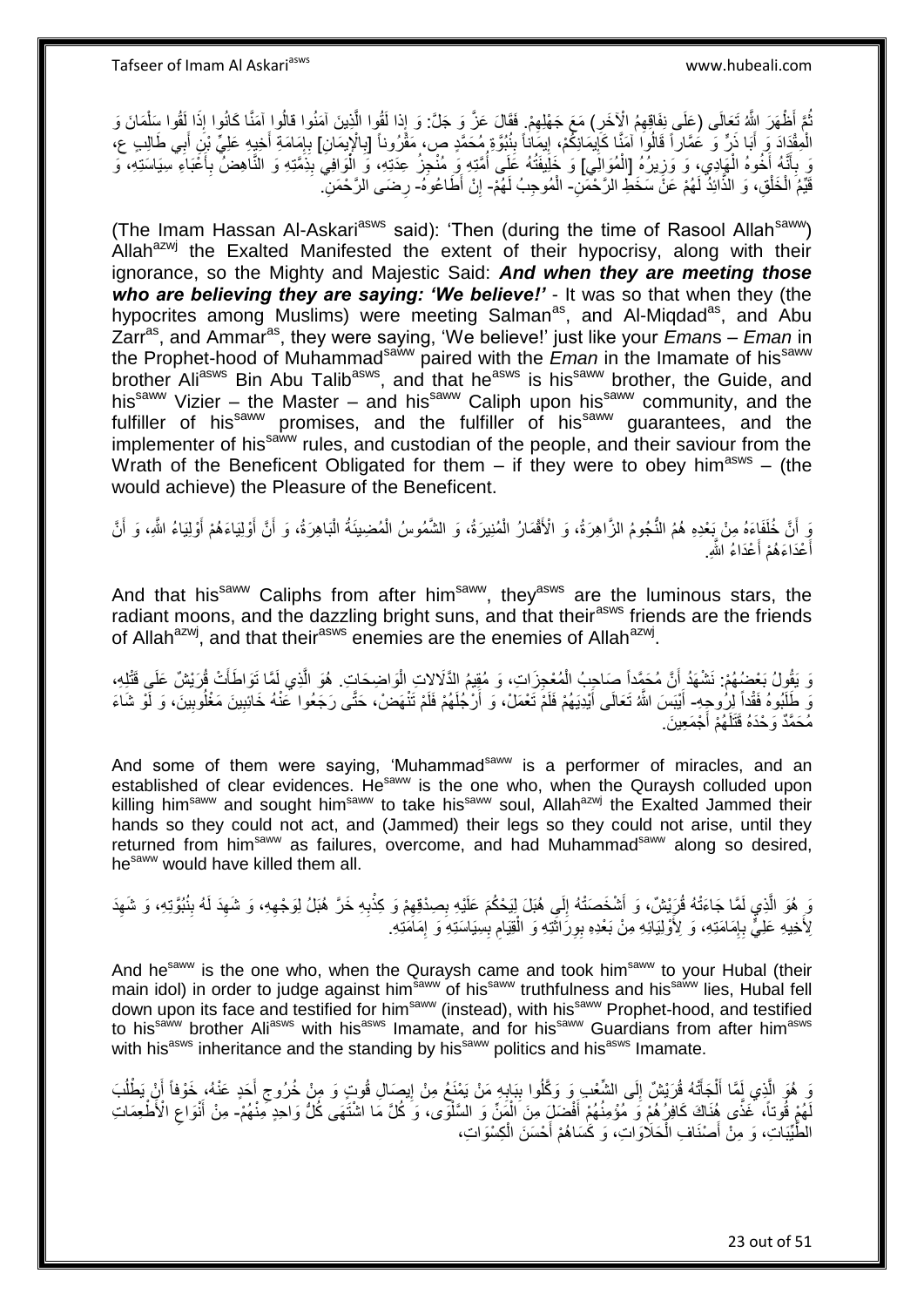And he<sup>saww</sup> is the one who, when the Quraysh came to the cave (of Abu Talib<sup>asws</sup>) and allocated someone at its gate who would prevent anyone from arriving with provision, and (prevent) anyone from exiting from it, fearing that he<sup>saww</sup> would (go out) seeking provisions for them. He<sup>saww</sup> provided over there, their *Kafirs* and their Momins, (a provision) better than the Manna (truffles) and the Quails, and each one of them ate whatever he so desires – from a variety of the good foods, from a variety of the sweet dishes, and clothed them with excellent clothing'.

يَ كَانَ رَسُولُ اللَّهِ ص بَيْنَ أَظْهُرِهِمْ- إِذَا رَآهُمْ وَ قَدْ ضَاقَ لِضِيقٍ- فَجِّهِمْ صُدُورُهُمْ. قَالَ بِيَدِهِ هَكَذَا بِيُمْنَاهُ إِلَى الْجِبَالِ، وَ هَكَذَا ِ ِ ِ ْ ِ ِ بِيُسْرَاهُ إِلَى الْجِبَالِ، وَ قَالَ لَهَا: اَنْدَفِعِيَ. فَتَتْدَفِعُ، وَ تَتَأَخَّرُ حَتَّى يَصِيرُوا بِذَلِكَ فِي صَحْرَاءَ لَا يُرَى طَرَفَاهَا، َ ْ  $\frac{1}{2}$ **∣** 

(Imam Hassan Al Askari<sup>asws</sup> said): 'And Rasool-Allah<sup>saww</sup> was in their midst. Whenever he<sup>saww</sup> saw them to be constricted by narrowness, he<sup>saww</sup> expanded their area. He<sup>saww</sup> gestured by his<sup>saww</sup> hand like this by his<sup>saww</sup> right hand to the mountain, and like this by his<sup>saww</sup> left hand to the mountain, and said to these: 'Move apart!' So they moved apart and far away until they came to be with that in the desert, its two ends could not be seen.

نُّمَّ يَقُولُ بِيَدِهِ هَكَذَا وَ بَقُولُ: أَطْلِعِي يَا أَيَّتُهَا الْمُودَعَاتُ لِمُحَمَّدٍ وَ أَنْصَارِهِ مَا أَوْدَعَكُمُوهَا اللَّهُ مِنَ الْإَشْجَارِ وَ الثَّمَارِ [وَ الْأَنْهَارِ] ُ ِ َ ْ َ **!** ِ ِ ِّ ِ َ ْ هَ إِنَّوَاعِ الزَّهْرِ وَ النَّبَاتِ، فَتَطْلُعُ مِنَ الْأَشْجَارِ الْبَاسِقَةِ، وَ الرَّيَاحِينِ الْمُونِقَةِ، وَ الْخُضْرَوَاتِ النَّزِهَةِ مَا نَتَمَتَّعُ بِهِ الْقُلُوبُ وَ ِ ا<br>ا ِ ِ ُ ْ ِ ِ ْ الْأَبْصَالُ- وَ تَتْجَلِّي بِهِ الْهُمُومُ وَ الْغُمُومُ وَ الْأَفْكَارُ، ْ ْ ِ

Then he<sup>saww</sup> was gesturing by his<sup>saww</sup> hand like this and was saying: 'Come to Muhammad<sup>saww</sup>, O you deposited ones, what Allah<sup>azwj</sup> Deposited you two from the trees and the fruits (and the rivers), and the varieties of the blossoms and the vegetation!' So, they came, from the fruit-laden trees and the fragrant basils, and the greenery what the hearts and the eyes are gladdened with – and the worries and the sadness and the thoughts disappear with.

رَ يَعْلَمُوِنَ أَنَّهُ لَيْسَ لِأَحَدٍ مِنْ مُلُوكِ الْأَرْضِ- مِثْلُ صَحْرَائِهِمْ عَلَى مَا تَشْتَمِلُ عَلَيْهِ مِنْ عَجَائِبِ أَشْجَارِ هَا، وَ تَهَدُّلِ أَثْمَارِ هَا، وَ َ ِ ْ َ ِ َ ِ ْ اَطِّرَادِ أَنْهَارِ هَا، وَ غَضَارَةِ رَيَاحِينِهَا، وَ خُسْنِ نَبَاتِهَا-. ِ َ

And they were knowing that there isn't anyone from the kings of the earth with the likes of their desert upon was is included in it from the wonders of its trees, and the growth of its fruits, and the flow of its rivers, and the fragrances of its basis, and the beauty of its vegetation'.

### [رِسَالَةُ أَبِي جَهْلِ إِلَى رَسُولِ اللَّهِ صِ وَ الْجَوَابُ عَنْهَا:] **ِ َ ِ**

## **Message of Abu Jahl to Rasool-Allahsaww and the answer of it.**

وَ مُحَمَّدٌ هُوَ الَّذِي لَمَّا جَاءَهُ رَسُولُ أَبِي جَهْلٍ يَتَهَدَّدُهُ وَ يَقُولُ: يَا مُحَمَّدُ إِنَّ الخبوط الَّتِي فِي رَأْسِكَ هِيَ الَّتِي ضَيَّقَتْ عَلَيْكَ ه ِ َ ه ْ مَكَّةَ، وَ رَمَتْ بِكَ إِلَى يَثْرِبَ، وَ أَنَّهَا لَا تَزَالُ بِكَ [حَتَّى] تُنْفِرَكَ- وَ تَحُثُّكَ عَلَى مَا يُفْسِدُكَ وَ يُنْلِفُكَ إِلَى أَنْ تُفْسِدَهَا عَلَى أَهْلِهَا، ِ َ ِ ْ  $\frac{1}{2}$ ِ ه َ َ ِ وَ تُصْلِيَهُمْ حَرَّ نَارِ َتَعَدِّيكَ طَوْرَكَ، ِ

And Muhammad<sup>saww</sup>, he<sup>saww</sup> is the one who, when a messenger of Abu Jahl came to threaten him, and he was saying, 'O Muhammad<sup>saww</sup>! The madness which is in your<sup>saww</sup> head, it is which tightened Makkah upon you<sup>saww</sup>, and has had you<sup>saww</sup> thrown to Yasrib (Al-Medina), and it will not decline with you<sup>saww</sup> until you<sup>saww</sup> are alienated – and it would stimulate you<sup>saww</sup> upon what would corrupt you<sup>saww</sup> and make the corruption to reach upon its inhabitants, and the heat of a fire would arrive to them prepared by you<sup>saww</sup> (and) developed by you<sup>saww</sup>.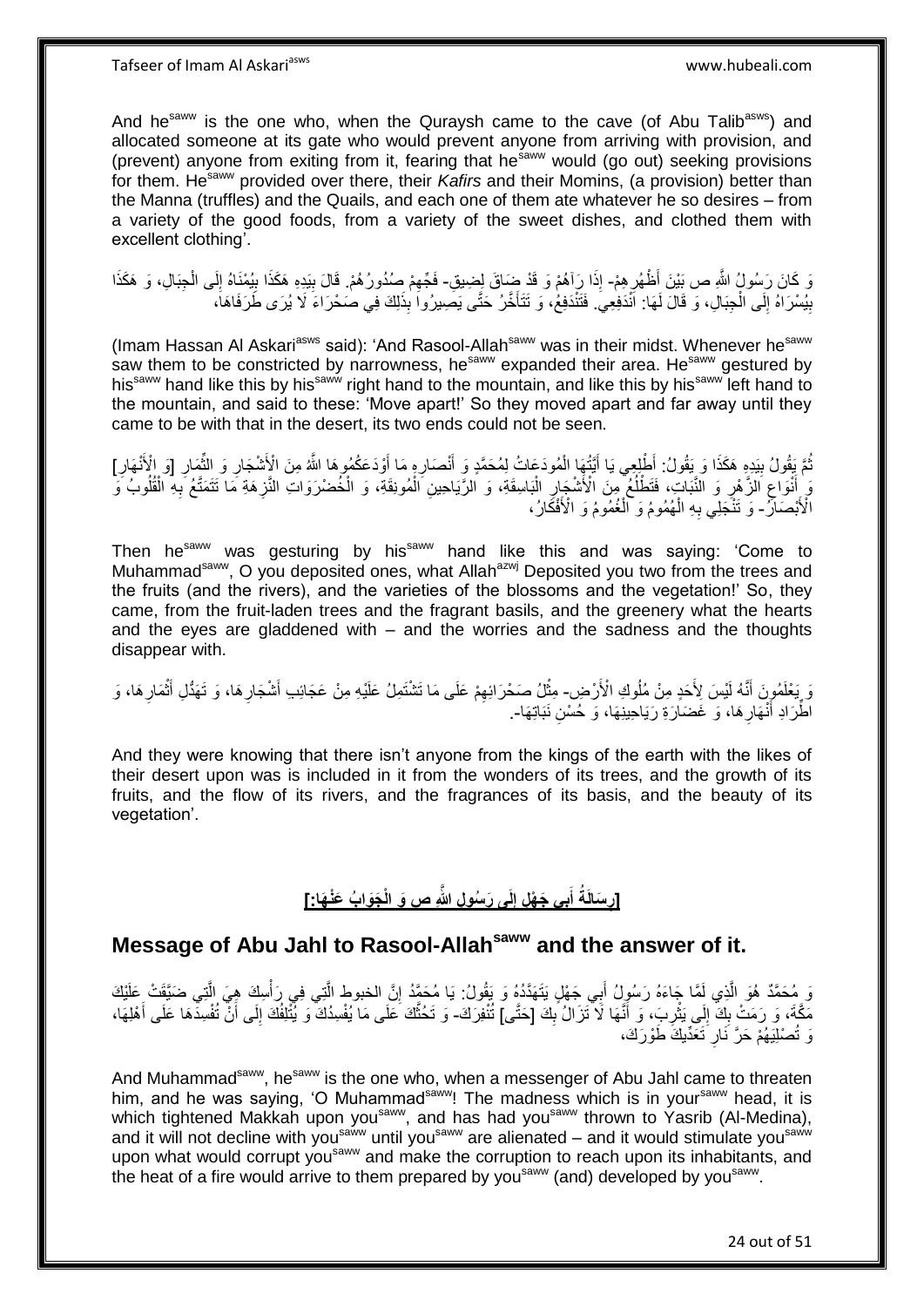وَ مَا أَرَى ذَلِكَ إِلَّا وَ سَيَئُولُ إِلَى أَنْ تَثُورَ عَلَيْكَ قُرَيْشٌ ثَوْرَةَ رَجُلٍ وَاحِدٍ لِقَصْدِ آثَارِكَ، وَ دَفْعِ ضَرَرِكَ وَ بَلَائِكَ، فَتَلْقَاهُمْ **∶** َ َ ان مان ا َ  $\frac{1}{2}$ ِ ْ ِ ِ بِسُفَهَائِكَ الْمُغْتَرِّينَ بِكَ،  $\frac{1}{2}$ ْ **ِ** 

And I do not see that except that it would be a revolution against you by the Quraysh, a revolution of one man aiming at your<sup>saww</sup> impacts, and they would defend your<sup>saww</sup> harmful effects and your<sup>saww</sup> calamity. So you<sup>saww</sup> will be facing them with yoursaww foolish ones, the ones deceived by you<sup>saww</sup>.

وَ يُسَاعِدُكَ عَلَى ذَلِكَ مَنْ هُوَ كَافِرٌ بِكَ مُبْغِضٌ لَكَ، فَيُلْجِئُهُ إِلَى مُسَاعَدَتِكَ وَ مُظَافَرَتِكَ خَوْفُهُ- لِأَنْ يَهْلِكَ بِهَلَاكِكَ، وَ [تَعْطِبَ] ِ ْ ِ **∶** َ عِيَالُهُ بِعَطَبِكَ، وَ يَفْتَقِرَ هُوَ وَ مَنْ يَلِيهِ بِفَقْرِكَ، وَ بِفَقْرِ مُتَّبِعِيكَ، إِذْ يَعْتَقِدُونَ أَنَّ أَعْدَاءَكَ ِ ِ **ِ** ِ **ِ** ِ ِ َ اً **ٔ** 

And they will (also) assist you<sup>saww</sup> upon that, the ones who is a Kafir with you<sup>saww</sup>, the one who hates you<sup>saww</sup>, for he would be compelled to assist you<sup>saww</sup> upon your<sup>saww</sup> victory out of fear – because he would be destroyed along with your<sup>saww</sup> destruction, and his dependants would be destroyed along with your<sup>saww</sup> destruction, and he would be impoverished, him and the ones dependent on him due to your<sup>saww</sup> impoverishment and the poverty of your<sup>saww</sup> followers, when they see that your<sup>saww</sup> enemies (the Makkans).

إِذَا قَهَرُوكَ- وَ دَخَلُوا دِيَارَهُمْ عَنْوَةً ۖ لَمْ يُفَرِّقُوا بَيْنَ مَنْ وَالاكَ وَ عَادَاكَ وَ اصْطَلَمُوهُمْ بِإِصْطِلَامِهِمْ لَكَ، وَ أَتَوْا عَلَى عِيَالاتِهِمْ ِ َ ِ ِ لَ َنَ أَمْوَالِهِمْ بِالسَّبْيِ وَ النَّهْبِ، كَمَا يَأْتُونَ عَلَى أَمْوَالِكَ وَ عِيَالِكَ، وَ قَدْ أَعْذَرَ مَنْ أَنْذَرَ وَ بَالَغَ مَنْ أَوْضَحَ. َ ْ ِ ِ ِ َ َ َ َ

(This is because) when they overcome you<sup>saww</sup> and enter their houses  $-$  they will not differentiate between the ones who are your<sup>saww</sup> friends and your<sup>saww</sup> enemies, and plunder them by their plundering yousaww. And they would come upon their dependents and upon their wealth by imprisoning and looting, just as they would be coming to your<sup>saww</sup> wealth and yoursaww dependents. And the fore-warned is fore-armed, and the mature is the one who had been clarified to'.

ْ أُدِّيَتْ هَذِهِ الرِّسَالَةُ إِلَى مُحَمَّدٍ ص وَ هُوَ بِظَاهِرٍ الْمَدِينَةِ بِحَضْرَةِ كَافَّةِ أَصْحَابِهِ وَ عَامَّةِ الْكُفَّارِ بِهِ مِنْ يَهُودِ بَنِي إِسْرَائِيلَ، وَ ِ َ ِ ْ ِ ِ ِ ِ ِ ِ هَكَذَا أَمِرَ الرَّسُولُ، لِيُجَنِّبُوا الْمُؤْمِنِينَ وَ يُغِرُّوا بِالْوُتُوبِ عََلَيْهِ سَائِرُ مَنْ هُنَاكَ مِنَ الْكَافِرِينَ. افہ ہے۔<br>ا ْ **∶** ْ ا<br>ا ِ ْ

This message was delivered to Muhammad<sup>saww</sup>, and he<sup>saww</sup> was at Al Medina in the presence of all of his<sup>saww</sup> companions, and the generality of the Kafirs were with him<sup>saww</sup>, from the Jews of the Children of Israel, and such is how the messenger delivered in order to keep aside the Momineen and deceived with the attack upon him<sup>saww</sup> by the rest of the ones who were over there from the *Kafirs*.

> فَقَالَ رَسُولُ اللَّهِ ص لِلرَّسُولِ: قَدْ أَطْرَيْتَ مَقَالَتَكَ، وَ اسْتَكْمَلْتَ رِسَالَتَكَ قَالَ: بَلَى **∶** ْ

So Rasool-Allah<sup>saww</sup> said to the messenger: 'Have you wrapped up your speech and completed your message?' He said, 'Yes'.

َفَالَ ص: فَاسْمَعِ الْجَوَابَ: أَنَّ أَبَا جَهْلٍ بِالْمَكَارِهِ وَ الْعَطَبِ بِمُهَدِّدِنِي، وَ رَبَّ الْعَالِمِينَ بِالنَّصْرِ وَ الظَّفَرِ يَعِدُنِي، وَ خَبَرُ اللَّهِ ْ ِ ْ ِ َ َ ْ ِ ِ **≀** ; ْ أَصْدَقُ، وَ الْقَبُولُّ مِنَ اللَّهِ أَحَقُّ، لَنْ يَضُرَّ مُحَمَّدًا مَنْ خَذَلَهُ، أَوْ يَغْضَّبُ عَلَيْهِ بَعْدَ أَنْ يَنْصُرَهُ اللَّهُ عَزَّ وَ جَلَّ، وَ يَّتَفَضَّلَ بِجُودِهِ َ َ لَ َ ْ َ ِ رَ كَرَمِهِ عَلَيْهِ

He<sup>saww</sup> said: 'Then hear the answer - Abu Jahl is threatening me with his abhorrences and the damage, and the Lord<sup>azwj</sup> of the world is Promising me<sup>saww</sup> the Help and the victory, and the News of Allah<sup>azwj</sup> is more truthful, and the Accepting from Allah<sup>azwj</sup> is more rightful. He will never harm Muhammad<sup>saww</sup>, the one who abandons him<sup>saww</sup>, or is angered upon him<sup>saww</sup>, after Allah<sup>azwj</sup> Mighty and Majestic Helps him<sup>saww</sup>, and Graces with His<sup>azwj</sup> Benevolence and His<sup>azwj</sup> Prestige upon him<sup>saww</sup>.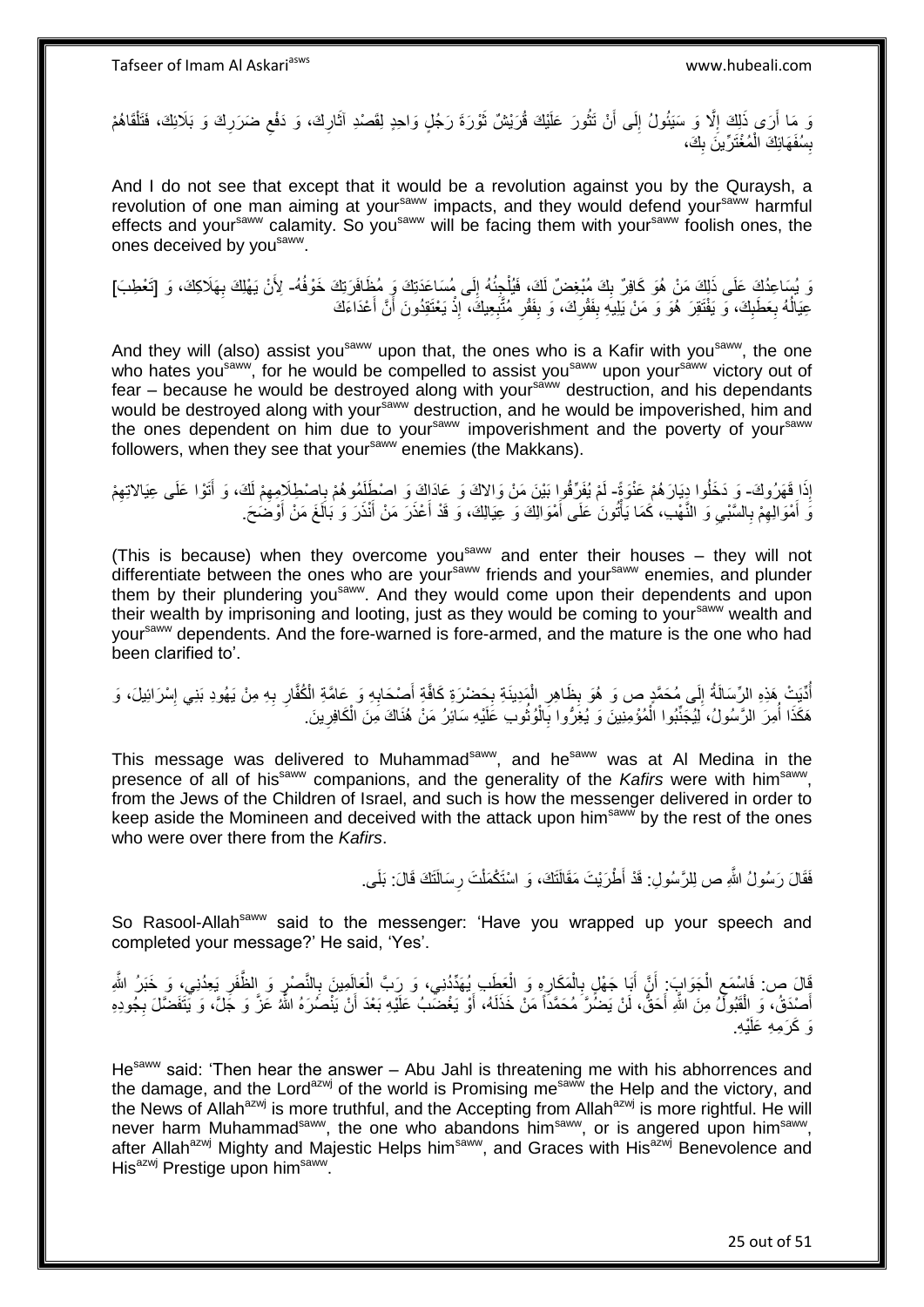قُلْ لَهُ: يَا أَبَا جَهْلٍ إِنَّكَ رَاسَلْتَنِي بِمَا أَلْقَاهُ فِي خَلَدٍكَ الشَّيْطَانُ، وَ إِنَّا أُحِيبُكَ بِمَا أَلْقَاهُ فِي خَاطِرٍ يِ الرَّحْمَنُ: إِنَّ الْحَرْبَ بَيْنَنَا وَ ْ َ ِ ْ ِ َ ِ ْ َ ِ َ ْ ِ بَيْنَكَ كَائِنَةٌ- إِلَى تُسِعَةٍ وَ عِشْرِيْنَ [يَوْمأ] وَ إِنَّ اللَّهَ سَيَقْتُلُكَ فِيهَا بِأَضِعَفَ أَصْنَحَابِي، وَ سَتُتْلَقَى أَنْتُ وَ عُتْبَةُ وَ الْوَلِيدُ، وَ وَ יֲ<br>י ِ ِ ْ َ ْ َ َ ِ ُ فُلَانٌ وَ فُلَانٌٍ - وَ ذَكَرَ عَدَداً مِنْ قُرَيْشٍ فِي «قَلِيبِ بَدْرٍ» مُقَتَّلِينَ أَقْتُلُ مِنْكُمْ سَبْعِينَ، وَ آسِرُ مِنْكُمْ سَبْعِينَ، أَحْمِلُهُمْ عَلَى الْفِدَاءِ ُ َ َ ْ ِ [العَظِيمِ] النْقِيلِ. ْ ه

Say to him, 'O Abu Jahl! You are messaging me<sup>saww</sup> with what the Satan<sup>la</sup> cast in your mind, and Isaww am answering you with what the Beneficent has Cast with into mysaww heart. The war between us and you will happen in twenty nine days' time, and Allah<sup>azwj</sup> would be Killing you during it by a weak one of my<sup>saww</sup> companions. And you, and Utba, and Sheyba, and Al-Waleed, and so and so, and so and so' – and he<sup>saww</sup> mentioned a number of Quraysh among the fighters at Badr – 'Seventy of you would be killed and seventy of you would be taken prisoner. They would be loaded upon the great, heavy ransom upon them'.

نُّمَّ نَادَى جَمَاعَةَ مَنْ بِحَضْرَتِهِ مِنَ الْمُؤْمِنِينَ وَ الْيَهُودِ [وَ النَّصَارَى] وَ سَائِرِ الْأَخْلَاطِ: أَ لَإِ تُحِبُّونَ أَنْ أُرِيَكُمْ مَصْرَعَ كُلِّ :<br>ا ْ **∶** ِ ا<br>ا َ َ ِ ْ وَاحِدٍ مِنْ هَؤُلَاءِ [قَالُوا ۚ بَلَى ۚ قَالَ ۖ إِ هَلْمُوا ۚ إِلَى بَدْرٍ ۖ فَإِنَّ ۖ هُٰنَاكَ الْمَلْتَقَى وَ الْمَحْشَرَ، وَ هُنَاكَ الْبَلَاءَ الْأَكْبَرَ، لَأَضَعُ قَدَمِي عَلَى ِ ِ ٔ<br>ا ْ ْ ْ مَوَاضِعِ مَصَارِ عِهِمْ، ثُمَّ سَتَجِدُونَهَا لَا تَزِيدُ وَ لَا تَتْقُصُّ، وَ لَا تَتَغَيَّرُ وَ لَا تَتَقَدَّمُ، وَ لَا تَتَأَخَّرُ لَحْظَةً، وَ لَا قَلِيلًا وَ لَا كَثِيراً. ِ .<br>• • • • ِ ِ  $\zeta$ َ

Then he<sup>saww</sup> called out to a group of the ones in his<sup>saww</sup> presence, from the Momineen, and the Jews, and the Christians, and the rest of the mingled ones: 'Would you like me<sup>saww</sup> to show you the death of each one of them?' They said, 'Yes'. He<sup>saww</sup> said: 'Let us go to Badr, for the meeting and the gathering (for battle) would be over there, and over there would be the great calamity. Isaww shall place my<sup>saww</sup> feet upon the places of their deaths, they you will be finding that it would neither be exceeded, nor be deficient, nor preceded, nor delayed by a moment, neither little nor more'.

فَلَمْ يَخْفَ ذَلِكَ عَلَى أَحَدٍ مِنْهُمْ، وَ لَمْ يُجِبْهُ إِلَّا عَلِيُّ بْنُ أَبِي طَالِبٍ وَحْدَهُ، وَ قَالَ نَعَمْ، بِسْمِ اللَّهِ. فَقَالَ الْبَاقُونَ: نَحْنُ نَحْنَاجُ إِلَى َ ِ َ ِ ْ ِ ِ مَرْكُوبِ وَ آلَاتٍ وَ نَفَقَاتٍ، فَلَا يُمْكِنُنَا الْخُرُوجُ إِلَى هُنَاكَ َو هُوَ مَسِيرَةُ أَيَّامٍ.  $\frac{1}{2}$ ٍ َ

So that was not hidden upon anyone from them, and none answered him<sup>saww</sup> except Ali Bin Abu Talib<sup>asws</sup>, alone, and said: 'Yes, in the Name of Allah<sup>azwi</sup>!' So the rest of them said. 'We are needy to the rides, and tools, and the expense monies, for the going out is not possible for us to over there as it is a journey of (a few) days'.

فَقَالَ رَسُولُ اللَّهِ ص لِسَائِرِ الْيَهُودِ: فَأَنْتُمْ مَا ذَا تَقُولُونَ قَالُوا: نَحْنُ نُرِيدُ أَنْ نَسْتَقِرَّ فِي بُيُوتِنَا، وَ لَا حَاجَةَ لَنَا فِي مُشَاهَدَةِ مَا َ ِ َ ا<br>ا ِ أَنْتَ فِي ادِّعَائِهِ مُحِيلٌ. َ

So Rasool-Allah<sup>saww</sup> said to the rest of the Jews: 'So what is that which you are saying?' They said, 'We want to stay in our houses, and there is no need for us in witnessing what youasws are claiming, as it is impossible'.

فَقَالَ رَسُولُ الثَّهِ صِ: لَا نَصَبَ عَلَيْكُمْ فِي الْمَسِيرِ إِلَى هُنَاكَ، اخْطُوا خُطْوَةً وَاحِدَةً فَإِنَّ اللَّهَ يَطْوِي الْأَرْضَ لَكُمْ- وَ يُوصِلْكُمْ ِ ِ ِ ْ فِي الْخُطْوَةِ الثَّانِيَةِ إِلَى هُنَاكَ. ِ ه

Rasool-Allah<sup>saww</sup> said: 'Isaww am not encumbering you regarding the journeying to over there. Take one step, and Allah<sup>azwj</sup> will Fold the ground for you and you will be reaching by your second step, to over there'.

> فَقَالَ الْمُؤْمِنُونَ: صَدَقَ رَسُولُ اللَّهِ ص، فَلْنَتَشَرَّفْ بِهَذِهِ الْآيَةِ. ْ ْ **∶**

So the Momineen said, 'Rasool-Allah<sup>saww</sup> speaks the truth, so let us be honoured by these Signs'.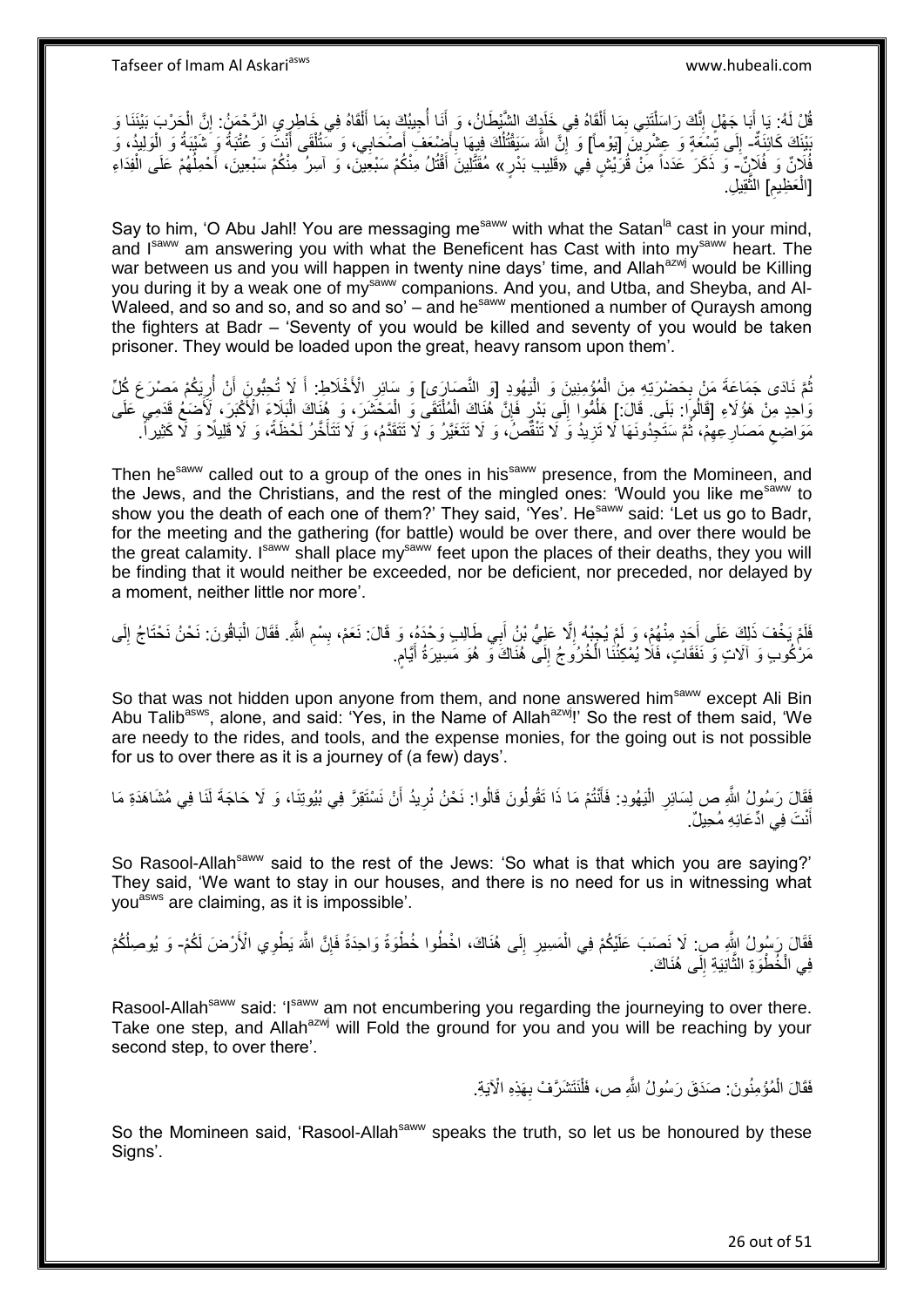وَ قَالَ الْكَافِرُونَ وَ الْمُنَافِقُونَ: سَوْفَ نَمْتَحِنُ هَذَا الْكَذِبَ لِيَنْقَطِعَ عُذْرُ مُحَمَّدٍ، وَ تَصِيرَ دَعْوَاهُ حُجَّةً عَلَيْهِ، وَ فَاضِحَةً لَهُ فِي **ٔ** ْ ْ ْ لَ ِه. َكِذب **∶** 

And the *Kafirs* and the Munafiqs said, 'Soon we will examine this like in order to cut off the excuse of Muhammad<sup>saww</sup> and his<sup>saww</sup> claim would become an argument against him<sup>saww</sup>, and it would be an unmasking for him<sup>saww</sup> regarding his<sup>saww</sup> lies'.

قَالَ: فَخَطَا الْقَوْمُ خُطْوَةً، ثُمَّ الثَّانِيَةَ، فَإِذَا هُمْ عِنْدَ بِئْرِ بَدْرٍ فَعَجِبُوا، فَجَاءَ رَسُولُ اللَّهِ ص فَقَالَ: اجْعَلُوا الْبِئْرَ الْعَلَامَةَ، وَ ِ **∣** ه ُ ْ ْ ِ ْ اذْرَعُوا مِنْ عِنْدَهَا كَذَا ذِرَاعاً. **ٔ** 

He<sup>asws</sup> said: 'So the people took a step, then the second, and they were at the well of Badr, and they were astonished. So, Rasool-Allah<sup>saww</sup> came over and he<sup>saww</sup> said: 'Make the well as the mark, and measure out from it, such and such cubits'.

فَذَرَ عُوا، فَلَمَّا انْتَهَوْا إِلَى آخِرِهَا- قَالَ: هَذَا مَصْرَعُ أَبِي جَهْلٍ، يَجْرَحُهُ فُلَانٌ الْأَنْصَارِيُّ- وَ يُجَهِّزُ عَلَيْهِ عَبْدُ اللَّهِ بْنُ مَسْعُودٍ َ **∶** ِ ِ َ أضْعَفُ أصْحَابِي َ

So they measured out, and when they came to the end of it, he<sup>saww</sup> said: 'This is the death (place) of Abu Jahl. So and so (from the) Helpers would injure him, And Abdullah Bin Masoud, the (physically) weakest of my<sup>saww</sup> companions, would kill him'.

نُّمَّ قَالَ: اذْرَعُوا مِنَ الْبِئْرِ مِنْ جَانِبِ آخَرَ [ثُمَّ جَانِبِ آخَرَ، ثُمَّ جَانِبِ آخَرَ] كَذَا وَ كَذَا ذِرَاعاً، وَ ذَكَرَ أَعْدَادَ الْأَذْرُعِ ُ .<br>• • • • ِ **∣** ْ **ٔ** ُ ِ **ٔ:** َ . ُم ْخَتلَِفةً

Then he<sup>saww</sup> said: 'Measure out from the well, from another side, then another side, then another side, such and such cubits', and he<sup>saww</sup> mentioned the different number of the cubits.

فَلَمَّا انْتَهَى كُلُّ عَدَدٍ إِلَى آخِرِهِ- قَالَ رَسُولُ اللَّهِ ص هَذَا مَصْرَ عُ عُتْبَةَ، وَ ذَلِكَ مَصْرَعُ شَيْبَةَ، وَ ذَاكَ مَصْرَعُ الْوَلِيدِ، وَ سَيُقْنَلُ ِ ∣∣<br>∶ ْ فُلَانٌ وَ فُلَانٌ- إِلَى أَنْ (سَمَّى تَمَامَ) سَبْعِينَ مِنْهُمْ بِأَسْمَائِهِمْ- وَ سَيُؤْسَرُ فُلَانٌ وَ فُلَانٌ- إِلَى أَنْ ذَكَرَ سَبْعِينَ مِنْهُمْ بِأَسْمَائِهِمْ وَ ِ َ  $\frac{1}{2}$ ِ ِ َ ِ َ ِ أَسْمَاءِ آبَائِهِمْ وَ صَفَاتِهِمْ، وَ نَسَب الْمَنْسُوبِينَ إِلَى الْآبَاءِ مِنْهُمْ، وَ نَسَب الْمَوَالِي مِنْهُمْ إِلَى مَوَالِيهِمْ. ْ ِ ِ ْ ِ ِ َ ِ ِ

So when they ended each number to its end, Rasool-Allah<sup>saww</sup> said: 'This is the death place of Utba, and that is the death place of Sheyba, and that is the death place of Al Waleed, and so and so would be killed' – until he<sup>saww</sup> named all seventy of them by their names – 'And so and so, and so and so would be captured' – until hesaww mentioned seventy of them by their names and the names of their fathers, and their description, and the lineages to their forefathers from them, and lineage of the slaves from them to their masters.

نُّمَّ قَالَ رَسُولُ اللَّهِ ص: أَ وَقَفْتُمْ عَلَى مَا أَخْبَرْتُكُمْ بِهِ قَالُوا: بَلَى. قَالَ (إِنَّ ذَلِكَ لَحَقٌّ) كَائِنٌ بَعْدَ ثَمَانِيَةٍ وَ عِشْرِينَ يَوْماً [مِنَ ِ ا<br>پ َ َ ِ َ ِ الْمَيْومِ] فِي الْيَوْمِ النَّاسِعِ وَ الْعِشْرِيْنَ- وَعْداً مِنَ النَّهِ مَفْعُولًا، وَ قَضَاءً حَتْماً لَازِماً. ِ ْ  $\zeta$ ِ ا<br>ا

Then Rasool-Allah<sup>saww</sup> said: 'Are you familiar upon what Isaww informed you all with?' They said, 'Yes'. He<sup>saww</sup> said: 'That is true. It would happen after twenty eight days from today, during the twenty ninth day – a Promise from Allah<sup>azwj</sup> to be accomplished, and an Ordainment, inevitable, compulsory.

ُمَّ قَالَ رَسُولُ اللَّهِ ص: يَا مَعْشَرَ الْمُسْلِمِينَ وَ الْيَهُودِ اكْتُبُوا بِمَا سَمِعْتُمْ. فَقَالُوا: يَا رَسُولَ اللَّهِ ص قَدْ سَمِعْنَا، وَ وَعَيْنَا وَ لَا ِ :<br>ا ْ َسى. َننْ

Then Rasool-Allah<sup>saww</sup> said: 'O group of Muslims, and the Jews! Write down what you heard!' They said, 'O Rasool-Allah<sup>saww</sup>! We have heard, and retained, and we will not forget'.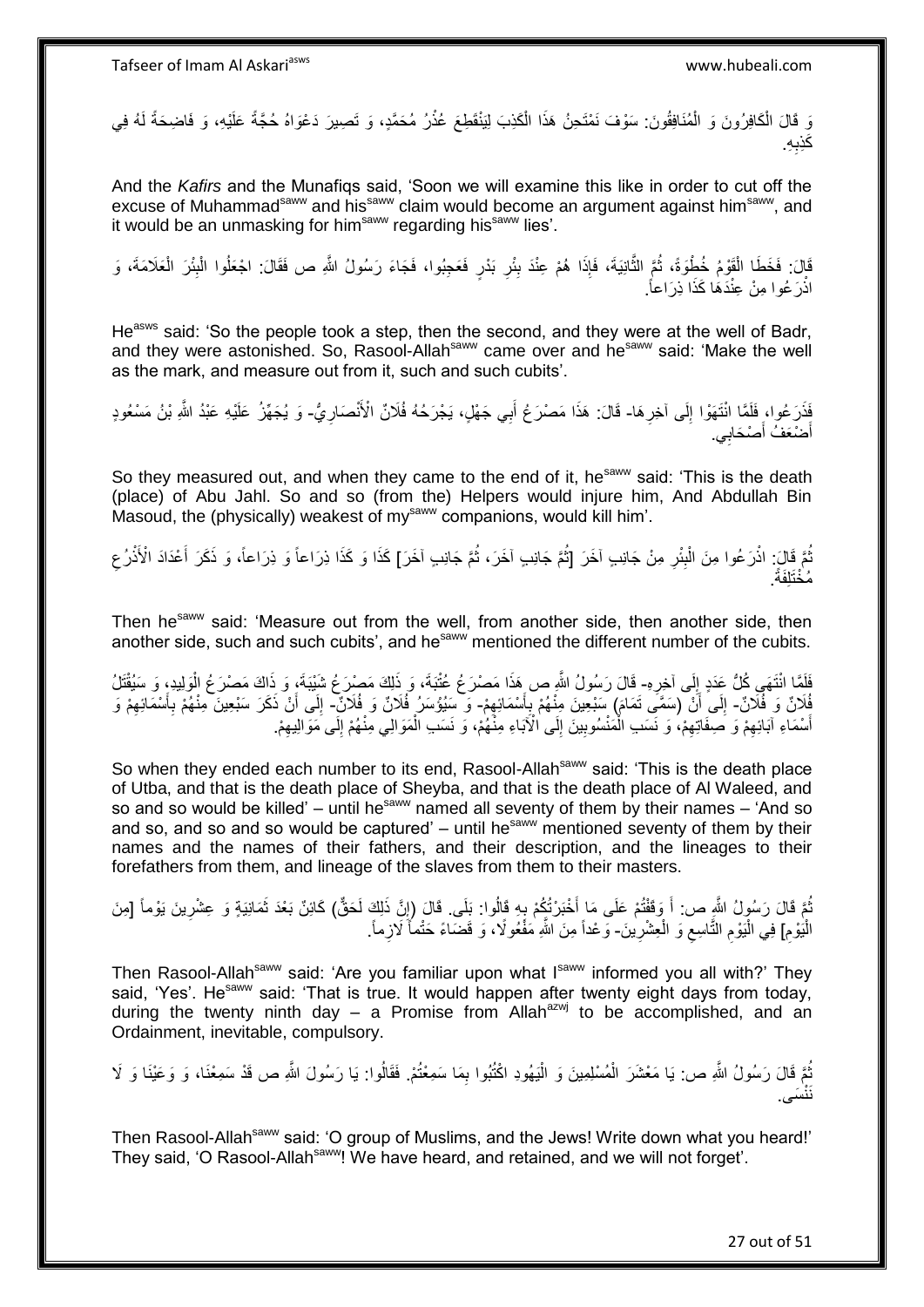فَقَالَ رَسُولُ اللَّهِ ص الْكِتَابَةُ [أَفْضَلْ وَ] أَذْكُرُ لَكُمْ. فَقَالُوا: يَا رَسُولَ اللَّهِ ص وَ أَيْنَ الذَّوَاةُ وَ الْكَتِفُ فَقَالَ رَسُولُ اللَّهِ صِ ذَلِكَ **ٔ** َ ْ ْ َ ُ لِلْمَلَائِكَةِ، ثُمَّ قَالَ: يَا مَلَائِكَةَ رَبِّي اكْتُبُوا مَا سَمِعْتُمْ مِنْ هَذِهِ الْقِصَّةِ فِي أَكْتَافٍ، وَ اجْعَلُوا فِي كُمِ كُلِّ وَاحِدٍ مِنْهُمْ كَتِفاً مِنْ ذَلِكَ. َ ْ ُ ْ ِ

So Rasool-Allah<sup>saww</sup> said: 'The writing is better and would be more reminding for you'. They said, 'O Rasool-Allah<sup>saww</sup>! And where is the ink and the paper?' Rasool-Allah<sup>saww</sup> said: 'That is for the Angels'. Then he<sup>saww</sup> said: 'O Angels of my<sup>saww</sup> Lord<sup>azwj</sup>! Write down what you heard from this story in a shoulder bone, and make it to be in a sleeve of each one of them, a shoulder bone from that'.

> نُمَّ قَالَ: مَعَاشِرَ الْمُسْلِمِينَ تَأَمَّلُوا أَكْمَامَكُمْ- وَ مَا فِيهَا وَ أَخْرِجُوهُ وَ اقْرَءُوهُ. َ ْ ُ َ **ٍ**

Then he<sup>saww</sup> said: 'O group of Muslims! Examine your sleeves and whatever is in these, and bring it out and read it!'

فَتَأَمَّلُوهَا فَإِذَا فِي كُمِّ كُلِّ وَاحِدٍ مِنْهُمْ صَحِيفَةٌ، قَرَأَهَا وَ إِذَا فِيهَا ذِكْرُ مَا قَالَ رَسُولُ اللَّهِ ص فِي ذَلِكَ سَوَاءً، لَا يَزِيدُ وَ لَا َ ِ يَنْقُصُ وَ لَا يَتَقَدَّمُ وَ لَا يَتَأَخَّرُ. َ

So they examined them, and there was a parchment in the sleeve of every one of them. They read it, and therein was a mention of what Rasool-Allah<sup>saww</sup> had said regarding that, exactly, neither was then an addition nor a subtraction, nor a preceding nor a delay (in the timings of the deaths).

> فَقَالَ: أَعِيدُوهَا فِي أَكْمَامِكُمْ، تَكُنْ حُجَّةً عَلَيْكُمْ، وَ شَرَفاً لِلْمُؤْمِنِينَ مِنْكُمْ، وَ حُجَّةً عَلَى الْكَافِرِينَ. فَكَانَتْ مَعَهُمْ. ْ َ ِ ْ

So he<sup>saww</sup> said: 'Return these into your sleeves. It would become a proof upon you, and a nobility for the Momineen from you, and a proof against the *Kafirs*'. They were with them.

فَلَمَّا كَانَ يَوْمُ بَدْرٍ جَرَتِ الْأُمُورُ كُلُّهَا [بِبَدْرٍ ، وَ وَجَدُوهَا] كَمَا قَالَ ص لَا، يَزِيدُ وَ لَا يَنْقُصُ قَابَلُوا بِهَا مَا فِي كُتُبِهِمْ- فَوَجَدُوهَا **ٔ** ِ **∣** ُّ  $\epsilon$ ِ كَمَا كَتَبَتْهُ الْمَلَائِكَةُ لَا تَزِيدُ وَ لَا تَنْقُصُ ۖ وَ لَا تَتَأَخَّرُ، فَقَبِلَ الْمُسْلِمُونَ ظَاهِرَهُمْ، وَ وَكَلُوا بَاطِنَهُمْ إِلَى خَالِقِهِمْ. ْ **!** َ **∶** ْ ِ ِ

So when it was the day of (the battle of) Badr, the matter unfolded at Badr and they found it to be just as he<sup>saww</sup> had said it would. Neither was there an increase nor a reduction. They compared it with whatever was in their books and they found it just as the Angels had written it. Neither was there an increase, nor a decrease, nor a preceding, nor a delay. So the Muslims accepted their (Jew's) apparent, and left their hidden to their Creator.

فَلَمَّا أَفْضَى بَعْضُ هَؤُلَاءِ الْيَهُودِ إِلَى بَعْضٍ- قَالُوا: أَيَّ شَيْءٍ صَنَعْتُمْ أَخْبَرْتُمُوهُمْ بِمَا فَتَحَ اللَّهُ عَلَيْكُمْ- مِنَ الذَّلَالاتِ عَلَى صِدْقِ<br>ان  $\frac{1}{2}$ ْ َ َ ِ ْبُوَّةِ مُحَمَّدٍ ص، وَ إِمَامَةِ أَخِيهِ عَلِيٍّ ع لِيُحَاجُوكُمْ بِهِ عِنْذَ رَبِّكُمْ بِأَنَّكُمْ كُنْتُمْ قَذْ عَلِمْتُمْ هَذَا وَ شَاهَدْتُمُوهُ- فَلَمْ تُؤْمِنُوا بِهِ وَ لَمْ َ ِ **∶** َ ِ ِ نُطِيعُوهُ.

So, when these Jews arrived to the others (hypocrites), they (Jews) said, 'Which thing did you do? *'Are you narrating them with what Allah has Disclosed upon you* - from the proofs upon the truthfulness of the Prophet-hood of Muhammad<sup>saww</sup> and the Imamate of his<sup>saww</sup> brother Ali<sup>asws</sup> in order for them to argue with you by it in the Presence of your *Lord?'* – that you have known this and witnessed it, but did not believe in it and did not obey it.

> َن قَدَرُوا بِجَهْلِهِمْ أَنَّهُمْ إِنْ لَمْ يُخْبِرُوهُمْ بِنِلْكَ الْآيَاتِ- لَمْ يَكُنْ لَهُ عَلَيْهِمْ حُجَّةٌ فِي غَيْرِهَا ْ **!** ِ ِ َ ِ **∶** ِ ِ

And they (Jews at the time of Prophet Musa<sup>as</sup>) reckoned in their ignorance, that they, if they do not inform them (the generality of the Jews) with those Signs, there would not be an argument for it upon them regarding others.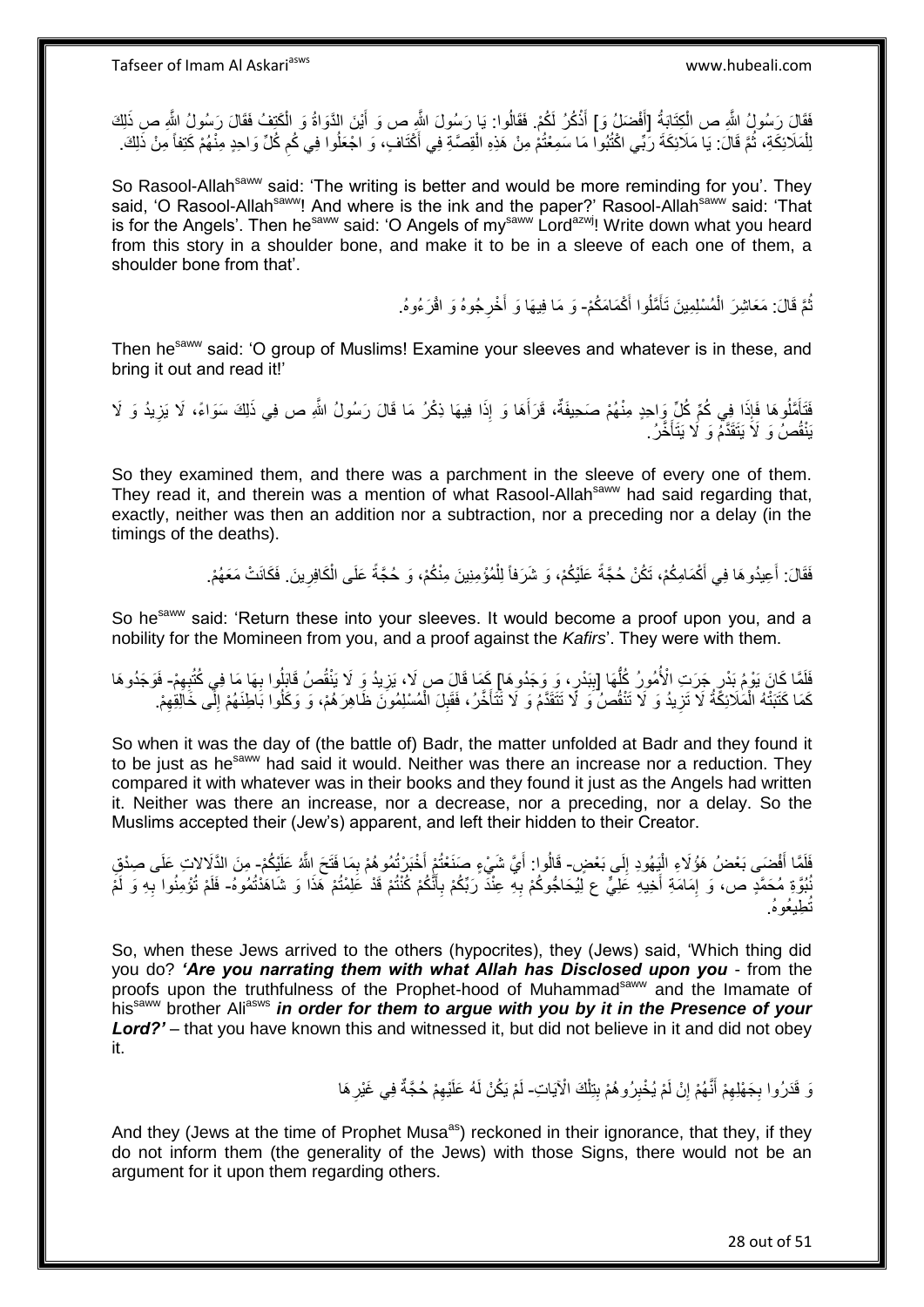نُّمَّ فَالَ عَزَّ وَ جَلَّ: أَ فَلا تَعْقِلُونَ أَنَّ [هَذَا] الَّذِي تُخْبِرُ ونَهُمْ [بِهِ] مِمَّا فَتَحَ اللَّهُ عَلَيْكُمْ- مِنْ دَلَائِلِ نُبُوَّةِ مُحَمَّدٍ ص حُجَّةٌ عَلَيْكُمْ عِنْدَ ُ َ ِ ه ِ رَ نَّكُمْ!

Then Allah<sup>azwj</sup> Mighty and Majestic Said: **Are you not understanding?** – that this, which you are informing with, is from *what Allah has Disclosed upon you*, from the proofs of the Prophet-hood of Muhammad<sup>saww</sup>, and is an argument against you *in the Presence of your Lord?*

قَالَ اللَّهُ عَنَّ وَ جَلَّ: أَ وَ لا يَعْلَمُونَ يَعْنِي أَ وَ لَا يَعْلَمُ هَؤُلَاءِ الْقَائِلُونَ لِإِخْوَانِهِمْ: «أَ تُحَدَّثُونَهُمْ بِما فَتَحَ اللَّهُ عَلَيْكُمْ»: أَنَّ اللَّهَ يَعْلَمُ َ ِ ْ ان<br>سالہ َ ما يُسِرُّونَ مِنْ عَدَاوَةٍ مُحَمَّدٍ صَّ وَ يُضَّمِرُونَهُ مِنْ أَنَّ إِظْهَارَهُمُ الْإِيمَانَ بِهِ- أَمْكَنُ لَهُمْ مِنٍ اصَطِلَامِهِ وَ إِبَارَةِ أَصْحَابِهِ وَ ما<br>دينُه الله ∣∣<br>; **∶** َ ِ َ يُعْلِنُونَ مِنَ الْإِيمَانِ ظَاهِراً لِيُؤْنِسُوهُمْ، وَ يَقِفُوا بِهِ عَلَى أَسْرَارِ هِمْ فَيُذِيعُوهَا بِحَضْرَةِ مَنْ يَضَرَّهُمْ. ِ **ٍ** َ ِ

Then Allah<sup>azwj</sup> Mighty and Majestic Said: **Or are they not knowing**? – meaning, 'Or are they not knowing, those speakers to their brethren, '*Are you narrating them with what Allah has Disclosed upon you*', *that Allah Knows what they are keeping as secret* – from the enmity to Muhammad<sup>saww</sup>, and are keeping it in their consciences from their displaying of the *Eman* in it and the possibility of it being a lesson for his<sup>as</sup> companions, and what they are *announcing?* – from the apparent *Eman* in order to get their sympathy, and they are refraining with it from their secrets. Thus, they are wasting it in the presence of the one who would harm them.

وَ أَنَّ اللَّهَ لَمَّا عَلِمَ ذَلِكَ دَبَّرَ لِمُحَمَّدٍ تَمَامَ أَمْرِهِ، وَ بُلُوعَ غَايَةِ مَا أَرَادَهُ اللَّهُ بِبَعْثِهِ وَ أَنَّهُ يُبْمُ أَمْرَهُ، وَ أَنَّ نِفَاقَهُمْ وَ كِيَادَهُمْ لَا ِ َ ِ َ لَ َ َ َ يَضُرُّهُ<u>.</u>

And that Allah<sup>azwj</sup>, Let Muhammad<sup>saww</sup> know that, what they were contriving, the complete of his<sup>saww</sup> matters, and it reached the peak what Allah<sup>azwj</sup> Intended by Sending him<sup>saww</sup>, and he<sup>saww</sup> completed his<sup>saww</sup> matters, and that they hypocrisies and their plots did not harm him<sup>saww</sup>".

قَوْلُهُ عَزَّ وَ جَلٍّ وَ مِنْهُمْ أُمِّيُّونَ لا يَغْلِمُونَ الْكِتابَ إِلَّا أَمانِيَّ وَ إِنْ هُمْ إِلَّا يَظُنُّونَ فَوَيْلٌ لِلَّذِينَ يَكْتُبُونَ الْكِتابَ بِأَيْدِيهِمْ ثُمَّ يَقُولُونَ ا<br>ا ه ِ ِ َ ِ ْ ُ ُ ُ ِ َ ِ ْ هذا مِنْ عِنْدِ اللَّهِ لِيَشْتَرُوْا بِهِ ثَمَناً قَلِيلًا فَوَيْلٌ لَهُمْ مِمَّا كَثَبَتْ أَيْدِيهِمْ وَ وَيْلٌ لَهُمْ مِمَّا يَكْسِبُونَ َة<br>أ ِ

The Words of the Mighty and Majestic: *And from them there are illiterates, not knowing the Book except for wishful thinking, and they are only guessing [2:78]*

*So woe be unto those who are writing the Book with their own hands, then they are saying, 'This is from the Presence of Allahazwj', in order to be taking a small price through it. So, woe is for them from what they hands wrote, and woe is for them from what they are earning [2:79]*

143 قَالَ الْإِمَامُ عِ [ثُمَ] قَالَ اللَّهُ عَزَّ وَ جَلَّ: يَا مُحَمَّدُ وَ مَنْ هَؤُلَاءِ الْيَهُودُ أُمِّيُّونَ لَا يَقْرَءُونَ [الْكِتَابَ] وَ لَا يَكْتُبُونَ، كَالْأُمِّيِّ ان<br>سال ِّ ْ ْ مَنْسُوبٌ إِلَى أُمِّهِ أَيْ هُوَ كَمَا خَرَجَ مِنْ بَطْنِ أُمِّهِ لَا يَقْرَأُ وَ لَا يَكْتُبُ ؚ<br>ا  $\frac{1}{2}$ ا<br>ا ا<br>ا َ

**S 143 -** The Imam (Hassan Al-Askari<sup>asws</sup>) said: 'Then Allah<sup>azwj</sup> the Mighty and Majestic Said: "O Muhammad<sup>saww</sup>! And from these Jews *there are illiterates* – they are neither reading the Book, nor are they writing, just like the illiterate one linked to his mother – i.e., he is just as he came out from the belly of his mother, neither can he read nor write.

لا يَعْلَمُونَ الْكِتابَ الْمُنْزَلَ مِنَ السَّمَاءِ وَ لَا الْمُكَذَّبَ بِهِ، وَ لَا يُمَيِّزُونَ بَيْنَهُمَا إِلَّا أَمانِيَ أَيْ إِلَّا أَنْ يُقْرَأَ عَلَيْهِمْ وَ يُقَالَ لَهُمْ: [إِنَ] ْ ِ َ َ ِ َ َ ِ **∶** ْ ْ هَذَا كِتَابُ اللَّهِ وَ كَلَامُهُ، لَا يَعْرِ فُونَ إِنْ قُرِئَ مِنَ الْكِتَابِ خِلَافُ مَا فِيهِ ْ **∶** ِ ِ

29 out of 51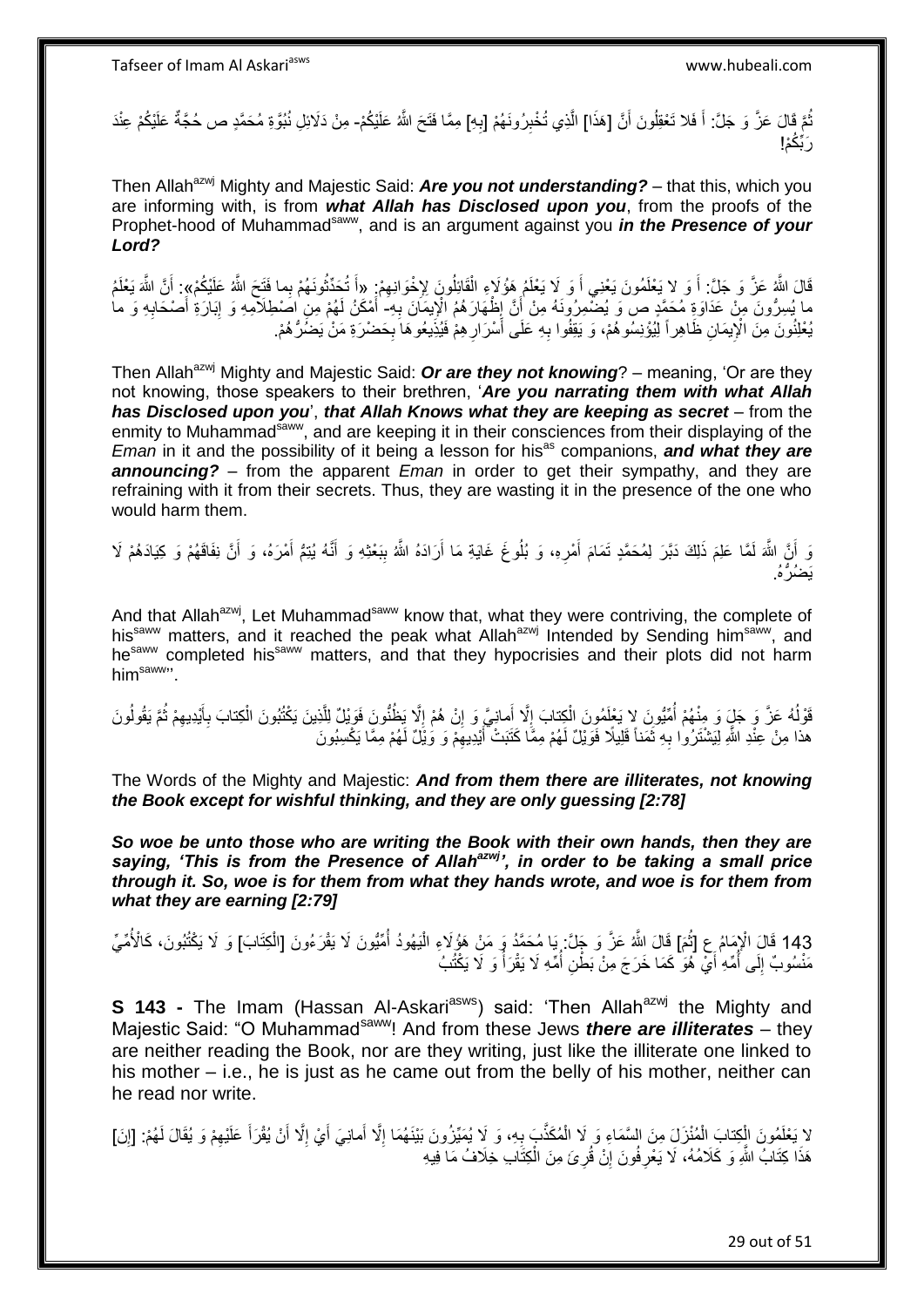*'Not knowing the Book* – the one Sent down from the sky, nor belying with it, nor are they differentiating between the two *except for wishful thinking* – i.e., except if it is read out upon them, and it is said to them, 'This is the Book of Allah<sup>azwj</sup> and His<sup>azwj</sup> Speech. They would not be recognising if it is read out to them from the Book differently to what is (actually) in it.

نَ إِنْ هُمْ إِلَّا ِيَظُنُّونَ أَيْ مَا يَقُولُ لَهُمْ رُؤَسَاؤُهُمْ- مِنْ تَكْذِيبِ مُحَمَّدٍ ص فِي نُبُوَّتِهِ، وَ إِمَامَةِ عَلِيٍّ ع سَيِّدِ عِتْرَتِهِ، وَ هُمْ  $\ddot{\phantom{a}}$  ِ ِ يُقَلِّدُونَـهُمْ مَعَ أَنَّـهُ مُحْرَّمٌ عَلَيْهِمْ تَقْلِيدُهُمْ. ِ َ ِّ

*And they are only guessing* – i.e., what their chiefs are saying to them from the belying of Muhammad<sup>saww</sup> regarding his<sup>saww</sup> Prophet-hood, and the Imamate of Aliasws, chief of his<sup>saww</sup> family, but they are emulating them (doing the *Taqleed* of their chiefs – the *Kafirs*), along with (the fact) that being in their *Taqleed* is Forbidden upon them'.

قَالَ رَجُلٌ لِلصَّادِقِ عِ: فَإِذَا كَانَ هَؤُلَاءِ الْعَوَامُ مِنَ الْيَهُودِ لَا يَعْرِفُونَ الْكِتَابَ إِلَّا بِسَمَعُونَهُ مِنْ عُلَمَائِهِمْ- لَا سَبِيلٍ لَهُمْ ْ ْ ِ ِ ِ ْ ِ ِ إِلَى غَيْرِهِ، فَكَيْفَ ذَمَّهُمْ بِتَقْلِيدِهِمْ وَ الْقَبُولْ مِنْ عُلِّمَائِهِمْ وَ هَلْ عَوَامٌ الْيَهُودِ إِلَّا كَعَوَامِّنَا يُقَلُّدُونَ عُلَمَاءَهُمْ فَإِنْ لَمْ يَجُنْ لِأُولَئِكَ ا<br>ا ْ ِ ْ ¦ ِ  $\ddot{\phantom{a}}$ ∣ٍ إ لَ الْقَبُولُ مِنْ عُلَمَائِهِمْ، لَمْ يَجُرْ لِهَؤُلَاءِ الْقَبُولُ مِنْ عُلَمَائِهِمْ. ِ ْ ِ :<br>ا

He (Imam Hassan Al-Askari<sup>asws</sup>) said, 'A man said to Al-Sadiq<sup>asws</sup>, 'So when it was such that these generality of the people from the Jews were not understanding the Book except with what they were hearing from their priests, there not being a way for them to others, so how come they are condemned for being in their *Taqleed* and for accepting from their priests? And are the generality of the Jews except like our own general people (Muslims), being in the *Taqleed* of their priests? So if it is not allowed for them (Jews), the acceptance from their priests, it is (also) not allowed for them (Muslims), the acceptance from their priests!'

فَقَالَ عِ: بَيْنَ عَوَامِّنَا وَ عُلَمَائِنَا وَ بَيْنَ عَوَامٌ الْيَهُودِ وَ عُلَمَائِهِمْ فَزِقٌ مِنْ جِهَةٍ وَ تَسْوِيَةٌ مِنْ جِهَةٍ، أَمَّا مِنْ حَيْثُ إِنَّهُمْ اسْتَوَوْا، َ ِ ِ ْ ِ فَإِنَّ اللَّهَ قَدْ ذَمَّ عَوَامَّنَا بِتَقْلِيدِهِمْ عُلَمَاءَهُمْ كَمَا ٰ [قَدْ] ذَمَّ عَوَامَّهُمْ. َو ٰ أَمَّا مِنْ حَيْثُ ٰ إِنَّهُمْ افْتَرَقُوا فَلَا ُ **∣** ِ ِ َ

So he<sup>asws</sup> said: 'Between our generality and our priests, and between the generality of the Jews and their priests, is a difference from one aspect and equality from one aspect. As for from where they the same, So Allah<sup>azwj</sup> has Condemned our generality of being in the Taqleed of their priests, just as He<sup>azwj</sup> has Condemned their generalities. And as for from where they are different, so no'.

قَالَ: بَيِّنْ لِي ذَلِكَ يَا ابْنِ رَسُولِ اللَّهِ ص! قَالَ عِ: إِنَّ عَوَامً الْيَهُودِ كَانُوا قَدْ عَرَفُوا عُلَمَاءَهُمْ بِالْكَذِبِ الصِّرَاحِ، وَ بِأَكْلِ الْحَرَامِ ِ ْ َ ِ ِ ْ ِ :<br>إ ِ وَ بِإِلِّ شَاء وَّ بِتَغْيِيرِ الْأَحْكَامِ عَنْ وَاجِبِهَا- بِالشَّفَاعَاتِ وَ الْحِنَايَاتِ وَ الْمِصَانَعَاتِ وَ عَرَفُوهُمْ بِالتَّعَصِّي الشَّدِيدِ- إِلَّذِي يُفَارِقُونَ **∶ ∶** ِ **↓** ِ ¦ ْ ْ ِ ِ <u>ุ</u> ه بِهِ أَدْيَانَهُمْ- وَ أَنَّهُمْ ۖ إِذَا تَعَصَّنُوا أَزَالُوَا حُقُوقَ مَنْ تَعَصَّنُوا عَلَيْهِ، وَ أَعْطَوْا مَا لَا يَسْتَحِقُّهُ مَنْ تَعَصَّنُوا لَهُ- مِنْ أَمْوَالِ غَيْرِ هِمْ َ **∶** َ َ َ َوَ ظَلَمُوهُمْ مِنْ أَجْلِهِمْ. ِ

He said, 'Clarify that for me, O son<sup>asws</sup> of Rasool-Allah<sup>saww</sup>! He<sup>asws</sup> said: 'The generality of the Jews had recognised their priests as being with the blatant lying and consuming the Prohibited, and with the bribery, and the changing of the rulings from its obligations by the intercession, and the favouritism and the fabrications. And they (also) recognised them with the intense prejudices by which they were separating their religions, and they (priests), when they were prejudicial, they declined the rights of the one whom they were prejudicial against, and gave to the one whom they were prejudicial for, what he was not rightful of, from the wealth of the others, and they oppressed them from their reason.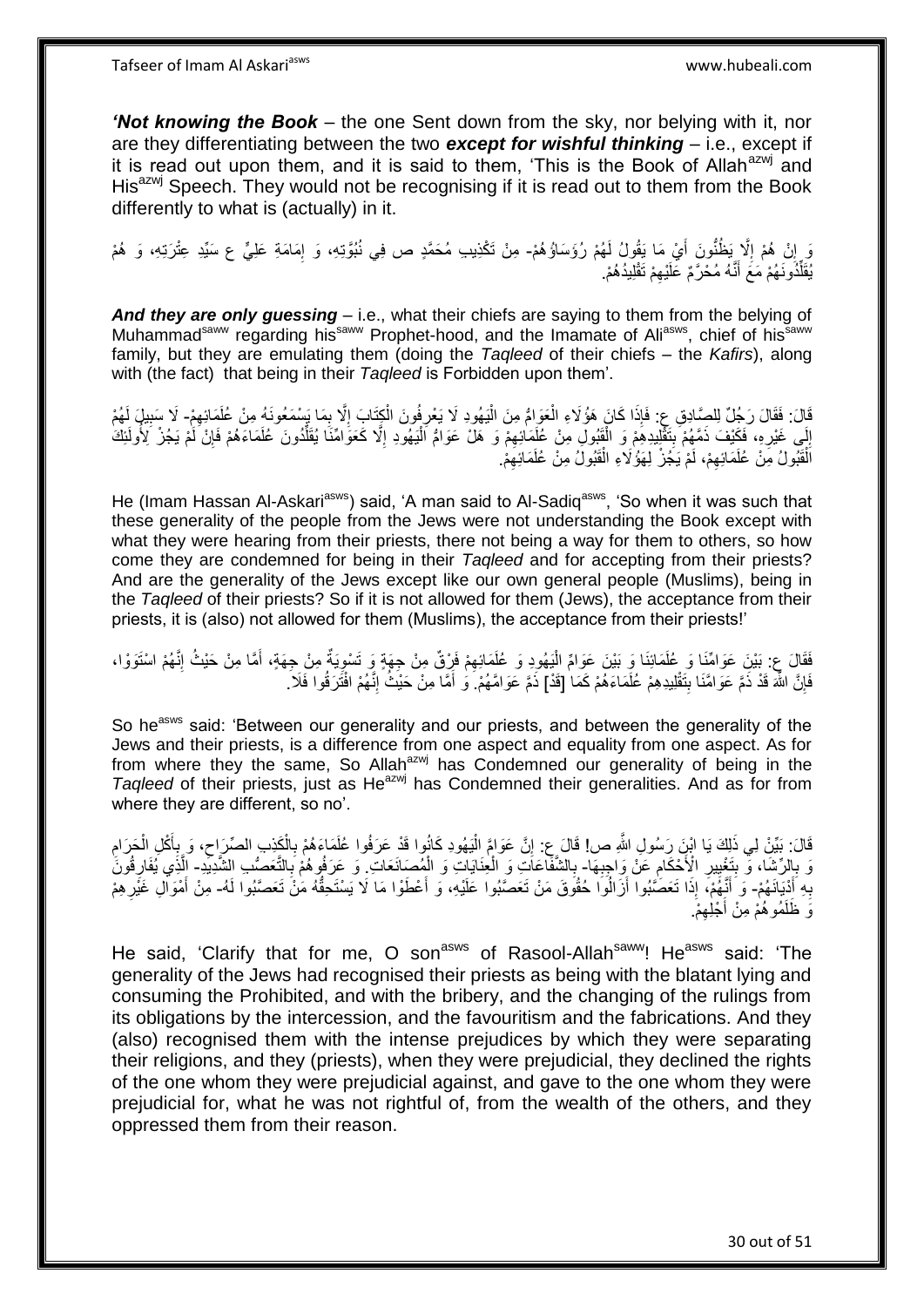نَ عَرَفُوهُمْ بِأَنِّهُمْ يُقَارِفُونَ الْمُحَرَّمَاتِ، وَ إِضْطُرُّوا بِمَعَارِفِ قُلُوبِهِمْ- إِلَى أَنَّ مَنْ فَعَلَ مَا يَفْعَلُونَهُ فَهُوَ فَاسِقٌ، لَا يَجُوزُ أَنْ ْ ِ َ ِ ِ **∶**  ِ َ ِ َ يُصدَّقَ عَلَىٰ اللَّهِ، ۚ وَ لَاَ عَلَى الْوَسَائِطِ بَيْنَ الْخَلْقِ وَ بَيْنَ اللَّهِ، ْ ْ ْ

And they (general) recognised them (priests) that they were committing the Prohibitions and were coercive, by the recognition of their hearts that the one who does what they are doing, so he would be a mischief maker. It would not be allowed that he be ratified upon Allah<sup>azwj</sup>, nor upon the arguments between the people and Allah<sup>azwj</sup>.

فَلِذَلِكَ ذَمَّهُمُ [اللَّهُ] لَمَّا قَلْدُوا مَنْ قَدْ عَرَفُوا، وَ مَنْ قَدْ عَلِمُوا أَنَّهُ لَا يَجُوزُ قَبُولُ خَبَرِهِ، وَ لَا تَصْدِيقُهُ فِي حِكَايَتِهِ، وَ لَا الْعَمَلُ بِمَا **∶** َ ه **∶** ْ ُوَدِّيهِ إِلَيْهِمْ عَمَّنْ لَمْ يُشَاهِدُوهُ، وَ وَجَبَ عَلَيْهِمُ النَّظَرُ بِأَنْفُسِهِمْ فِي أَمْرِ رَسُولِ اللَّهِ َص إِذْ كَانَتْ دَلَائِلُهُ أَوْضَحَ مِنْ أَنْ تَخْفَى، وَ ِ لَ  $\frac{1}{2}$ َ َ ُ **ٔ ∶** َ ِ َ ِ أَشْهَرَ مِنْ أَنْ لَا تَظْهَرَ لَهُمْ. أ َ

Thus, due to that, Allah<sup>azwj</sup> Condemned them, due to their doing *Tagleed* of the one who they recognised (as being such), and the one who had known that it is not allowed to accept his information, nor should he be ratified in his narrations, nor the acting by what they are leading about the one whom they had not witnessed him<sup>as</sup>, and the obligation upon them of the looking by their own selves regarding the matter of Rasool-Allahsaww, when hissaww proofs were more clear than they were concealed, and more publicised than what they had been shown to them.

وَ كَذَلِكَ عَوَامٌ أُمَّتِنَا- إِذَا عَرَفُوا مِنْ فُقَهَائِهِمُ الْفِسْقِّ الظَّاهِرَ، وَ الْعَصَبِيَّةَ الشَّدِيدَةَ وَ التَّكَالُبَ عَلَى حُطَامِ الدُّنْيَا وَ حَرَامِهَا، وَ ُ ِ ُ **!** ْ ْ إِهْلَاكَ مَنْ يَتَعُصَّبُونَ عَلَيْهِ- وَ إِنْ كَانَ لِإِصْلَاحِ أَمْرِهِ مُسْتَحِقَّاً، وَ بِالثَّرَفُّقِ بِالْبِرِّ وَ الْإِحْسَانِ عَلَى مَنْ تَغُصَّبُوا لَهُ، وَ إِنْ كَانَ<br>أ  $\frac{1}{2}$ ِ ِ َ  $\zeta$  ِ ِ ْ **∶** ِ لِّلْإِذْلَالِ وَ الْإِهَانَةِ مُسْتَحِقَّاً<sub>.</sub> ْ

And similar to that are the generality of our community, when they are recognising from their high priests (*Fuqahas*), the open mischief, and the intense prejudices, and their snapping up the debris of the world and its Prohibitions, and the destruction of the one they were prejudicial against, even though the correction of his affairs was more deserving, and by the kindness, and the gifting, and the favours upon the one they were prejudicial for, and even though the humiliation and the disgrace is what he was deserving of.

> فَمَنْ قَلَّدَ مِنْ عَوَامِّنَا [من] مِثْلَ هَؤُلَاءِ الْفُقَهَاءِ- فَهُمْ مِثْلُ الْيَهُودِ الَّذِينَ ذَمَّهُمُ اللَّهُ تَعَالَى بِالتَّقْلِيدِ- لِفَسَقَةِ فُقَهَائِهِمْ. ن<br>ا ْ **ٔ** ِ ه ا<br>ا **ٔ** ِ

Thus, the one from our generality who emulates (does the *Taqleed* of) the one like these high priests, so they are like the Jews whom Allah<sup>azwj</sup> the Exalted Condemned for being in the *Taqleed* of their mischievous high priests.

فَأَمَّا مَنْ كَانَ مِنَ الْفُقَهَاءِ صَائِناً لِنَفْسِهِ، حَافِظاً لِدِينِهِ، مُخَالِفاً لِهَوَاهُ، مُطِيعاً لِأَمْرِ مَوْلَاهُ فَلِلْعَوَامِّ أَنْ يُقَلِّدُوهُ. وَ ذَلِكَ لَا يَكُونُ إِلَّا ِ ْ َ ِّ َ ْ ِ [فِي] بَعْضِ فُقَهَاءِ الشُّيعَةِ لَا جَمِيعِهِمْ، ِ

But as for the one who was from the high priests (*Fuqahas*), controlling of his self, protective of his Religion, opposed to his personal desires, obedient to the orders of his Master (Imamasws), so it is for the generality that he should be referred to (regarding Ahadith). And that does not happen to be except regarding some of the high priests of the Shias, not the entirety of them.

فَإِنَّ مَنْ رَكِبَ مِنَ الْقَبَائِحِ وَ الْفَوَاحِشِ مَرَاكِبَ فَسَقَةٍ فُقَهَاءِ الْعَامَّةِ فَلَا تَقْبَلُوا مِنْهُمْ عَنَّا شَيْئاً، وَ لَا كَرَامَةَ لَهُمْ، وَ إِنَّمَا كَثُرَ ْ  $\zeta$ ْ ِ ْ ر<br>: ِ التَّخْلِيطُ- فِيمَا يَتَحَمَّلُ عَنَّآ أَهْلَ الْبَيْتِ لِّذَلِكَ، لِأَنَّ الْفَسَقَةَ يَتَحَمَّلُونَ عَنَّا، فَهُمْ يُحَرِّفُونَهُ بِأَسْرِهِ لِجَهْلِهِمْ، وَ يَصَعُونَ ٰالْأَشْيَاءَ عَلَى ِ ِ َ **∶** ْ :<br>ا َ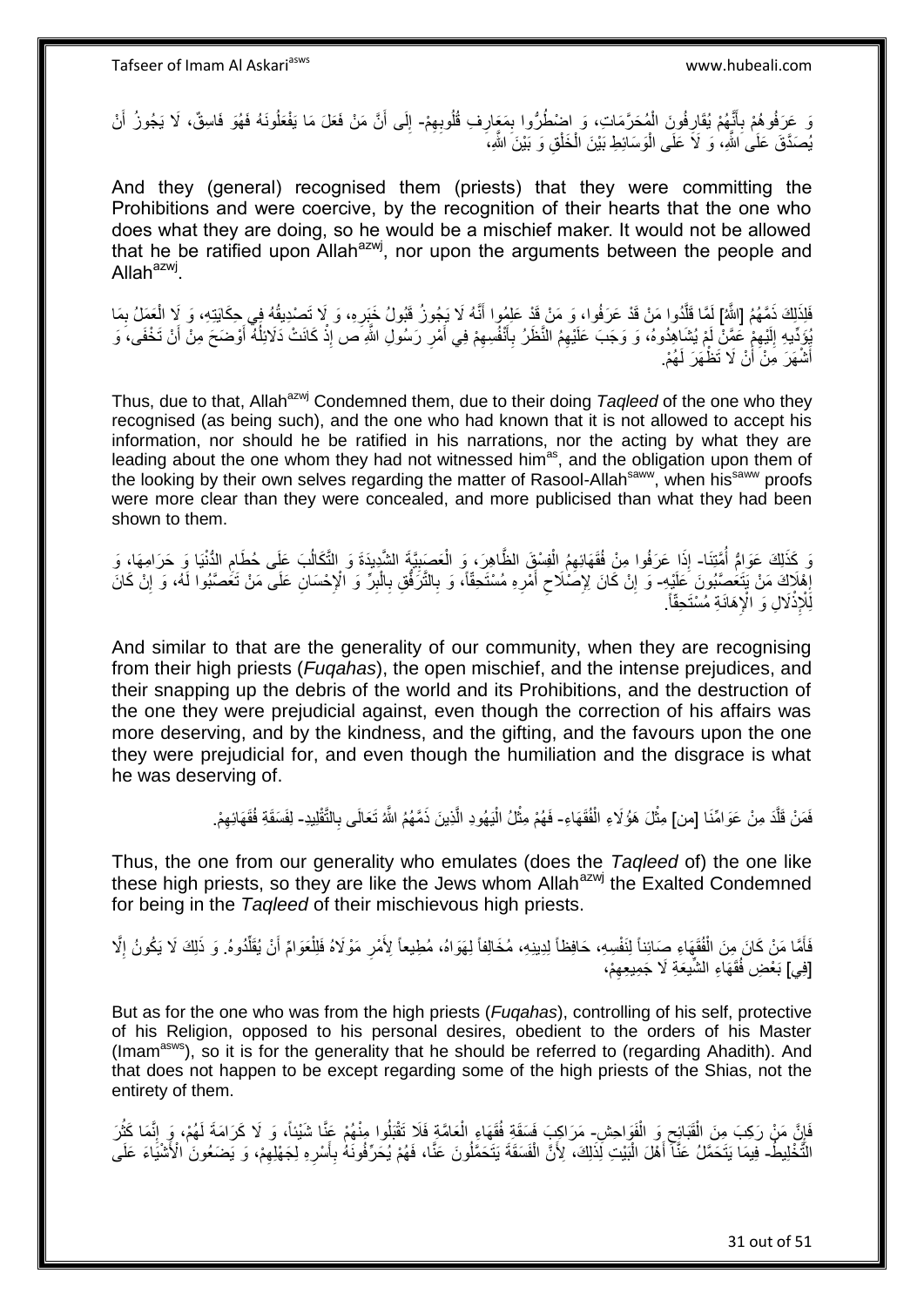غَيْرِ [مَوَاضِعِهَا وَ] وُجُوهِهَا- لِقِلَّةِ مَعْرِفَتِهِمْ وَ آخَرِينَ يَتَعَمَّدُونَ الْكَذِبَ عَلَيْنَا- لِيَجُرُّوا مِنْ عَرَضِ الدُّنْيَا- مَا هُوَ زَادُهُمْ إِلَى **∶** ْ **ٍ** ِ ِ ه لَ ِ نَارِ َجَهَنَّمَ. ِ

So if one perpetrates from the ugliness and the immoralities like that perpetrated by the mischievous high priests of the general Muslims, then do not be accepting from them anything about us<sup>asws</sup> (our<sup>asws</sup> Ahadith) nor is there any prestige for them. But rather, a lot is mixed up regarding what is being carried from us<sup>asws</sup>, the People<sup>asws</sup> of the Household for that, because the mischief makers are carrying from  $us^{asws}$ . So, they are altering it in its entirety due to their ignorance, and they are placing things upon other than this (rightful) place, and it's (correct) perspective, due to the scarcity of their understanding. And the others are deliberating the lies upon us<sup>asws</sup> in order to pull from the displays of the world, what would be their provision other than the Fire of Hell?

َدَ مِنْهُمْ قَوْمٌ نُصَّابٌ لَا يَقْدِرُونَ عَلَى الْقَدْح فِيِنَا، يَتَعَلَّمُونَ بَعْضَ عُلُومِنَا الصَّحِيحَةِ فِيَتَوَجَّهُونَ بِهِ عِنْدَ شِيعَتِنَا، وَ يَنْتَقِصُونَ ْ ِ ه  $\zeta$ [بَنَا] عِنْدَ نُصَّابِنَا ثُمَّ يُضِيفُونَ إِلَيْهِ أَضْعَافَهُ ۖ وَ أَضْبِعَافَ أَضَّعَافِهِ- مِنَ الْأَكَاذِيب عَلَيْنَا الَّتِي نَحْنُ بِرَاءٌ مِنْهَا، فَيَتَقَبَّلُهُ [الْمُسْلِمُونَ] َ َ َ لَ  $\frac{1}{2}$ ُ ِ **∶** ِ ه ْ ُ الْمُسْتَسْلِمُونَ مِنْ شِيعَتِنَا عَلَى أَنَّهُ مِنْ عُلُومِنَا فَضَلُّوا وَ أَضَلُّوهُمْ. َ ا<br>ا ْ

And from them is a group of the *Nasibis* (Hostile ones), not being able upon the libelling regarding us<sup>asws</sup>. They are learning part of our<sup>asws</sup> correct knowledge, and they are diverting with it in the presence of our<sup>asws</sup> Shias and they are derogating with us<sup>asws</sup> during their hostility with us<sup>asws</sup>. Then they are adding to it an addition, and additions to the additions from the lies against us<sup>asws</sup>, which we<sup>asws</sup> strong condemn. So the submitter – the submitters from our<sup>asws</sup> Shias are accepting it upon (the understanding) that it is from our<sup>asws</sup> knowledges. Thus, they are going astray and straying (others).

يَ هُمْ أَضَرُ ۚ عَلَى ضُعَفَاءِ شِيعَتِنَا مِنْ جَيْشٍ يَزِيدَ عَلَى الْحُسَيْنِ بْنِ عَلِيٍّ ع وَ أَصْحَابِهِ فَإِنَّهُمْ يَسْلُبُونَهُمُ الْأَرْوَاحَ وَ الْأَمْوَالَ، وَ َ ا<br>ا ا∣<br>ِ∘ِ ِ َ ْ ِ لِلْمَسْلُوبِينَ عِنْدَ النَّهِ أَفْضَلُ الْأَحْوَالِ- لِمَا لَحِقَهُمْ مِنْ أَعْدَائِهِمْ. َ **!** ْ ِ َ

And they are more harming upon the weak ones of our<sup>asws</sup> Shias than the army of Yazeed<sup>la</sup> was upon Al-Husayn<sup>asws</sup> Bin Ali<sup>asws</sup> and his<sup>asws</sup> companions, as they are plundering the souls and the wealth; and for the plundered ones, in the Presence of Allah<sup>azwj</sup>, are in superior conditions (in the Hereafter) to what they are facing from their enemies.

وَ هَؤُلَاءِ عُلَمَاءُ السَّوْءِ النَّاصِبُونَ- الْمُشَبِّهُونَ بِأَنَّهُمْ لَنَا مُوَالُونَ، وَ لِأَعْدَائِنَا مُعَادُونَ يُدْخِلُونَ الشَّكَّ وَ الشُّبْهَةَ عَلَى ضُعَفَاءِ َ ِ ْ تْلِيعَتِنَا، فَيُضِلُّونَهُمْ وَ يَمْنَعُونَهُمْ عَنْ قَصْدِ الْحَقِّ اَلْمُصِيبِ ْ ْ

And they are the evil priests, the hostile ones (*Nasibis*), the portrayers that they are our<sup>asws</sup> friends and are inimical towards our<sup>asws</sup> enemies. They are entering the doubts and the confusion upon the weak ones of our<sup>asws</sup> Shias. Thus, they are straying them and are preventing them from aiming for the truth, the correct.

[لَا جَرَمَ] أَنَّ مَنْ عَلِمَ اللَّهُ مِنْ قَلْدِهِ- مِنْ هَؤُلَاءِ الْعَوَامِّ- أَنَّهُ لَا يُرِيدُ إِلَّا صِيَانَةَ دِينِهِ وَ تَعْظِيمَ وَلِيِّهِ، لَمْ يَتْرُكْهُ فِي يَدِ هَذَا الْمُلَبِّسِ **∶** ْ ْ ્યુ<br>ક ِ َ ْ الَّكَافِرِ . وَّ لَكِنَّهُ يُقَيِّضُ لَهُ مُؤْمِنًا يَقِفُ بِهِ عَلَى الصَّوَابِ، ثُمَّ يُوَفِّقُهُ اللَّهُ تَعَالَى لِلْقَبُولِ مِنْهُ، فَيَجْمَعُ لَهُ بِذَٰلِكَ خَيْرَ الْدُّنْيَا وَ الْآخِرَةِ، ¦ ْ ْ ان<br>المقامات ِ نَ يَجْمَعُ عَلَى مَنْ أَضَلَّهُ لَعْنَ الدُّنْيَا وَ عَذَابَ الْأَخِرَةِ. ه َ

There is no doubt, that the one for whom Allah $a^{2}$ <sup>wj</sup> Knows from his heart – from this generality of the people – that he does not want except to safeguard his Religion and revere His $^{a}$ zwj Guardian $a$ <sup>sws</sup> – He $^{a}$ zwj will not Leave him in the hands of this disguised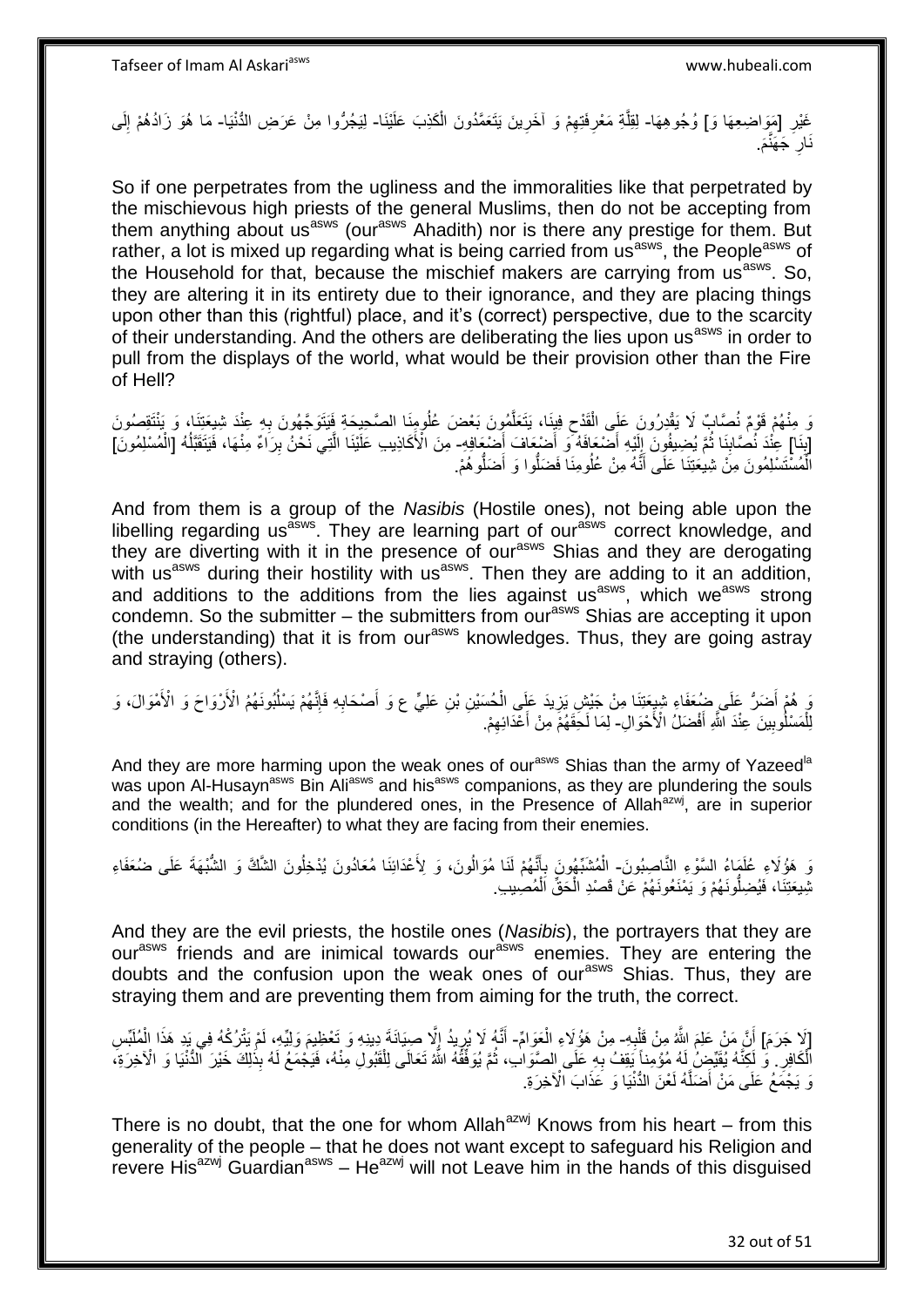infidel. But, He<sup>azwj</sup> would Send a *Momin* for him who would pause with him upon the correctness. Then Allah<sup>azwj</sup> the Exalted would Harmonise him with the acceptance from him, thus Gathering for him, due to that, the goodness of the world and the Hereafter, and Gather for the one who strayed him, the Curse of the world and the Punishment of the Hereafter'.

نُّمَّ قَالَ: [قَالَ] رَسُولُ اللَّهِ ص: شِرَارُ عُلَمَاءِ أُمِّتَنَا الْمُضِلُّونَ عَنَّا، الْقَاطِعُونَ لِلطَّرُقِ إِلَيْنَا، الْمُسَمُّونَ أَصْدَادَنَا بِأَسْمَائِنَا، ُ َ **∶** َ ْ لَ ِ ْ ْ ا<br>ا الْمُلَقَّبُوِنَ أَصْدَادَنَا بِأَلْقَابِنَا، يُصَلُّوِنَ عَلَيْهِمْ وَ ِهُمْ لِلَّعْنِ مُسْتَحِقُّونَ، وَ يَلْعَنُونَنَا وَ نَحْنُ بِكَرَامَاتِ اللَّهِ مَغْمُورُونَ، وَ بِصَلَّوَاتِ اللَّهِ ْ ه ِ **∣** ْ َ **∶** َ ِ ِ يَ صَلَوَاتِ مَلَائِكَتِهِ الْمُقَرَّبِينَ عَلَيْنَا- عَنْ صَلَوَاتِهِمْ عَلَيْنَا- مُسْتَغْنُونَ. **!** ْ ِ

Then he<sup>asws</sup> said: 'Rasool-Allah<sup>saww</sup> said: 'The most evil of the priests of our community are the ones who stray others away from us<sup>asws</sup>, the bandits on the road towards us<sup>asws</sup>, the ones who are naming our<sup>asws</sup> adversaries with our<sup>asws</sup> names, the ones entitling our<sup>asws</sup> adversaries with our<sup>asws</sup> titles, sending blessings upon them while they are deserving of the curses, and they are cursing us<sup>asws</sup> and we<sup>asws</sup> are overwhelmed by the Prestige(s) of Allah<sup>azwj</sup>, and by the Salawat of Allah<sup>azwj</sup> and the Salawat of His<sup>azwj</sup> Angels of Proximity upon us<sup>asws</sup> – (and as for) from their Salawat upon us<sup>asws</sup> – we<sup>asws</sup> are needless'.

144 ثُمَّ إِقَالَ قِيلَ] لِأَمِيرِ الْمُؤْمِنِينَ ع: مَنْ خَيْرُ خَلْقِ اللَّهِ بَعْدَ أَئِمَّةِ الْهُدَى وَ مَصَابِيعِ الدُّجَى قَالَ: الْعُلَمَاءُ إِذَا صَلَحُوا. قِيلَ:<br>وَمَا ذَلَّهُ أَنْ أَنْ أَمْرَ الْمُؤْمِنِينَ عَن ْ **↓** ْ َ ْ ْ ِ َ فَصَلُ شَلُّ خَلْقِ اللَّهِ بَعْدَ إِبْلِيسَ وَ فِرْعَوْنَ وَ نُمْرُودَ، وَ بَعْدَ الْمُتَّسِمِينَ بِأَسْمَائِكُمْ وَ الْمُثَلَّقَٰبِينَ بِأَلْقَابِكُمْ، وَ الْأَخِذِينَ لِأَمْكِنَتِكُمْ، وَ ْ ِ ْ ِ ْ َ ِ ِ ْ َ ِ الْمُتَأَمِّرِينَ فِيَ مَمَالِكِكُمْ **∶** َ ْ

**S 144 -** Then he (Imam Hassan Al-Askari<sup>asws</sup>) said: 'It was said to Amir Al-Momineen<sup>asws</sup>, 'Who is the best of the creatures of Allah<sup>azwj</sup> after the Imams<sup>asws</sup> of Guidance and the lamps in the darkness?' The scholars when they are righteous'. It was said, 'So who is the most evil of the creatures of Allah<sup>azwj</sup> after Iblees<sup>la</sup>, and Pharaoh<sup>la</sup>, and Nimrod<sup>la</sup>, and after the ones named with your<sup>asws</sup> names, and the ones entitled with your<sup>asws</sup> titles, and the seizers of your<sup>asws</sup> places, and the rulers in yourasws kingdoms?'.

قَالَ: الْعُلَمَاءُ إِذَا فَسَدُوا، هُمُ الْمُظْهِرُونَ لِلْأَبَاطِيلِ، الْكَاتِمُونَ لِلْحَقَائِقِ، وَ فِيهِمْ قَالَ اللَّهُ عَنَّ وَ جَلَّ: أُولئِكَ يَلْعَنُهُمُ اللَّهُ وَ يَلْعَنُهُمُ ِ ْ ْ ِ ْ ْ ْ ْ اللَّاعِنُونَ- إِلَّا الَّذِينَ تابُوا الْآيَةَ. ه ِ

He<sup>asws</sup> said: 'The scholars, when they are corrupt. They are the displayers of the falsehoods and the concealers of the realities, and regarding them, Allah<sup>azwj</sup> Mighty and Majestic said *They, Allah Curses them and the cursing ones curse them [2:159] except for those that repent [2:160]* – the Verse.

نُّمَّ قَالَ اللَّهُ عَنَّ وَ جَلَّ: «فَوَيْلٌ لِلَّذِينَ يَكْتُبُونَ الْكِتابَ بِأَيْدِيهِمْ- ثُمَّ يَقُولُونَ هذا مِنْ عِنْدِ اللَّهِ- لِيَشْتَرُوا بِهِ ثَمَناً قَلِيلًا» الْآيَةَ. َ ِ ْ ه ِ ُ َ **∶** 

Then Allah<sup>azwj</sup> Mighty and Majestic Said **So woe be unto those who are writing the** *Book with their own hands, then they are saying, 'This is from the Presence of Allahazwj', in order to be taking a small price by with it [2:79]* – the Verse.

145 قَالَ الْإِمَامُ عِ قَالَ اللَّهُ عَزَّ وَ جَلَّ [هَذَا] لِقَوْمٍ مِنْ هَؤُلَاءِ الْيَهُودِ كَثَيُوا صِفَةً زَعَمُوا أَنَّهَا صِفَةُ النَّبِيِّ ص وَ هُوَ خِلَافُ<br>النَّاسَ الْإِمَامُ فَيَ وَمِن مِنْ قَالِمَ اللَّهُ عَل ه َ ً ْ **∶** صِفَتِهِ، وَ قَالُوَا لِلْمُسْتَضْعِفِينَ [مِنْهُمْ]: هَذِهِ صِفَةُ النَّبْعِيِّ الْمَبْعُوثِ فِي آخِرِ الزَّمَانِ: إِنَّهُ طَوِيلٌ، عَظِيمُ الْبَدَلِّ وَ الْبَطْنِ، أَصْهَبُ ْ َ ْ ْ ِ ِ ِ ْ **∶** الشَّعْرِ ، وَ مُحَمَّدٌ ص بِخِلَافِهِ، وَ هُوَ يَجِيءُ بَعْدَ هَذَا الْزَّمَانِ بِخَمْسِمِآئَةِ سَنَةٍ. ِ ِ ِ

**S 145 -** The Imam (Hassan Al-Askari<sup>asws</sup>) said: 'Allah<sup>azwj</sup> Mighty and Majestic Said *This* – to a group of these Jews who had written the description, claiming that it was the description of the Prophet<sup>saww</sup>, and it was different to his<sup>saww</sup> (actual) description,

33 out of 51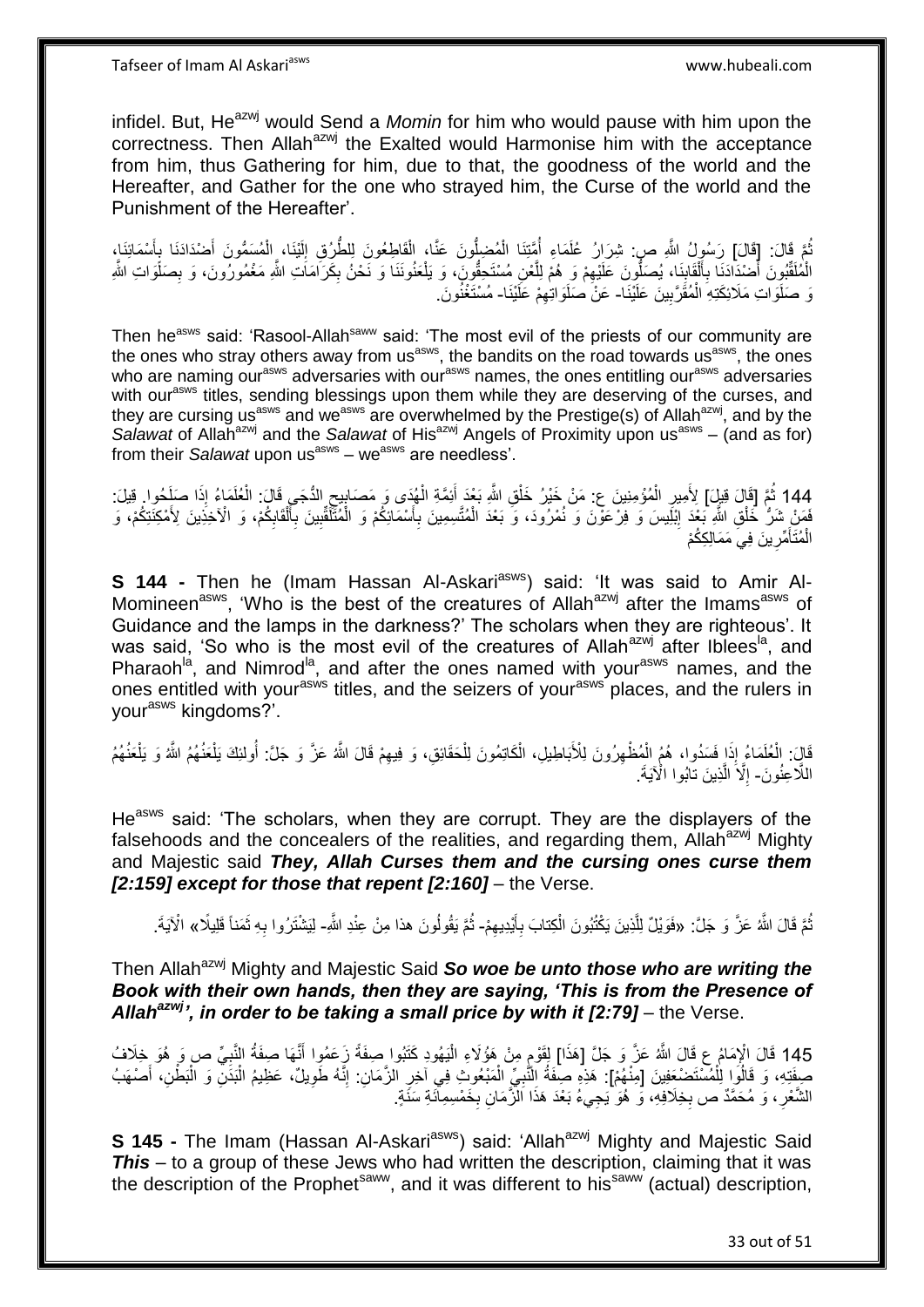and they said to the weak ones of them, 'This here is the description of the Prophet<sup>saww</sup> who would be Sent at the end of times. He would be tall, large of body and the belly, red hair, and Muhammad<sup>saww</sup> is different to it, and he would be coming five hundred years after this time period'.

وَ إِنَّمَا أَرَادُوا بِذَلِكَ لِتَبْقَى لَهُمْ عَلَى ضُعَفَائِهِمْ رِئَاسَتُهُمْ، وَ تَدُومَ لَهُمْ مِنْهُمْ إِصَابَتُهُمْوَ يَكُفُّوا أَنْفُسَهُمْ مَنُونَةَ خِدْمَةِ رَسُولِ اللَّهِ ص ِ ِ ِ اً َ [وَ خِدْمَةِ عَلِيٍّ ع] وَ أَهْلِ خَاصَّتِهِ. َ

And rather, they intended by that for their governance to remain upon their weak ones, and their earnings from them to be perpetual for them, and withhold for themselves the assistance (which would have been) for the service of Rasool-Allah<sup>saww</sup>, and service of Ali<sup>asws</sup>, and his<sup>asws</sup> special people.

فَقَالَِ اللَّهُ تَعَالَى: فَوَيْلُ لَهُمْ مِمَّا كَتَبَتْ أَيْدِيهِمْ مِنْ هَذِهِ الصِّفَاتِ الْمُحَرَّفَاتِ الْمُخَالِفَاتٍ لِصِفَةٍ مُحَمَّدٍ ص وَ عَلِيٍّ ع، الشِّدَّةُ لَهُمْ مِنَ ِ َ ْ ْ ْ الْعَذَابِ فِي أَسْوَإِ بِّقَاعِ جُهَنَّمَ وَ وَيْلٌ لَّهُمْ الشُّنَّةُ (لَهُمْ مِنَ) الْعَذَابِ ثَانِيَةٌ- مُضَافَةٌ إِلَى الْأُولَى مُمِمَّا يَكْسِبُونَ مِنَ الْأَمْوَالِ الَّتِي ِ **ِ** ِ  $\ddot{\phantom{0}}$ ْ ِ ه يَأْخُذُونَهَا- إِذَا أَثْبَتُوا عَوَامَّهُمْ عَلَى الْكُفْرِ بِمُحَمَّدٍ رَسُولِ اللَّهِ، وَ الْجَحْدِ لِوَصِيَّةِ: أَخِيهِ عَلِيٍّ وَلِيٍّ اللَّهِ عِ ِ **∶** ֦֘<u>֓</u>֖֖֖֦֧֦֦֚֝֝֝ َ َ ْ

So, Allah<sup>azwj</sup> the Exalted Said So woe be unto those who are writing the Book with their *own hands* – from these descriptions, the altered, the different to the description of Muhammad<sup>saww</sup> and Ali<sup>asws</sup>, of the severity for them from the Punishment in the most evil of spots of Hell. *So woe is for them* – of the severity *for them from* – from the second Punishment, in addition to the first *from what they are earning –* from the wealth which they are seizing, when their generality of people are affirmed upon the *Kufr* with Muhammad<sup>saww</sup> as Rasool<sup>saww</sup> of Allah<sup>azwj</sup>, and the rejection of his<sup>saww</sup> successor<sup>asws</sup>, his<sup>saww</sup> brother Ali<sup>asws</sup>, as Guardian<sup>asws</sup> of Allah<sup>azwj</sup>".

قَوْلُهُ عَنَّ وَ جَلَ وَ قالُوا لَنْ تَمَسَّنَا النَّابِ ۚ إِلَّا أَيَّاماً مَعْدُودَةً قُلْ أَتَّخَذْتُمْ عِنْدَ اللَّهِ عَهِداً فَلَنْ يُخْلِفَ اللَّهُ عَهْدَهُ أَمْ تَقُولُونَ عَلَى اللَّهِ ما ا<br>ا **ٔ** َ َ ِ َ لاً تَعْلَمُونَ بَلى مَنْ كَسَبَ سَيِّئَةً وَ أَحَاظَتْ بِهِ خَطِيئَتُهُ فَأُولئِكَ أُصْحابُ النَّارِ هُمْ فِيها خالِدُونَ وَ الَّذِينَ آَمَنُوا وَ عَمِلُوا َ ُ ِ ا<br>ا ه ِ الصَّالِحاتِ أُولئِكَ أَصْحابُ الْجَنَّةِ هُمْ فِيها خالِدُونَ ْ َ ِ<br>ا

The Words of the Mighty and Majestic: *And they are saying, 'Fire will never touch us except for a number of days'. Say: 'Have you taken an agreement with Allah, then Allah will never Break His Agreement; or are you saying upon Allah what you are not knowing?'. [2:80]*

*Yes! The one who earns evil and his sins surround him, so they are the inmates of the Fire; they would be in it eternally [2:81]*

*And those who are believing and doing righteous deeds, they are the dwellers of the Paradise; they would be in it eternally [2:82]*

146 قَالَ الْإِمَامُ ع قَالَ اللَّهُ عَنَّ وَ جَلَّ: وَ قالُوا يُعْنَى الْيَهُودُ [الْمُصِرُّونَ] الْمُظْهِرُونَ لِلْإِيمَانِ، الْمُسِرُّونَ لِلنَّفَاقِ، الْمُدَبِّرُونَ<br>146 قَالَ الْإِمَامُ ع قَالَ اللَّهُ عَنَّ وَ جُلَّ: ْ ْ ْ ْ ْ ْ عَلَى رَسُولِ إَللَّهِ ص وَ ذَوِيهِ- بِمَا يَظُنُّونَ أَنَّ فِيهِ عَطَبَهُمْ لَنْ تَمَسَّنَا النَّالِّ إِلَّا أَيَاماً مَعْذُودَةً وَ ذَلِكَ أَنَّهُ كَانَ لَهُمْ أَصْبِهَارٌ وَ إِخْوَةٌ ِ اً ِ ┆ َ َ َ ا<br>ا لَ رِمَمَاعٍ مِنَ الْمُسْلِمِينَ يُسِرُّونَ كُفْرَهُمْ عَنْ مُحَمَّدٍ ص وَ صُحّْبِهِ، وَ إِنْ كَانُوَا بِهِ عَارِفِينَ، صِبْيَانَةً لَهُمْ لِأَرْحَامِهِمْ وَ أَصْهَارِهِمْ. ٍ ِ ْ َ ِ لَ ِ **∶** ِ ِ

**S 146 -** The Imam (Hassan Al-Askari<sup>asws</sup>) said: 'Allah<sup>azwj</sup> Mighty and Majestic Said: *And they are saying* - meaning the Jews, the persistent ones, the displayers of the *Eman*, the concealers of the hypocrisy, and the plotters against Rasool-Allah<sup>saww</sup> and impeding himsaww with what they are thinking that in it would be their damage, *'Fire will never touch us except for a number of days'*, and that is because there used to be in-laws and brothers by breastfeeding for them from the Muslims, concealing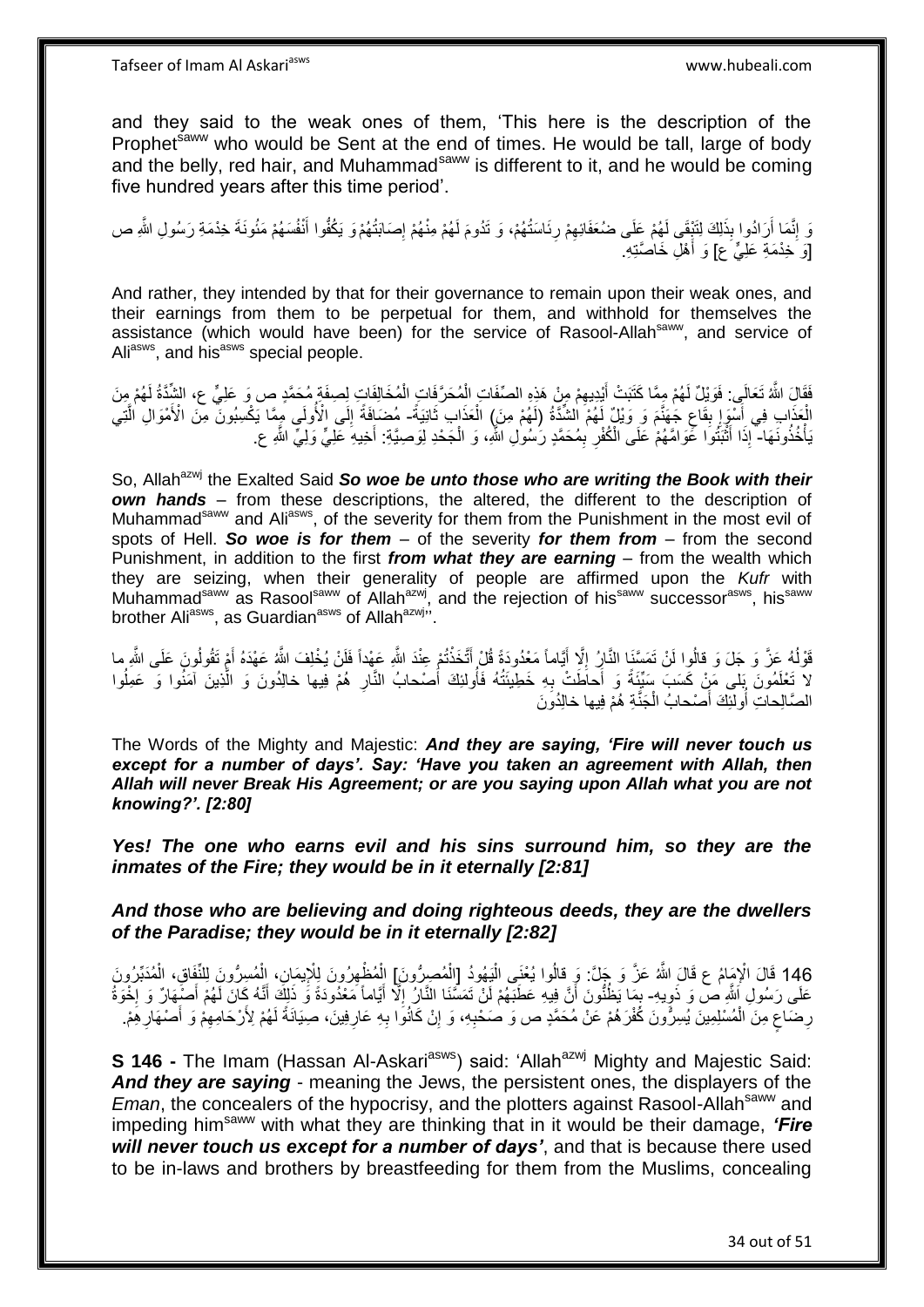their *Kufr* (disbelief) from Muhammad<sup>saww</sup> and his<sup>saww</sup> companions, and even though they were aware, pretending for them, for their relatives and their in-laws.

قَالَ لَهُمْ هَؤُلَاءٍ: لِمَ تَفْعَلُونَ هَذَا النَّفَإِقَ- الَّذِي تَعْلَمُونَ أَنَّكُمْ بِهِ عِنْدَ اللَّهِ مَسْخُوطٌ عَلَيْكُمْ مُعَذَّبُونَ أَجَابَهُمْ هَؤُلَاءِ الْيَهُودُ: بِأَنَّ مُدَّةَ ِ َ َ **∶** ْ َ ذَلِكَ الْعَذَابِ الَّذِي نُعَذَّبُ بِهِ لِهَذِهِ النُّنُوِبِ أَيَّاماً مَعْدُودَةً تَنْقَضِيَ، ثُمَّ نَصِيرُ بَعْدُ فِي الْنُّعْمَةِ فِي الْجِنَانِ، ْ ِ ْ ان<br>المقامات المقامات المقامات المقامات المقامات المقامات المقامات المقامات المقامات المقامات المقامات المقامات<br>المقامات المقامات المقامات المقامات المقامات المقامات المقامات المقامات المقامات المقامات المقامات المقامات َ

They said to them, 'Why are you doing this hypocrisy which you know that by it you would be Angered upon in the Presence of Allah<sup>azwj</sup>, being Punished?' Those Jews replied to them, 'But the term of that Punishment which we would be Punished with for these sins would be expiring in *a number of days*. Then, after that, we would come to be in the Bounties in the Gardens.

### فَلَا نَتَعَجَّلُ الْمَكْرُوهَ فِي الدُّنْيَا- لِلْعَذَابِ الَّذِي [هُوَ] بِقَدْرِ أَيَّام ذُنُوبِنَا، فَإِنَّها تَفْنَى وَ تَنْقَضِي، وَ نَكُونُ قَدْ حَصَّلْنَا لَذَّاتِ الْحُرِّيَّةِ-ْ ׀ו<br>ِי ; َ ِ **∣** ه مِنَ الْخِدْمَةِ وَ لَذَّاتِ نِعْمَةِ الدُّنْيَا، ثُمَّ لَا نُبَالِيَ بِمَا يُصِبِيبُنَا بَعْدُ فَإِنَّهُ إِذَا لَمَّ يَكُنْ دَابَماً فَكَأَنَّهُ قَدْ فَنِيَ ِ ا<br>ا ْ َ ׀ו<br>ְי

Therefore, we are in no hurry to avoid in the world the abhorrence of the Punishment, which would be in accordance to the days of our sins. It would finish and expire, and we would have happened to achieve the freedom from the service and the pleasures of the world. Then, we don't care what would be hitting us afterwards, for it (the Punishment), when it does not happen to be forever, so it is as if it has already finished'.

فَقَالَ اللَّهِ عَزَّ وَ جَلَّ: قُلْ يَا مُحَمَّدُ أَتَخَذْتُمْ عِنْدَ اللَّهِ عَهْدٍاً إِنَّ عَذَابَكُمْ عَلَي كُفْرِكُمْ بِمُحَمَّدٍ وَ دَفْعِكُمْ لِآيَاتِهِ فِي نَفْسِهِ، وَ فِي عَلِيٍّ وَ ِ ِ ِ **ٔ** سَائِرِ خُلَفَائِهِ وَ أَوْلِيَائِهِ- مُنْقَطِعٌ غَيْرُ دَائِمٍ بَلْ مَا هُوَ إِلَّا عَذَابٌ دَائِمٌ لَا نَفَادَ لَمُه َ ِ ֧֖֧֚֚֓֝֝֝ ِ

Allah<sup>azwj</sup> Mighty and Majestic Said: Say: - O Muhammad<sup>saww</sup> (to them) - 'Have you *taken an agreement with Allah* that your Punishment upon your *Kufr* (disbelief) in Muhammad<sup>saww</sup>, and your repelling his<sup>saww</sup> Signs regarding himself<sup>saww</sup> and regarding Ali<sup>asws</sup> and the rest of his<sup>saww</sup> Caliphs and His<sup>azwj</sup> Guardians would be interrupted, without being perpetual? But, it is not except for eternal Punishment with no depletion for it.

فَلَا تَجْتَرُوا عَلَى الْأَثَامِ وَ الْقَبَائِح- مِنَ الْكُفْرِ بِاللَّهِ وَ بِرَسُولِهِ وَ بِوَلِيِّهِ الْمَنْصُوبِ بَعْدَهُ عَلَى أُمَّتِهِ، لِيَسُوسَهُمْ وَ يَرْعَاهُمْ- سِيَاسَةَ **ُ** ة<br>ا ِ ُ ْ ِ **!** ِ ِ ِ الْوَالِدِ الشَّفِيقِ الرَّحِيمِ [َالْكَرِيمِ] لِوَّلَدِهِ، وَ رِعَايَةِ الْحَدِبَ الْمُشْفِقِ عَلَى خَاصَّتِهِ ِ ْ ِ ْ ِ

Therefore, do not be audacious upon the sins and the ugliness from the *Kufr* with Allah<sup>azwj</sup> and with His<sup>azwj</sup> Rasool<sup>saww</sup>, and with His<sup>azwj</sup> Guardian<sup>asws</sup>, and one nominated after him<sup>saww</sup> upon his<sup>saww</sup> community, in order to lead them and care for them, the care of the father, the kind, the merciful, the benevolent to his children, the care of the shepherd caring upon his flock.

فَلَنْ يُخْلِفَ اللَّهُ عَهْدَهُ فَكَذَلِكَ أَنْتُمْ- بِمَا تَدَّعُونَ مِنْ فَنَاءِ عَذَابَ ذُنُوبِكُمْ هَذِهِ فِي حِرْزٍ أَمْ تَقُولُونَ عَلَى اللَّهِ ما لا تَعْلَمُونَ اتَّخَذْتُمْ َ َ ِ ِ ْ عَهْداً أَمْ تَقُولُونَ بَلْ أَنْتُمْ فِي أَيِّهِمَا ادَّعَيْتُمْ كَاذِبُونَ. َ ِ َ اً<br>ا

*Then Allah will never Break His Agreement* – So, similar to that are you with your claim for the ending of the Punishment of these sins of yours, being in protection *or are you saying upon Allah what you are not knowing?* – have you taken an agreement? Or are you (just) saying? But, you are, in whichever of these two claims, liars''.

147 ثُمَّ قَالَ اللَّهُ عَزَّ وَ جَلَّ رَدّاً عَلَيْهِمْ: بَلى مَنْ كَسَبَ سَيِّئَةً وَ أَحاطَتْ بِهِ خَطِيئَتُهُ فَأُولئِكَ أَصْحابُ النَّارِ هُمْ فِيها خالِدُونَ. َ ِ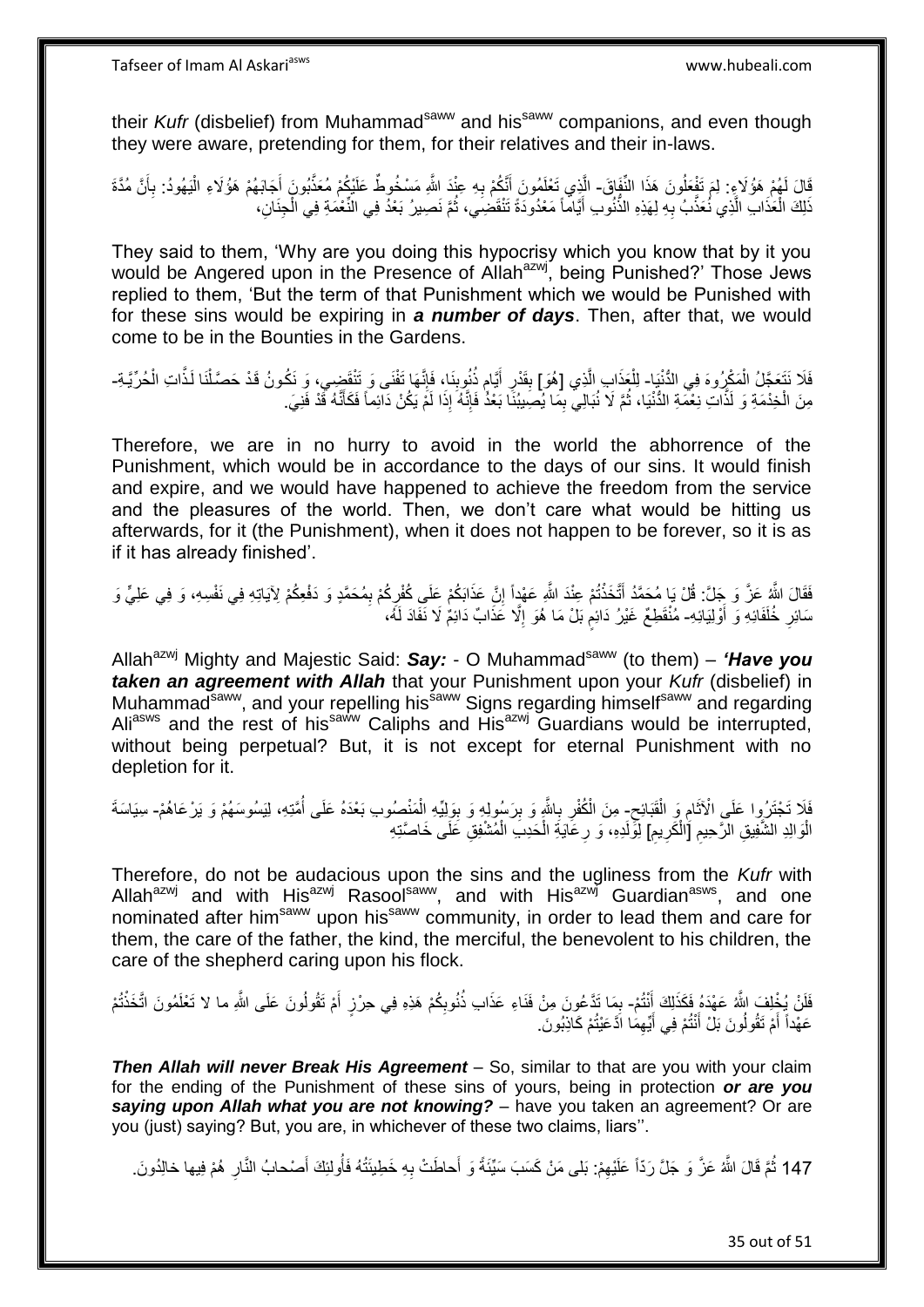**S 147 -** (Imam Hassan Al-Askari<sup>asws</sup> said: 'Then the Mighty and Majestic Said in rebuttal against them: *Yes! The one who earns evil and his sins surround him, so they are the inmates of the Fire; they would be in it eternally*' *[2:81]*.

قَالَ الْإِمَامُ عِ السَّيِّئَةُ الْمُحِيطَةُ بِهِ هِيَ الَّتِي تُخْرِجُهُ عَنْ جُمْلَةِ دِينِ اللَّهِ وَ تَنْزِجَهُ وَ تَرْمِيهِ فِي سَخَطِ اللَّهِ [وَ] هِيَ<br>نشرته وَ يَسْتَخِيرُ فَي الْمُحِيطَةُ فِي مُنَ الَّتِي تُخْرِج ِ ِ ه ا<br>با ْ الشَّرْكُ بِاللَّهِ ۖ وَ الْكُفْرُ بِهِ، وَ الْكُفْرُ بِنُبُوَّةِ مُحَمَّدٍ رَسُولِ اللَّهِ ص، وَ الْكُفْرُ بِوَلَايَةِ عَلِيٍّ بْنِ أَبِي طَالِبٍ ع كُلُّ وَاحِدٍ مِنْ هَذِهِ سَيِّئَةٌ ِ **∣** ِ **∶** َ تُحِيطُ بِهِ، أَيْ تُحِيطُ بِأَعْمَالِهِ فَتُبْطِلُهَا وَ تَمْحَقُهَا فَأُولئِكَ عَامِلُو هَذِهِ السَّيِّئَةِ الْمُحِيطَةِ أَصْحَابُ النَّارِ هُمْ فِيها خالِدُونَ َ **∶** َ **∶** :<br>ا ِ َ ْ

The Imam<sup>asws</sup> said: 'The evil Deeds he is surround with, it is those which exit him from the whole of the Religion of Allah<sup>azwj</sup> and remove him from the Wilayah of Allah<sup>azwj</sup>, and throw him into the Wrath of Allah<sup>azwj</sup> – and it is Shirk (association) with Allah<sup>azwj</sup>, and the Kufr (disbelief) in Himazwj, and the *Kufr* in the Prophet-hood of Rasool-Allahsaww, and the *Kufr* in the Wilayah of Ali<sup>asws</sup> Bin Abu Talib<sup>asws</sup>. Each one of these is an evil deed he would be surrounded with – i.e., it surrounds his deeds and invalidates it and deletes it, *so they*, the ones who do this surrounding evil deeds *are the inmates of the Fire; they would be in it eternally*''.

### **[فِي أَنَّ وَلَايَةَ عَلِيٍّ ع** حَسَنَةٌ لَا يَضُرُّ مَعَهَا سَيِّئَةٌ: **] َ**

# **Re: The Wilayah of Aliasws is such a good deed, no evil deed can harm along with it.**

148 ثُمَّ قَالَ رَسُولُ اللَّهِ ص إِنَّ وَلَايَةَ عَلِيٍّ حَسَنَةٌ- لَا يَضْرُّ مَعَهَا شَيْءٌ مِنَ السَّيِّئَاتِ وَ إِنْ جَلَّتْ- إِلَّا مَا يُصِيبُ أَهْلَهَا مِنَ َ ِ ِ ِ التَّطْهِيرِ ۚ مِنْهَا بِمِحَنِّ الدُّنْيَا، وَ بِبََعْضِ الْعَذَابِ ۖ فِي الْآخِرَةِ إِلَى أَنْ يَنْجُوَ مِثّْهَا- بِشَفَاعَةِ مَوَالِيهِ الطَّيِّبِينَ الظَّاهِرِينَ. َ ِ ْ ِ ِ ِ ِ ِ ِ ِ

**S 148 –** Then Rasool-Allah<sup>saww</sup> said: 'The Wilayah of Ali<sup>asws</sup> is such a good deed – nothing from the evil deeds harms with it, and even if it has (already) been recorded – except what its perpetrator is hit from the purification from it in the world, and by some of the punishments in the Hereafter, until he is rescued from it by the intercession of his goodly and clean Masters<sup>asws</sup>.

وَ إِنَّ وَلَايَةَ أَصْدَادٍ عَلِيٍّ وَ مُخَالَفَةَ عَلِيٍّ عِ سَيِّئَةٌ ۖ لَا يَنْفَعُ مَعَهَا شَيْءٌ إِلَّا مَا يَنْفَعُهُمْ بِطَاعَاتِهِمْ فِي الدُّنْيَا- بِالنَّعَمِ وَ الصِّحَّةِ وَ َ ِ ِ ِ ِ ِ السَّعَةِ، فَيَرِدُونَ الْأَخِرَةَ وَ لَا يَكُونُ لَهُمْ إِلَّا دَائِمُ الْعَذَابِ. ْ ِ **∶** 

And that the friendship of the opponents of Ali<sup>asws</sup> and the adversaries of Ali<sup>asws</sup> is such an evil deed – nothing benefits with it, except what benefits them by obeying them in the world – with the bounties and the good health, and being affluent. Then they would be returning to the Hereafter and there would not happen to be for them except for the perpetual Punishment'.

### نُمَّ قَالَ: إِنَّ مَنْ جَحَدَ وَلَايَةَ عَلِيٍّ لَا يَرَى الْجَنَّةَ بِعَيْنِهِ أَبَداً- إِلَّا مَا يَرَاهُ بِمَا يَعْرِفُ بِهِ أَنَّهُ لَوْ كَانَ يُوَالِيهِ لَكَانَ ذَلِكَ مَحَلُّهُ وَ اٍ ُ َ **∶** ْ ه َ **∶** ِ ِ ِ مَأْوَاهُ [وَ مَنْزِلَهُ]، فَيَزْدَادُ حَسَرَاتٍ وَ نَدَامَاتٍ. لَ ِ ا<br>ا

Then he<sup>saww</sup> said: 'The one who rejects the Wilayah of Ali<sup>asws</sup> will not be seeing the Paradise with his eyes, ever – except what he sees with what he is introduced with it, that he, had he befriended him<sup>asws</sup>, that would have been his place and his shelter, and his house, so that it would increase his remorse and regret.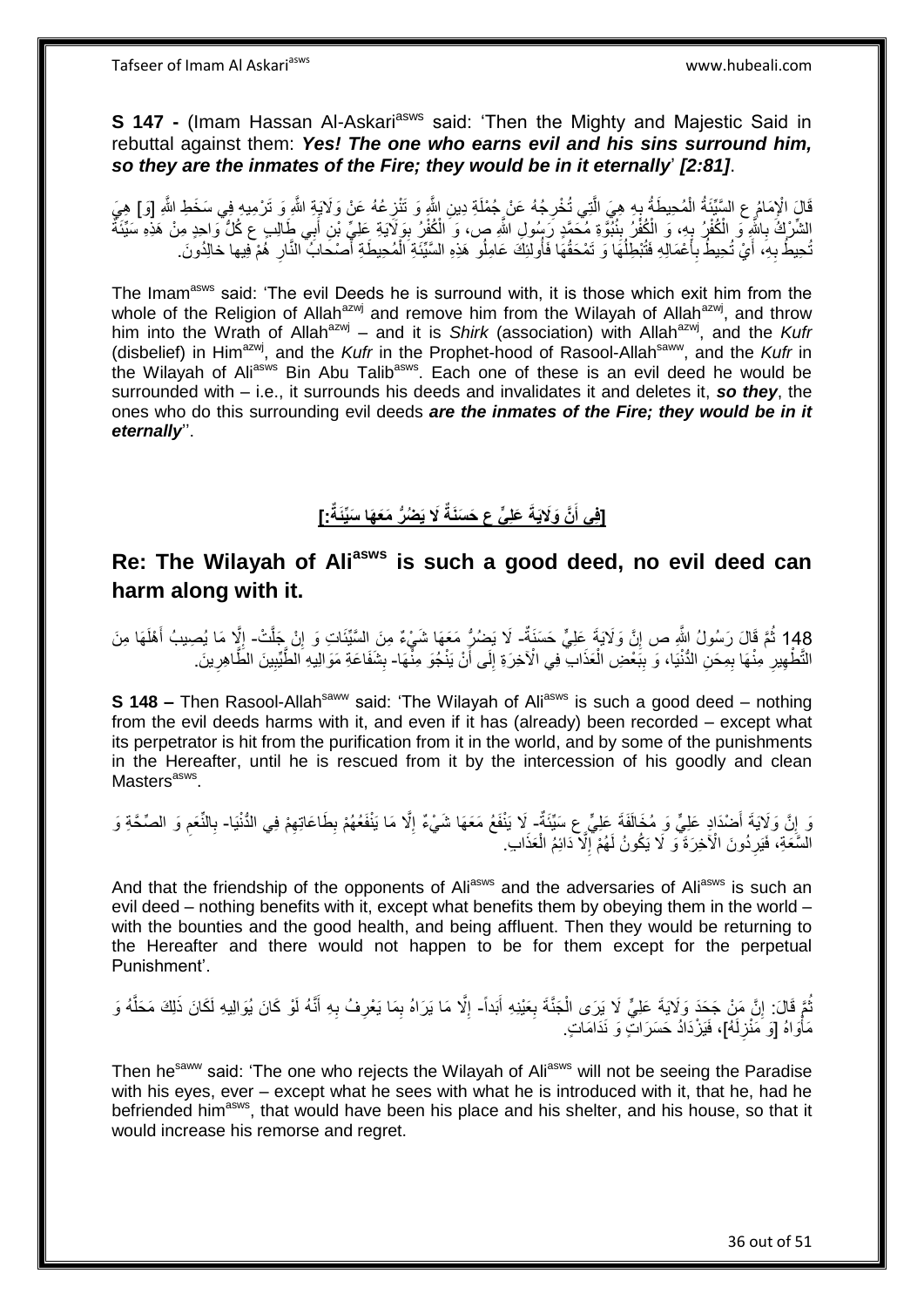وَ إِنَّ مَنْ تَوَالَى عَلِيّاً، وَ بَرِئَ مِنْ أَعْدَائِهِ، وَ سَلَّمَ لِأَوْلِيَائِهِ لَا يَرَى النَّارَ بِعَيْنِهِ أَبَداً إِلَّا مَا بَرَاهُ، فَيُقَالُ لَهُ ۚ لِأَو كُنْتَ عَلَى غَيْرِ َ ِ ه َ ِ ِ ِ ِ ْ هَٰذَاً لَكَانَ ذَلِكَ مَأْوَاكَ، إِلَّا مَا يُبَاشِرُهُ مِنْهَا إِنْ كَانَ مُسْرِفاً عَلَى نَفْسِهِ- بِمَا دُونَ الْكُفْرِ - إِلَى أَنْ يُنَظَّفَ بِجَهَنَّمَ كَمَا يُنَظُّفُ الْقَذَرِ ِ ِ ِ ِ ِ ِ َ ِ ْ مِنْ بَدَنِهِ بِالْحَمَّامِ [الْحَامِي] ثُمَّ يَنْتَقِلُ مِنْهَا بِشُفَاعَةِ مَوَالِيهِ. ْ ِ ْ ِ **∣** .<br>• • • •

And that the one who befriends Ali<sup>asws</sup>, and disavows from his<sup>asws</sup> enemies, and submits to his<sup>asws</sup> Wilayah, will not be seeing the Fire, ever, except what is shown to him and said to him, 'Had you been upon other than this, that would have been your abode, except what he would be proceeded to from it, if he was extravagant against himself – with what is below the *Kufr* – up to the time he is cleaned by Hell just as he is cleaned from the filth of his body by the bath, then he would be transferred from it by the intercession of his Masters<sup>asws</sup>.

149ثُمَّ قَالَ رَسُولُ اللَّهِ ص اتَّقُوا اللَّهَ مَعَاشِرَ الشَّيعَةِ، فَإِنَّ الْجَنَّةَ لَنْ تَفُوتَكُمْ وَ إِنْ أَبْطَأَتْ بِكُمْ عَنْهَا قَبَائِحُ أَعْمَالِكُمْ، فَتَنَافَسُوا فِي َ ِ َ َ ِ ْ ∣lٍ َدَجَاتِهَا.

**S 149 -** Then Rasool-Allah<sup>saww</sup> said: 'Fear Allah<sup>azwj</sup>, group of the Shias, for the Paradise will never be lost from you, and even if it is delayed with it from you due to the ugliness of your deeds. Therefore, be competing with regards to its levels (ranks)'.

قِيِلَ: فَهَلْ يَدْخُلُ جَهَنَّمَ [أَحَدٌ] مِنْ مُحِبِّيكَ، وَ مُحِبِّي عَلِيٍّ ع قَالَ: مَنْ قَذِرَ نَفْسُهُ بِمُخَالَفَةٍ مُحَمَّدٍ وَ عَلِيٍّ، وَ وَاقَعَ الْمُحَرَّمَاتِ، وَ ِ َ ْ ظَلَمَ الْمُؤْمِنِينَ وَ الْمُؤْمِنَاتِ، وَ خَالَفَ مَا رَسَمَا لَهُ مِنَ الْشَرّْعِيَّاتِ جَاءَ يَوْمَ الْقِيَامَةِ قَذِر أَ طَفِساً ْ ْ ْ

It was said, 'So would the one who loves you<sup>saww</sup> and loves Ali<sup>asws</sup> enter Hell?' He<sup>saww</sup> said: 'The one who dirties himself by opposing Muhammad<sup>saww</sup> and Ali<sup>asws</sup>, and commits the Prohibited (acts), and wrongs the Momineen and the Mominaat, and opposes what has been enjoined for him from the Ordinances, would come on the Day of Judgment with a filthy body.

َقُولُ لَهُ مُحَمَّدٌ وَ عَلِيٌّ: يَا فُلَانُ أَنْتَ قَذِرٌ طَفِسٌ، لَا تَصْلُحُ لِمُرَافَقَةِ مَوَالِيِكَ الْأَخْيَارِ، وَ ِلَا لِمُعَانَقَةِ الْحُورِ الْحِسَانِ، وَ ِلَا ِ ا<br>ـ َ ْ ِ ْ لِّهِ لَإِنَّهِ الْمُقَرَّبِينَ، مِّو لَا تَصِلُ إِلَى مَا هُنَاكَ إِلَّا بِأَنْ يُطَهِّرَ عَنْكَ مَا هَاهُنَا- يَعْنِي مَا عَلَيْهِ مِنَ الذُّنُوبِ- فَيُدْخَلُ إِلَى الطَّبَقِ َ ِ ِ ׀ ِ ْ ِ الْأَعْلَى مِنْ جَهَنَّمَ، فَيُعَذَّبُ بِبَعْضِ ذُنُوبِهِ. ِ **∣** 

Muhammad<sup>saww</sup> and Ali<sup>asws</sup> would be saying to him: 'O so and so! You are of a filthy body. It is not correct for your friendship with the chosen ones, nor for hugging the maiden Houries, nor for the Angels of Proximity of Allah<sup>azwj</sup>, nor to arrive to whatever is over there, except by a purification from you by what is over here' – meaning what is upon him from the sins – so he would enter into the top layer of Hell, and he would be Punished with some of its Punishments.

رَ مِنْهُمْ مَنْ تُصِيبُهُ الشَّدَائِدُ فِي الْمَحْشَرِ بِبَعْضِ ذُنُوبِهِ، ثُمَّ يَلْقُطُهُ مِنْ هُنَا وَ مِنْ هُنَا مَنْ يَبْعَثُهُمْ إِلَيْهِ مَوَالِيهِ مِنْ خِيَارِ شِيعَتِهِمْ، ْ ُ **∶** ِ **∶** ْ ِ ِ لَ ِ ا پایا<br>ا كَمَا يَلْقُطُ الطَّيْرُ الْحَبَّ ْ ْ

And from them would be one would be hit by the difficulties in the plains due to some of his sins, then he would be picked up from over there and from over there, the one whom his Masters<sup>asws</sup> would have sent from the best of their<sup>asws</sup> Shias (to pick him up), just as the bird picks up the seed.

َر مِنْهُمْ مَنِْ نَكُونُ ذُنُوبُهُ أَقَلَّ وَ أَخَفَّ- فَيُطَهَّرُ مِنْهَا بِالشَّدَائِدِ وَ النَّوَائِبِ مِنَ السَّلَاطِينِ وَ غَيْرِهِمْ، وَ مِنَ الْأَفَاتِ فِي الْأَبْدَانِ فِي ِ ِ اللُّنْنِا- لِيُدْلَى فِي َقَبْرِهِ وَ هُوَ طَاهِرٌ مِنْ [ذُنُوبِهِ]. ِ ِ

And from them would be one whose sins would happen to be less and lighter – so he would be cleaned from it by the difficulties and the calamities from the ruling authorities and others,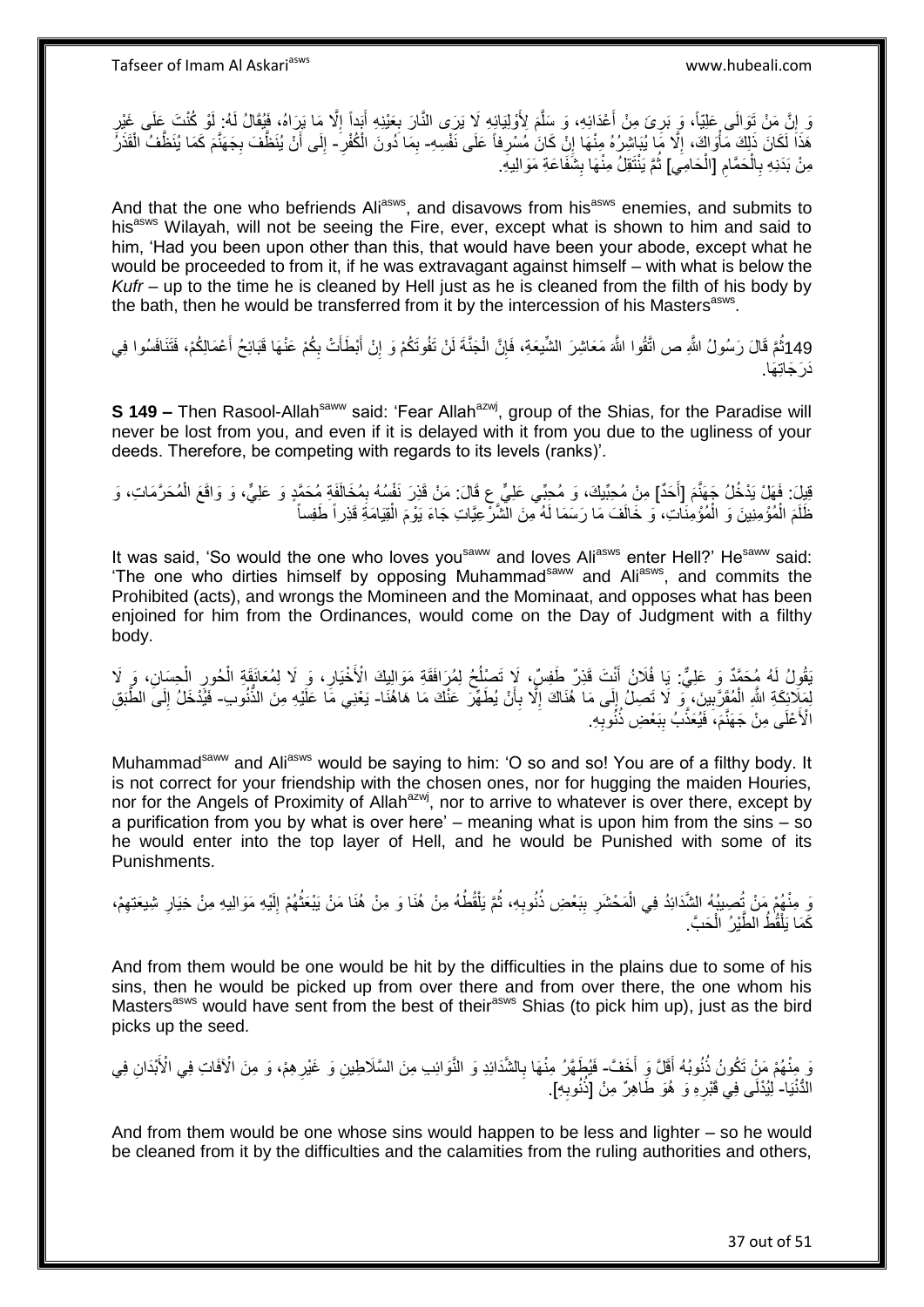and from the afflictions in the bodies in the world – in order to be cast into his grave and he is clean from his sins.

وَ مِنْهُمْ مَنْ يَقْرُبُ مَوْتُهُ، وَ قَدْ بَقِيَتْ عَلَيْهِ فَيَشْتَدُّ نَزْعُهُ، وَ يُكَفَّرُ بِهِ عَنْهُ، فَإِنْ بَقِيَ شَيْءٌ وَ قَوِيتَ عَلَيْهِ يَكُونُ لَهُ بَطَنٌ أَوِ ِ ِ ِ **∶** َ اضْطِرَاٰبٌ فِي يَوْم مَوْتِهِ، فَيَقِلُّ مَنْ يَحْضُرُهُ فَيَلْحَقُهُ بِهِ الذَّلُّ، فَيُكَفَّرُ عَنْهُ، فَإِنْ بَقِّيَ شَيْءٌ أُتِيَ بِهِ وَ لَمَّا يَلْحَدْ وَ يُوضَعْ، ِ ِ ِ ْ ْ ِ ُ فَيَتَفَرَّ قُونَ عَنْهُ فَيُطَّهَّرُ .

And from them would be on whose death would approach, and there would be remaining upon him (some unforgiven sins). So his death would be difficult and it would be an expiation by it from him. So if there (still) remains something and there is strength in him, there would be happening for him an abdominal pain or turmoil during the day of his death, and the ones in his presence would decrease and he would face disgrace due to it, and it would an expiation from him. So if there (still) remains something (from the sins), they would come with him and when they dig the grace and place him there, they would disperse from him. Thus he would be cleaned.

َابِنْ كَانَتْ ذُنُوبُهُ أَعْظَمَ وَ أَكْثَرَ - طَهُرَ مِنْهَا بِشَدَائِدٍ عَرَصَاتِ إِيْوْمِ] الْقِيَامَةِ، فَإِنْ كَانَتْ أَكْثَرَ وَ أَعْظَمَ- طَهُرَ مِنْهَا فِي الطَّبَقِ  $\ddot{\cdot}$ َ ا<br>ا ِ ِ ِ ِ ْ َ َ َ الْأَعْلَى مِنْ جَهَنَّمَ، وَ هَؤُلَاءِ أَشَدُّ مُحِبِّينًا عَذَاباً وَ أَعْظَمُهُمْ ذُنُوباً. َ َ

But if his sins were major and more – he would be cleaned from these by the difficulties of the plains of the Day of Judgment, and if these were (still) more and great – he would be cleaned from these in the top layer of Hell. And they would be those that loves us, with the most intense of the Punishments and of the greatest of the sins.

لْيِسَ هَؤُلَاءِ يُسَمَّوْنَ بِشِيعَتِنَا، وَ لَكِنَّهُمْ يُسَمَّوْنَ بِمُحِبِّينَا- وَ الْمُوَالِينَ لِأَوْلِيَائِنَا وَ الْمُعَادِينَ لِأَعْدَائِنَا، إِنَّ شِيعَتَنَا مَنْ شَيَّعَنَا، وَ اتَّبَعَ ِ **ِ** ِ ْ أَثَارَنَا، وَ اقْتَدَى بِأَعْمَالِذَا. َ ِ  $\ddot{\phantom{0}}$ 

They aren't the ones who are being names as being our<sup>asws</sup> Shias, but they would be named as those that love us<sup>asws</sup> – and the friends of ourasws friends, and the enemies to ourasws enemies. Our<sup>asws</sup> Shias are the ones who adheres with us<sup>asws</sup>, and follows our<sup>asws</sup> Ahadeeth, and follow with our<sup>asws</sup> deeds'.

### **]َبَيا ُن َم ْعَنى ال ِّشيَع ِة:[**

### **Explanation of the meaning of 'The Shia'.**

150 وَ قَالَ الْإِمَامُ عِ قَالَ رَجُلٌ لِرَسُولِ اللَّهِ ص: [يَا رَسُولَ اللَّهِ] فُلَانٌ يَنْظُرُ إِلَى حَرَمِ جَارِهِ فَإِنْ أَمْكَنَهُ مُوَاقَعَةُ حَرَامٍ لَمْ يَنْزِعْ<br>150 وَ قَالَ الْإِمَامُ عَ قَالَ رَجُلٌ يَرْسَنُ ِ ِ لَ **ื** َ ∣ļ عَنْهُ! فَغَضِبَ رَسُولٌ اللَّهِ ص وَ قَالَ: انْثُونِي بِهِ. **∶** 

**S 150 –** And the Imam<sup>asws</sup> said: 'A man said to Rasool-Allah<sup>saww</sup>, 'O Rasool-Allah<sup>saww</sup>! So and so looked at the sanctity (womenfolk) of his neighbour, and if he is able upon adultery he would not refrain from it!' So Rasool-Allah<sup>saww</sup> got angered and said: 'Bring him to me<sup>saww</sup>!'

> فَقَالَ رَجُلٌ آخَرُ : يَا رَسُولَ النَّهِ إِنَّهُ مِنْ شِيعَتِكُمْ مِمَّنْ يَعْتَقِدُ مُوَالاَتَكَ وَ مُوَالاةَ عَلِيٍّ، وَ يَتَبَرَّأُ مِنْ أَعْدَائِكُمَا . ِ َ ُ

Then another man said, 'O Rasool-Allah<sup>saww</sup>! He is from your<sup>saww</sup> Shias, from the ones who believes in your<sup>saww</sup> Wilayah and the Wilayah of Ali<sup>asws</sup>, and disavows from your<sup>asws</sup> enemies'.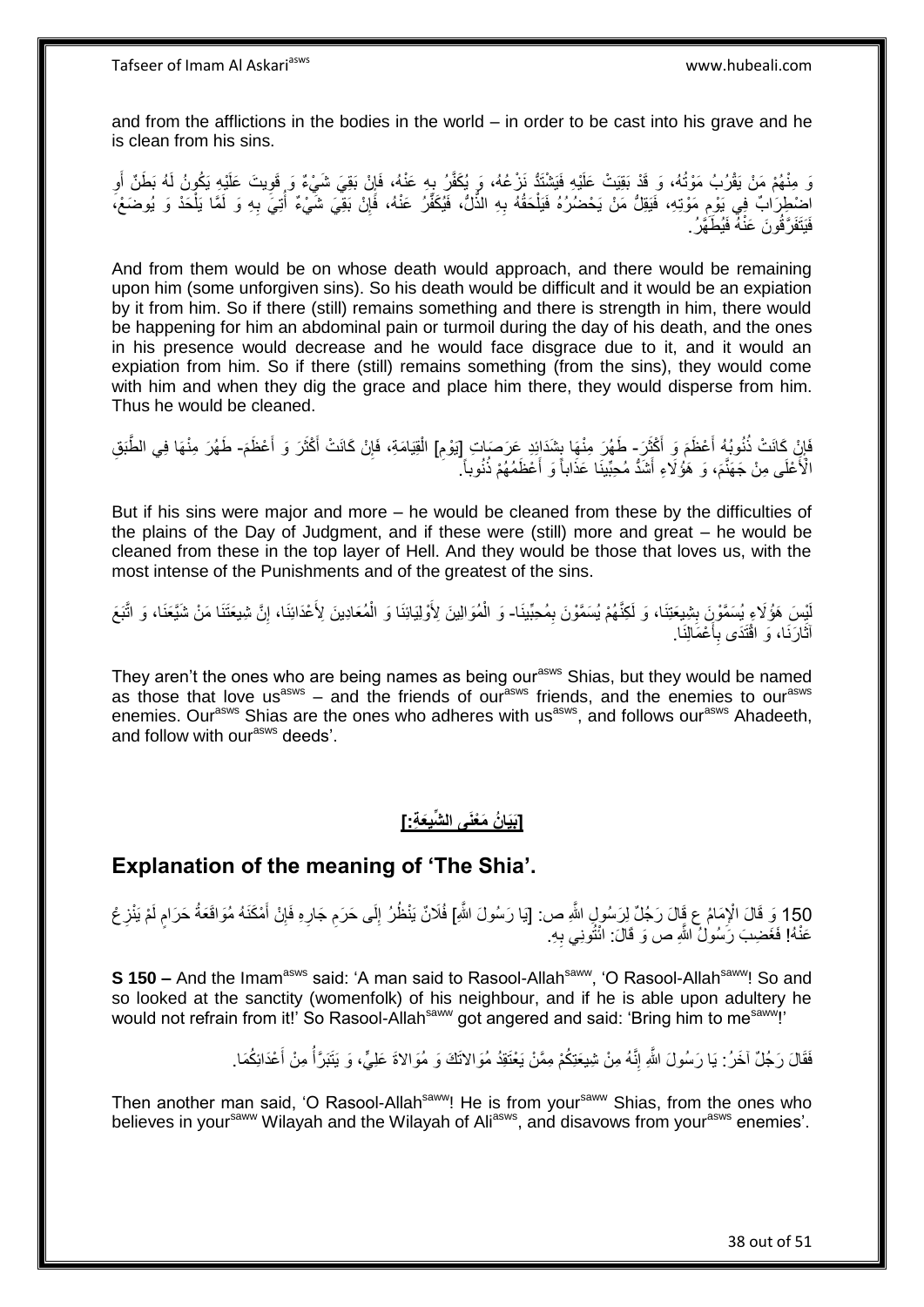فَقَالَ رَسُولُ الثَّهِ ص: لَا تَقُلْ إِنَّهُ مِنْ شِيعَتِنَا فَإِنَّهُ كَذِبٌ، إِنَّ شِيعَتَنَا مَنْ شَيَّعَذَا وَ تَبِعَنَا فِي أَعْمَالِنَا، وَ لَيْسَ هَذَا الَّذِي ذَكَرْتَهُ فِي ِ ِ ׀ו<br>ְי ِ ه هَذَا الرَّجُلِ مِنْ أَعْمَالِنَا. َ

So Rasool-Allah<sup>saww</sup> said: 'Do not say he is from our<sup>asws</sup> Shias, for it would be a lie. Our<sup>asws</sup> Shias are the ones who adhere to us<sup>asws</sup> and follow us<sup>asws</sup> in our<sup>asws</sup> deeds, and this which you mention to be in this man, isn't from our<sup>asws</sup> deeds'.

151 وَ قِيلَ لِأَمِيرِ الْمُؤْمِنِينَ [وَ إِمَامِ الْمُتَّقِينَ، وَ يَعْسُوبِ الدِّينِ، وَ قَائِدِ الْغُرِّ الْمُحَجَّلِينَ، وَ وَصِيٍّ رَسُولِ رَبِّ الْعَالَمِينَ: إن]<br>أَزَدُّ لَهُ مِنْ أَنْ الْعَالَمِينَ إِنَّ إِنَّ إِن ْ ْ ْ ِ ْ ِ ْ فُلَانٌ مُسْرِفٌ عَلَىَ نَفْسِهِ بِالذَّنُوبِ الْمُوَٰبِقَاتِ، وَ هُوَ مَعَ ذَلِكَ مِنْ شِيعَتِكُمْ. **∶** ِ **ِ** ْ

**S 151 –** And it was said to the Emir of the Momineen and the Imam<sup>asws</sup> of the pious, and leader of the Religion, and guide of the resplendent, and successor<sup>asws</sup> of the Rasool<sup>saww</sup> of the Lord<sup>azwj</sup> of the worlds (Ali<sup>asws</sup>), 'So and so is extravagant upon himself with the major sins, and he, along with that, is from your<sup>asws</sup> Shias'.

فَقَالَ أَمِيرُ الْمُؤْمِنِينَ ع: قَدْ كُتِبَتْ عَلَيْكَ كَذِبَةٌ أَوْ كَذِبَتَانِ، إِنْ كَانَ مُسْرِفاً بِالذُّنُوبِ عَلَى نَفْسِهِ، يُحِبُّنَا وَ يُبْغِضُ أَعْدَاءَنَا، فَهُوَ ِ ِ ِ َ ْ َ َ كَذِبَةٌ وَاحِدَةٌ، هُوَ مِنْ مُحِبِّينَا لَا مِنْ شِيعَتِنَا.

So Amir Al Momineen<sup>asws</sup> said: 'There have been written against you, either a lie or two lies. If he was extravagant with the sins upon himself, loving us<sup>asws</sup> and hating our<sup>asws</sup> enemies, so it would be one lie, for he would be from those that love us<sup>asws</sup> and not from our<sup>asws</sup> Shias.

وَ إِنْ كَانَ يُوَالِي أَوْلِيَاءَنَا وَ يُعَادِي أَعْدَاءَنَا، وَ لَيْسٍ [هُوَ] بِمُسْرِفٍ عَلَى نَفْسِهِ [فِي الذُّنُوبِ] كَمَا ذَكَرْتَ فَهُوَ مِنْكَ كَذِبَةٌ، لِأَنَّهُ لَا ِ ِ اً<br>ا َ ِ يُسْرِفُ فِي الذُّنُونِ ۚ وَ إِنْ كَانَ [لَآ] يُسْرِفُ فِي الذُّنُونِ ۚ وَ َلَا يُوَالِينَا وَ لَا يُعَادِي أَعْدَاءَنَا، فَهُوَ مِنْكَ [كَذِبَتَانِ]. **∶** اٍ **∶** َ

And if he was befriending our<sup>asws</sup> friends and being inimical to our<sup>asws</sup> enemies, and he wasn't being extravagant upon himself regarding the sins just as you mentioned, so it would be a lie from you, because he isn't extravagant with the sins. And if he was not extravagant regarding the sins and does not befriend our<sup>asws</sup> friends nor being inimical to our<sup>asws</sup> enemies, so it would be two lies from you'.

152 [قَالَ عِ] قَالَ رَجُلٌ لِإِمْرَأَتِهِ: اذْهَبِي إِلَى فَاطِمَةَ عِ بِنْتِ رَسُولِ اللَّهِ صِ فَسَلِيهَا عَنِّي، أَنَا مِنْ شِيعَتِكُمْ، أَوَ لَسْتُ مِنْ َ َ ِ ِ ; **ٔ** َ نْبِيعَتِكُمْ فَسَأَلَتُهَا، فَقَالَتْ ع: قُولِي لَهُ: إِنْ كُنْتَ تَعْمَلُ بِمَا أَمَّرْنَاكَ، وَ تَنْتَهِي عَمَّا زَجَرْنَاكَ عَنْهُ فَأَنْتَ مِنْ شِيعَتِنَا، وَ إِلَّا فَلَا َ ِ اٍ لَ َ ِ َ

**S 152 –** He<sup>asws</sup> said: 'A man said to his wife, 'Go to Fatima<sup>asws</sup>, daughter<sup>asws</sup> of Rasool-Allah<sup>saww</sup>, and ask her<sup>asws</sup> on my behalf whether I am from their<sup>asws</sup> Shias or not from their<sup>asws</sup> Shias'. So she asked her, and she<sup>asws</sup> said: 'Say to him: 'If you are performing whatever we<sup>asws</sup> have ordered with, and keeping away from what we<sup>asws</sup> deter you from, so you are from our<sup>asws</sup> Shias, or else, so no'.

فَرَجَعْتُ، فَأَخْبَرْتُهُ، فَقَالَ: يَا وَيْلِي- وَ مَنْ يَنْفَكُّ مِنَ الذُّنُوبِ وَ الْخَطَايَا، فَأَنَا إِذَنْ خَالِدٌ فِي النَّارِ، فَإِنَّ مَنْ لَيْسَ مِنْ شِيعَتِهِمْ فَهُوَ َ ِ ∣lٍ ِ َ ْ خَالِدٌ فِي النَّارِ . فَرَجَعَتِ الْمَرْأَةُ فَقَالَتْ لِفَاطِمَةَ ع مَا قَالَ لَهَا زَوْجُهَا . َ ْ **∶** 

So she returned and informed him, so he said, 'O woe is unto me! And who can be safe from the sins and the mistakes? (This means) I would be eternally in the Fire, for the one who isn't from their<sup>asws</sup> Shias would be eternally in the Fire'. So the wife returned and said to Fatima<sup>asws</sup> what her husband had said to her.

فَقَالَتْ فَاطِمَةُ ع: قُولِي لَهُ: لَيْسَ هَكَذَا [فَإِنَ] شِيعَتَنَا مِنْ خِيَارِ أَهْلِ الْجَنَّةِ، وَ كُلُّ مُحِبِّينَا وَ مُوَالِي أَوْلِيَائِنَا، وَ مُعَادِي أَعْدَائِنَا، وَ ِ ْ َ ِ َ َ الْمُسَلَّمُ بِقَلْبِهِ وَ لِسَانِهِ لَّذَا - لَيْسُوا مِنْ شِيعَتِنَا إِذَا خَالَفُوا أَوَامِرَنَا وَ نَواهِيَذَا فِي سَائِرِ الْمُوبِقَاتِ، وَ هُمْ مَعَ ذَلِكَ فِي الْجَنَّةِ، وَ لَكِن<br>.................................. **∶** ْ ׇ֧֦֧֦֧֦֧֦֧֦֢֪֦֡֝֝֝֝֝֜֜֝֘֝֝**֓**<br>֧֪֧֧֧֧֝֘֘֝֟֝֟ ِّ ْ َ ْ ِ ْ ِ َبْعَدَ مَا يُطْهَّرُونَ مِنْ ذُنُوبِهِمْ بِالْبَلَاَيَا وَ الزِّزَايَا، أَوْ فِي عَرَصَاتِ الْقِيَامَةِ بِّأَنْوَاعِ شَدَائِدِهَا، أَوْ فِي الْطَّبَقِ الْأَعْلَى مِنْ جَهَنَّمَ ِ َ ِ ْ ْ ِ ِ َ بِعَذَابِهَا- إِلَى أَنْ نَسْتَنْقِذَهُمْ- بِحُبِّنَا- مِنْهَا، وَ نَنْقُلَهُمْ إِلَى حَضْرَتِنَا. **∶ ∶** ِ ِ ِ لَ

39 out of 51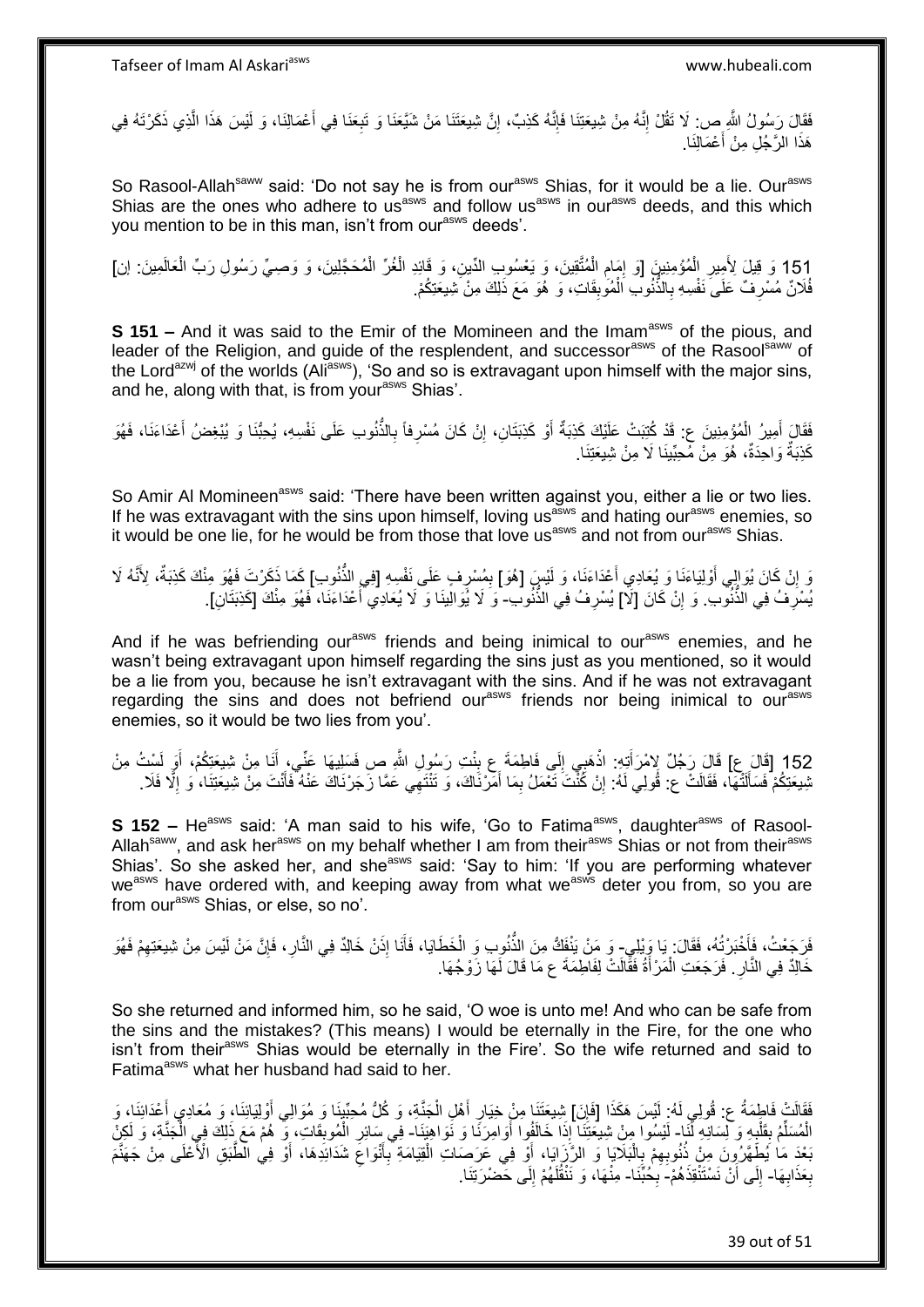So Fatima<sup>asws</sup> said: 'Say to him, 'It isn't like that, for our<sup>asws</sup> Shias are from the best inhabitants of the Paradise, and (so it) everyone who loves us<sup>asws</sup> and befriends our<sup>asws</sup> friends, and is inimical to our<sup>asws</sup> enemies, and submissive with his heart and his tongue to usasws. They wouldn't be from ourasws Shias when they are opposing ourasws orders and our<sup>asws</sup> forbiddances regarding all of the major sins. And they, along with that would (still) be in the Paradise, but after having been purified from their sins with the afflictions and the adversities, or in the plains of the Day of Judgment with the varieties of the difficulties, or in the top layer of Hell with its Punishments – until we<sup>asws</sup> pick them out – due to their love for us<sup>asws</sup> – from it and transfer them to be in our<sup>asws</sup> presence'.

153 وَ قَالَ رَجُلٌ لِلْحَسَنِ بْنِ عَلِيٍّ عِ: يَا ابْنَ رَسُولِ اللَّهِ أَنَا مِنْ شِيعَتِكُمْ. فَقَالَ الْحَسَنُ بْنُ عَلِيٍّ عِ: يَا عِبْدَ اِنْ كُنْتَ لَنَا فِي ِ ْ ْ أَوَامِرِنَا ۖ وَ زَوَاجِرِنَا مُطِيعًا فَقَّدْ صَيِّفَتْ، وَ إِنْ كُنْتَ بِخِلَافٍ ذَلِكَ فَلَا تَزِدُّ فِي ذُنُوبِكَ- بِدَعْوَاكَ مَرْتَبَةً شَرِيفَةً لَسْتَ مِنْ أَهْلِهَا لَآ ِ ِ ِ ِ **∶ ֝**֧֦֧֦֖֦֦֧֓֝֝֝ َ لَ ِ ِ ُقُلْ: أَنَا مِنْ شِيعَتِكُمْ، وَ لَكِنْ قُلْ: أَنَا مِنْ مُوَالِيكُمْ وَ مُحِبِّيكُمْ، وَ مُعَادِي أَعْدَائِكُمْ، وَ أَنْتَ فِي خَيْرٍ، وَ إِلَى خَيْرٍ. َ َ َ ׀l َ

**S 153 –** And a man said to Al-Hassan<sup>asws</sup> Bin Ali<sup>asws</sup>, 'O son<sup>asws</sup> of Rasool-Allah<sup>saww</sup>! I am from your<sup>asws</sup> Shias'. So Al-Hassan Bin Ali<sup>asws</sup> said, 'O servant of Allah<sup>azwj</sup>! If it was so that you were obedient to us<sup>asws</sup> in our<sup>asws</sup> orders and our<sup>asws</sup> deterrence's, so you have spoken the truth; and if it was so that you were different to that, then do not increase in your sins by your claiming a noble rank which you aren't deserving of it. Do not say, 'I am from your<sup>asws</sup> Shias', but say, 'I am from the ones who befriend you<sup>asws</sup> and love you<sup>asws</sup>, and are inimical to vour<sup>asws</sup> enemies', and you would be in goodness and (going) towards goodness'.

154 وَ قَالَ رَجُلٌ لِلْحُسَيْنِ بْنِ عَلِيٍّ ع: يَا ابْنَ رَسُولٍ اللَّهِ أَنَا مِنْ شِيعَتِكُمْ. قَالَ ع: اتَّقِ اللَّهَ وَ لَا تَذَّعِيَنَّ شَيْئاً يَقُولُ اللَّهُ تَعَالَى َ ْ لَكَ: كَذَبْتَ وَ فَجَرْتَ فِي دَعْوَاكَ. إِنَّ شِّيعَتَنَا مَنْ سَلِمَتْ قُلُوبُهُمْ مِنْ كُلِّ غِشٍّ وَ ظِلِّ وَ دَغَلٍوَ لَكِنْ قُلْ: أَنَا مِنْ مُوَالِيكُمْ وَ [مِنْ] ِ َ مُحِبِّيكُمْ.

**S 154 –** And a man said to Al-Husayn<sup>asws</sup> Bin Ali<sup>asws</sup>, 'O son<sup>asws</sup> of Rasool-Allah<sup>saww</sup>! I am from your<sup>asws</sup> Shias'. He<sup>asws</sup> said: 'Fear Allah<sup>azwj</sup> and do not be claiming something which Allah<sup>azwj</sup> the Exalted would be Saying to you: "You lied and burst forth in your claim!" Our<sup>asws</sup> Shia are the ones who save their hearts from every deception, malice, and corruption. But say, 'I am from those who befriend you<sup>asws</sup> and from those who love you<sup>asws</sup>.

155 وَ قَالٍَ رَجُلٌ لِعَلِيٍّ بْنِ الْحُسَيْنِ ع ۚ يَا ابْنَ رَسُولِ اللَّهِ أَنَا مِنْ شِيِعَتِكُمُ الْخُلَّصِ۔ فَقَالَ لَهُ: يَا عَبْدَ اللَّهِ- فَإِذَنْ أَنْتَ كَإِبْرَاهِيمَ ِ ْ َ َ ِ ه ْ َ ْ ֧֧֚֓֝֝֓֝ الْخَلِيلِ ع الَّذِي قَالَ اللَّهُ فِيهِ: َوَ إِنَّ مِنْ شِيعَتِهِ لَإِبْرِ اهِيمَ. إِذْ جاءَ رَبَّهُ بِقَلْبِ سُلِيمٍ ْ **∣** ِْ ه ْ

**S 155 –** And a man said to Ali<sup>asws</sup> Bin Al-Husayn<sup>asws</sup>, 'O son<sup>asws</sup> of Rasool-Allah<sup>saww</sup>! I am from your<sup>asws</sup> Shias, the sincere'. So he<sup>asws</sup> said to him: 'O servant of Allah<sup>azwj</sup>! Then you are like Ibrahim<sup>as</sup> the Friend (of the Beneficent) for whom Allah<sup>azwj</sup> Said regarding him<sup>as</sup>: **And from** *among his Shiah was Ibrahim [37:83] When he came to his Lord with a sound heart [37:83]*.

فَإِنْ كَانَ قَلْبُكَ كَقَلْبِهِ فَأَنْتَ مِنْ شِيعَتِنَا وَ إِنْ لَمْ يَكُنْ قَلْبُكَ كَقَلْبِهِ، وَ هُوَ طَاهِرٌ مِنَ الْغِشِّ وَ الْغِلِّ [فَأَنْتَ مِنْ مُحِبِّينَا] وَ إِلَّا فَإِنَّكَ ْ **∶** ْ ْ ِ َ **∶** ْ ٔ ֚׀֛<br>ׇ֧֢֚ ِ ا<br>ا َ إِنَّ عَرَفْتَ أَنَّكَ بِقَوْلِكَ كَاذِبٌ فِيهِ، إِنَّكَ لَمُبْتَلًى بِفَالِج لَا يُفَارِقُكَ إِلَى الْمَوْتِ أَوْ جُذَام لِيَكُونَ كَفَّارَةً لِكِذْبِكَ هَذَا. ֧֖֧֖֖֖֖֖֧֧֖֧֧֧֧ׅ֧֧֧֚֚֚֚֚֚֚֝֝֟֓֝֓֝֓֟֓֝֬֟֓֟֓֟֓֟֓֝֬֜֝֓֝֬֜֓֝֬֜֓֝֬ َ ْ ِ **∶** ٍ **∣** ِ **ِ** َ ا ِ **ٔ** 

So if it was such that your heart was like his<sup>as</sup> heart, then you would be from our<sup>asws</sup> Shias; and if your heart does not happen to be like his<sup>as</sup> heart, and it is clean from deception and malice, then you would be from those that love us<sup>asws</sup>, or else you should know that you, with malice, then you would be from those that love us<sup>asws</sup>, or else you should know that you, with your words, are a liar in it. You would be afflicted with paralysis with would not separate from you until the death, or leprosy which would happen to be an expiation for this lie of yours'.

156 وَ قَالَ الْبَاقِرُ عِ لِرَجُلٍ فَخَرَ عَلَى آخَرَ [قَالَ]: أَ تُفَاخِرُنِي وَ أَنَا مِنْ شِبِعَةٍ آلِ مُحَمَّدٍ الطَّيِّبِينَ! فَقَالَ لَهُ الْبَاقِرُ عِ مَا فَخَرْتَ ْ ِ َ ان<br>سا َ ا<br>ا عَلَيْهِ وَ رَبِّ الْكَعْبَةٍ، ۖ وَ غُبِنَّ مِنْكَ عَلَى الْكَذِبِ يَا عَبْدَ اللَّهِ، أَ مَالُكَ مَعَكَ تُنْفِقُهُ عَلَى نَفْسِكَ أَحَبُّ إِلَيْكَ- أَمْ تُنْفِقُهُ عَلَى إِخْوَانِكَ **∣** ْ لَ ِ َ اُ َ ْ ا.<br>: الْمُؤْمِنِينَ قَالَ: بَلْ أَنْفِقُهُ عَلَى نَفْسِي. ر<br>ا ْ

40 out of 51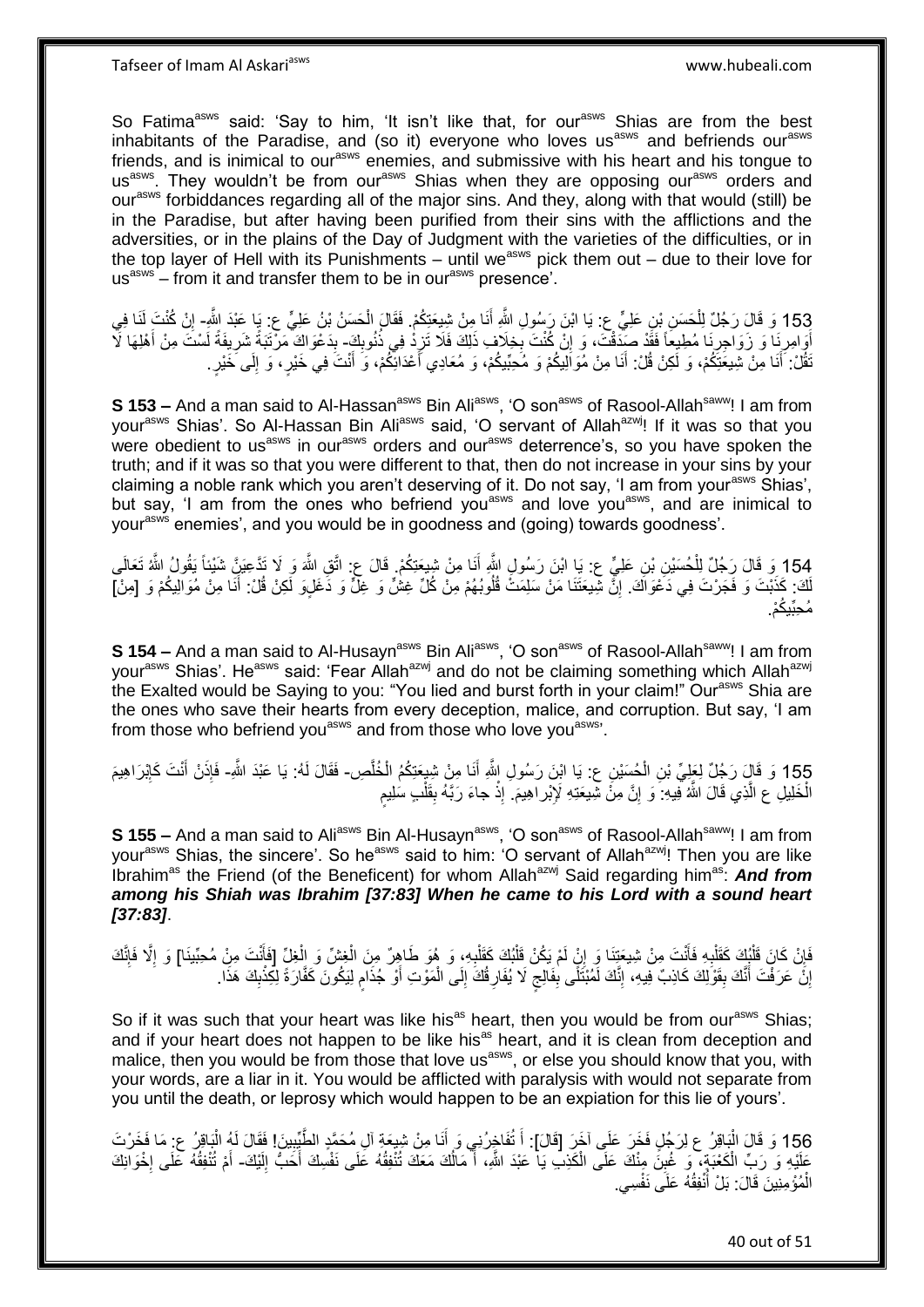**S 156 –** And Al-Bagir<sup>asws</sup> said to a man who prided himself upon another by saying, 'Are you priding upon me and I am from the Shias of the Progeny<sup>asws</sup> of Muhammad<sup>saww</sup>, the goodly?' So Al-Baqir<sup>asws</sup> said to him: 'Do not pride upon him, by the Lord<sup>azwj</sup> of the Kabah, and be deceived upon the lie, O servant of Allah<sup>azwj</sup>! Is the wealth with you which you spend upon yourself more beloved to you or your spending upon your Momineen brothers?' He said, 'But, (the wealth) I spend upon myself'.

فَالَ: فَلَسْتَ مِنْ شِيعَتِنَا، فَإِنَّا نَحْنُ مَا نُنْفِقُ عَلَى الْمُنْتَحِلِينَ مِنْ إِخْوَانِنَا- أَحَبُّ إِلَيْنَا [مِنْ أَنْ نُنْفِقَ عَلَى أَنْفُسِنَا] وَ لَكِنْ قُلْ: أَنَا مِنْ **∶** ْ  $\frac{1}{2}$ ِ َ َ مُحِبِّيكُمْ- وَ مِنَ الرَّاجِينَ لِلَّنَّجَاةِ بِمَحَبَّتِكُمْ.. ِ

He<sup>asws</sup> said: 'So you aren't from our<sup>asws</sup> Shias, for we<sup>asws</sup>, what we<sup>asws</sup> spend upon the imposters from our<sup>asws</sup> brethren is more beloved to us<sup>asws</sup> than if we<sup>asws</sup> were to spend it upon ourselves<sup>asws</sup>. But, say, 'I am from those who love you<sup>asws</sup>, and from those who are hoping for the salvation by having your<sup>asws</sup> love'.

> [فِی مَغْنَی الرَّافِضِیِّ، وَ أَنَّ أَوَّلَ مَنْ سُمِّیَ بِهِ سَحَرَةُ مُوسَیِّ:] **ِ َ َ**

# **Re: The meaning of 'Rafizi' (rejecter), and that the first one who were named with it were the magicians (in the era of) Musaas .**

157 وَ قِيلَ لِلصَّادِقِ عِ: إِنَّ عَمَّاراً الدُّهْنِيَ شَهِدَ الْيَوْمَ عِنْدَ [ابْنِ] أَبِي لَيْلَى قَاضِي الْكُوفَةِ بِشَهَادَةٍ، فَقَالَ لَهُ الْقَاضِي. قُمْ يَا ْ ِ ْ **∶** َ ا<br>ا יִי, عَمَّارُ فَقَّدْ عَرَفْنَاكَ، لَاَ نُقْبَلُ شَهَادَنُكَ لِأَنَّكَ رَآّفِضِيٍّ.

**S 157 –** And it was said to Al-Sadiq<sup>asws</sup>, 'Ammar Al-Duhny testified today in the presence of Ibn Abu Layli the judge of Al-Kufa by a testimony, but the judge said to him, 'Arise O Ammar, for we have recognised you. Your testimony is not acceptable because you are a *Rafizi* (rejecter)'.

فَقَامَ عَمَّازٌ وَ قَدِ اِرْتَعَدَتْ فَرَائِصُنُهُ، وَ اسْتَفْرَغَهُ الْبُكَاءُ. فَقَالَ لَهُ ابْنُ أَبِي لَيْلَى. أَنْتَ رَجُلٌ مِنْ أَهْلِ الْعِلْمِ وَ الْحَدِيثِ، إِنْ كَانَ ِ ْ ِ ْ ْ َ َ َ يَسُوعُكَ أَنْ يُقَالَ لَكَ «رَافِضِيٌّ» فَتَبَرَّأَ مِنَ الرَّفْضِ، فَأَنْتَ مِنْ إِخْوَانِنَا ِ َ יֲ<br>י َ ْ

So Ammar arose and his limbs were trembling and burst out crying. So Ibn Abu Layli said to him, 'You are a man from the people of knowledge and the Hadeeth. If it hurt you what was said to you (*Rafizi*), then disavow from the rejection (of the first three), then you would be from our brothers'.

فَقَالَ لَهُ عَمَّارٌ : يَا هَذَا مَا ذَهَبْتَ وَ الثَّهِ حَيْثُ ذَهَبْتَ، وَ لَكِنِّي بَكَيْتُ عَلَيْكَ وَ عَلَيَّ: أِمَّا بُكَائِي عَلَى نَفْسِي- فَإِنَّكَ نَسَبْتَنِي إِلَى لَ ِ ِ رُتْبَةٍ شَرِيفَةٍ لَسْتُ مِنْ أَهْلِهَا، زَعَمْتَ أَنِّي رَافِضِيٌّ، وَيْحَكَ لَقَّدْ حَدَّثَنِي الصَّادِقُ ع َ َ َ ِ ه َ َ لَمَّا شَاهَدُوا آيَةَ مُوسَى ع فِي عَصَاهُ- آمَنُوا بِهِ [ْوَ رَضُوا بِهِ] وَ اتَّبَّعُوهُ- وَ رَفَضُوا أَمَرَ فِرْعَوْنَ، وَ اسْتَسْلَمُوا لِكُلِّ مَا نَزَلَ ِ ِ َ بِهِمْ، فَسَمَّاهُمْ فِرْعَوْنُ الرَّافِضَـةَ لَمَّا رَفَضُوا دِينًهُ». ِ

So Ammar said to him, 'O you! By Allah<sup>azwj</sup>! I did not go (with this) where I went, but I am crying upon you and upon me. As for my crying upon myself, so (it is because) you linked me to a noble rank (which) I am not deserving of. You claimed that I am a '*Rafizi*'. Woe be unto you! Al-Sadiq<sup>asws</sup> has narrated to me that the first ones to be named as the *Rafizi* were those magicians when they witnessed the Signs of Musa<sup>as</sup> regarding his<sup>as</sup> staff. They believed in him<sup>as</sup> and were please with him<sup>as</sup>, and followed him<sup>as</sup> – and they rejected the orders of Pharaoh<sup>la</sup>, and they submitted to everything what descended with them. So, Pharaoh<sup>la</sup> named them as the *Rafizis* (rejecters), due to them having rejected his<sup>la</sup> Religion.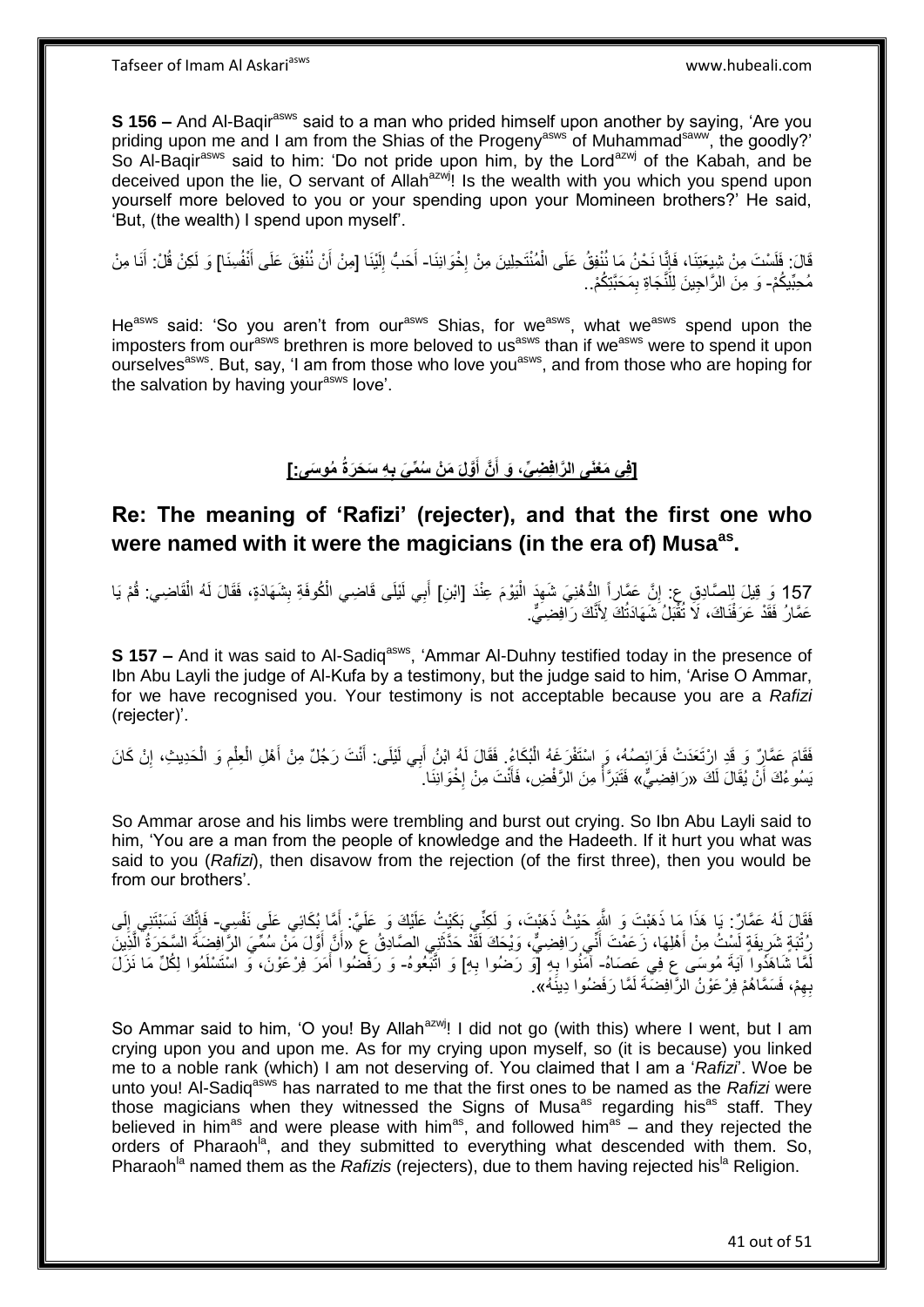فَالِنَّ افِضِيُّ مَنْ رَفَضٍ كُلِّمَا كَرِهَهُ اللَّهُ، تَعَالَى- وَ فَعَلَ كُلَّ مَا أَمَرَهُ اللَّهُ، فَأَيْنَ فِي الزَّمَانِ مِثْلُ هَذَا فَإِنَّمَا بَكَيْتُ عَلَى نَفْسِي-**∶** اً َ َ ׀ו<br>ְי **ٔ** خَشْيَةَ أَنْ إِنِطَّلِعَ اللَّهُ تَعَالَى) عَلَى قَلْبِي، وَ قَدْ تَقَبَّلْتُ هَذَا الِاسْمَ الْشَّرِيفِ عَلَى نَفْسِي، فَيُعَاتِبَنِي رَبِّي عَنَّ وَ يَفُولَ: يَّبَا ْ ْ اً ِ :<br>نا عَمَّارُ أَ كُنْتَ رَافِضاً لِلْأَبَاطِيلِ، عَامِلًا لِلطَّاعَاتِ كَمَا قَالَ لَكَ فَيَكُونَ ذَلِكَ تَقْصِيراً بِّي فِي الذَّرَجَاتِ إِنْ سَامَحَنِي، وَ مُوجِباً<br>يَمَيْنُ أَ كُنْتَ رَافِضاً لِلْأَبَاطِيلِ، عَامِلًا لِلطَّ َ ِ لِشَدَيدِ الْعِقَابِ عَلَيَّ إِنْ نَاقَشَنِي، إِلَّا أَنْ يَتَدَارَكَنِي مَوَالِيَّ بِشَفَاعَنِهِمْ. ِ ِ َ ِ ِ ْ

Thus, the Rafizi is the one who rejects everything what Allah<sup>azwj</sup> the Exalted Dislikes – and does everything what Allah<sup>azwj</sup> Commands him to. So where in these times are the likes of this? But rather, I cried upon myself out of fear that Allah<sup>azwj</sup> the Exalted would be Notified upon my heart, and (See that) I have accepted this noble name. So my Lord<sup>azwj</sup> Mighty and Majestic would Fault me and would be Saying: "O Ammar! Were you a rejecter of the falsehoods, working (the acts of) obedience just as was said to you?" So that would happen to be a deficiency with me in the ranks (of the Hereafter), if He<sup>azwj</sup> were to Forgive me, and be obligated for the severe Punishment upon me if He<sup>azwj</sup> Contests with me, unless I come across the intercession of my Masters<sup>asws</sup>.

وَ أَمَّا بُكَائِي عَلَيْكَ، فَلِعِظَم كَذِبِكَ فِي تَسْمِيَتِي بِغَيْرِ اسْمِي، وَ شَفَقَتِيَ الشَّدِيدَةِ عَلَيْكَ مِنْ عَذَابِ اللَّهِ تَعَالَى- أَنْ صَرَفْتَ أَشْرَفَ ِ ِ ِ ِ َ َ الْأَسْمَاءِ إِلَى ۖ أَنْ جَعَلْتَهُ مِنْ أَرْذَلِهَا كَيْفَ يَصْبِرُ بَدَنُكَ عَلَى ۖ عَذَابِ [اللَّهِ، وَ عَذَابِ] كَلِمَتِكَ هَذِهِ! ِ َ ْ اً ِ

And as for my crying upon you, so it was for your great lie in naming me with other than my (deserving) name, and my pity for the intense punishment upon you from the Punishments of Allah $^{azmj}$  the Exalted – that you used the noble name until you made it to be from its despicable ones. How will your body be (able to be) patient upon the Punishment of Allah<sup>azwj</sup>, and Punishment for this word of yours?'

فَقَالَ الصَّادِقُ ع: لَوْ أَنَّ عَلَى عَمَّارٍ مِنَ النُّنُوبِ- مَا هُوَ أَعْظَمُ مِنَ السَّمَاوَاتِ وَ الْأَرَضِينَ- لَمُحِيَتْ عَنْهُ بِهَذِهِ الْكَلِمَاتِ: وَ إِنَّهَا َ ِ ْ ِ لَ لَّتَزِيدُ فِي حَسَنَاتِهِ عِنْدَ رَبِّهِ عَزَّ وَ جَلَ حَتَّى يُجْعَلَ كُلُّ خَرْدَلَةٍ مِنْهَا- أَعْظَمَ مِنَ الدُّنْيَا أَلْفَ مَرَّةٍ. **∶** ْ َ َ

So Al-Sadig<sup>asws</sup> said:' If there had been upon Ammar, from the sins, what were greater than the skies and the earths, they would have been Deleted from him due to these words of his, and it increased in his good deeds in the Presence of his Lord<sup>azwj</sup> Mighty and Majestic until He<sup>azwj</sup> would Make every (size of) a mustard see from it  $-$  to be larger than the world, a thousand times over'.

158 قَالَ عِ وَ قِيلَ لِمُوسَى بْنِ جَعْفَرٍ عِ مَرَرْنَا بِرَجُلٍ فِي السُّوقِ وَ هُوَ بُنَادِي: أَنَا مِنْ شِيعَةِ مُحَمَّدٍ وَ آلِ مُحَمَّدٍ الْخُلُصِ، وَ ه ْ َ ِ هُوَ يُنَادِي عَلَى ثِيَابٍ يَبِيعُهَا: عَلَى مَنْ يَزِيدُ. **!** ِ

**S 158 –** And it was said to Musa<sup>asws</sup> Bin Ja'far<sup>asws</sup>, 'We passed by a man in the market and he was calling out, 'I am from the Shias of Muhammad<sup>saww</sup> and the Progeny<sup>asws</sup> of Muhammad<sup>saww</sup>, the sincere!' And he was calling upon the clothes he was selling to the one whom he wanted to.

فَقَالَ مُوسَى ع: مَا جَهِلَ وَ لَا ضَاعَ امْرُوٌ عَرَفَ قَدْرَ نَفْسِهِ، أَ تَدْرُونَ مَا مَثَلُ هَذَا [مَا مَثَلُ] هَذَا كَمَنْ قَالَ: «أَنَا مِثْلُ سَلْمَانَ وَ َ َ َ ِ  $\ddot{\cdot}$ ْ ْ أَبِي ذَرٍّ وَ الْمِقْدَادِ وَ عَمَّارٍ » وَ هُوَ مَعَ ذَلِكَ يُبَاجِسُ فِي بَيْعِهِ، وَ يُدَلِّسُ عُيُوبَ الْمَبِيعِ عَلَى مُثْنَثِرِيهِ، ْ ِ ِ ِ ْ

So Musa<sup>asws</sup> said: 'He is neither ignorant nor lost, a person who recognises the worth of his own self. Are you know what this ones has given an example of to be like who. He is like the one who says, 'I am like Salman<sup>ra</sup>, and Abu Zarr<sup>ra</sup>, and Al-Miqdad<sup>ra</sup>', and he, along with that, is overvaluing in his sale, and is hiding the defects of the good upon the buyer.

وَ يَشْتَرِي الشَّيْءَ بِثَمَنٍ فَيُزَايِدُ الْغَرِيبَ يَطْلُبُهُ فَيُوجِبُ لَهُ، ثُمَّ إِذَا غَابَ الْمُشْتَرِي قَالَ: لَا أُرِيدُهُ إِلَّا بِكَذَا بِدُونِ مَا كَانَ يَطْلُبُهُ ِ ِ ِ ْ ُ ا<br>ا ِ ْ ِ َ **∣** ُ ِ ءُ<br>م [مِنْهُ]، َ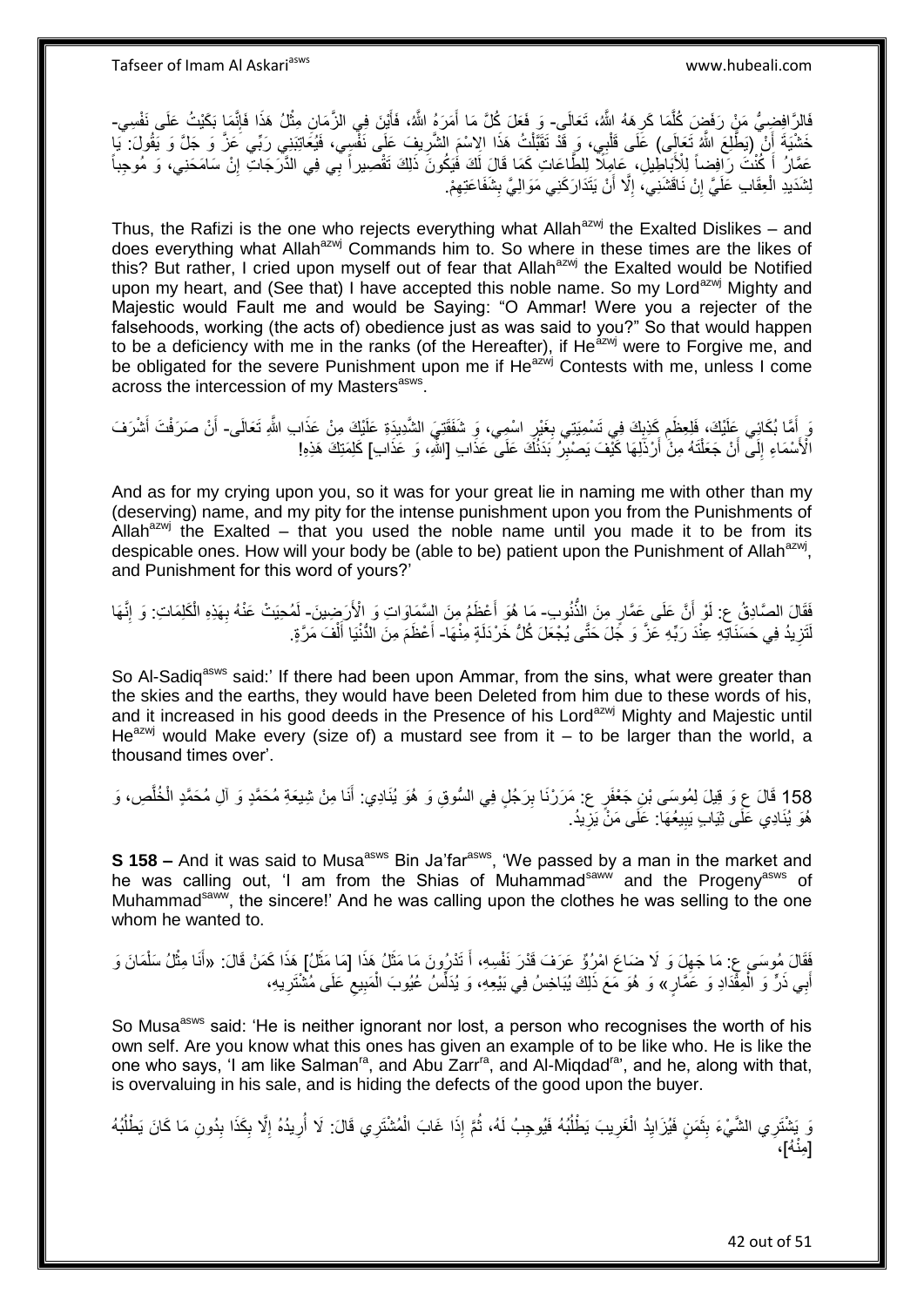And he buys the thing with a price, and he increases it for the stranger seeking it, obligating it for him. Then when the buyer is absent, he says, 'I did not want except such (a price)', being below what he was seeking it from him.

اً يَكُونُ هَذَا كَسَلْمَانَ وَ أَبِي ذَرٍّ وَ الْمِقْدَادِ وَ عَمَّارٍ جَاشَ بَلَّهِ أَنْ يَكُونَ هَذَا كَهُمْ وَ لَكِنْ لَا نَمْنَعُهُ مِنْ أَنْ يَقُولَ: «أَنَا مِنْ مُحِبِّي َ ْ َ ْ َ مُحَمَّدٍ وَ أَلِ مُحَمَّدٍ، وَ مِنْ مُوَالِي أَوْلِيَائِهِمْ وَ مُعَادِي أَعْدَائِهِمْ. ِ َ ِ َ

Can this one happen to be like Salman<sup>as</sup>, and Abu Zarr<sup>as</sup>, and Al-Miqdad<sup>as</sup>, and Ammar<sup>as</sup>? Allah<sup>azwj</sup> Forbid that he would happen to be like them<sup>as</sup>. But we<sup>asws</sup> are not forbidding him from saying, 'I am from those that love Muhammad<sup>saww</sup> and the Progeny<sup>asws</sup> of Muhammad<sup>saww</sup>, and from the friends of their<sup>asws</sup> friends, and enemies of their enemies'.

159 قَالَ عِ وَ لَمَّا جُعِلَ إِلَي عَلِيٍّ بْنِ مُوسَى الرِّضَا ع وَلَايَةُ الْعَهْدِ- دَخَلَ عَلَيْهِ آذِنُهُ- فَقَالَ: إِنَّ قَوْماً بِالْبَابِ يَسْتَأْذِنُونَ عَلَيْكَ، ْ ُ  $\sum_{i=1}^{n}$ ا<br>ا ْ ِ ِ يَقُولُونَ: نَحْنُ مِنْ شِيعَةِ عَلِيٍّ ع

**S 159 –** And when the seat of the crown price was made to be for Ali<sup>asws</sup> Bin Musa Al-Reza<sup>asws</sup>, his<sup>asws</sup> doorman came over to him<sup>asws</sup> and he said, 'There are people at the door seeking permission to (see) you<sup>asws</sup>. They are saying, 'We are from the Shias of Ali<sup>asws'</sup>.

> فَقَالَ عِ: أَنَا مَشْغُولٌ فَاصْرِفْهُمْ. فَصَرَفَهُمْ. َ **∶**

So he<sup>asws</sup> said: 'I<sup>asws</sup> am busy! Send them away! Send them away!'

فَلَمَّا كَانَ فِي الْيَوْمِ الثَّانِِي جَاءُوا وَ قَالُوا كَذَلِكَ، فَقَالَ مِثْلَهَا، فَصَرَفَهُمْ إِلَى أَنْ<br>أَنْفُعُولُونَ وَ يَصْرِفُهُمْ شَهْرَيْنِ، ثُمَّا مِنْ مِنْ الْمُولَّدِينَ مِثْلَهَا، فَصَرَفَهُمْ مَعْلَمَةٍ َ ِ لَ **ٔ** ه ِ ا<br>ا ِ ا<br>ا أَسِلُوا مِنَ الْوُصُولُ وَ قَالُوا لِلْحَاجِبِ: قُلْ لِمَوْلَانَا: إِنَّا شِيعَةُ أَبِيكٍ عَلِيٍّ بِنْنَ أَبِي طَالِبٍ عِ وَ قَدْ شَمِتَ بِنَا أَعْدَاؤُنَا فِي حِجَابِكَ لَنَا، ْ ْ ِ َ ِ َ َ ِ َ ِ يَ نَحْنُ نَنْصَرِفُ هَذِهِ الْكَرَّةَ، وَ نَهْرُبُ مِنْ بَلَدِنَا خَجِلًا وَ أَنَفَةً مِمَّاۤ لَحِقَنَاً، وَ عَجْزاً عَنِ احْتِمَالِ مَضَضِ مَا يَلْحَقُنَا بِشَمَاتَةِ ْ **∶** ِ ْ َ أَعْدَائِنَا. َ

So when it was the second day, they came (again) and said similar to that. So he<sup>asws</sup> said similar to that and sent them away – until they came over like that saying and being sent away, for two months. Then they despaired from the arriving (and being sent back), and they said to the doorman, 'Say to our Master<sup>asws</sup>, 'We are Shias of your<sup>asws</sup> father<sup>asws</sup> Ali<sup>asws</sup> Bin Abu Talib<sup>asws</sup>, and our enemies are gloating with us regarding your<sup>asws</sup> veiling from us, and we are leaving this town and fleeing from our city in shame, and (loss of) self-respect from what we faced, and being frustrated from bearing the anguish of what we face by the gloating of our enemies'.

ْ الْأَرْضَ عَلَيُّ بِّنُ مُوسَى [الرِّضَا] ع: إِئْذَنْ لَهُمْ لِيَدْخُلُوا قَذَخَلُوا عَلَيْهِ، فَسَلَّمُوا عَلَيْهِ، فَلَمْ يَرُدَّ عَلَيْهِمْ، وَ لَمْ يَأْذَنْ لَهُمْ بِالْجُلُوسِ،<br>ِ ه ْ ِ ْ ِ لَ فَبَقُوا قِيَاماً، فَقَالُوا: يَا اَبْنَ رَسُولِ اللَّهِ مَا هَذَا الْجَفَاءُ الْعَظِيمُ- وَ الِاسْتِخْفَافُ بَعْدَ هَذَا الْحِجَابِ الصَّعْبِ أَيُّ بَاقِيَةٍ تَبْقَى مِنَّا بَعْدَ ْ َ ا<br>ا ا َهذَ

So Ali<sup>asws</sup> Bin Musa Al-Reza<sup>asws</sup> said 'Permit them to enter!' So they entered to see him<sup>asws</sup>, and they greeted upon him<sup>asws</sup>. But, he<sup>asws</sup> did not return their greeting to them, and did not give permission to them to be seated. So they remained standing, and they said, 'O son<sup>asws</sup> of Rasool-Allah<sup>saww</sup>! What is this great estrangement and the taking lightly, after the difficult veiling? Which thing remains with us from us after this?'

فَقَالَ الرِّضَارِع: اقْرَعُواٍ وَ ما أَصابَكُمْ مِنْ مُصِيبَةٍ فَبِما كَسَبَتْ أَيْدِيِكُمْ- وَ يَعْفُوا عَنْ كَثِيرٍ. مَا اقْتَدَيْتُ إِلَّا بِرَبّي عَزَّ وَ جَلَّ فِيكُمْ، َ ِ ِ وَ بِرَسُولِ اللَّهِ ص وَ بِأَمِيرِ الْمُؤْمِنِينَ ع وَ مِنْ بَعْدِهِ مِنْ آبَائِيَ الطَّاهِرِينَ ع- عَتَبُوا عَلَيْكُمْ، فَاقْتَدَيْتُ بِهِمْ. ْ ِ َ **∶**  ِ ِ ِ

So Al Reza<sup>asws</sup> said: '(Have you) read, *And whatever affliction befalls you, it is on account of what your own hands have wrought, and (yet) He Pardons most (of your*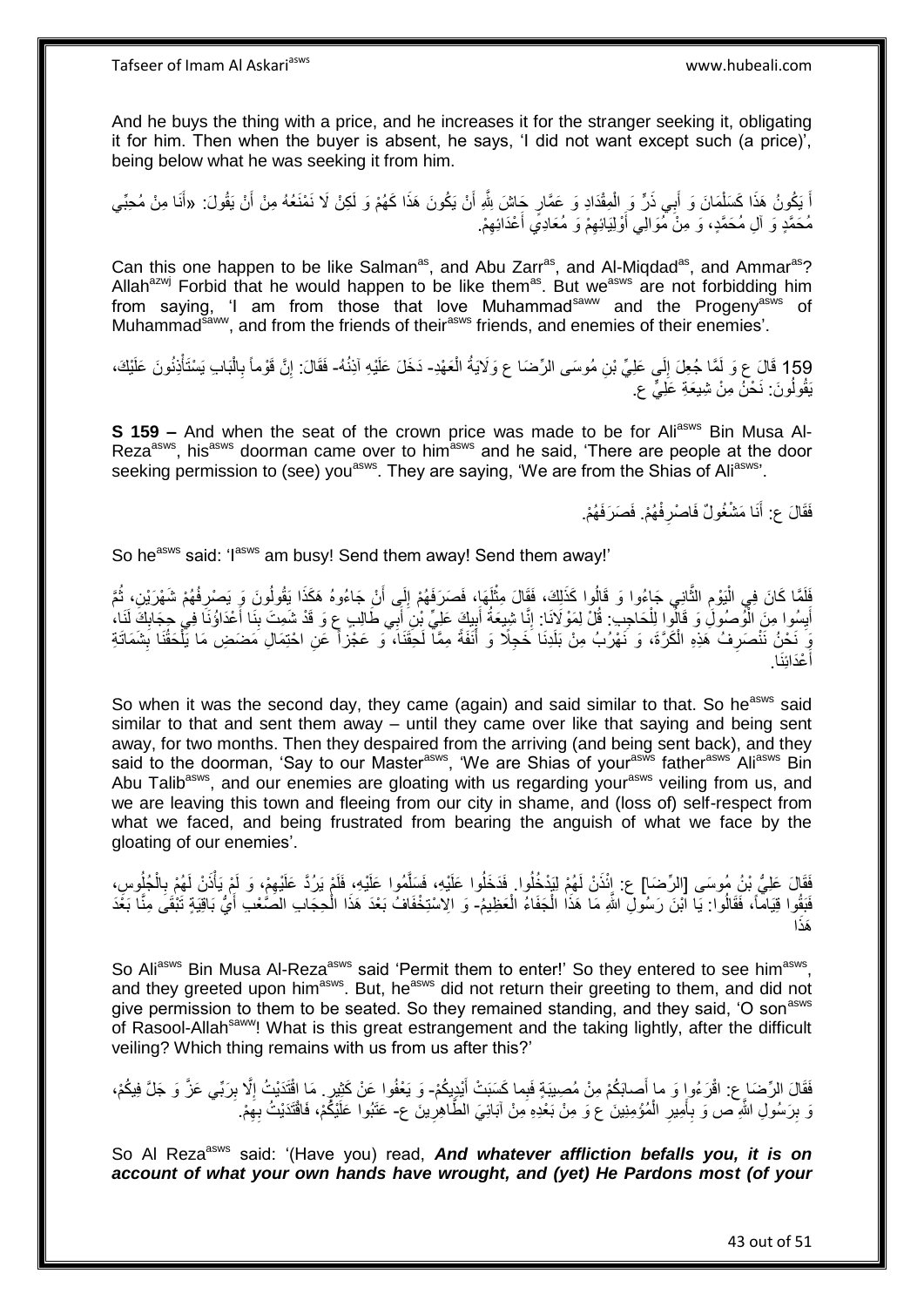*faults). [42:30]*? I<sup>asws</sup> did not model (myself<sup>asws</sup> upon) except with my<sup>asws</sup> Lord<sup>azwj</sup> regarding you all, and with Rasool-Allah<sup>saww</sup>, and with Amir Al-Momineen<sup>asws</sup>, and from after him<sup>asws</sup> from  $my<sup>asws</sup>$  forefathers<sup>asws</sup>, the clean ones. I<sup>asws</sup> have been admonishing upon you all, and modelled with themasws'.

> قَالُوا: لِمَا ذَا يَا ابْنَ رَسُولِ اللَّهِ قَالَ [لَهُمْ]: لِدَعْوَاكُمْ- أَنَّكُمْ شِيعَةُ أَمِيرِ الْمُؤْمِنِينَ عَلِيٍّ بْنِ أَبِي طَالِبٍ عِ. َ ْ **ٍ** َ َ

They said, 'Due to what is that, O son<sup>asws</sup> of Rasool-Allah<sup>saww</sup>?' He<sup>asws</sup> said to them: 'Due to your claims that you are the Shias of Amir Al-Momineen Ali<sup>asws</sup> Bin Abu Talib<sup>asws</sup>.

وَيْحَكُمْ إِنَّمَا شِيعَتُهُ الْحَسَنُ وَ الْحُسَيْنُ عِ وَ سَلْمَانُ وَ أَبي [أَبُو] ذَرٍّ وَ الْمِقْدَادُ وَ عَمَّالٌ وَ مُحَمَّدُ بْنُ أَبِي بَكْرٍ، الَّذِينَ لَمْ يُخَالِفُوا ْ َ ْ ْ ْ ِ ه َ نَمْيئاً مِنْ أَوَامِرِهِ، وَ لَمْ يَرْتَكِبُوا شَيْئاً مِنّْ [فُنُونِ] زَوَاجِرِهِ. **∶** اُ **ٍ** 

Woe be unto you! But rather, his<sup>asws</sup> Shias were Al-Hassan<sup>asws</sup>, and Al-Husayn<sup>asws</sup>, and Salman<sup>as</sup>, and Abu Zarr<sup>as</sup>, and Al-Miqdad<sup>as</sup>, and Ammar<sup>as</sup>, and Muhammad<sup>ra</sup> Bin Abu Bakr, those who did not oppose anything from his<sup>asws</sup> orders, and did not ride anything from the paths of his<sup>asws</sup> deterrence's.

َأَمَّا أَنْتُمْ إِذَا قُلْتُمْ إِنَّكُمْ شِيعَتُهُ، وَ أَنْتُمْ فِي أَكْثَرِ أَعْمَالِكُمْ لَهُ مُخَالِفُونَ، مُقَصِّرُونَ فِي كَثِيرٍ مِنَ الْفَرَائِضِ [وَ] مُتَهَاوِنُونَ بِعَظِيمِ َ ِ َ ِ ֦֧֦֧֧֦֧֦֧֦֧֦֧֦֧֦֧֧֦֧֦֪֧֪֦֪֦֧֧֧֧֧֧֧֟֟֟֓֕֟֓֕֝֓֟֓֡֟֓֡֟֓֡֟֓֡֟֓֡֟֟֓֡֟֓֡֟֟֩֓֞֟֓֞֟֓֡֟֓֞֟֓֟֓֝֬֝֓֟֝֓֟֝֬֝֬֝֬֝֬֝֬֝֬֝֬<br>֧֪֪֧֪֧֪֪֪֪֦֧֪֧֪֪֪֪֪֦֧֝֝֝֬֝֝֬֝ َ َ **∶ ∶** ِ ْ حُقُوقِ إِخْوَانِكُمْ فِيَ اللَّهِ، وَ تَتَّقُونَ حَيْثُ لَّا تَجِبُ التَّقِيَّةُ، وَ تَتْرُكُونَ التَّقِيَّةَ [حَيْثُ لَا بُذِّ مِنَ التَّقِيَّةِ].  $\cdot$ 

So, as for your saying that you are his<sup>asws</sup> Shias, and you, in most of your deeds are opposing to himasws, being deficient in most of the Obligations, and are being negligent with great rights of your brethren for the Sake of Allah<sup>azwj</sup>, and are fearing where the *Taqiyya* (dissimulation) is not obligated, and are neglecting the *Taqiyya* where it is a must from Observing the *Taqiyya*.

لْو قُلْتُمْ أَنَّكُمْ مُوَالُوهُ وَ مُحِبُّوهُ، وَ الْمُوَالُونَ بِأَوْلِيَائِهِ، وَ الْمُعَادُونَ لِأَعْدَائِهِ، لَمْ أُنْكِرْهُ مِنْ قَوْلِكُمْ، وَ لَكِنْ هَذِهِ مَرْتَبَةٌ شَرِيفَةٌ ا<br>ا ْ ْ َ ֦֧֦֧֦֧֦֦֧֦֧֦֧֦֧֦֧֦֧֦֧֦֧֦֪֪֪֦֪֪֦֟֟֟֓֕֟֓֟֓֕֟֓֡֟֓֟֓֟֓֟֓֡֟֟֓֡֟֟֓֡֟֓֟֓֡֟֓֞֟֟֓֡֟֓֡֟֓֟֓֟֓֟֓֟֓֟֓֟֓֞֟֟ ِ ادَّعَيْتُمُو هَا، ۚ إِنْ لَمْ تُصَدِّقُوا قَوْلَكُمْ بِفِعْلِكُمْ هَلَكْتُمْ- إِلَّا أَنْ تَتَدَارَ كَكُمْ رَحْمَةٌ [مِنْ] رَبِّكُمْ. **ِ** ِ اُ ِ

If you had said that you are his<sup>asws</sup> friends and those that love him<sup>asws</sup>, and the friends of his<sup>asws</sup> friends, and enemies of his<sup>asws</sup> enemies,  $I^{asws}$  would not have denied you from your words. But, this (being a Shia) is a noble rank for you to be claiming it. If your words are not ratified by your deeds, you will be destroyed, unless if you come across a Mercy from your  $Lord^{azwj}$ .

قَالُوا: يَا ابْنَ رَسُولِ اللَّهِ، فَإِنَّا نَسْتَغْفِرُ اللَّهَ وَ نَتُوبُ إِلَيْهِ مِنْ قَوْلِنَا، بَلْ نَقُولُ- كَمَا عَلَّمَنَا مَوْلَانَا- نَحْنُ مُحِبُّوكُمْ، وَ مُحِبُّو لَ ِ ِ ه أَوْلِيَائِكُمْ، وَ مُعَادُو أَعْدَائِكُمْ. َ َ

They said, 'O son<sup>asws</sup> of Rasool-Allah<sup>saww</sup>! We hereby seek Forgiveness of Allah<sup>azwj</sup> and repent to  $\text{Him}^{\text{azwj}}$  from our words. But, we are saving, just as you<sup>asws</sup>, our Master<sup>asws</sup>, have taught us. We are those that love you<sup>asws</sup>, and love you<sup>rasws</sup> friends, and are inimical to your<sup>asws</sup> enemies'.

> قَالَ الرِّضَا ع: فَمَرْحَباً بِكُمْ يَا إِخْوَانِي وَ أَهْلَ وُدِّي، ارْتَفِعُوا، ارْتَفِعُوا. َ ┆ ِ

So Al-Reza<sup>asws</sup> said: 'Then welcome to you all, O my<sup>asws</sup> brothers and the people of my<sup>asws</sup> cordiality. You have raised yourselves! You have raised yourselves!'

> فَمَا زَالَ يَرْفَعُهُمْ حَتَّى أَلْصَقَهُمْ بِنَفْسِهِ، ثُمَّ قَالَ لِحَاجِبِهِ: كَمْ مَرَّةً حَجَبْتَهُمْ قَالَ: سِتِّينَ مَرَّةً: ِ ٔ<br>ـ **∣** ْ َ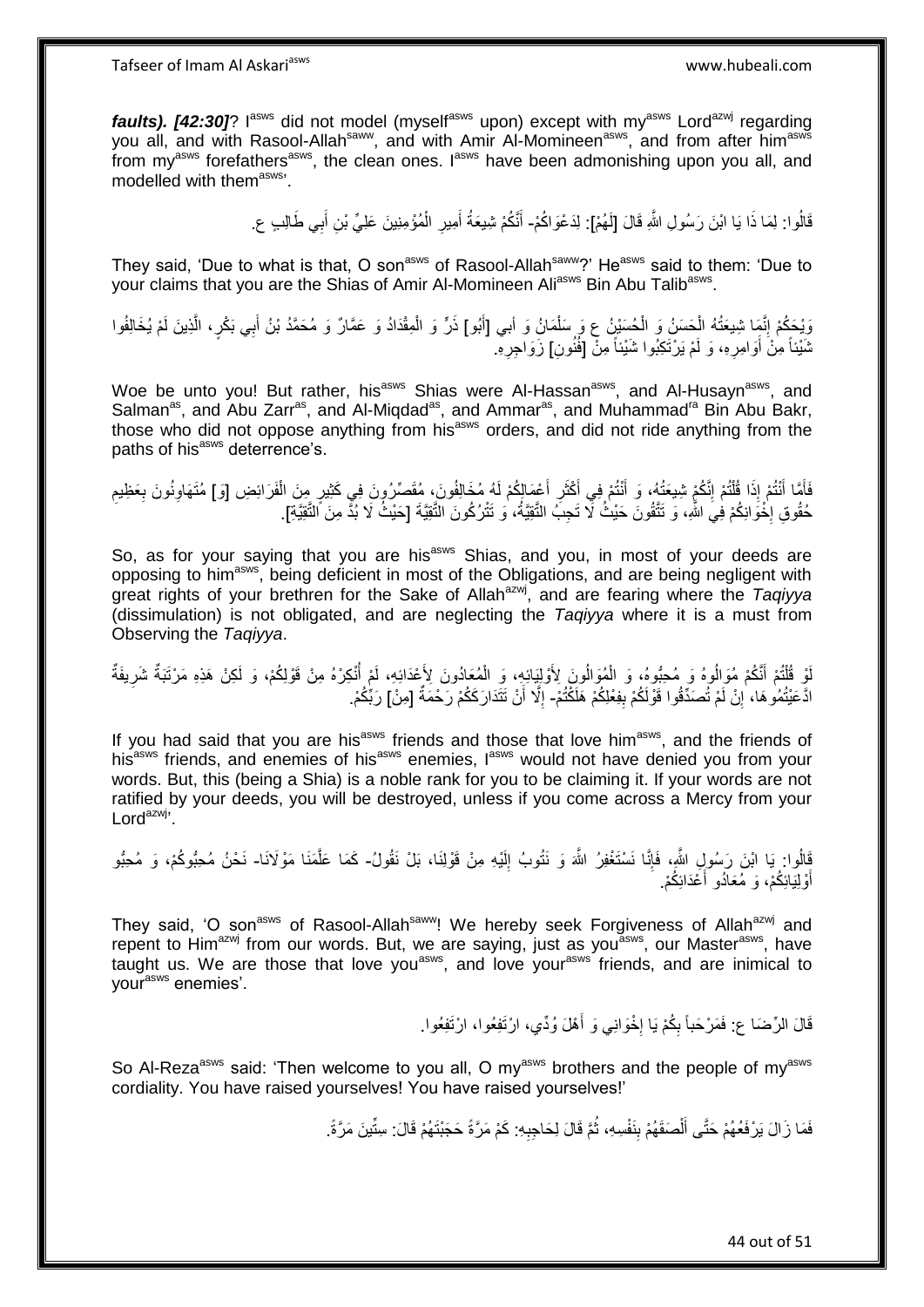And he<sup>asws</sup> did not cease to raise them until he<sup>asws</sup> embraced them to himself<sup>asws</sup>. Then he<sup>asws</sup> said to his<sup>asws</sup> doorman: 'How many times did you block them?' He said, 'Sixty times'.

ْفَقَالَ لِحَاجِبِهِ ۚ فَاخْتَلِفْ إِلَيْهِمْ سِتَّيِنَ مَرَّةً مُتَوَالِيَةً، فَسَلَّمْ عَلَيْهِمْ وَ اقْرَأْهُمْ سَلَامِي فَقَدْ مَحَوْا مَا كَانَ مِنْ ذُنُوبِهِمْ بِاسْتِغْفَارِهِمْ وَ ْ ِ ِّ ِ لَ  $\frac{1}{2}$ ِ ِ ِ ِ نُوْبَتِهِمْ، وَ اَسْتَحَقُّوا الْكَرَامَةُ لِمَحَبَّتِهِمْ لَنَا وَ مُوَالاتِهِمْ. ِ ِ ْ ِ

So he<sup>asws</sup> said to his<sup>asws</sup> doorman: 'So interchange with them sixty times consecutively, and greet upon them and convey my<sup>asws</sup> greetings to them, for it has been Deleted, whatever was from their sins, due to their seeking Forgiveness and their repentance, and they are (now) deserving of the prestige due to their love for usasws, and their friendship'.

> وَ تَفَقَّدْ أَمُورَ هُمْ وَ أَمُورَ عِيَالِاتِهِمْ، فَأُوْسِعْهُمْ بِنَفَقَاتٍ وَ مَبَرَّاتٍ وَ صِلَاتٍ وَ دَفْع مَعَرَّاتٍ ا<br>ا ،<br>ا ِ **∣** َ ِ

And he<sup>asws</sup> surveyed their affairs and the affairs of their dependents, and extended to them the expenditure money, and gifts, and (financial) help, and dispelled the difficulties.

160 قَالٍَ ع دَخَلَ رَجُلٌ عَلَى مُحَمَّدٍ بْنِ عَلِيٍّ بْنِ مُوسَى الرِّضَا ع وَ هُوَ مَسْرُورٌ ، فَقَالَ: مَا لِي أَرَاكَ مَسْرُوراً قَالَ: يَا ابْنَ َ رَسُولِ اللَّهِ، سَمِعْتُ أَبَاكَ يَقُولُ: أَحَقُّ يَوْمٍ بِأَنْ يُسَرَّ الْعَبْدُ فِيهِ- يَوْمٌ يَرْزِقُهُ اللَّهُ صَدَقَاتٍ وَ مَبَرَّاتٍ ۖ وَ سَدِّ خَلَّاتٍ مِنْ إِخْوَانٍ لَهُ ْ اُ ¦ ٍ َ َ ا.<br>\* مُؤْمِنِينَ، وَ إِنَّهُ قَصَدَنِي الْيَوْمَ عَشَرَةٌ مِنْ ۖ إِخْوَانِيَ [الْمُؤْمِنِينَ] الْفُقَرَاءِ لَهُمْ عِيَالاتٌ، قَصَدُونِي مِنْ بَلَدِ كَذَا وَ كَذَا، فَأَعْطَيْتُ كُلَّ ْ ·<br>∶ :<br>ا ֺ֦֧֦֧֦֧֦֧֦֧֦֧֦֧֦֧֦֦֦֧֦֦֧֦֧֦֦֦֦֦֦֧֦֧֦֦֦֦֧֦֧֦֧֦֧֦֝֟֝֓֕֜֟֓֡֡֓֞֡ َ وَاحِدٍ مِنْهُمْ فَلَِهَذَا سُرُورِي. ِ

**S 160 –** He (Imam Hassan Al-Askari<sup>asws</sup>) said: 'A man came over to Muhammad<sup>asws</sup> Bin Ali<sup>asws</sup> Bin Musa Al-Reza<sup>asws</sup>, and he was cheerful. So he<sup>asws</sup> said: 'What is the matter l<sup>asws</sup> see you so cheerful today?' He said, 'O son<sup>asws</sup> of Rasool-Allah<sup>saww</sup>! I heard your<sup>asws</sup> father<sup>asws</sup> saying: 'The most rightful of the day in which the servant can be cheerful in, is the day Allah $a^{z}$ wj Graces him to give charities and gifts, and plugs the holes (fulfil needs) from Momineen brothers of his. And today, ten of my poor Momineen brothers came to me, having dependents for them. They came to me from such and such a city, and I gave to each one of them. Thus, my cheerfulness is due to this'.

> فَقَالَ مُحَمَّدُ بْنُ عَلِيٍّ ع: لَعَمْرِي إِنَّكَ حَقِيقٌ بِأَنْ تُسَرَّ- إِنْ لَمْ تَكُنْ أَحْبَطْتَهُ أَوْ لَمْ تُحْبِطْهُ فِيمَا بَعْدُ. أ ِ ِ ِ َ َ ِ

So Muhammad Bin Ali<sup>asws</sup> said: 'By my<sup>asws</sup> life! You are indeed rightful of being cheerful, if it does not happen to be confiscated, or would not be confiscated afterwards'.

> فَقَالَ الرَّجُلُ: وَ كَيْفَ أَحْبَطْتُهُ- وَ أَنَا مِنْ شِيعَتِكُمُ الْخُلَّصِ قَالَ: هَاهْ قَدْ أَبْطَلْتَ بِرَّكَ بِإِخْوَانِكَ وَ صَدَقَاتِكَ. ه َ  $\frac{1}{2}$ **∶** ِ ْ َ

The man said, 'And how would it be confiscated and I am from your<sup>asws</sup> sincere Shias?' He<sup>asws</sup> said: 'Here, you have (just) invalidated your righteousness with your brothers, and your charities'.

قَالَ: وَ كَيْفٍ ذَاكَ يَا ابْنَ رَسُولِ اللَّهِ قَالَ لَهُ مُحَمَّدُ بْنُ عَلِيٍّ ع: اقْرَأْ قَوْلَ اللَّهِ عَزَّ وَ جَلَّ: يا أَيُّهَا الَّذِينَ آمَنُوا لا تُبْطِلُوا صَدَقاتِكُمْ <u> $\frac{1}{2}$ </u> ه بِالْمَنِّ وَ الْأَذى ْ **∶** 

He said, 'And how can that be so, O son<sup>asws</sup> of Rasool-Allah<sup>saww</sup>?' Muhammad Bin Ali<sup>asws</sup> said to him: 'Have you read the Words of Allah<sup>azwj</sup> Mighty and Majestic: O you those who are *believing! Do not invalidate your charities by reminders of generosity and (causing) distress [2:264]*'.

قَالَ الرَّجُلُ: يَا ابْنَ رَسُولِ اللَّهِ مَا مَنَنْتُ عَلَى الْقَوْمِ الَّذِينَ تَصِدَّقْتُ عَلَيْهِمْ وَ لَا آذَيْتُهُمْ! قَالَ لَمُهُ مُحَمَّدُ بْنُ عَلِيٍّ ع: إِنَّ اللَّهَ عَزَّ وَ ِ ه ِ ْ ِ جَلَّ إِنَّمَا قَالَ: ۚ لا تُبْطِلُوا ۖ صَدَقاتِكُمْ بِالْمَنِّ وَ الْأَذى ۖ وَ لَمْ يَقُلْ لَا تُبْطِلُوا بِالْمَنِّ عَلَى مَنْ تَتَصَدَّقُونَ عَلَيْهِ، ْ ِ ِ ْ **∶**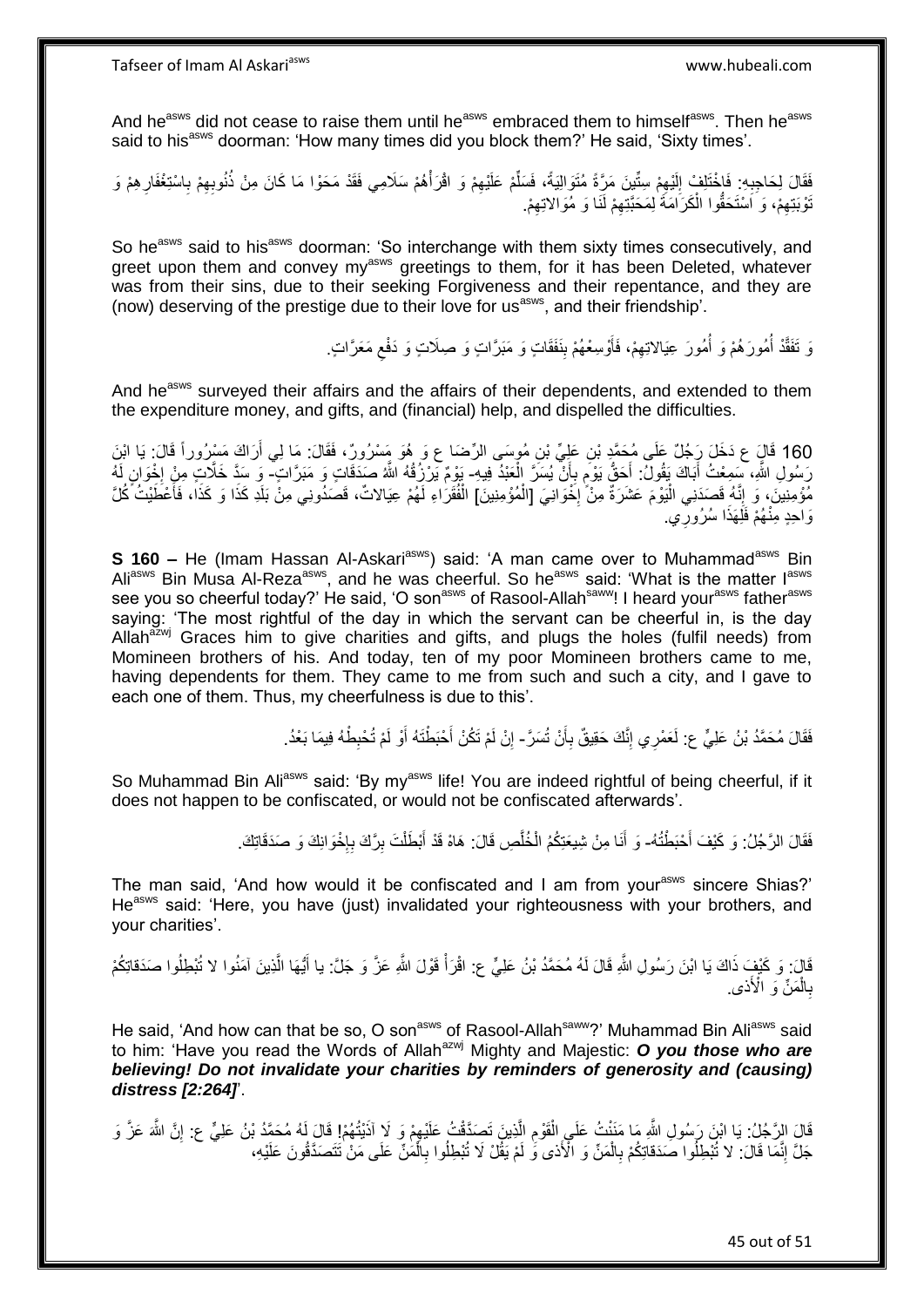The man said, 'O son<sup>asws</sup> of Rasool-Allah<sup>saww</sup>! I did not remind the generosity upon the people whom I was charitable upon, nor did I cause them distress!' Muhammad Bin Aliasws said to him: 'Allah<sup>azwj</sup> Mighty and Majestic, rather, Said: **Do not invalidate your charities by** *reminders of generosity and (causing) distress [2:264]*, and did not Say: "Do not invalidate your charities by reminders of generosity and causing distress to those you have been charitable upon.

[وَ بِالْأَذَى لِمَنْ تَتَصَدَّقُوِنَ عَلَيْهِ] وَ هُوَ كُلُّ أَذًى، أَ فَتَرَى أَذَاكَ لِلْقَوْمِ الَّذِينَ تَصَدَّقْتَ عَلَيْهِمْ أَعْظَمُ، أَمْ أَذَاكَ لِحَفَظَتِكَ- وَ مَلَائِكَةِ **∶** َ َ ِ ه ֺ֧֧֧֧֧֧ׅ֧֧ׅ֧֧֚֚֚֚֚֚֚֚֚֚֚֚֚֚֚֚֚֚֚֚֚֚֚֚֚֝֘֝֝֓֝֓֝֓֝֓֝֓֜֓֡֜֡֜֓֝֓ ْ َ َ َ اللَّهِ اَلْمُقَرَّبِينَ حَوَالَيْكَ، أَمْ أَذَاكَ لَّنَا فَقَالَ الرَّجُلُ: بَلْ هَذَا يَا ابْنَ رَسُولِ اللَّهِ َ َ **!** .<br>ا

And by the causing distress to the ones you have been charitable upon, and it is every distress. Do you see your causing distress to the people, those whom you have been charitable upon, as being greater, or your causing distress to your recorders (Recording Angels), and the Angels of Proximity of Allah<sup>azwj</sup> (who are) around you, or your causing distress to us<sup>asws</sup>?' So the man said, 'But, this, O son<sup>asws</sup> of Rasool-Allah<sup>saww</sup>!'

فَقَالَ: فَقَدْ آذَيْتَنِي وَ آذَيْتَهُمْ وَ أَبْطَلْتَ صَدَقَتَكَ. قَالَ: لِمَا ذَا قَالَ: لِقَوْلِكَ «وَ كَيْفَ أَحْبَطْتُهُ- وَ أَنَا مِنْ شِيعَتِكُمُ الْخُلَّصِ» وَيْحَكَ، أَ ْ َ َ ه َ َ تَدْرِي مَنْ شِيعَتْنَا الْخُلَّصُٰ [قَالَ: لَا. ه

He<sup>asws</sup> said: 'But you have caused distress to me<sup>asws</sup> and to them, and invalidated your charities'. He said, 'Due to what is that?' Heasws said: 'Due to your words, 'And how can it be confiscated and I am from your<sup>asws</sup> sincere Shias!'. Woe be unto you! Do you know who are ourasws sincere Shias?' He said, 'No'.

قَالَ: شِيعَتُنَا الْخُلَّصُ] حِزْقِيلُ الْمُؤْمِنُ، مُؤْمِنُ آلِ فِرْعِوْنَ وَ صَاحِبُ بِسِ الَّذِي قَالَ اللَّهُ تَعَالَى [فِيهِ]. وَ جاءَ مِنْ أَقْصَا الْمَدِينَةِ ه ه ْ رَجُلٌ يَسْعى وَ سَلْمَانٌ وَ أَبُو ذَرٌ وَ الْمِقْدَادُ وَ عَمَّارٌ ، أَ سَوَّيْتَ نَفْسَكَ بِهَؤُلَاءِ أَ مَا آذَيْتَ بِهَذَا الْمَلَائِكَةُ، وَ آذَيْتَنَا ْ ِ َ ِ َ ْ َ ْ

He<sup>asws</sup> said: 'Our<sup>asws</sup> sincere Shias are Hizkeel<sup>as</sup>, the Momin, a Momin of the people of Pharaoh<sup>la</sup>, and one who came running, the one for whom Allah<sup>azwj</sup> the Exalted Said regarding him: *And from the remote part of the city there came a man running [36:20]*, and Salman<sup>ra</sup>, and Abu Zarr<sup>ra</sup>, and Al-Miqdad<sup>ra</sup>, and Ammar<sup>ra</sup>. Are you equalising yourself with them? Are you not causing distress with this to the Angels and distressing us<sup>asws</sup>?'

فَقَالَ الرَّجُلُ: أَسْتَغْفِرُ اللَّهَ وَ أَتُوبُ إِلَيْهِ، فَكَيْفَ أَقُولُ قَالَ: قُلْ: أَنَا مِنْ مُوَالِيكُمْ وَ مُحِبِّيكُمْ، وَ مُعَادِي أَعْدَائِكُمْ، وَ مُوَالِي أَوْلِيَائِكُمْ. َ لَ ِ َ َ َ َ َ

So the man said, 'I seek Forgiveness of Allah<sup>azwj</sup> and I repent to Him<sup>azwj</sup>. So, how should I be saying?' He<sup>asws</sup> said: 'Say, 'I am from your<sup>asws</sup> friends, and those that love you<sup>asws</sup>, and am inimical to yourasws enemies, and a friend to yourasws friends'.

فَقَالَ: كَذَلِكَ أَقُولُ، وَ كَذَلِكَ أَنَا يَا ابْنَ رَسُولِ اللَّهِ، وَ قَدْ تُبْتُ مِنَ الْقَوْلِ الَّذِي أَنْكَرْتَهُ، وَ أَنْكَرَتْهُ الْمَلَائِكَةُ، فَمَا أَنْكَرْتُمْ ذَلِكَ إِلَّا َ ه ْ َ َ ِ َ ْ َ لِإِنْكَارِ اللَّهِ عَزَّ وَ جَلَّ. **∶** 

The man said, 'Like that (is how) I shall be saying, and like that is (how) I am, O son<sup>asws</sup> of Rasool-Allah<sup>saww</sup>! And I have repented from the words which He<sup>azwj</sup> Disapproves, and the Angels disapprove, and you<sup>asws</sup> did not disapprove that except due to the Disapproval of Allah<sup>azwj</sup> Mighty and Majestic'.

> فَقَالَ مُحَمَّدُ بْنُ عَلِيِّ بْنِ مُوسَى الرِّضَا عِ: الْآنَ قَدْ عَادَتْ إِلَيْكَ مَثُوبَاتُ صَدَقَاتِكَ وَ زَالَ عَنْهَا الْإِحْبَاطُ. ا<br>ماہم سالہ لَ ِ

So Muhammad Bin Ali Bin Musa Al Reza<sup>asws</sup> said: 'Now, there have been returned to you, the Rewards of the charities and the confiscation has been removed from these'.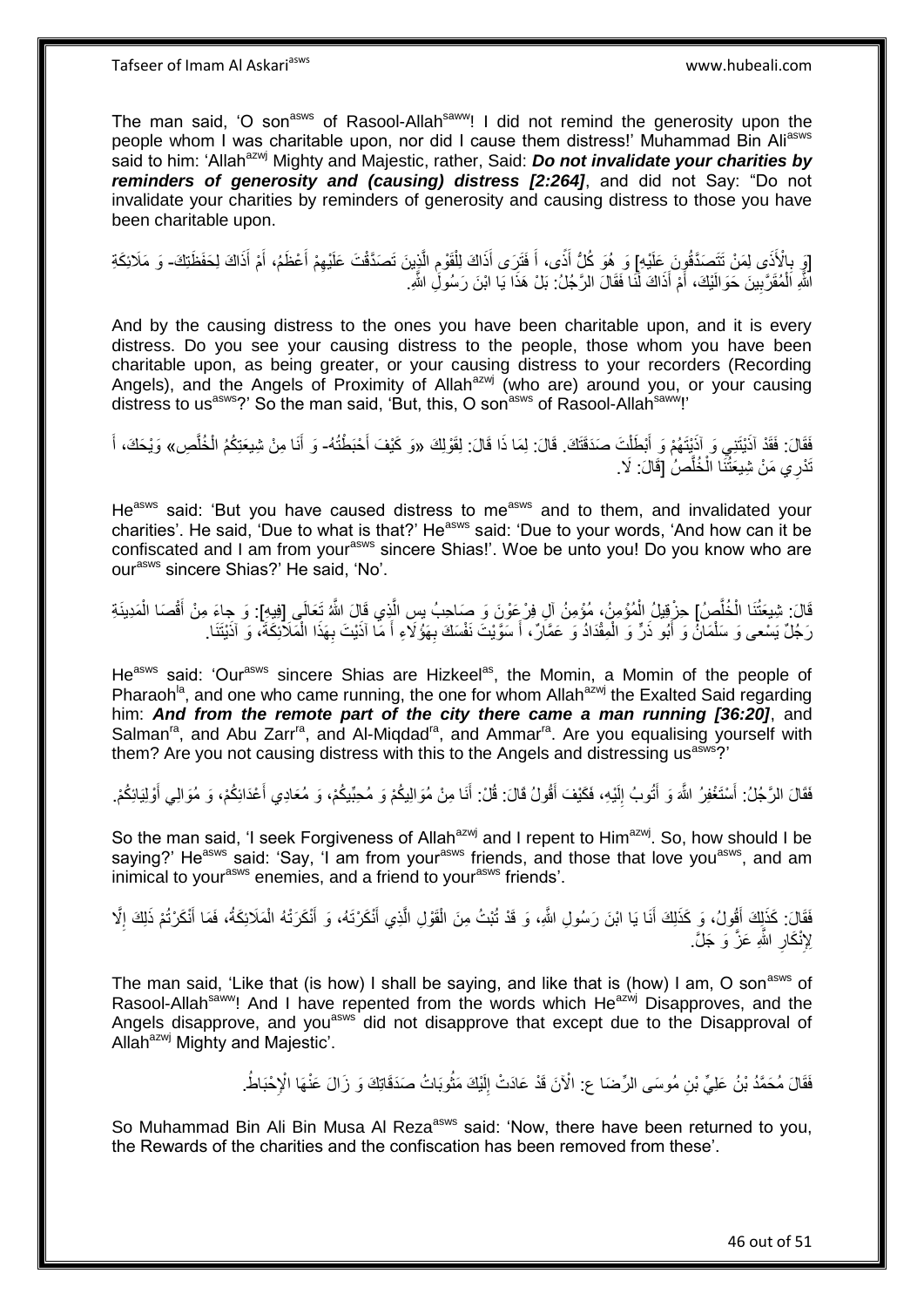161 قَالَ أَبُو يَعْقُوبَ يُوسُفُ بْنُ زِيَادٍ وَ عَلِيُّ بْنُ سَنَّإِرٍ (رض) حَضَرْنَا لَيْلَةً عَلَى غُرْفَةِ الْحَسَنِ بْنِ عَلِيٍّ بْنِ مُحَمَّدٍ ع وَ قَدْ<br>وَيَسْتَدَمَّنَ الْجُوَيَّةُ وَيَسْتَغْفُونَ فَيْ بِهِ مِنْ ي ْ َ كَانَ مَلِكُ الزَّمَانِ لَهُ مُعَظُّماً، وَ حَاشِّنِتُهُ لَّهُ مُبَجِّلِينَ، إِذْ مِّرَ كَلَيْنَا وَالِي الْبَلَدِ- وَالِي الْحِسْرَيْنِ- وَ مَعَهُ رَجُلٌ مَكْثُوفٌ، وَ الْحَسَنُ ْ .<br>.<br>. ْ بْنُ عَلِيٍّ عِ مُشْرِفٌ مِنْ رَوْزَنَتِهِ. ِ

**S 161 -** Abu Ayoub Yusuf Bin Ziyad and Ali Bin Sayyar said, 'We were present in the chamber of Al Hassan Ali Bin Muhammad<sup>asws</sup>, and the king of the time used to have reverence for him<sup>asws</sup>, and his entourage used to adore him<sup>asws</sup>, when the governor of the city passed by us – and with him was a chained man, and Al-Hassan<sup>asws</sup> Ibn Ali<sup>asws</sup> as looking out from his<sup>asws</sup> window.

فَلَمَّا رَآهُ إِلْوَالِي تَرَجَّلَ عَنْ دَابَّتِهِ إِجْلَالًا لَهُ. فَقَالَ الْحَسَنُ بْنُ عَلِيٍّ ع: عُدْ إِلَى مَوْضِعِكَ. فَعَادَ، وَ هُوَ مُعَظّمٌ لَهُ، وَ قَالَ: يَا ابْنَ ِ ْ  $\frac{1}{2}$ ْ رَسُولٍ الِثَّهِ، أَخَذْتُ هَذَا، فِي هَذِهِ اللَّيْلَةِ، عَلَى بَابِ حَانُوتِ صَيْرَفِّيٍّ، فَاتَّهَمْتُهُ بِأَنَّهُ يُرِيدُ نَقْبَهُ وَ السَّرِقَةَ مِنْهُ. فَقَبَضْتُ عَلَيْهِ، فَلَمَّا ِ َ ِ ه **ٔ** ِ هَمَمْتُ أَنْ أَصْرِبَهُ خَمْسَمِآَنَةِ [سَوْطٍ] وَ هَذَا سَبِيلِي فِيمَنْ أَتَّهِمُهُ مِمَّنْ آخُذُهُ لِيَكُونَ قَدْ شَقِيَ بِبَعْضِ ذُنُوبِهِ- قَبْلَ أَنْ يَأْتِيَنِي [وَ َ **!** ِ َ َ ِ ِ ْ َ يَسْأَلَنِي فِيهِ] مَنْ َلاَ أَطِيقُ مُدَافَعَتَهُ. لَ َ ُ

When the governor saw him<sup>asws</sup>, dismounted from his animal in respect for him<sup>asws</sup>. So Al-Hassan<sup>asws</sup> Bin Ali<sup>asws</sup> said: 'Return to your place'. So he returned, and he was revering to him<sup>asws</sup> and said, 'O son<sup>asws</sup> of Rasool-Allah<sup>saww</sup>! I seized this one during this night, at the door of Hanout the money-changer, and he accused him that he wanted to pry and steal from him. So, I captured him. But, when I thought of striking him five hundred lashes – and this is my way regarding the ones I accuse from the ones I seize – in order to make him wretched with part of his sins, before he came to me, and he asked me regarding it  $-$ (something) which I could not stand to defend it'.

فَقَالَ لِي: اتَّقِ اللَّهَ وَ لَا تَتَعَرَّضْ لِسَخَطِ اللَّهِ- فَإِنِّي مِنْ شِيعَةِ أَمِيرِ الْمُؤْمِنِينَ عَلِيٍّ بْنِ أَبِي طَالِبٍ ع وَ شِيعَةِ مَذَا الْإِمَامِ [أَبِي]<br>فَقَالَ لِي: اتَّقِ اللَّهَ وَ ِرَّهُ تَتَعَرَ **∶** َ ِ َ ْ **∶** َ اا الْقَائِمِ بِأَمْرِ اللَّهِ عِ. فَكَفَفْتُ عَنْهُ، وَ قُلْتُ: أَنَا مَالٌّ بِّكَ عَلَيْهِ، فَإِنْ عَرَفَكَ بِالتَّشَيُّعِ أَطَّلَقْتُ عَنَّكَ، وَ إِلَّا قَطَعْتُ يَدَكَ وَ رِجْلَكَ، بَغْدَ ِ َ ្ត្ ِ ِ ِ ِ ِ ِ ْ ِ أَنْ أَجْلَِدُكَ ۖ أَلْفَ سَوْطٍ، وَ قَدْ جِئْتُكَ [بِهِ] يَا ابْنَ رَسُولِ اللَّهِ فَهَلْ ۚ هُوَ مِنْ شِيعَةِ عَلِيٍّ ع كَمَا ادَّعَى **∶** ْ َ َ

He said to me, 'Fear Allah<sup>azwj</sup> and do not be exposed to the Wrath of Allah<sup>azwj</sup>, for I am from the Shias of Amir Al-Momineen Ali<sup>asws</sup> Bin Abu Talib<sup>asws</sup> and the Shias of this Imam<sup>asws</sup> – the father<sup>asws</sup> – of Al-Qaim<sup>asws</sup> – the one who would be rising with the Commands of Allah<sup>azwj</sup>, So, I refrained from him, and I said, 'I shall pass by with you to him<sup>asws</sup>. If he<sup>asws</sup> recognises you as being a Shia, I shall free you, or else I shall cut off your hand and your leg, after having whipped you a thousand lashes'. And I have come to you<sup>asws</sup> – with him – O son<sup>asws</sup> of Rasool-Allah<sup>saww</sup>! So, is he from the Shias of Ali<sup>asws</sup> just as he claims to be?'

فَقَالَ الْحَسَنُ بْنُ عَلِيٍّ عِ. مَعَاذَ اللَّهُ، مَا هَذَا مِِنْ شِيعَةِ عَلِيٍّ ع، وَ إِنَّمَا ابْتِلَاهُ اللَّهُ فِي يَذِكَ، لِاعْتِقَادِهِ فِي نَفْسِهِ أَنَّهُ مِنْ شِيعَةِ عَلِيٍّ ِ ْ َ ع. فَقَالَ الْوَالِي: الْأَنَّ كَّفَيْتَنِي مَئُونَتَهُ، الْأَنَ أَصْرِبَهُ خَمْسَمِائَةٍ [ضَرَّبَهُمْ] لَا حَرَجَ عَلَيَّ فِيهَا. َ :<br>ا

Al-Hassan<sup>asws</sup> Bin Ali<sup>asws</sup> said: 'Allah<sup>azwj</sup> Forbid! This one is not from the Shias of Ali<sup>asws</sup>, and rather, Allah<sup>azwj</sup> will Invalidate him in your hands, of his belief in himself that he is from the Shias of Ali<sup>asws</sup>'. So the governor said, 'Now you<sup>asws</sup> have sufficed me of his custody. Now I shall strike him five hundred lashes – there being no hesitations upon me with regards to it'.

َفَلَمَّا نَحَّاهُ بَعِيداً، قَالَ: ابْطَحُوهُ، فَبَطَحُوهُ وَ أَقَامَ عَلَيْهِ جَلَّادَيْنِ، وَاحِداً عَنْ يَمِينِهِ، وَ آخَرَ عَنْ شِمَالِهِ، وَ قَالَ: أَوْجِعَاهُ. فَأَهْوَيَا َ َ إِلَيْهِ بِعِصِيمِّهِمَا فَكَانَا لَا يُصِبِيَانِ اسْنَهُ شَيْئاً إِنَّمَا يُصِبِيَانِ الْأَرْضَ فَضَجَرَ مِنْ ذَلِكَ، وَ قَالَ: وَيْلَكُمَا تَضْرِبَانِ الْأَرْضَ اضْرِبَا ِ ِ ِ لَ ِ ِ ِ اَسْتَهُ. [فَذَهَبَا يَصْرِبَانِ اسْتَهُ] فَعََدَلَتْ أَيْدِيهِمَا فَجَعَلَا يَصْرُرِبُ بَعْضُهُمَا بَعْضاً وَ يَصِيحُ وَ يَتَأَوَّهُ. **∶** ِ َ َ ِ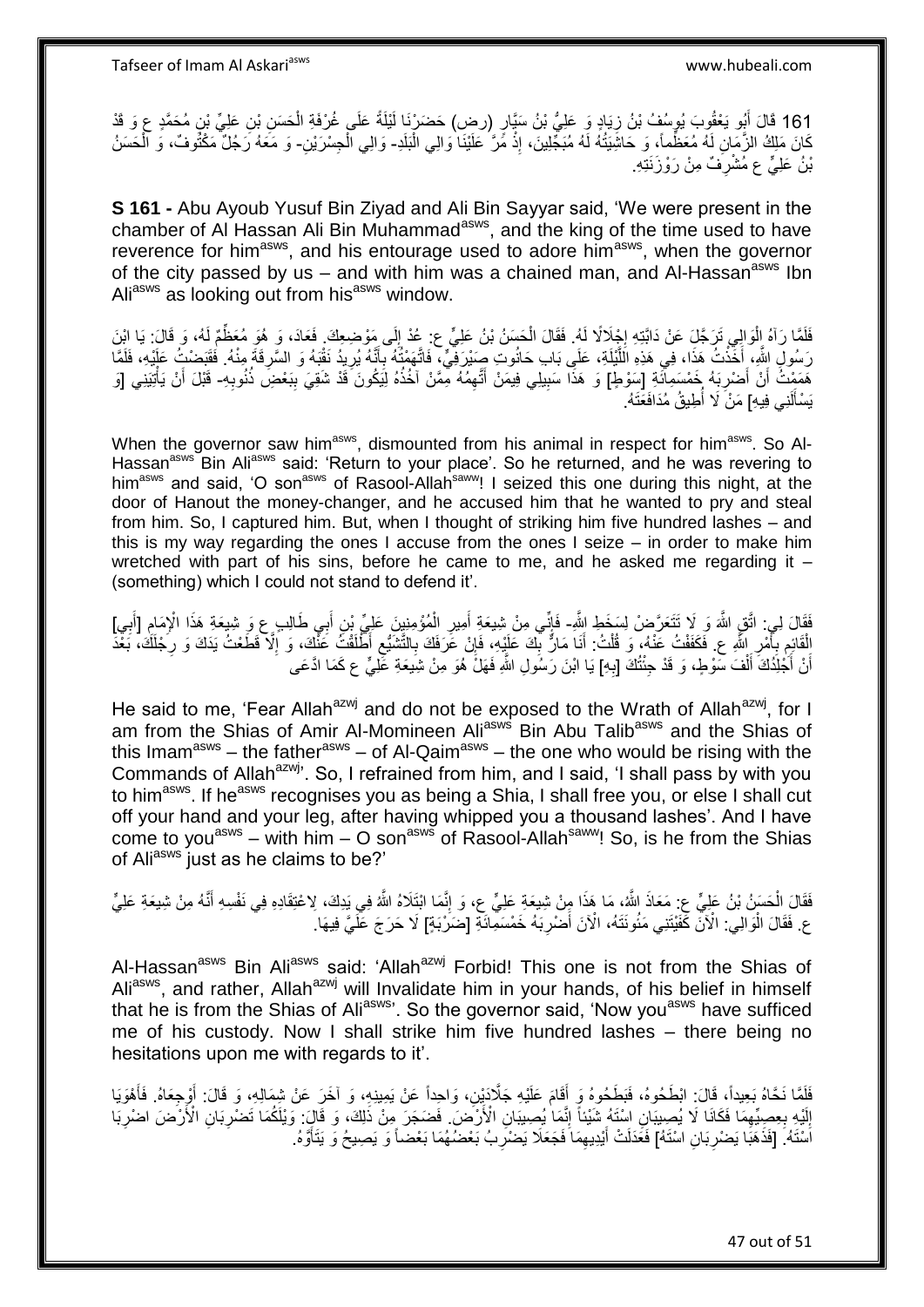So, when he took him far, he said, 'Lie him (on the ground)!' So, they lied him down, and two executioners stood over him, one on his right and the other one on his left, and he said, 'Inflict pain on him!' So, they both swung their whips at him, but it was so that they were not hitting anything of his body. But rather, they were hitting the ground. So he rebuked them from that and said, 'Woe be unto you both! You are striking the ground? Strike his body!' So they both went to strike his body, but their hands altered (the direction) and they ended up striking each other, and they were shouting and groaning.

فَقَالَ: وَيْحَكُمَا، أَ مَجْنُونَانِ أَنْتُمَا- يَضْرِبُ بَعْضُكُمَا بَعْضاً! اضْرِبَا الرَّجُلَ. فَقَالا: مَا نَضْرِبُ إِلَّا الرَّجُلَ، وَ مَا نَقْصِدُ سِوَاهُ، وَ َ َ **ٍ** ِ ِ ِ كِنْ تَعْدِلُ أَيْدِينَا حَتَّى يَضْرِبَ بَعْضُنَا بَعْضاً. ِ َ لَ

So he said, 'Woe be unto you both! Are you both mad? You are striking each other! Strike the man'. They both said, 'We are not striking except at the man, and we are not aiming besides him. But, our hands are altering (direction) to the extent that we end up striking each other'.

قَالَ: فَقَالَ: يَا فُلَانُ وَ يَا فُلِانُ حَتَّى دَعَا أَرْبَعَةً- وَ صَارُوا مَعَ الْأَوَّلَيْنِ سِتَّةً، وَ قَالَ: أَجِيطُوا بِهِ فَأَحَاطُوا بِهِ، فَكَانَ يَعْدِلُ َ ِ َ ِ َ بِأَيْدِيهِمْ، وَ تَرْفَعُ عِصِيُّهُمْ إِلَى فَوْقٍ، فَكَانَتْ لَا تَقَعُ إِلَّا بِالْوَالِي فَسَقَطَ عَنْ دَابَّتِهِ، وَ قَالَ: قَتَلْتُمُونِيَ، قَتَلَكُمُ اللَّهُ، مَا هَذَا)! فَقَالُوا: ْ ِ ِ ∣∣<br>∶ ِ َ **∶** ْ ُ مَا ضَرَٰبْنَا إِلَّا إِيًّاهُ! <u>֖֚֚֚֓</u>֛֚֚֚  $\ddot{\phantom{a}}$ 

He<sup>asws</sup> said: 'So he (governor) said, 'O so and so! O so and so!', until he had called four, and they came to be six (of them) along with the first two, and he said, 'Surround him!' So, they surrounded him, and it was so that their hands altered (direction) and they raised their sticks up, and these did not fall except upon the governor. So, he fell off from his animal, and said, 'You are killing me, may Allah<sup>azwj</sup> Kill you! What is this?' They said, 'We are not striking except him!'

نُمَّ قَالَ لِغَيْرِهِمْ: تَعَالَوْا فَاضْرِبُوا هَذَا. فَجَاءُوا، فَضَرَبُوهُ بَعْدُ فَقَالَ: وَيْلَكُمْ إِيَّايَ تَضْرِبُونَ! فَقَالُوا: لَا وَ اللَّهِ، مَا نَضْرِبُ إِلَّا **∶** ِ **∶** ِ ُ ِ ِ الرَّجُلَ!

Then he said to the others, 'Come over and strike this one'. So they came and struck him even more. He said, 'Woe be unto you! (Why) is it me you are striking?' They said. 'No, by Allah<sup>azwj</sup>! We are not striking except for the man!'

ْقَالَ الْوَالِي: فَمِنْ أَيْنَ لِي هَذِهِ الشَّجَّاتُ بِرَأْسِي وَ وَجْهِي وَ بَدَنِي، إِنْ لَمْ تَكُونُوا تَضنْرِبُونِي! فَقَالُوا: شَلَّتْ أَيْمَانُنَا إِنْ كُنَّا [قَدْ] َ ْ **ٔ** ِ ِ َ ِ ِ فَصَدْنَاكَ بِّضَرْبِ ۚ فَقَالَ الرَّجُلُ لِلْوَالِي: يَا عَبْْدَ اللَّهِ- أَ مَا تَعْتَبِرُ بِهَذِهِ الْأَلْطَافِ الَّتِي بِهَا يُصْرَفُ عَنِّي هَذَا الضَّرْبُ، وَيُلَكَ ِ ْ ِ ه ِ ِ لَ رُدَّنِي إِلَى الْإِمَامِ، وَ امْتَثِلْ فِيَّ أَمْرَهُ. َ ِ ِ

The governor said, 'So from where are these wound in my head, and my face, and my body, if you did not happen to strike me?' They said, 'May our hands be crippled if we have aimed you with the strikes'. The man said to the governor, 'O servant of Allah<sup>azwj</sup>! But, learn a lesson by these subtleties by which these strikes are diverted away from me. Woe be unto you! Return me to the Imam<sup>asws</sup>, and obey his<sup>asws</sup> orders'.

قَالَ: فَرَِدَّهُ الْوَالِي بَعْدُ [إِلَى] بَيْنَ يَدَيِ الْحَسَنِ بْنِ عَلِيٍّ ع. فَقَالٍَ: يَا ابْنَ رَسُولِ اللَّهِ، عَجِبْنَا لِهَذَا، أَنْكَرْتَ أَنْ يَكُونَ مِنْ شِيعَتِكُمْ ْ  $\frac{1}{2}$ َ َ ْ  $\ddot{\cdot}$ رَ مَنْ لَمْ يَكُنْ مِنْ شِبِعَتِكُمْ، ۖ فَهُوَ مِنْ شَبِعَةِ إِبْلِيسٍ، وَ بِهْوَ فِي النَّارِ ، وَ قَدْ رَأَيْتُ لَهُ مِنَ الْمُعْجِزَاتِ مَا لَا يَكُونُ إِلَّا لِلْأَنْبِيَاءِ. فَقَالَ َ **∶** ِ ِ ِ الْحَسَنُ بْنُ عَلِيٍّ ع: قُلْ: أُوْ لِلْأَوْصِيَاءِ. [فَقَالَ: أَوْ لِلْأَوْصَنِيَاءِ]. َ َ ْ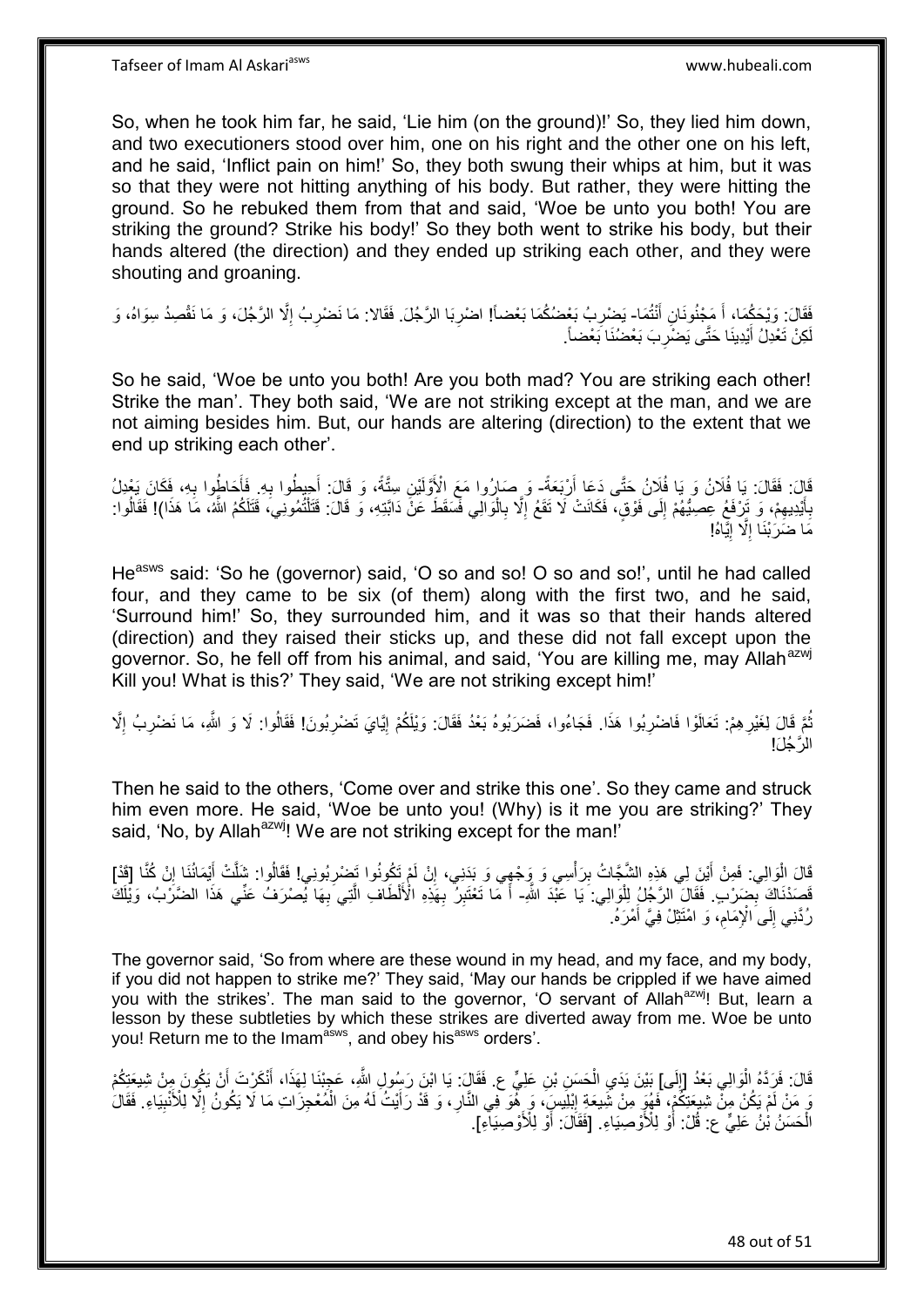He<sup>asws</sup> said: 'So the governor returned him to be in front of Al-Hassan<sup>asws</sup> Bin Ali<sup>asws</sup>, and he said, 'O son<sup>asws</sup> of Rasool-Allah<sup>saww</sup>! We are astounded at this! You<sup>asws</sup> denied that he happens to be from your<sup>asws</sup> Shias, and the one who does not happen to be from your<sup>asivs</sup> Shias is from the adherents of Iblees<sup>la</sup>, and he would be in the Fire. And I have seen the miracles for him what do not happen except for the Prophets<sup>as</sup>'. So Al-Hassan Bin Ali<sup>asws</sup> said: 'Say, 'Or for the successors<sup>asws</sup>'. So he said, 'Or, for the successors<sup>asws</sup>'.

فَقَالَ الْحَسَنُ بْنُ عَلِيٍّ عِ لِلْوَالِي: يَا عَبْدَ اللَّهِ- إِنَّهُ كَذَبَ فِي دَعْوَاهُ- أَنَّهُ مِنْ شِيعَتِنَا كَذِبَةً- لَوْ عَرَفَهَا ثُمَّ تَعَمَّدَهَا لَابْتُلِيَ بِجَمِيعِ ْ ِ َ ِ ِ ا دیکھیے لَ عَذَابِكَ لَهُ، وَ لَبَقِيَ فِي الْمُطْبَقِ ثَلاَثِينَ سَنَةً، وَ لَكِنَّ اللَّهَ تَعَالَى رَحِمَهُ لِإِطْلَاقِ<br>روبِا لَهِ أَمْرِ وَ لَبَقِيَ فِي الْمُطْبَقِ ثَلاَثِينَ سَنَةً، وَ لَكِنَّ اللَّهَ تَعَالَى رَحِمَهُ لِإِطْل ْ ِ **ٔ** َ عَبْدَ اللَّهِ، فَاعْلَمْ أَنَّ اللَّهَ عَزَّ وَ جَلَّ قَدْ خَلَّصَهُ مِنْ يَدَيْكَ، خَلِّ عَنْهُ فَإِنَّهُ مِنْ مُوَالِينَا وَ مُحِبِّينَا، وَ لَيْسَ مِنْ شِيعَتِنَا. ِ ه اً

So Al-Hassan Bin Aliasws said to the governor: 'O servant of Allah<sup>azwj</sup>! He is false in his claim – that he is from our<sup>asws</sup> Shias – a liar. Had he recognised it, then deliberated it, he would have been afflicted with the entirety of your punishments for him, and he would have remained in the prison for thirty years. But, Allah<sup>azwj</sup> the Exalted was Merciful to him for releasing the words upon what he neither meant nor was deliberately a liar. And you, O servant of Allah<sup>azwj</sup>! Know that Allah<sup>azwj</sup> Mighty and Majestic has Finished him from your hands. Free him, for he is from our<sup>asws</sup> friends and those that love us<sup>asws</sup>, but he isn't from our<sup>asws</sup> Shias.

فَقَالَ الْوِالِي: مَا كَانٍ هَذَا كُلُّهُ عِنْدَنَا إِلَّا سَوَاءً، فَمَا الْفَرْقُ قَالَ لَهُ الْإِمَامُ ع: الْفَرْقُ أَنَّ شِيعَتَنَا هُمُ الَّذِينَ يَتَّبِعُونَ آثَارَنَا، وَ َ ْ ْ ا<br>بالاستراكة<br>المستراكة ُّ ْ َ **∶** ه يُطِيعُونَّا فِيَ جَمِيع أَوَامِرِنَا وَ نَوَاهِينَا، فَأُولَئِكَ [مِنْ] شِيعَتِنَا. ُ ِ َ  $\zeta$ 

So the governor said, 'All of this isn't with us except for the same. So what is the difference?' The Imam<sup>asws</sup> said to him: 'The difference is that our<sup>asws</sup> Shias, they are those who are following our Ahadeeth, and they are obeying us<sup>asws</sup> in the entirety of our<sup>asws</sup> orders and prohibitions. So they are from our<sup>asws</sup> Shias. But, as for the one who opposes us<sup>asws</sup> in most of what Allah<sup>azwj</sup> has Imposed upon him, so he isn't from our<sup>asws</sup> Shias'.

فَأَهَّا مَنْ خَالَفَنَا فِي كَثِيرٍ مِمَّا فَرَضَهُ اللَّهُ عَلَيْهِ- فَلَيْسُوا مِنْ شِيعَتِنَا. قَالَ الْإِمَامُ عِ لِلْوَالِي: وَ أَنْتَ قَدْ كَذَبْتَ كَذِبَةً لَوْ تَعَمَّدْتَهَا و<br>كَيْفَا مَنْ حَالَفَنَا فِي كَثِيرٍ َ لَ َ ْ كَذَبْتَهَا- لَابْتَلَاكَ اللَّهُ عَزَّ وَ جَلَّ بِضَرْبِ أَلْفِ سَوْطٍ، وَ سِجْنِ ثَلَاثِينَ سَنَةً فِي الْمُطْبَقِ ۚ قَالَ: وَ مَا هِيَ يَا ابْنَ رَسُولِ اللَّهِ ْ ْ َ ِ

The Imam<sup>asws</sup> said to the governor: 'And you have lied such a lie that if you had deliberated it and lied it (deliberately). Allah<sup>azwj</sup> Mighty and Majestic would have Afflicted you with a thousand lashes, and imprisonment of thirty years in the dungeon'. He said, 'And what is it (the lie), O son<sup>asws</sup> of Rasool-Allah<sup>saww</sup>?'

قَالَ: بِزَعْمِكَ أَنَّكَ رَأَيْتَ لَمُ مُعْجِزَاتٍ، إِنَّ الْمُعْجِزَاتِ لَيْسَتْ لَهُ إِنَّمَا هِيَ لَنَا أَظْهَرَهَا اللَّهُ تَعَالَى فِيهِ إِبَانَةً لِحُجَّتِنَا وَ إِيضَاجاً ْ ِ َ َ ِ ∣l<br>∶ ِ لِجَلَالَتِنَا وَ شَرَفِنَا، وَ لَوْ قُلْتَ: شَاهَدْتُ فِيهِ مُعْجِزَاتٍ، لَمْ أُنْكِرْهُ عَلَيْكٍ، أَلَيْسَ إِجْيَاءُ عِيسَى عِ الْمَيِّتَ مُعْجِزَةً أَ هِيَ لِلْمَيِّتِ أَمْ **∶** لَ َ ُ ْ أَ ْ َ ِ لِعِيسَى أَ وَ لَيْسَ خَلَقَ مِنَ الطَّينِ كَهَنْدَةِ الطَّيْرِ- فَصَبَارَ طَيْراً بِإِذْنِ اللَّهِ [مُعْجِزَةً] أَ هِيَ لِلطَّاثِرِ أَوْ لِعِيسَى أَ وَ لَيْسَ الّْذِينَ جُعِلُوا ُ ه َ َ ِ َ **ٔ** ِ قِرَدَةً خَاسِئِينَ مُعْجِزَةً، أَ هِيَ لِلْقِرَدَةِ أَوْ لِنَبِيٍّ ذَلِكَ الزَّمَانِ َ ْ ِ َ

He<sup>asws</sup> said: 'By your claim that you saw miracles for him. The miracles weren't for him. But rather these are for us<sup>asws</sup>. Allah<sup>azwj</sup> the Exalted Manifests these to clarify our<sup>asws</sup> proofs, and clarify our<sup>asws</sup> majesty and our<sup>asws</sup> nobility. And if you had said, 'I saw miracles regarding him', it would not have been denied upon you. Wasn't the revival of the dead by Isa<sup>as</sup> not a miracle? Was it for the deceased or for Isa<sup>as</sup>? Or didn't he<sup>as</sup> created from the clay as if it was the bird, so it became a bird by the Permission of Allah<sup>azwj</sup> – a miracle – was it for the bird or for Isa<sup>as</sup>? Or wasn't the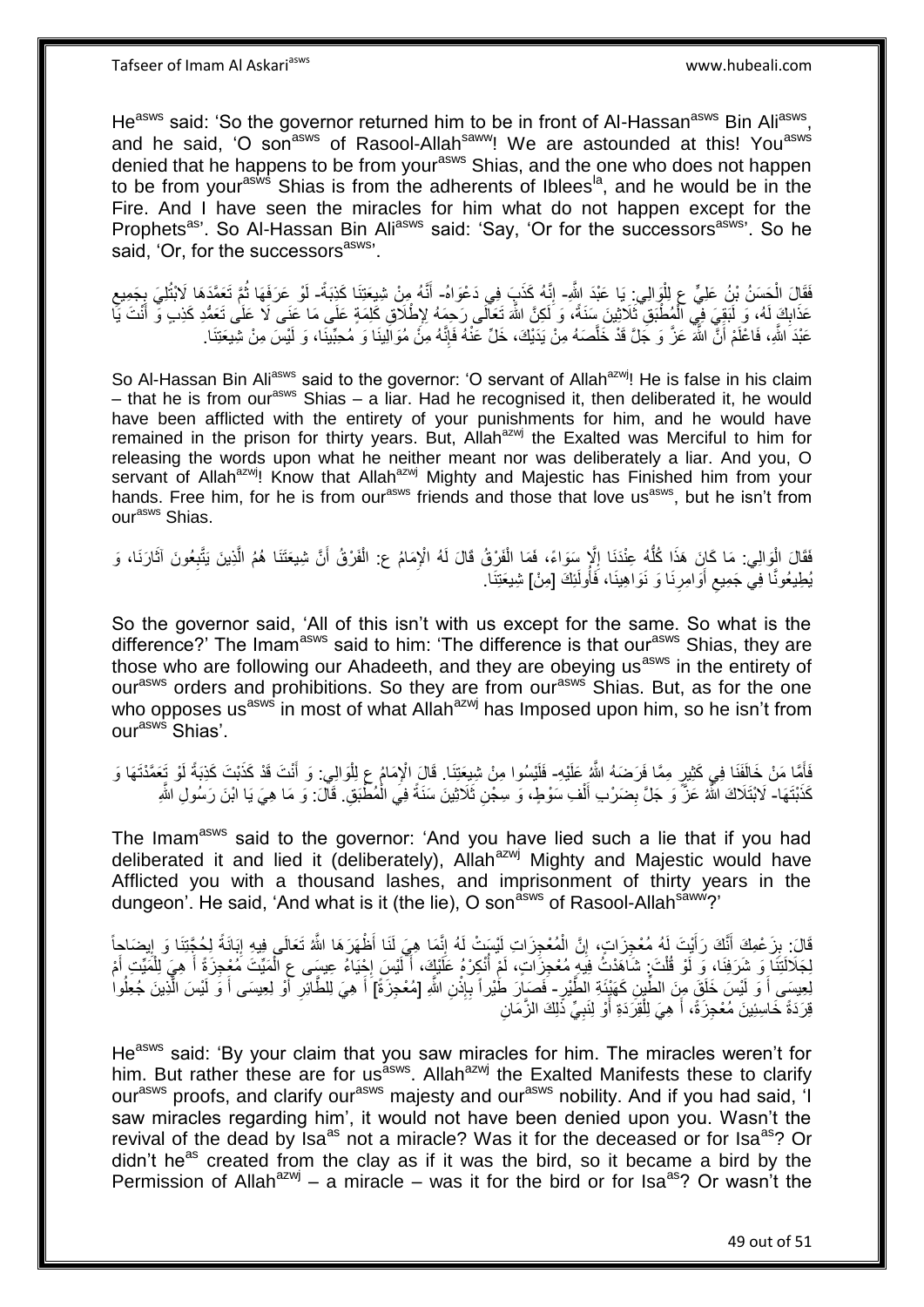Making of those (Jews) as despised apes a miracle? Was it for the monkeys, or for the Prophet of that time?'

> فَقَالَ الْوَالِي: أَسْتَغْفِرُ اللَّهَ [رَبِّي] وَ أَتُوبُ إِلَيْهِ. َ لَ ِ َ

So the governor said, 'I seek Forgiveness of Allah<sup>azwj</sup>, my Lord<sup>azwj</sup>, and I repent to Him<sup>azwj</sup>'.

ُمَّ قَالَ الْحَسَنُ بْنُ عَلِيٍّ عِ لِلرَّجُلِ الَّذِي قَالَ إِنَّهُ مِنْ شِيعَةٍ عَلِيٍّ ع بِ يَا عَبْدَ اللَّهِ لَسْتَ مِنْ شِيعَةِ عَلِيٍّ عِ، إِنَّمَا أَنْتَ مِنْ مُحِبِّيهِ، وَ ِ ه ْ َ ِ لَ إِنَّمَا شِيعَةُ عَلِيٍّ ع الَّذِينَ قَالَ عَزَّ وَ جَلَّ فِيهِمْ: وَ الَّذِينَ آمَنُوا وَ عَمِلُوا الصَّالِحاتِ- أُولئِكَ أَصْحابُ الْجَنَّةِ هُمْ فِيها خالِدُونَ ِ ه ِ ا<br>ا ْ َ ُ

Then Al-Hassan<sup>asws</sup> Bin Ali<sup>asws</sup> said to the man who had said that he was from the Shias of Aliasws: 'O servant of Allah<sup>azwj</sup>! You aren't from the Shias of Ali<sup>asws</sup>. But rather, you are from those that love him<sup>asws</sup>. And rather the Shias of Ali<sup>asws</sup> are those for whom Allah<sup>azwj</sup> Mighty and Majestic Said regarding them: **And those who are** *believing and doing righteous deeds, they are the dwellers of the Paradise; they would be in it eternally [2:82]*.

هُمُ الَّذِينَ آمَنُوا بِاللَّهِ وَ وَصَفُوهُ بِصِفَاتِهِ، وَ نَزَّهُوهُ عَٖنْ خِلَافٍ صِفَاتِهِ، وَ صَدَّقُوا مُحَمَّداً فِي أَقْوَالِهِ، وَ صَوَّبُوهُ فِي كُلِّ أَفْعَالِهِ، ِ ِ ه َ َ ُّ وَ زُأَوْا كَلِيّاً بَعْدَهُ سَيِّداً إِمَاماً، وَ قَرْماً هُمَاماً لَا يَعْدِلُهُ مِنْ أُمَّةِ مُحَمَّدٍ أَحَدٌ، وَ لاَ كُلُّهُمْ إِذَا اجْتَمَعُوا فِي كِفَّةٍ يُوزَنُونَ بِوَزْنِهِ، بَلْ َ ان<br>ا .<br>ا ֖֚֚֚֝<br>֧֦֦֦֧֚֚֚֚֚֚֚֚֚֚֚֚֚֚֚֚֚֚֚֚֚֚֚֚֚֚֚֚֝֝֝ ِ يَرْجَحُ عَلَيْهِمْ- كَمَا تَرْجَحُ السَّمَاءُ وَ الْأَرْضُ عَلَى الذَّرَّةِ. ِ

They are those who are believing in Allah<sup>azwj</sup> and His<sup>azwj</sup> Attributes and describe Him<sup>azwj</sup> by His<sup>azwj</sup> own Attributes, and keep away from the opposite of His<sup>azwj</sup> Attributes, and they are ratifying Muhammad<sup>saww</sup> in his<sup>saww</sup> words, and are considering him<sup>azwj</sup> as being correct in all of his<sup>saww</sup> deeds, and are viewing Aliasws after him<sup>saww</sup> as the Chief of the Imams<sup>asws</sup>, and consider that there is none who can equal him<sup>asws</sup> from the community of Muhammad<sup>saww</sup>, nor can all of them (even) when they are gathered in one hand of a scale. But,  $he^{asws}$  would outweigh against them just as the sky and the earth would outweigh against a particle.

وَ شِيعَةُ عَلِيٍّ عِ هُمُ الَّذِينَ لَا يُبَالُونَ فِي سَبِيلِ اللَّهِ- أَ وَقَعَ الْمَوْثُ عَلَيْهِمْ، أَوْ وَقَعُوا عَلَى الْمَوْتِ وَ شِيعَةُ عَلِيٍّ عِ هُمُ الَّذِينَ ه ُ ِ ْ َ ِ ْ ه يُوْثِرُونَ إِخْوَانَهُمْ عَلْيِ أَنْفُسِهِمْ، وَ لَوْ كِانَ بِهِمْ خَصاصَةٌ وَ هُمُ الَّذِينَ لَا يَرَاهُمُ اللَّهُ حَيْثُ نَهَاهُمْ، وَ لَا يَفْقِدُهُمْ مِنْ حَيْثُ أَمَرَهُمْ. ه ِ ِ َ ¦<br>∶ َ نَ شِيعَةُ عَلِيٍّ ع<sup>ِ</sup> هُمُ الَّذِينَ يَقْتَدُونَ بِعَلِيٍّ فِيَ إِكْْرَامِ إِخْوَانِهِمُ الْمُؤْمِنِينَ. ْ **∶** ِ ِ **∶** ه

And the Shias of Aliasws they are those not caring, in the Way of Allah<sup>azwj</sup>, whether the death falls upon them or they fall upon the death. And the Shias of Aliasws, they are those who are preferring their brethren upon their own selves, and even though there was adversity with them. And they are those whom Allahazwj does not See them where Heazwj has Prohibited them to be, nor does He<sup>azwj</sup> Miss them from where He<sup>azwj</sup> has Commanded them to be. And the Shias of Ali<sup>asws</sup>, they are those who are imitating Ali<sup>asws</sup> in honouring their Momineen brothers.

مَا عَنْ قَوْلِي أَقُولُ لَكَ هَذَا، بَلْ أَقُولُهُ عَنْ قَوْلِ مُحَمَّدٍ ص، فَذَلِكَ قَوْلُهُ تَعَالَى. وَ عَمِلُوا الصَّالِحاتِ قَضِوُا الْفَرَائِضَ كُلِّهَا، بَعْدَ ان<br>ا َ ان<br>ا ه ْ التَّوْحِيدِ وَ اعْتِقَادِ النُّبُوَّةِ وَ الْإِمَامَةِ وَ أَعْظَمُهَا ۗ [فَرْضاً] قَضَاءُ حُقُوقِ الْإِخْوَالِ فِي اللَّهِ، وَ اسْتِعْمَالِ الثَّقِيَّةِ مِنْ أَعْدَاءِ اللَّهِ عَزَّ وَ َ َ ِجَلَ.

It is nor from my<sup>asws</sup> words that  $I^{asws}$  am saying this. But  $I^{asws}$  am saying it from the words of Muhammad<sup>saww</sup>, and these are the Words of Allah<sup>azwj</sup> and doing righteous deeds. They are fulfilling the Obligations, all of them, after the *Tawheed* (Oneness), and believing in the Prophet-hood and the Imamate. And the greatest of the Obligations is the fulfilment of the